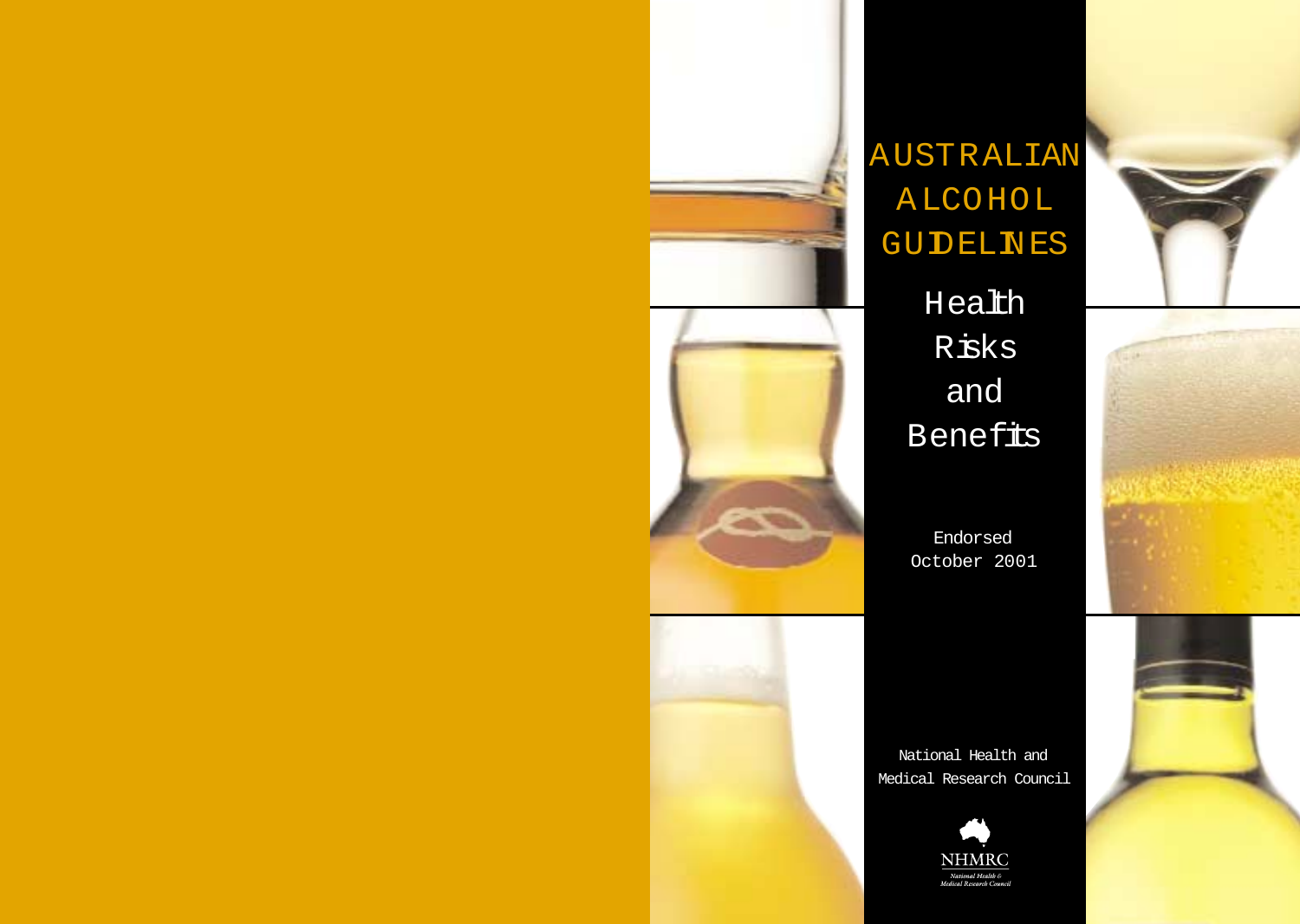STANDARD DRINKS NUMBER OF STANDARD DRINKS  $\overline{C}$ NUMBER



\* NSW, WA, ACT = Middy; VIC, QLD, TAS = Pot; NT = Handle;  $SA =$  Schooner \* NSW, WA, ACT = Middy; VIC, QLD, TAS = Pot; NT = Handle; SA = Schooner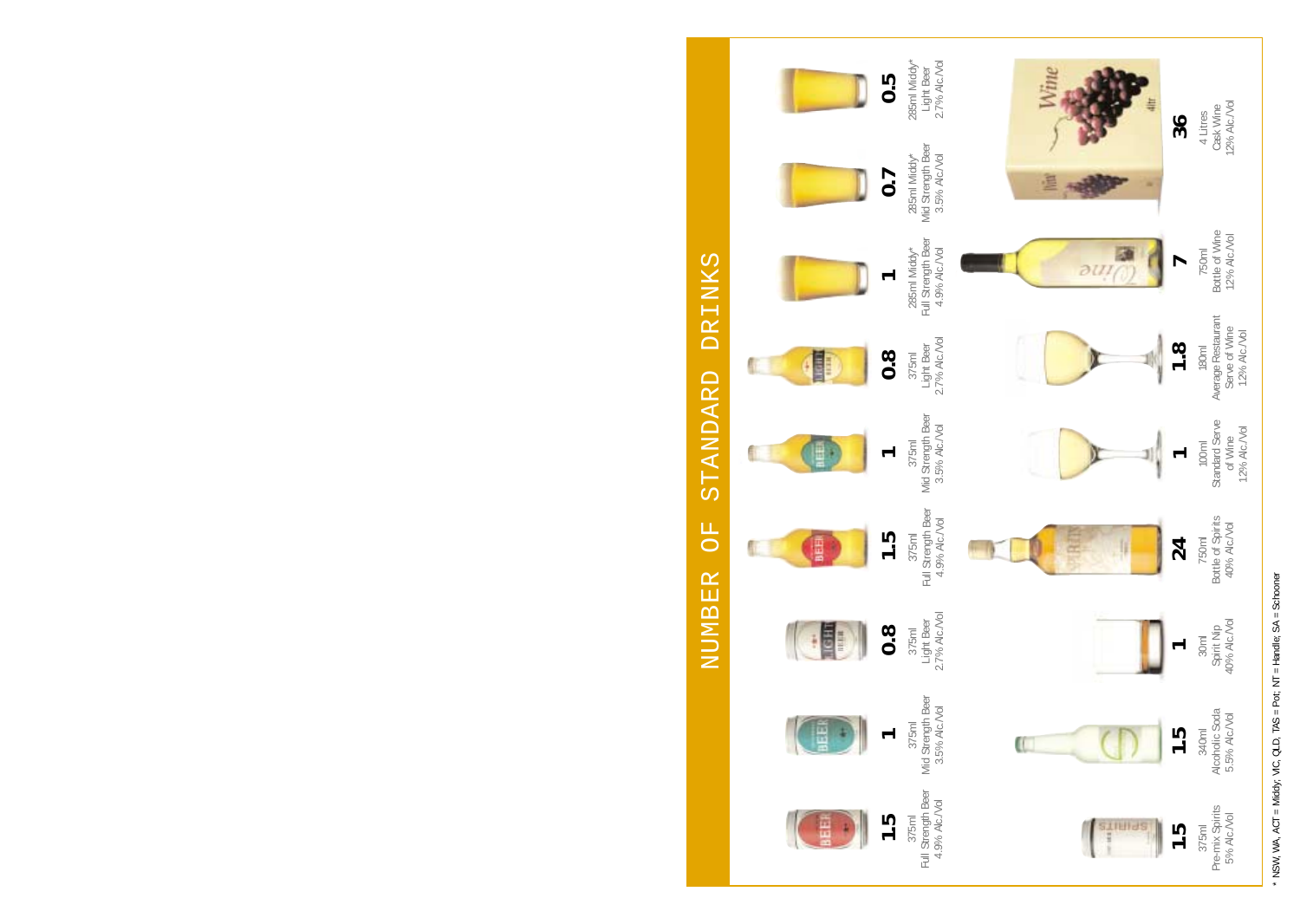# **Australian Alcohol Guidelines: Health Risks and Benefits**

**Endorsed October 2001**



National Health & Medical Research Council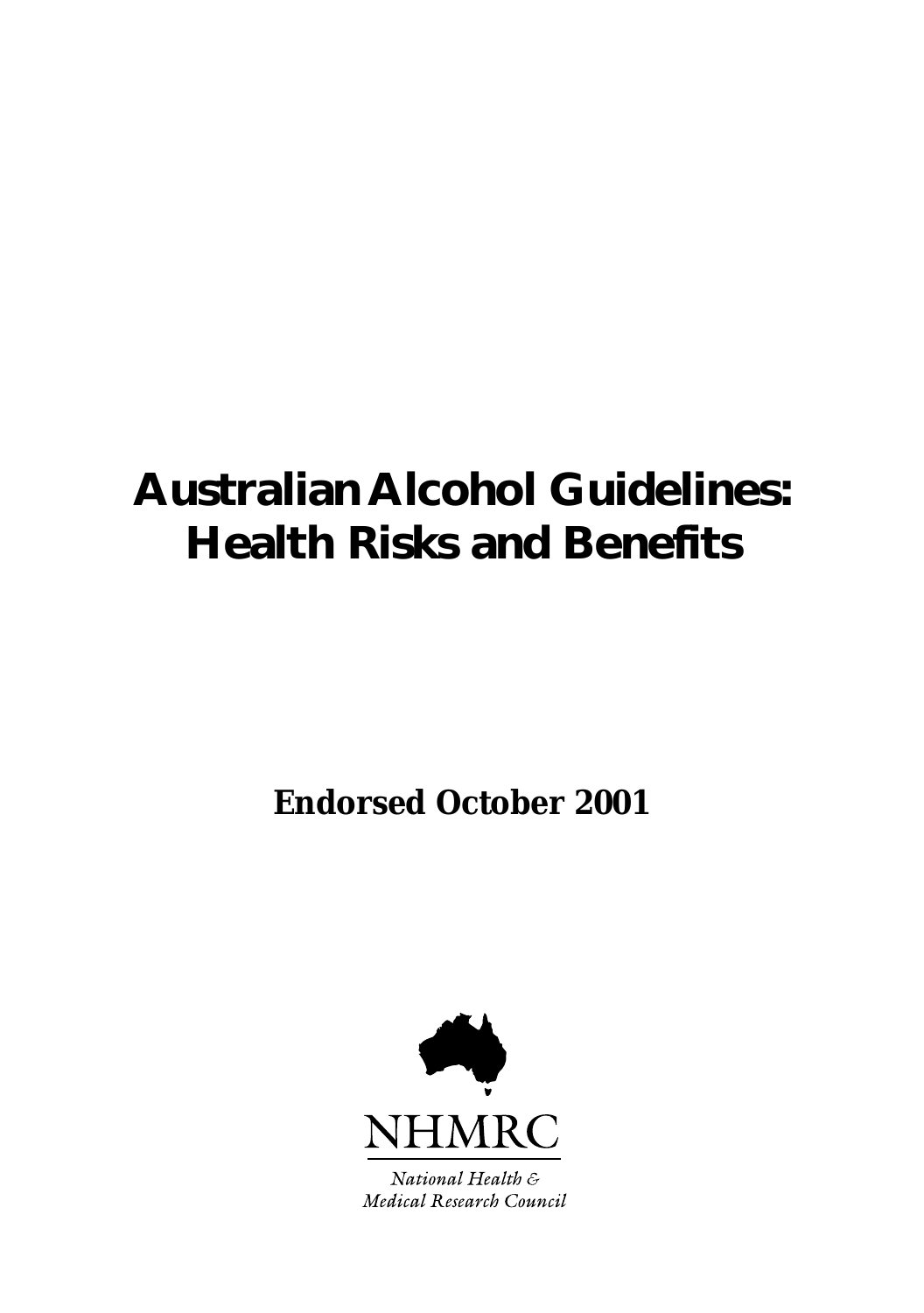© Commonwealth of Australia 2001

ISBN Print: 1864961546 Online: 1864961600

This work is copyright. Apart from any use as permitted under the *Copyright Act 1968,* no part may be reproduced by any process without prior written permission from AusInfo. Requests and enquiries concerning reproduction and rights should be addressed to the Manager, Legislative Services, AusInfo, GPO Box 1920, Canberra ACT 2601. Email address: Cwealthcopyright@dofa.gov.au

Reprinted May 2002 Reprinted August 2003

The strategic intent of the NHMRC is to provide leadership and work with other relevant organisations to improve the health of all Australians by:

- fostering and supporting a high quality and internationally recognised research base;
- providing evidence based advice;
- applying research evidence to health issues thus translating research into better health practice and outcomes; and
- promoting informed debate on health and medical research, health ethics and related issues.

NHMRC web address: http://www.nhmrc.gov.au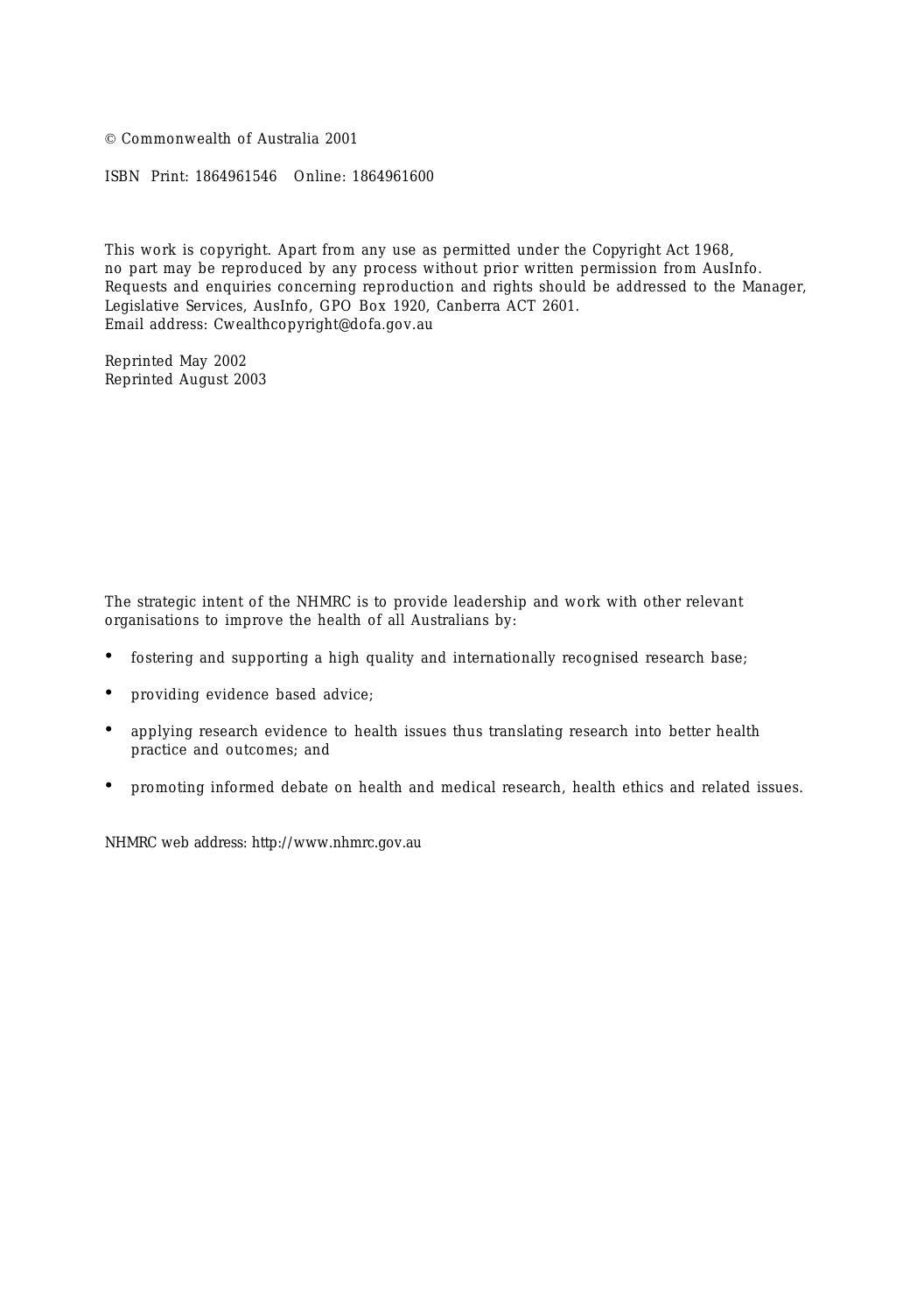## **CONTENTS**

| <b>PART ONE: DRINKING GUIDELINES</b>                        | 1  |
|-------------------------------------------------------------|----|
| <b>Guidelines for the whole population</b>                  | 6  |
| <b>Guidelines for particular groups</b>                     | 9  |
| PART TWO: CONTEXT AND EVIDENCE BASE                         | 19 |
| <b>Chapter 1: Introduction</b>                              | 21 |
| Why guidelines?                                             | 21 |
| The approach taken                                          | 21 |
| Who will use this guidelines document?                      | 22 |
| Structure of the document                                   | 22 |
| What has changed since the last guidelines?                 | 23 |
| The evidence base                                           | 24 |
| Terminology                                                 | 26 |
| 'A standard drink'                                          | 27 |
| <b>Chapter 2: Alcohol and its effects: an overview</b>      | 29 |
| What is alcohol?                                            | 29 |
| Classifying the effects of alcohol                          | 29 |
| Quantifying the types of harm associated with alcohol       | 31 |
| Economic impact of excessive drinking                       | 33 |
| Level of drinking and level of harm: setting guidelines for |    |
| the general population                                      | 34 |
| Processing alcohol in the body                              | 36 |
| Short-term effects for the drinker                          | 37 |
| Effects on the brain                                        | 37 |
| Stress, sleep and sexual function                           | 38 |
| Gut and pancreas                                            | 38 |
| Heart and circulation                                       | 38 |
| Risky behaviour, injury and death                           | 39 |
| Longer-term health consequences                             | 39 |
| Social consequences                                         | 41 |
| The influence of the drinking environment                   | 43 |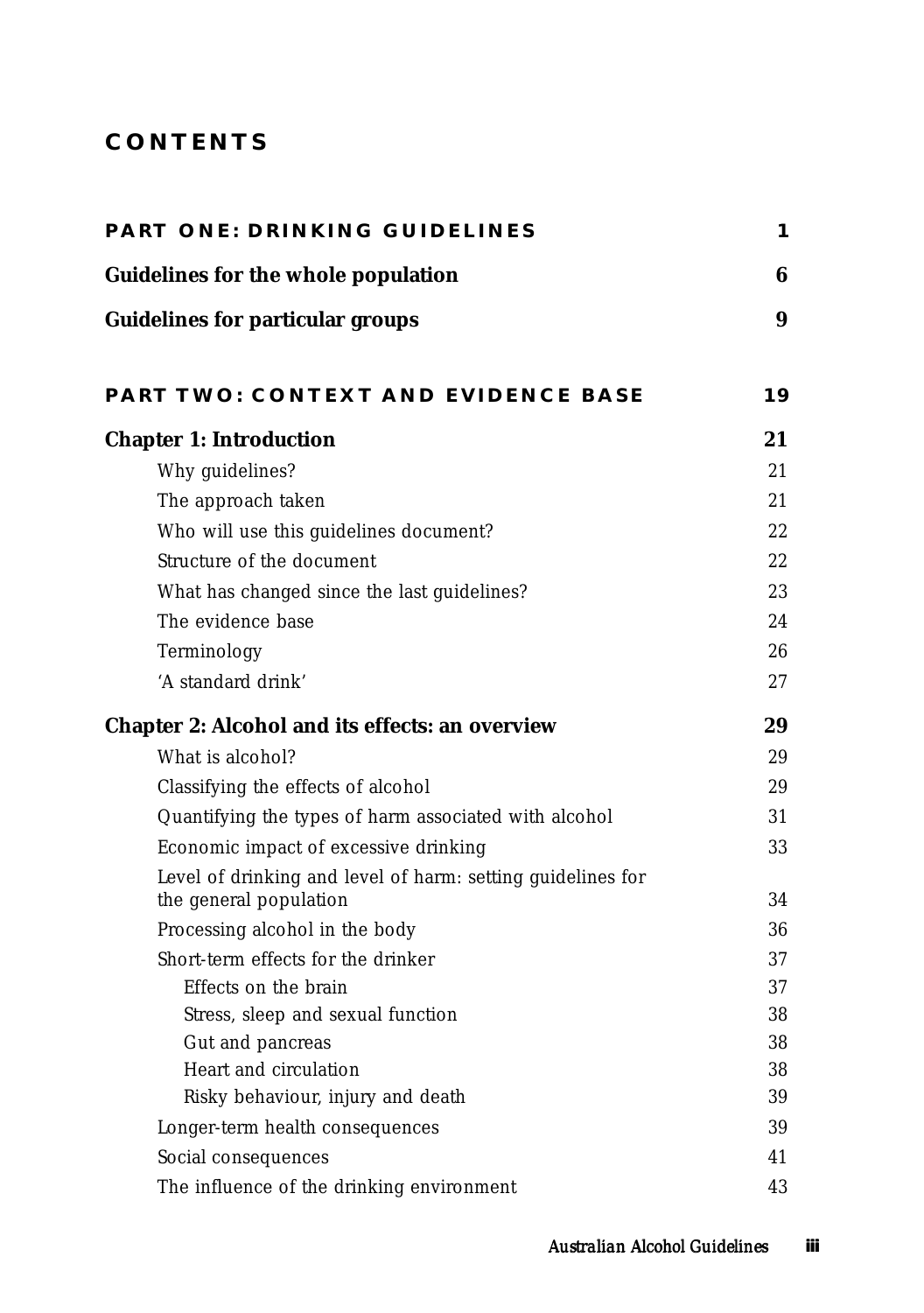| Differences in susceptibility<br>Women<br>Unborn children: alcohol and pregnancy<br>Young people (up to about 18 years) and young adults<br>(about 18-25 years)<br>Older people<br>People with a mental health problem and/or sleeping disturbance<br>Aboriginal peoples and Torres Strait Islanders<br>People from different cultures<br>Occupational groups<br>Interactions with medicines and other drugs<br>Illicit or recreational drugs<br>Medications<br><b>Chapter 3: Patterns of drinking in Australia</b><br>A historical perspective<br>Current attitudes to alcohol<br>Drinking in the Australian population<br>Drinking among Australian young people and young adults<br>Aboriginal peoples and Torres Strait Islanders<br>Drinking venues<br>Chapter 4: Levels of risk and benefit: evidence from the literature<br>Alcohol-related injury: the short-term risk<br>Cardiovascular disease: the risks and benefits of alcohol<br>Heart disease<br>Stroke<br>Hypertension (high blood pressure)<br>Peripheral vascular disease<br>Other cardiovascular disorders<br>Cancer and alcohol: evidence for increased risk<br>Cancers of the lips, mouth, throat and oesophagus<br>Cancers of the stomach, pancreas and liver<br>Bowel cancer<br>Breast cancer<br>In summary: cancer and alcohol<br>Cirrhosis of the liver and chronic hepatitis<br>Dependence | Does the type of drink make a difference? | 44       |
|----------------------------------------------------------------------------------------------------------------------------------------------------------------------------------------------------------------------------------------------------------------------------------------------------------------------------------------------------------------------------------------------------------------------------------------------------------------------------------------------------------------------------------------------------------------------------------------------------------------------------------------------------------------------------------------------------------------------------------------------------------------------------------------------------------------------------------------------------------------------------------------------------------------------------------------------------------------------------------------------------------------------------------------------------------------------------------------------------------------------------------------------------------------------------------------------------------------------------------------------------------------------------------------------------------------------------------------------------------------------|-------------------------------------------|----------|
|                                                                                                                                                                                                                                                                                                                                                                                                                                                                                                                                                                                                                                                                                                                                                                                                                                                                                                                                                                                                                                                                                                                                                                                                                                                                                                                                                                      |                                           | 45       |
|                                                                                                                                                                                                                                                                                                                                                                                                                                                                                                                                                                                                                                                                                                                                                                                                                                                                                                                                                                                                                                                                                                                                                                                                                                                                                                                                                                      |                                           | 45       |
|                                                                                                                                                                                                                                                                                                                                                                                                                                                                                                                                                                                                                                                                                                                                                                                                                                                                                                                                                                                                                                                                                                                                                                                                                                                                                                                                                                      |                                           | 46       |
|                                                                                                                                                                                                                                                                                                                                                                                                                                                                                                                                                                                                                                                                                                                                                                                                                                                                                                                                                                                                                                                                                                                                                                                                                                                                                                                                                                      |                                           |          |
|                                                                                                                                                                                                                                                                                                                                                                                                                                                                                                                                                                                                                                                                                                                                                                                                                                                                                                                                                                                                                                                                                                                                                                                                                                                                                                                                                                      |                                           | 46       |
|                                                                                                                                                                                                                                                                                                                                                                                                                                                                                                                                                                                                                                                                                                                                                                                                                                                                                                                                                                                                                                                                                                                                                                                                                                                                                                                                                                      |                                           | 49       |
|                                                                                                                                                                                                                                                                                                                                                                                                                                                                                                                                                                                                                                                                                                                                                                                                                                                                                                                                                                                                                                                                                                                                                                                                                                                                                                                                                                      |                                           | 50       |
|                                                                                                                                                                                                                                                                                                                                                                                                                                                                                                                                                                                                                                                                                                                                                                                                                                                                                                                                                                                                                                                                                                                                                                                                                                                                                                                                                                      |                                           | 51       |
|                                                                                                                                                                                                                                                                                                                                                                                                                                                                                                                                                                                                                                                                                                                                                                                                                                                                                                                                                                                                                                                                                                                                                                                                                                                                                                                                                                      |                                           | 52<br>53 |
|                                                                                                                                                                                                                                                                                                                                                                                                                                                                                                                                                                                                                                                                                                                                                                                                                                                                                                                                                                                                                                                                                                                                                                                                                                                                                                                                                                      |                                           |          |
|                                                                                                                                                                                                                                                                                                                                                                                                                                                                                                                                                                                                                                                                                                                                                                                                                                                                                                                                                                                                                                                                                                                                                                                                                                                                                                                                                                      |                                           | 54       |
|                                                                                                                                                                                                                                                                                                                                                                                                                                                                                                                                                                                                                                                                                                                                                                                                                                                                                                                                                                                                                                                                                                                                                                                                                                                                                                                                                                      |                                           | 54<br>55 |
|                                                                                                                                                                                                                                                                                                                                                                                                                                                                                                                                                                                                                                                                                                                                                                                                                                                                                                                                                                                                                                                                                                                                                                                                                                                                                                                                                                      |                                           |          |
|                                                                                                                                                                                                                                                                                                                                                                                                                                                                                                                                                                                                                                                                                                                                                                                                                                                                                                                                                                                                                                                                                                                                                                                                                                                                                                                                                                      |                                           | 57       |
|                                                                                                                                                                                                                                                                                                                                                                                                                                                                                                                                                                                                                                                                                                                                                                                                                                                                                                                                                                                                                                                                                                                                                                                                                                                                                                                                                                      |                                           | 57       |
|                                                                                                                                                                                                                                                                                                                                                                                                                                                                                                                                                                                                                                                                                                                                                                                                                                                                                                                                                                                                                                                                                                                                                                                                                                                                                                                                                                      |                                           | 58       |
|                                                                                                                                                                                                                                                                                                                                                                                                                                                                                                                                                                                                                                                                                                                                                                                                                                                                                                                                                                                                                                                                                                                                                                                                                                                                                                                                                                      |                                           | 59       |
|                                                                                                                                                                                                                                                                                                                                                                                                                                                                                                                                                                                                                                                                                                                                                                                                                                                                                                                                                                                                                                                                                                                                                                                                                                                                                                                                                                      |                                           | 61       |
|                                                                                                                                                                                                                                                                                                                                                                                                                                                                                                                                                                                                                                                                                                                                                                                                                                                                                                                                                                                                                                                                                                                                                                                                                                                                                                                                                                      |                                           | 62       |
|                                                                                                                                                                                                                                                                                                                                                                                                                                                                                                                                                                                                                                                                                                                                                                                                                                                                                                                                                                                                                                                                                                                                                                                                                                                                                                                                                                      |                                           | 62       |
|                                                                                                                                                                                                                                                                                                                                                                                                                                                                                                                                                                                                                                                                                                                                                                                                                                                                                                                                                                                                                                                                                                                                                                                                                                                                                                                                                                      |                                           | 65       |
|                                                                                                                                                                                                                                                                                                                                                                                                                                                                                                                                                                                                                                                                                                                                                                                                                                                                                                                                                                                                                                                                                                                                                                                                                                                                                                                                                                      |                                           | 65       |
|                                                                                                                                                                                                                                                                                                                                                                                                                                                                                                                                                                                                                                                                                                                                                                                                                                                                                                                                                                                                                                                                                                                                                                                                                                                                                                                                                                      |                                           | 67       |
|                                                                                                                                                                                                                                                                                                                                                                                                                                                                                                                                                                                                                                                                                                                                                                                                                                                                                                                                                                                                                                                                                                                                                                                                                                                                                                                                                                      |                                           | 67       |
|                                                                                                                                                                                                                                                                                                                                                                                                                                                                                                                                                                                                                                                                                                                                                                                                                                                                                                                                                                                                                                                                                                                                                                                                                                                                                                                                                                      |                                           | 70       |
|                                                                                                                                                                                                                                                                                                                                                                                                                                                                                                                                                                                                                                                                                                                                                                                                                                                                                                                                                                                                                                                                                                                                                                                                                                                                                                                                                                      |                                           | 71       |
|                                                                                                                                                                                                                                                                                                                                                                                                                                                                                                                                                                                                                                                                                                                                                                                                                                                                                                                                                                                                                                                                                                                                                                                                                                                                                                                                                                      |                                           | 72       |
|                                                                                                                                                                                                                                                                                                                                                                                                                                                                                                                                                                                                                                                                                                                                                                                                                                                                                                                                                                                                                                                                                                                                                                                                                                                                                                                                                                      |                                           | 72       |
|                                                                                                                                                                                                                                                                                                                                                                                                                                                                                                                                                                                                                                                                                                                                                                                                                                                                                                                                                                                                                                                                                                                                                                                                                                                                                                                                                                      |                                           | 72       |
|                                                                                                                                                                                                                                                                                                                                                                                                                                                                                                                                                                                                                                                                                                                                                                                                                                                                                                                                                                                                                                                                                                                                                                                                                                                                                                                                                                      |                                           | 72       |
|                                                                                                                                                                                                                                                                                                                                                                                                                                                                                                                                                                                                                                                                                                                                                                                                                                                                                                                                                                                                                                                                                                                                                                                                                                                                                                                                                                      |                                           | 73       |
|                                                                                                                                                                                                                                                                                                                                                                                                                                                                                                                                                                                                                                                                                                                                                                                                                                                                                                                                                                                                                                                                                                                                                                                                                                                                                                                                                                      |                                           | 73       |
|                                                                                                                                                                                                                                                                                                                                                                                                                                                                                                                                                                                                                                                                                                                                                                                                                                                                                                                                                                                                                                                                                                                                                                                                                                                                                                                                                                      |                                           | 73       |
|                                                                                                                                                                                                                                                                                                                                                                                                                                                                                                                                                                                                                                                                                                                                                                                                                                                                                                                                                                                                                                                                                                                                                                                                                                                                                                                                                                      |                                           | 74       |
|                                                                                                                                                                                                                                                                                                                                                                                                                                                                                                                                                                                                                                                                                                                                                                                                                                                                                                                                                                                                                                                                                                                                                                                                                                                                                                                                                                      |                                           | 75       |
|                                                                                                                                                                                                                                                                                                                                                                                                                                                                                                                                                                                                                                                                                                                                                                                                                                                                                                                                                                                                                                                                                                                                                                                                                                                                                                                                                                      |                                           | 75       |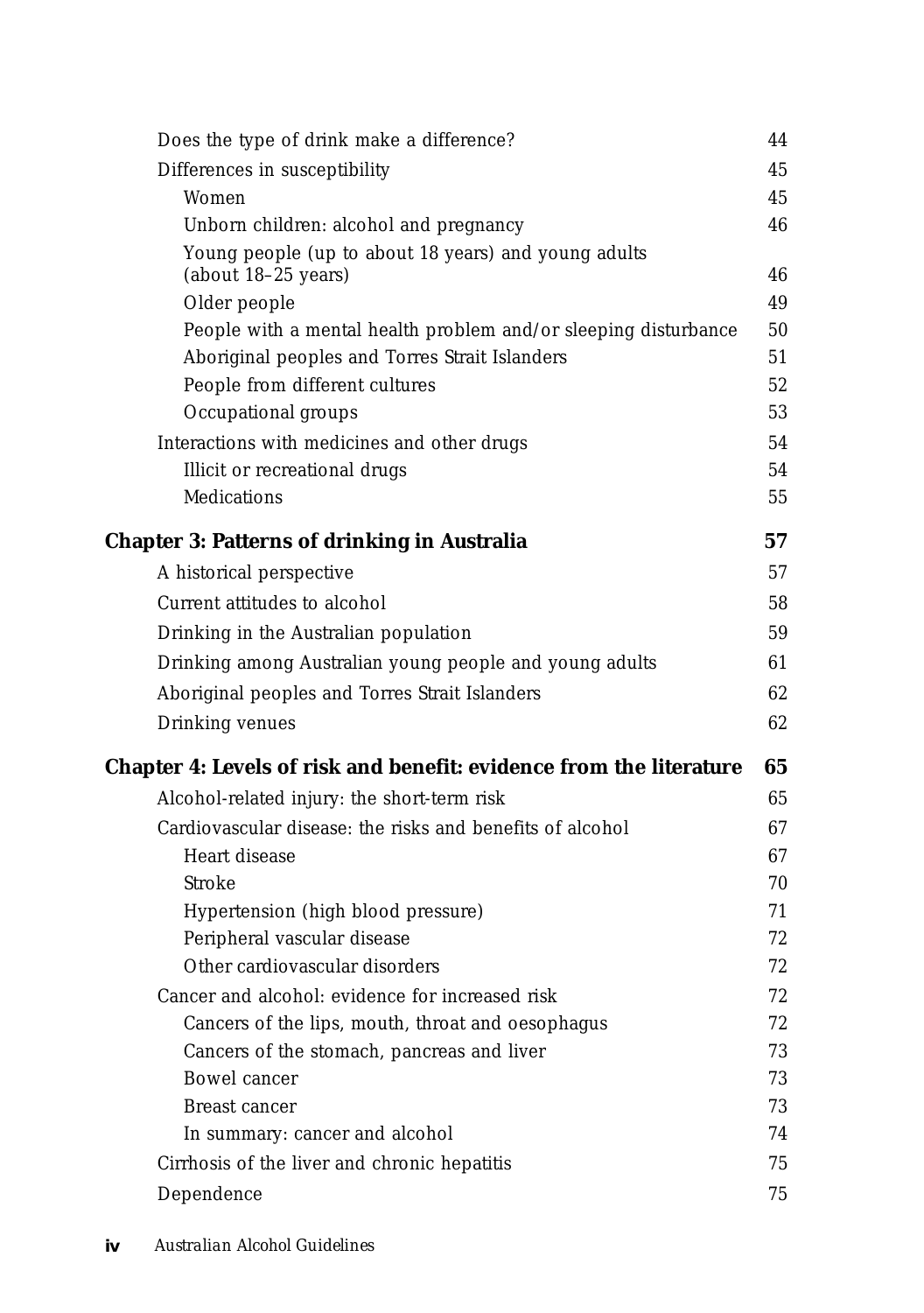| Alcohol and pregnancy                                     | 77 |
|-----------------------------------------------------------|----|
| Cognitive skills and alcohol: risks and possible benefits | 78 |
| Does alcohol protect against other conditions?            | 80 |
| <b>Diabetes</b>                                           | 80 |
| Gall stones                                               | 80 |
|                                                           |    |

## **Chapter 5: Research questions 81**

| <b>APPENDICES</b> |                                                                                                                                                          | 83  |
|-------------------|----------------------------------------------------------------------------------------------------------------------------------------------------------|-----|
|                   | Appendix 1: NHMRC Working Party on the review of<br>recommendations regarding responsible<br>drinking behaviour                                          | 85  |
|                   | Appendix 2: Guideline development process                                                                                                                | 86  |
|                   | Appendix 3: Evaluation of evidence                                                                                                                       | 92  |
|                   | Appendix 4: Strengths and weakness of the use of surveys to<br>measure alcohol consumption                                                               | 93  |
|                   | Appendix 5: Recommended upper limits of drinking in guidelines,<br>policy statements, journal editorials and statements by<br>leading experts, 1990-1997 | 95  |
|                   |                                                                                                                                                          |     |
|                   | Appendix 6: Alcohol and drug telephone helplines                                                                                                         | 104 |

#### **REFERENCES 105**

#### GLOSSARY AND ACRONYMS 125

#### **FIGURES**

| Figure 1: | Typical standard drinks—a guide                                                                                                          | inside back cover |
|-----------|------------------------------------------------------------------------------------------------------------------------------------------|-------------------|
| Figure 2: | Relationship between aspects of drinking<br>behaviour (based on Thorley 1980)                                                            | 30                |
| Figure 3: | Overall age distribution among alcohol-related<br>serious road injuries occurring on Australian roads<br>(excluding Victoria), 1990-1997 | 47                |

## **TABLES**

| Table 1: | Summary of guidelines for low risk drinking     |    |
|----------|-------------------------------------------------|----|
| Table 2: | Numbers of Australian standard drinks in common |    |
|          | containers of various alcoholic beverages       | 28 |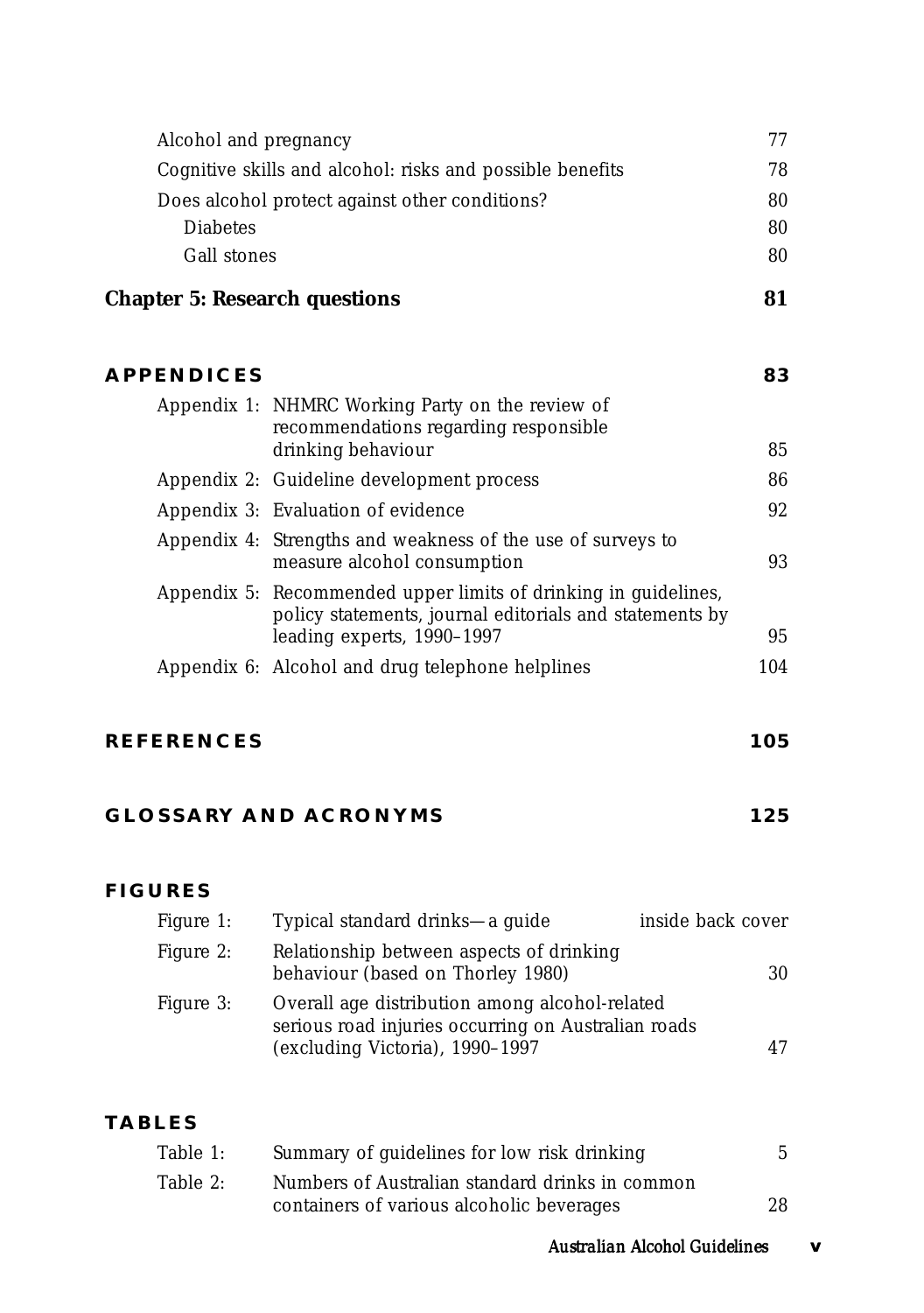| Table 3: | Conceptual schema of alcohol-related harm<br>(adapted from Rehm and Fischer 1997)                                              | 31 |
|----------|--------------------------------------------------------------------------------------------------------------------------------|----|
| Table 4: | Proportions of types of traumatic injury and death<br>attributed to alcohol in Australia<br>(based on English et al 1995)      | 32 |
| Table 5: | Comparison of total tangible cost of substance abuse<br>estimates for various countries                                        | 34 |
| Table 6: | Top ten industries for men drinking at risky or<br>high risk levels for long-term harm (as specified in<br>these guidelines)   | 54 |
| Table 7: | Top ten industries for women drinking at risky or<br>high risk levels for long-term harm (as specified in<br>these guidelines) | 54 |
| Table 8: | Where alcohol is usually consumed: proportion<br>of recent drinkers aged 14 years and over by age<br>and sex, Australia, 1998  | 63 |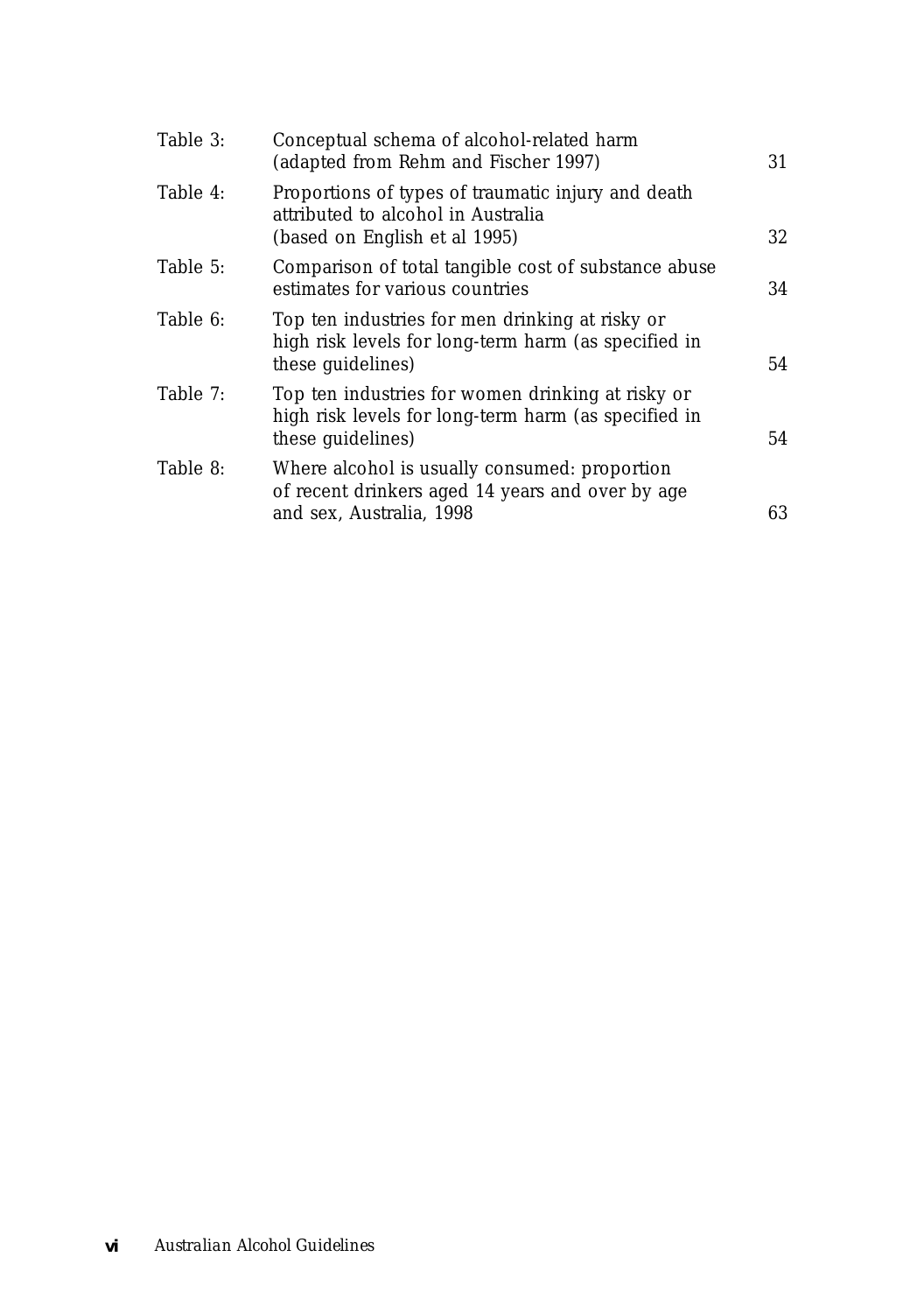# **PART ONE: DRINKING GUIDELINES**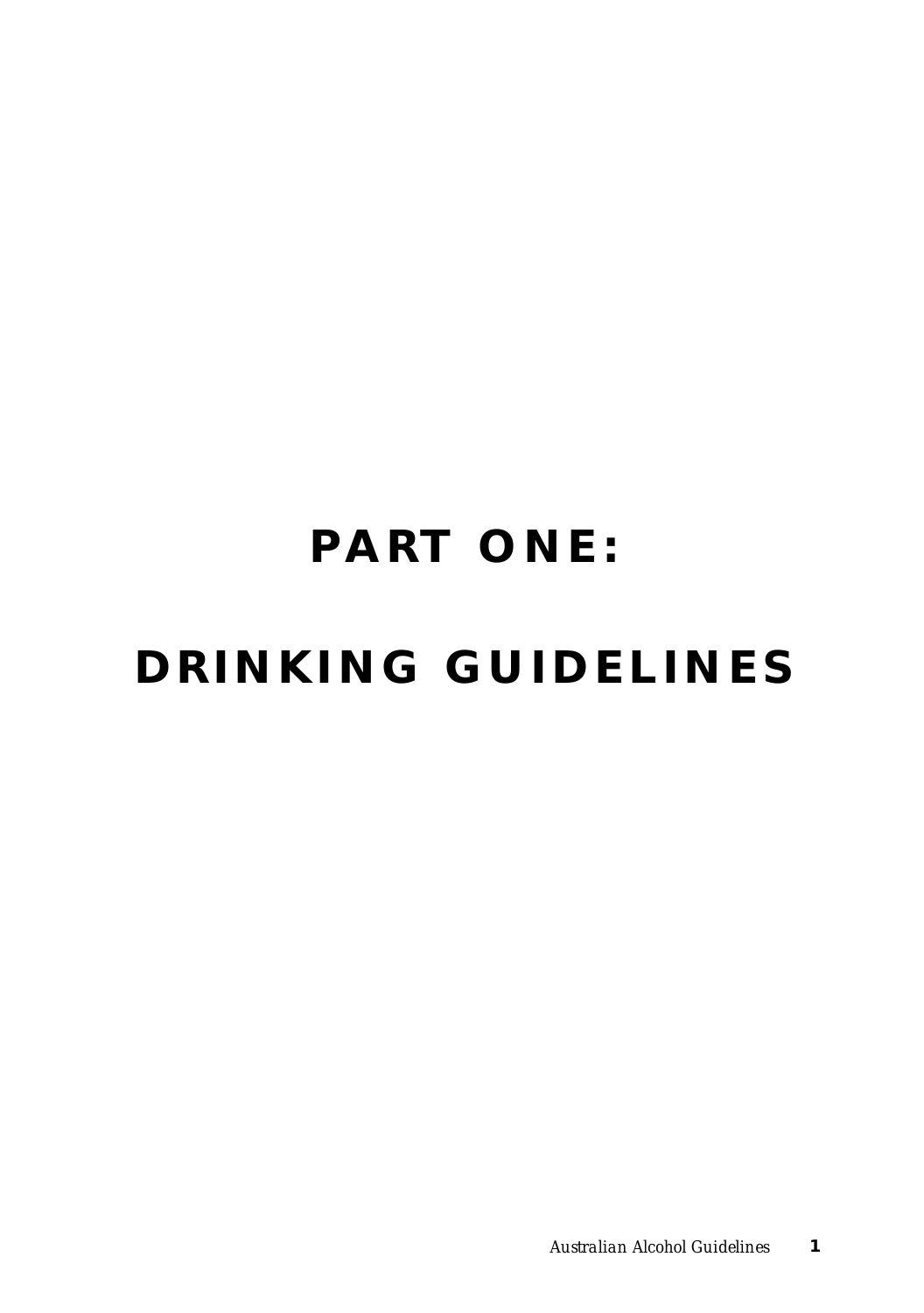## **INTRODUCTION**

Alcohol is widely used and enjoyed throughout our society, and for many people it forms part of an enjoyable and generally healthy lifestyle that includes good diet and exercise. Recent evidence has confirmed that, at low levels, alcohol has health benefits for some people, particularly in contributing to reducing the risk of heart disease from middle age onwards. It also, however, has the potential to cause much harm, and is second only to tobacco as a cause of drug-related deaths and hospitalisations, causing almost 3,300 deaths and 50,000 hospital episodes in 1997. People who drink regularly at higher levels place themselves at increased risk of chronic ill health and premature death, while an episode of heavy drinking places the drinker and others at risk of injury and death. These patterns of drinking also have substantial social and economic implications, not only for individuals, but also for families, workplaces, and society as a whole.

This guidelines document has been written to provide Australians with knowledge and understanding that will enable them to enjoy alcohol, if they choose to drink, while avoiding or minimising harmful consequences. In its current form, the document is intended primarily for professional groups, educators, and industry and policy makers. While this document may be of interest to people wanting to make decisions about their own drinking, it is not specifically aimed at the general public.

The guidelines themselves are set out in Part One of this document, and are divided into two sections:

- Guidelines for the whole population
- Guidelines for particular groups

Accompanying each guideline is a **Rationale**, providing a brief statement of the scientific basis for the guideline, and a **Comment** that adds to, qualifies and/or provides context for the guideline. Part Two of the document sets out in more detail the context and evidence base for the guidelines, and provides information that will help in applying the guidelines.

The guidelines are based on an **Australian Standard Drink**, which contains 10 grams (equivalent to 12.5 millilitres) of alcohol. All alcoholic beverages, by law, state on the label the number of standard drinks in the container. Figure 1 illustrates the number of standard drinks found in typical serving containers (although glasses, particularly for wine, are often much larger than those shown):

#### *Figure 1: Typical standard drinks—a guide.* This figure appears on the inside back cover.

The guidelines set levels for *low risk* drinking. The following sections of Table 1 indicate low risk drinking levels for the general population (as set out in Guideline 1), and also indicate levels that are considered to be *risky*, and *high risk*, for men and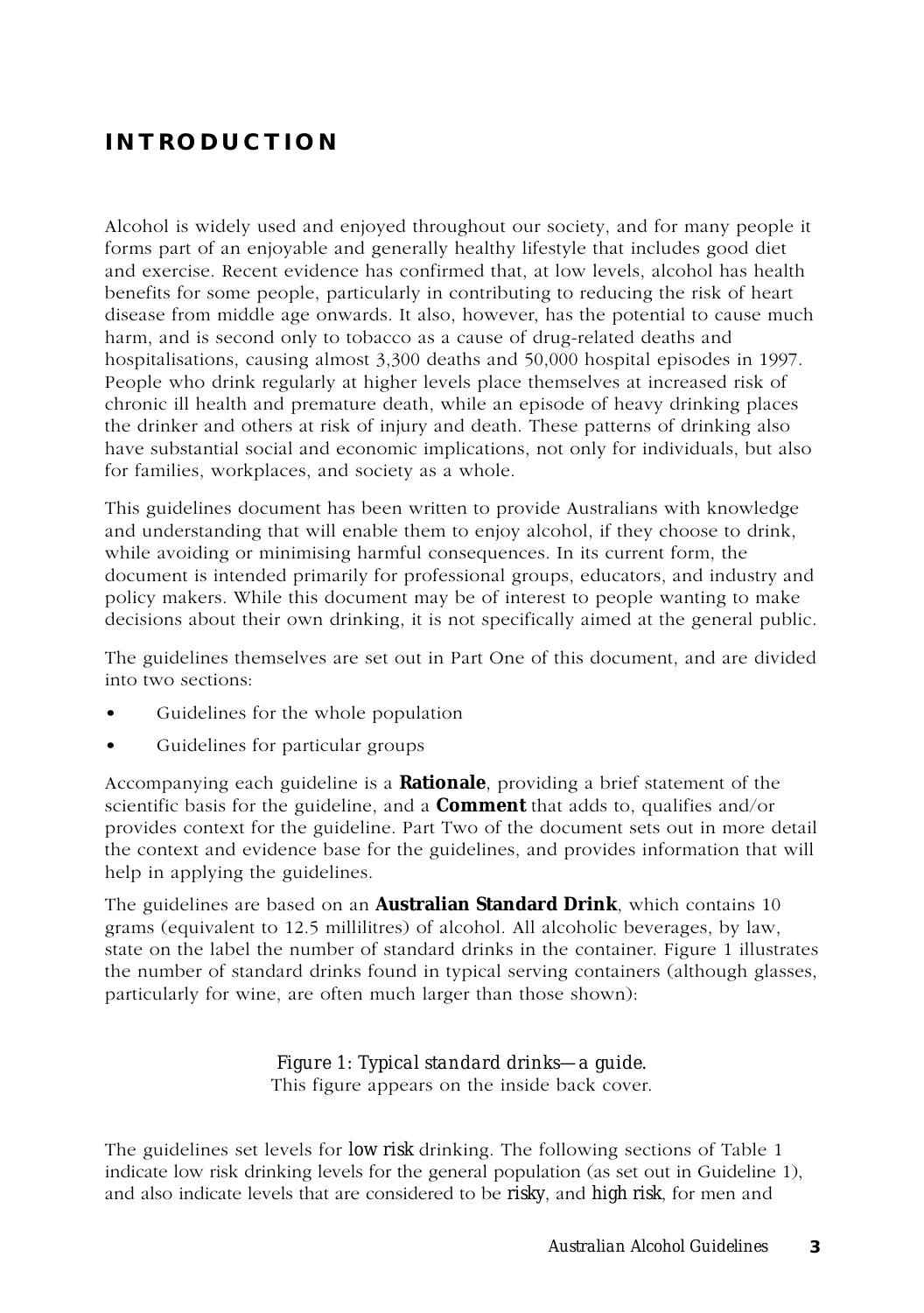women of average or larger body size (ie over 160 cm in height and 50 kg in weight). The levels set in the tables may be too high for people of below-average body size.

*Low risk* levels define a level of drinking at which there is only a minimal risk of harm and, for some, the likelihood of health benefits. *Risky* levels are those at which risk of harm is significantly increased beyond any possible benefits. *High risk* drinking levels are those at which there is substantial risk of serious harm, and above which risk continues to increase rapidly.

Furthermore, the guidelines and Table 1 distinguish:

- *long-term risk—the level of long-term risk associated with regular daily* patterns of drinking, defined by the total amount of alcohol typically consumed per week; and
- *short-term risk*—the risk of harm (particularly injury or death) in the shortterm that is associated with given levels of drinking on a single day. These levels assume that overall drinking patterns remain within the levels set for long-term risk, and that these heavier drinking days occur infrequently and never more than three times per week. Outside these limits, risk is further increased.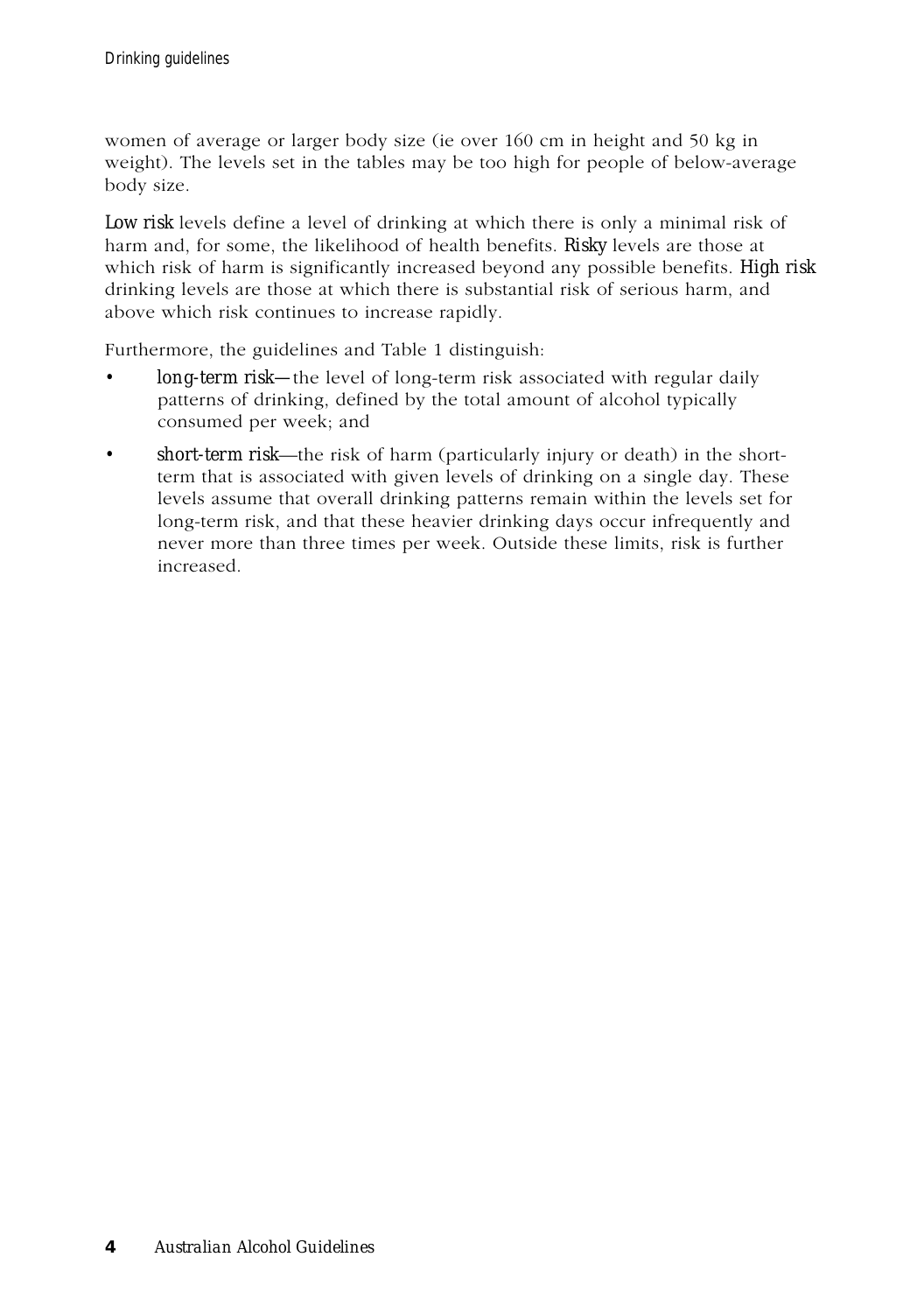| Table 1: Summary of guidelines for low risk drinking | 1. Alcohol consumption at levels shown below is not recommended for people who: | have a condition made worse by drinking (see p.9) |
|------------------------------------------------------|---------------------------------------------------------------------------------|---------------------------------------------------|
|                                                      |                                                                                 |                                                   |

- 1. Alcohol consumption at levels shown below is **not** recommended for people who:
	- have a condition made worse by drinking (see p.9) · have a condition made worse by drinking (see p.9)
		- are on medication (see p.12) · are on medication (see p.12)
			- are under 18 years of age (see p.15) · are under 18 years of age (see p.15)
				- are pregnant (see p.16) · are pregnant (see p.16)
- are about to engage in activities involving risk or a degree of skill (eg driving, flying, water sports, ski-ing, operating machinery). · are about to engage in activities involving risk or a degree of skill (eg driving, flying, water sports, ski-ing, operating machinery).
- Otherwise risk levels for the following patterns of drinking are as follows\*: 2. Otherwise risk levels for the following patterns of drinking are as follows\*:  $\overline{\mathbf{c}}$

|              | For risk of harm in the short-term: |                                              |                |                         | For risk of harm in the long-term: |                                                                |                        |
|--------------|-------------------------------------|----------------------------------------------|----------------|-------------------------|------------------------------------|----------------------------------------------------------------|------------------------|
|              | (standard drinks)<br>Low risk       | (standard drinks) (standard drinks)<br>Risky | High risk      |                         | Low risk                           | (standard drinks) (standard drinks) (standard drinks)<br>Risky | High risk              |
| <b>MALES</b> | qp to 6                             | 7 to 10                                      | 11 or more     | MALES                   |                                    |                                                                |                        |
| On any       | on any one day,                     | on any one day                               | on any one day | On an average           | up to 4                            | $5$ to $6$                                                     | 7 or more              |
| one day      | no more than 3 days<br>per week     |                                              |                | day                     | per day                            | per day                                                        | per day                |
|              |                                     |                                              |                | Overall weekly          | up to 28                           | 29 to 42                                                       | 43 or more             |
|              |                                     |                                              |                | level                   | per week                           | per week                                                       | per week               |
| FEMALES      | 4 up to                             | $5$ to $6$                                   | 7 or more      | FEMALES                 |                                    |                                                                |                        |
| On any       | on any one day,                     | on any one day                               | on any one day | On an average           | up to 2                            | 3 to 4                                                         | 5 or more              |
| one day      | no more than 3 days<br>per week     |                                              |                | day                     | per day                            | per day                                                        | per day                |
|              |                                     |                                              |                | Overall weekly<br>level | up to 14<br>per week               | 15 to 28<br>per week                                           | 29 or more<br>per week |
|              |                                     |                                              |                |                         |                                    |                                                                |                        |

Note: **Note**:

\*

 $\overline{ }$ 

It is assumed that the drinks are consumed at a moderate rate to minimise intoxication, eg for men no more than 2 drinks in the first hour and 1 per hour thereafter, and 1. It is assumed that the drinks are consumed at a moderate rate to minimise intoxication, eg for men no more than 2 drinks in the first hour and 1 per hour thereafter, and for women, no more than 1 drink per hour. for women, no more than 1 drink per hour.

These guidelines apply to persons of average or larger size, ie above about 60 kg for men and 50kg for women. Persons of smaller than average body size should drink 2. These guidelines apply to **persons of average or larger size**, ie above about 60 kg for men and 50kg for women. Persons of smaller than average body size should drink within lower levels. within lower levels.  $\sim$ 

(Table based on International Guide for Monitoring Alcohol Consumption and Related Harm, WHO, Geneva, 2000) (Table based on *International Guide for Monitoring Alcohol Consumption and Related Harm,* WHO, Geneva, 2000)

**5**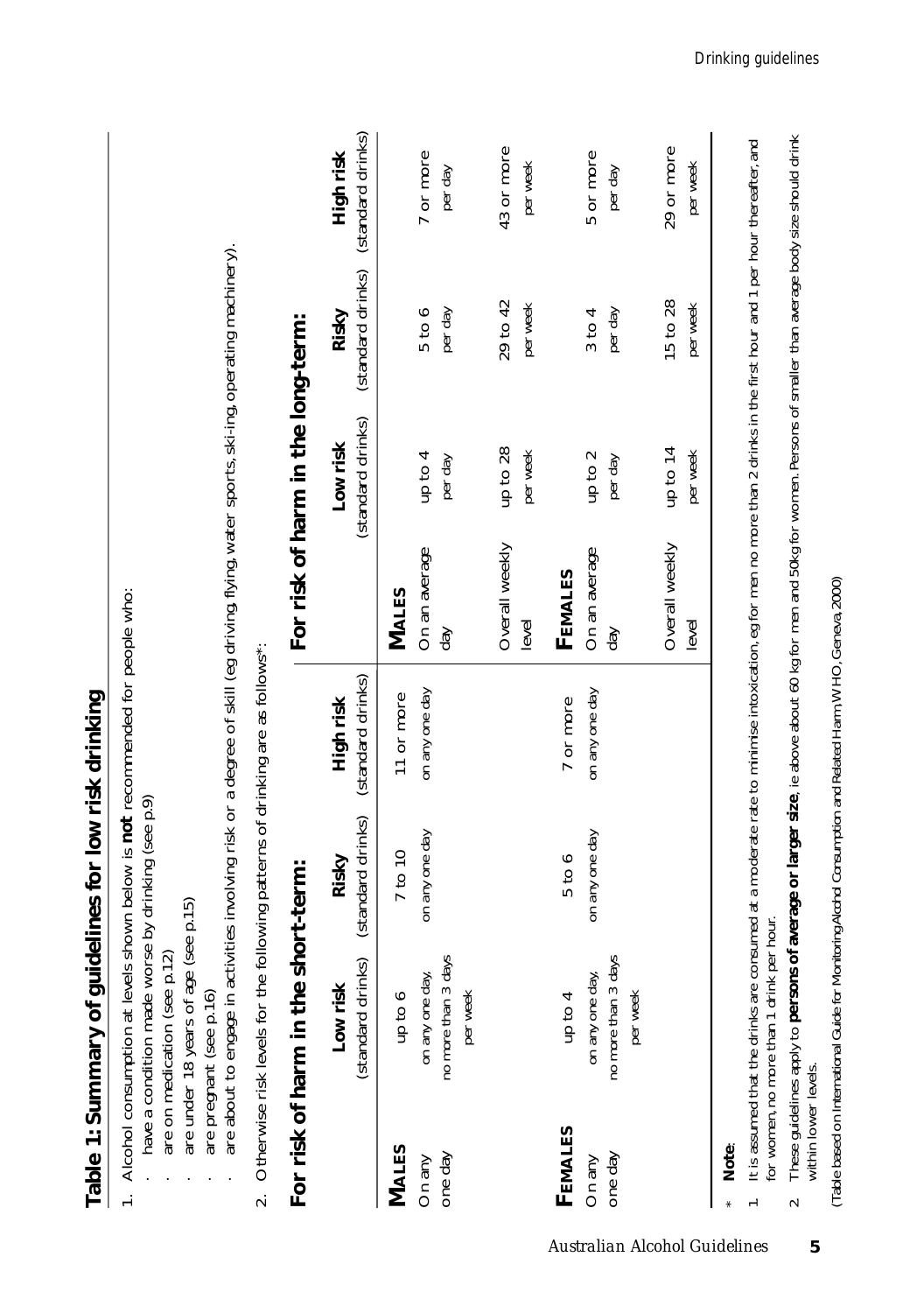## **Guidelines for the whole population**

## **GUIDELINE 1**

#### **To minimise risks in the short and longer term, and gain any longer-term benefits**

#### **For men**

- 1.1 an *average* of no more than 4 standard drinks a day, and no more than 28 standard drinks over a week;
- 1.2 not more than 6 standard drinks in any one day;
- 1.3 one or two alcohol-free days per week.

#### **For women**

- 1.4 an *average* of no more than 2 standard drinks a day, and no more than 14 standard drinks over a week;
- 1.5 not more than 4 standard drinks in any one day;
- 1.6 one or two alcohol-free days per week.

*Note:*

These drinks should be spread over several hours. It is assumed that the drinks are consumed at a moderate rate to minimise intoxication, eg for men no more than 2 drinks in the first hour and 1 per hour thereafter, and for women, no more than 1 drink per hour.

This guideline assumes that the drinker is not on medication, does not have a family history of alcohol-related problems or a condition that is made worse by drinking, is not pregnant and, is not about to undertake any activity involving risk or a degree of skill, including driving, flying, water sports, ski-ing, or using complex or heavy machinery or farm machinery, etc.

#### **Rationale:**

Drinking within the average drinking levels set in guidelines 1.1 for men and 1.4 for women minimises the longer-term risks of ill health and death related to alcohol, and maximises the potential longer-term health benefits. The levels are based on strong evidence, which continues to accumulate from many studies, on overall death rates in relation to different levels of drinking. The evidence takes into account the health risks and benefits of alcohol. It relates to both average levels of drinking over time, and the harm caused by occasional heavy drinking days (above 6 standard drinks for men or 4 for women).

Studies from several countries, including Australia, show that drinking above the daily limits set in guidelines 1.2 for men and 1.5 for women significantly increases the short-term risk of health and social problems, including risk of injury or death from accident, assault and self-harm.

A given amount of alcohol usually affects women more than men because of differences in the way their bodies process alcohol.

*The evidence base for Guideline 1 is discussed on page 34. See also pages 23, 39, 41, 45 and 65.*

#### **Comment:**

The levels set in this guideline may be too high for people of below-average body size (ie below about 60kg for men and 50kg for women).

The weekly levels of drinking set in guidelines 1.1 and 1.4 allow for some variation from day to day. Guidelines 1.2 and 1.5 set limits to this variation. While they specifically target the shortterm risk from intoxication, they also contribute to reducing the long-term risk of harm.

The safety of drinking depends not only on how much a person drinks, but also on the rate of drinking, the environment, and what the person is doing during and after drinking. Eating while drinking helps to reduce intoxication and, therefore, the risk. The risk of injury or violence, depression and suicide attempt are all influenced by the setting in which people are drinking (see Guideline 3).

#### **ALCOHOL-FREE DAYS—A Prudent Approach**

**Comment:** While the evidence for alcohol-free days as a means of reducing health risk is limited, regular alcoholfree days may help drinkers to remain in control of their drinking and reduce its habit-forming potential. This is especially important for people drinking above the guideline limits. Research shows that to become dependent on something, a person must use it regularly. There is evidence that everyone who drinks over time, even at low levels, acquires some physiological tolerance to alcohol, but this occurs less in people who drink only intermittently, and they are also less likely to experience withdrawal symptoms. A mild degree of dependence is common in the Australian population. One early sign of this, for example, is finding it difficult to stop drinking after two or three glasses. *Dependence is further discussed on page 75*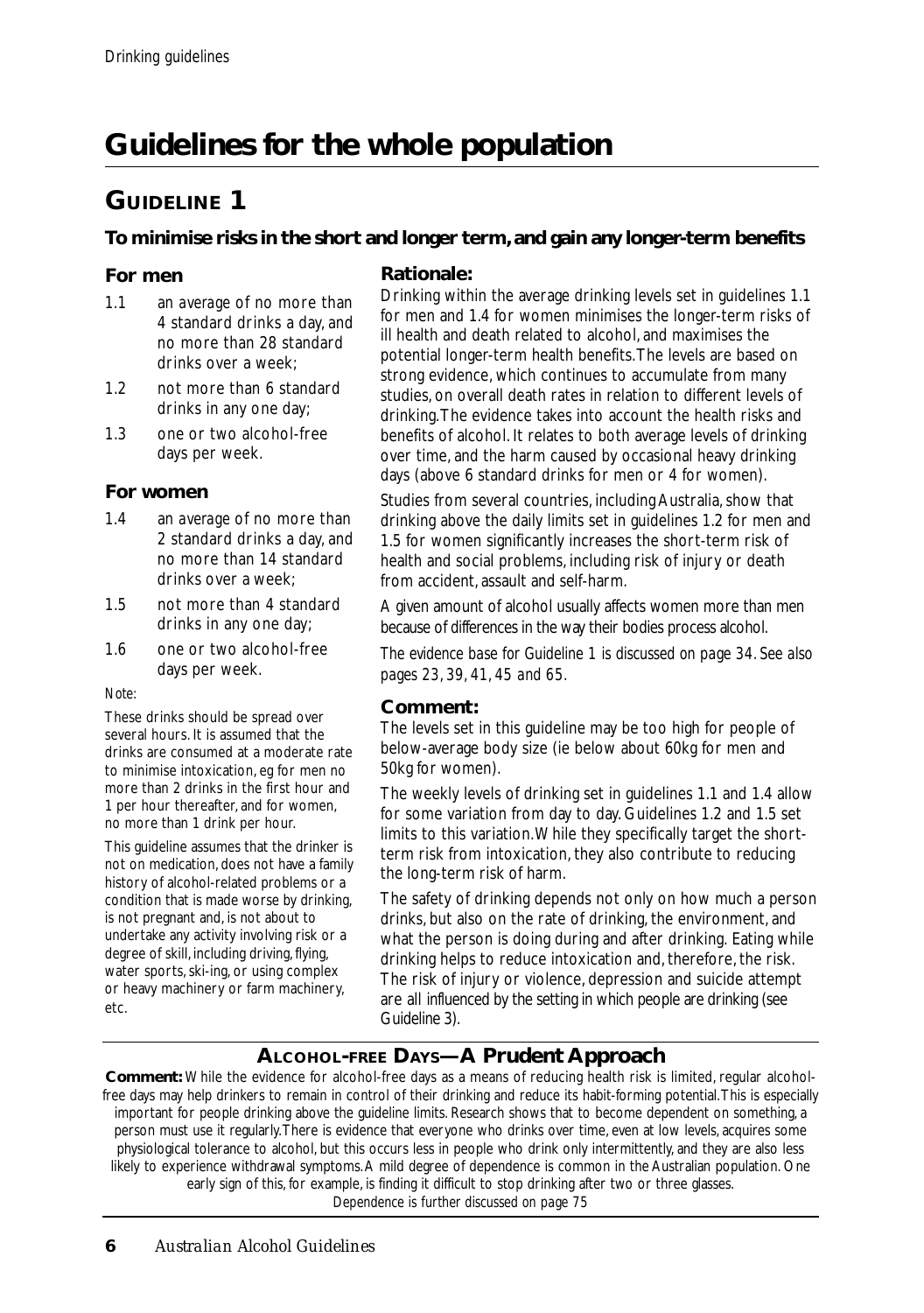#### **When undertaking activities that involve risk or a degree of skill**

2.1 to avoid the risk of harm to the drinker and others, do not drink alcohol before or during such activities.

#### **Rationale:**

Very low levels of alcohol can affect judgement and performance, and even a very small effect may be relevant where a high degree of skill is needed, where the risk is already high, or where the safety of others is involved.

*The evidence base for Guideline 2 is discussed on pages 37, 39, 46–49 and 65–67.*

#### **Comment:**

Situations where this guideline is relevant include recreational and occupational activities such as flying, water sports, ski-ing, using complex or heavy machinery or farm machinery, and driving.

In occupational settings such as flying commercial aircraft, driving public or heavy vehicles, or operating commercial vessels, machinery, mobile plant or farm equipment, blood alcohol levels are stipulated by legislation and/or company policy (eg no alcohol within 24 hours of flying).

While State and Territory laws allow a blood alcohol concentration (BAC) of up to 0.05 while driving, for full licence holders, there is evidence of impairment at lower blood alcohol levels, and research shows that crash risk is increased 5-fold at 0.05. To meet legal BAC limits, learner drivers and provisional licence holders need to avoid drinking for several hours before driving.

The more alcohol that is consumed, the longer it takes for BAC to return to zero. It generally takes about one hour for one standard drink to pass through the bloodstream, but after a heavy drinking session, BAC may still be over 0.05 the next morning. Furthermore, even after BAC returns to zero, evidence shows that judgement and performance may continue to be impaired for a time, from the continuing effects of hangover.

While it varies significantly from person to person, BAC will, in general, remain below 0.05 if a man of average size drinks no more than two drinks in the first hour and one per hour thereafter, and if a woman of average size drinks no more than one standard drink per hour.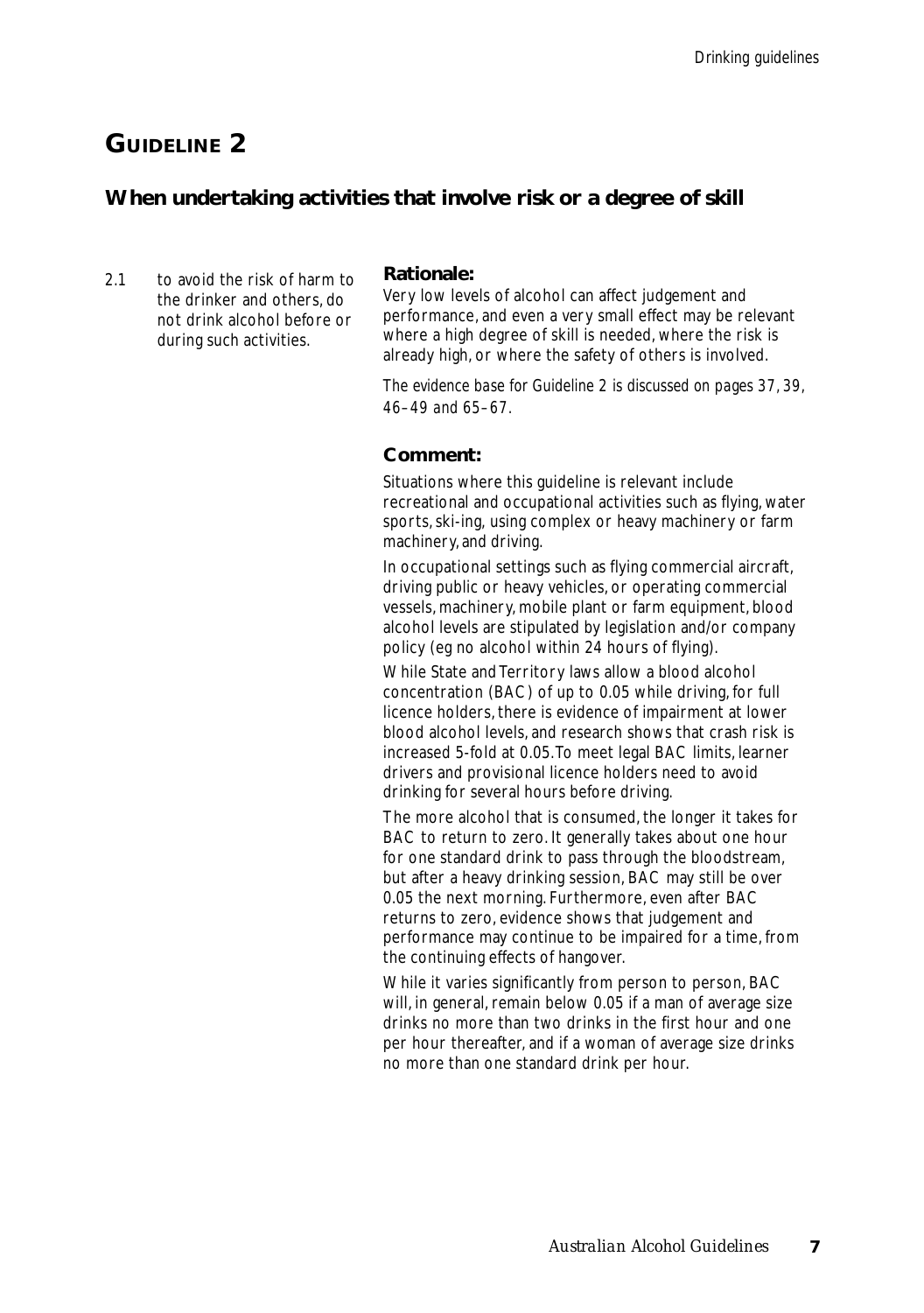#### **When responsible for private and public drinking environments**

- 3.1 actively promote responsible drinking;
- 3.2 strive to make sure that those being served alcohol do not become intoxicated, and suggest alternatives to alcohol;
- 3.3 refuse to serve alcohol to people who are intoxicated;
- 3.4 minimise the potential for harm in the setting;
- 3.5 closely supervise or monitor young people.

#### **Rationale:**

There is good evidence that both licensed and private drinking settings can influence the risk of various forms of short-term harm associated with drinking.

T*he evidence base for Guideline 3 is discussed on page 43. See also pages 23, 46–49, 61 and 65.*

#### **Comment:**

This guideline applies to any environment where alcohol is served, including private homes and parties, workplaces (for social functions), and any public setting (hotels and bars, clubs, public events, planes etc).

Effective strategies to reduce harm include providing nonalcoholic drinks, making food available, providing safe transport, and staff training. Some of these are legal requirements in licensed premises under State and Territory laws.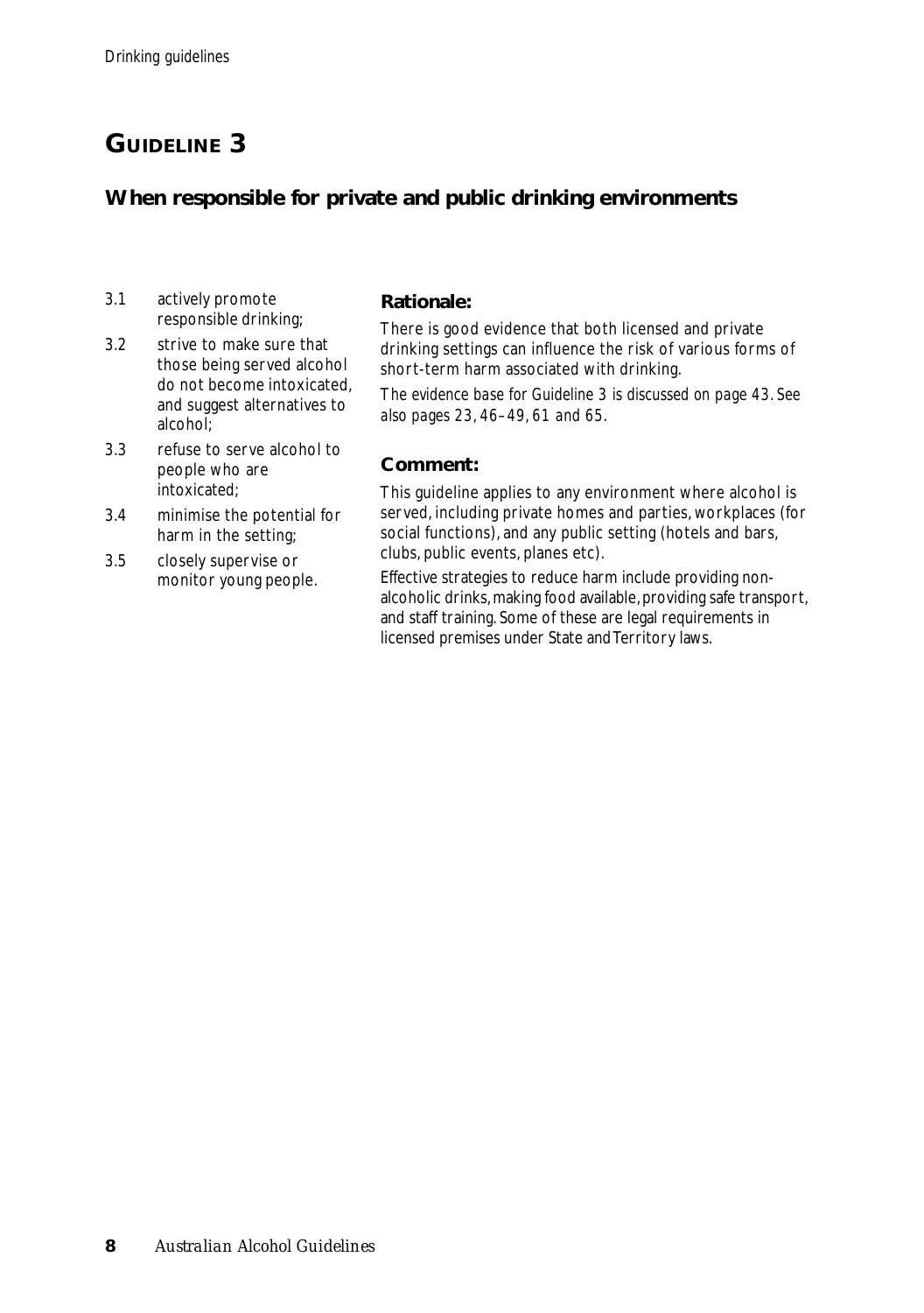## **Guidelines for particular groups**

## **GUIDELINE 4**

#### **People with a health or social problem that is related to alcohol, or made worse by alcohol (including alcohol dependence)**

- 4.1 should consider not drinking at all;
- 4.2 are strongly advised to stop drinking for at least several weeks or months;
- 4.3 might then try drinking at low levels (substantially below Guideline 1)\* under professional supervision;
- 4.4 should not drink if they have developed severe alcohol dependence;
- 4.5 should never drink if they have a severe health problem made worse by alcohol (eg cirrhosis, pancreatitis);
- 4.6 if they have hepatitis C or other forms of chronic viral hepatitis, should consider drinking only infrequently and well below the levels recommended in Guideline 1.
- The appropriate level will vary from person to person.

#### **Rationale:**

A goal of 'controlled drinking' within the guideline levels is feasible for some people who have a problem with drinking, especially if they have social supports and if they tackle the problem early, before they become severely dependent.

People who have significant alcohol dependence or major organ damage (eg damage to liver or pancreas) will incur further harm if they continue to drink.

People with chronic hepatitis C (or other forms of chronic hepatitis infection) who drink heavily have poorer health outcomes than those who drink less. There are few data, however, to suggest a level of consumption associated with acceptably low risk. Guideline 4.6 reflects advice currently given to these people in Australia.

*The evidence base for Guideline 4 is discussed on pages 75 and 76. See also page 41.*

#### **Comment:**

A range of health and social problems may be associated with alcohol. They include domestic violence, unsafe sex, financial and relationship problems, and physical conditions such as pancreatitis, high blood pressure, and gastrointestinal problems. These problems may or may not involve dependence.

Dependence on alcohol exists in varying degrees. It may be associated with withdrawal symptoms, both physical and psychological (eg anxiety, tremors), when drinking stops. The person may have difficulty in limiting drinking on any one occasion. For some, especially those with severe dependence, total abstinence will be the only realistic goal.

A number of professional, medical and voluntary agencies can help people who have problems with their drinking. Most States and Territories have an alcohol and drug telephone helpline, which can provide information on specialist services available (see Appendix 6).

It is crucial that the impact of such problems on families and partners be recognised, and their needs supported. At the same time, families offer a key resource in helping people with a drinking-related problem, and are often the first to acknowledge such problems.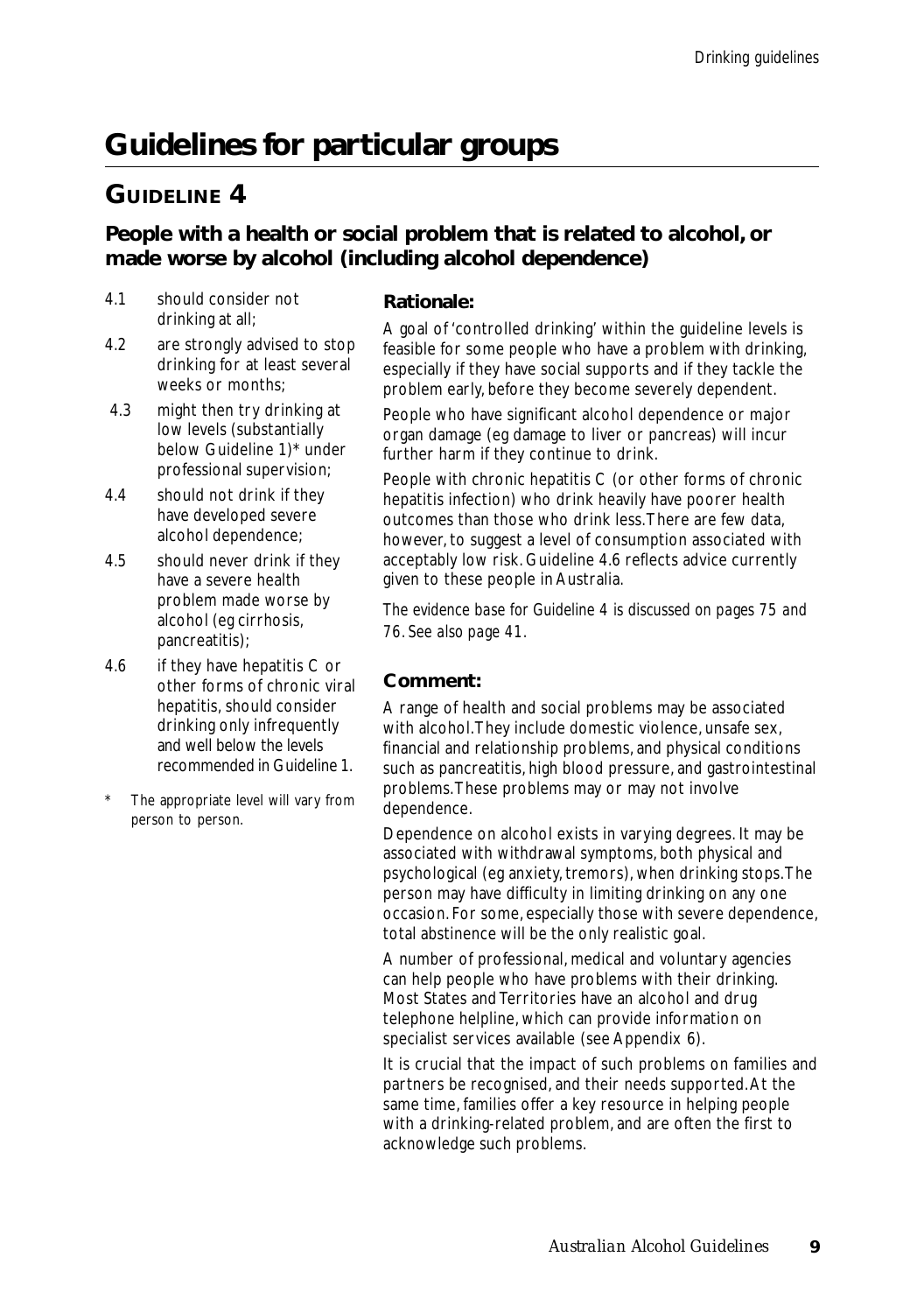#### **People with a relative\* who has, or has had, a problem with alcohol**

- 5.1 are advised to be careful about how much they drink;
- 5.2 should take particular care to have regular alcohol-free days (one or two days per week);
- 5.3 might consider not drinking at all.
- first-degree relatives (parents, siblings) or second-degree relatives (grandparents, uncles, aunts, cousins).

#### **Rationale:**

People with a family history of alcohol-related problems, including alcohol dependence, are more at risk than the general population of being unable to control their level of drinking.

Alcohol-free days are particularly relevant for this group, as the nature of dependence suggests strongly that alcohol-free days help people to avoid alcohol-related problems by breaking the drinking pattern. (See Guideline 1)

*The evidence base for Guideline 5 is discussed on pages 41 and 76.*

#### **Comment:**

The degree of risk is related to both the closeness of the relatives who have an alcohol-related problem (first degree or second degree relatives) and the number of relatives involved.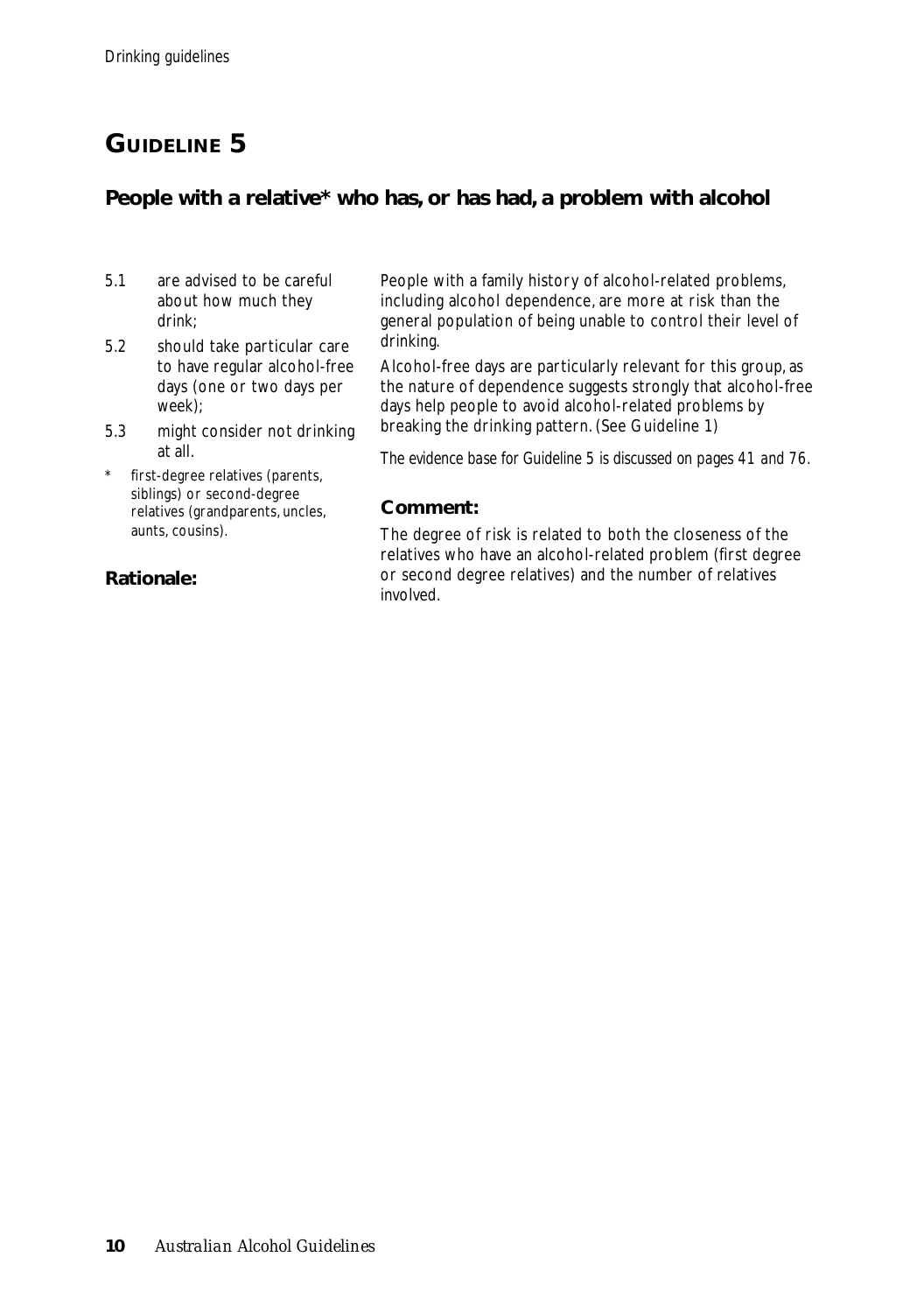#### **People with a mental health problem (including anxiety or depression) and/or sleep disturbance**

- 6.1 if they do drink, should take particular care to stay within the levels set in Guideline 1, and should consult with their doctor or pharmacist about possible side-effects;
- 6.2 may need to consider not drinking at all, if they find it difficult to keep their drinking within these guideline levels;
- 6.3 may need to stop drinking entirely if symptoms persist.

#### **Rationale:**

There is clear evidence that drinking above the levels set in Guideline 1, and particularly at high risk levels (see page 5), leads to poorer outcomes for people who have a mental health problem. In particular, people who are depressed and sometimes drink excessively are at much greater risk of selfharm and suicide, especially if also they drink regularly above guideline levels. There is also some evidence that alcohol use is associated with poorer outcomes for people suffering from schizophrenia.

Heavy drinking can also aggravate symptoms in people with milder degrees of anxiety and depression. While alcohol consumption may bring some relief from anxiety or stress in the short-term, it can worsen mood in the longer term, especially at higher levels of consumption.

It is not possible, based on current evidence, to define precise drinking levels above which these effects occur.

With some mental health problems, the risk of alcohol dependence is significantly increased, particularly where the person drinks to relieve anxiety or change their mood.

Most of the medications used for mental health problems interact with alcohol.

Alcohol can also disrupt sleep. Even one or two drinks may result in reduced sleep quality and early morning waking.

*The evidence base for Guideline 6 is discussed on pages 38 and 50.*

#### **Comment:**

Anyone with a mental health problem should discuss their alcohol intake with their doctor.

Carers can encourage people with a mental health problem to stay within guideline levels, or to abstain if necessary.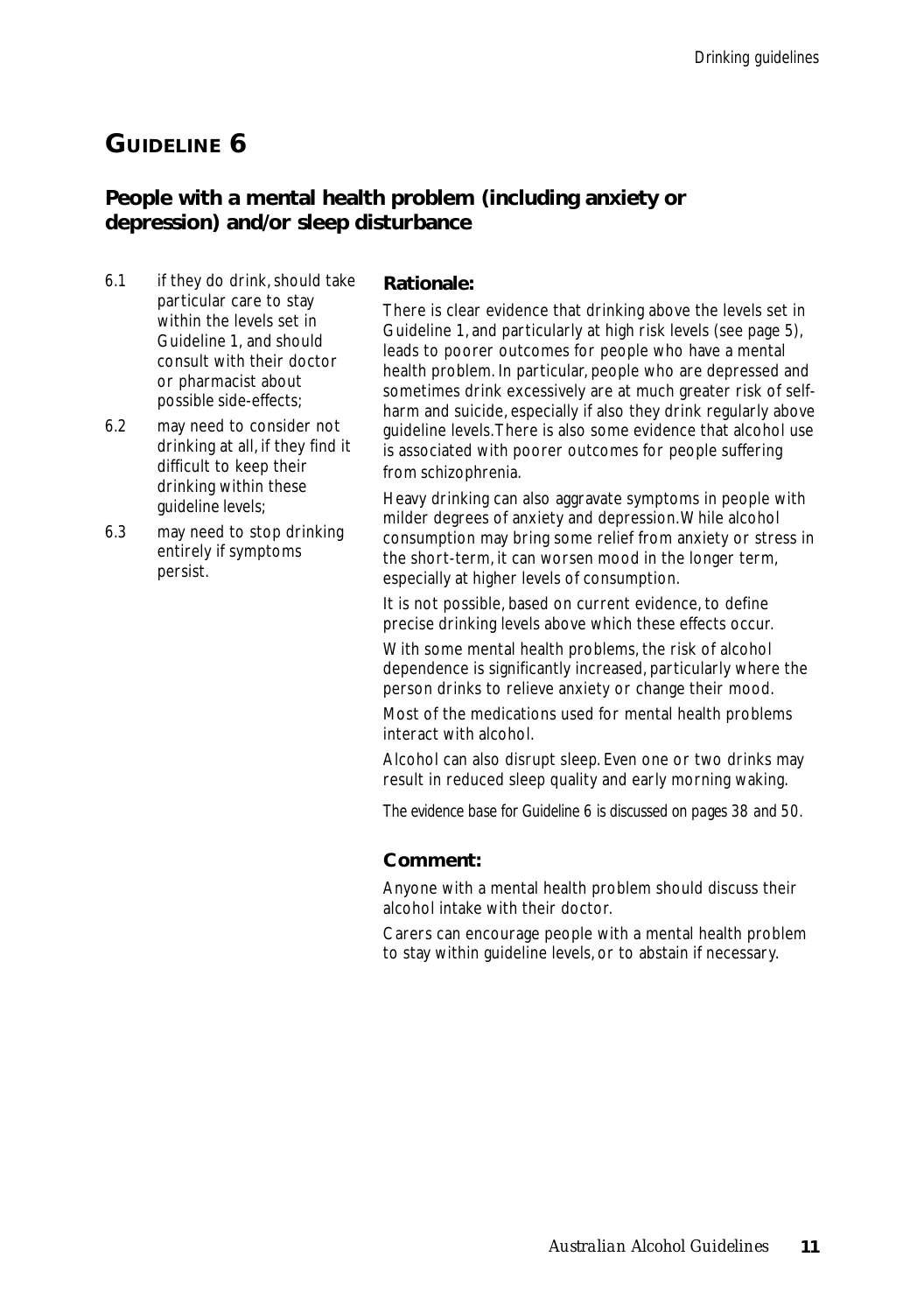#### **People taking medications or other drugs**

- 7.1 should carefully read the labels and pamphlets with their medications (including herbal preparations), to check for harmful interactions with alcohol. Some people may need to reduce their drinking or stop drinking alcohol altogether;
- 7.2 are advised to be very cautious if drinking alcohol while using benzodiazepines, heroin, methadone or other central nervous system depressants;
- 7.3 if they are taking a number of medications, are at greater risk of increasing the effects of alcohol and/ or decreasing the effectiveness of their medication. These people may need to reduce or stop drinking alcohol;
- 7.4 should consult their doctor or a pharmacist to discuss any aspect of their medication, including possible interactions with alcohol.

#### **Rationale:**

Alcohol can interact with many prescribed and over-thecounter medications, and this can alter the effect of alcohol and/or the medication. Even at low levels, drinking can cause problems, depending on the medications. Response also varies from person to person. Some interactions have serious implications for driving or operating machinery.

Alcohol dampens activity in the brain, and it can be particularly dangerous, or even lethal, when used with medications or other drugs, legal or illegal, that have similar effects (ie that depress the central nervous system).

*The evidence base for Guideline 7 is discussed on pages 55–56.*

#### **Comment:**

Health care providers should be aware of the possibility of interactions with alcohol, both with the medications they prescribe and with other medications people may take. Particular care is needed with medications for mental health problems and for blood pressure.

Some herbal preparations also interact with alcohol.

Many people take benzodiazepines safely under medical supervision. When combined with alcohol, however, benzodiazepines pose similar risks to other drugs, legal and illegal, that depress brain activity (notably heroin).

For up-to-date information on medications that may interact with alcohol, see the MIMS website, <http://www.mims.hcn.net.au>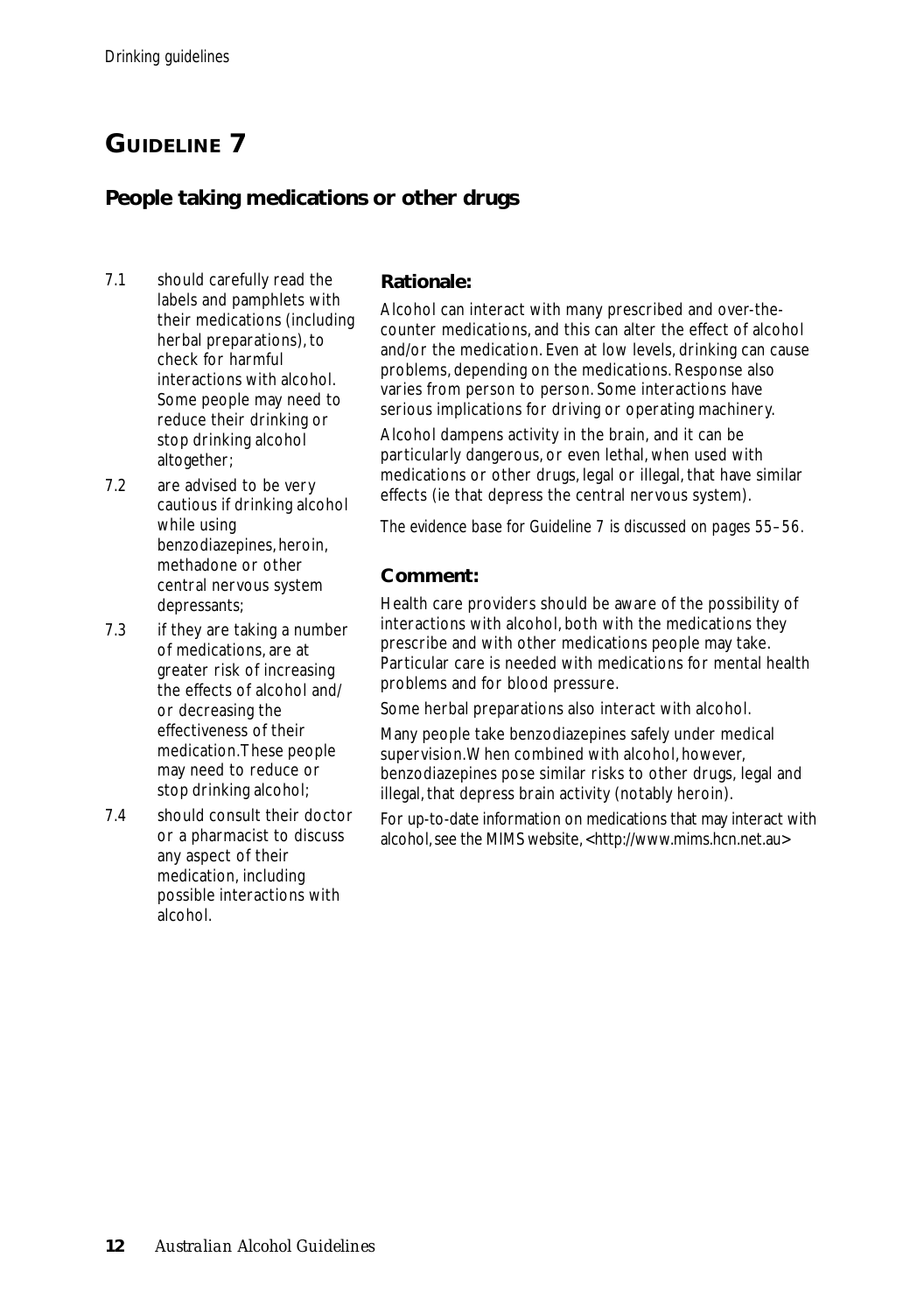#### **Older people**

8.1 are advised, if they drink, to consider drinking less than the levels set in Guideline 1.

#### **Rationale:**

A given amount of alcohol tends to produce a higher blood alcohol level in an older person because, with age, the body's total water content decreases.

At the same time, the risk of falling increases with older age. Driving may also be affected. Alcohol can increase the risks in both these areas.

In addition, many older people take medications that may interact with alcohol.

*The evidence base for Guideline 8 is discussed on page 49. See also pages 45, 65 and 69.*

#### **Comment**:

People age at different rates, and older people who drink need to reassess their drinking regularly. While alcohol has psychological, social and health benefits for many older people, the body's tolerance for alcohol decreases with age.

Some older people may need to reduce their drinking or stop it altogether to avoid harmful interactions with medications.

The potential benefits of alcohol in preventing heart disease can be achieved with as little as one to two standard drinks per day for men, and less than one per day for women. Similar benefits can be gained from strategies such as regular exercise, giving up smoking, and a healthy diet.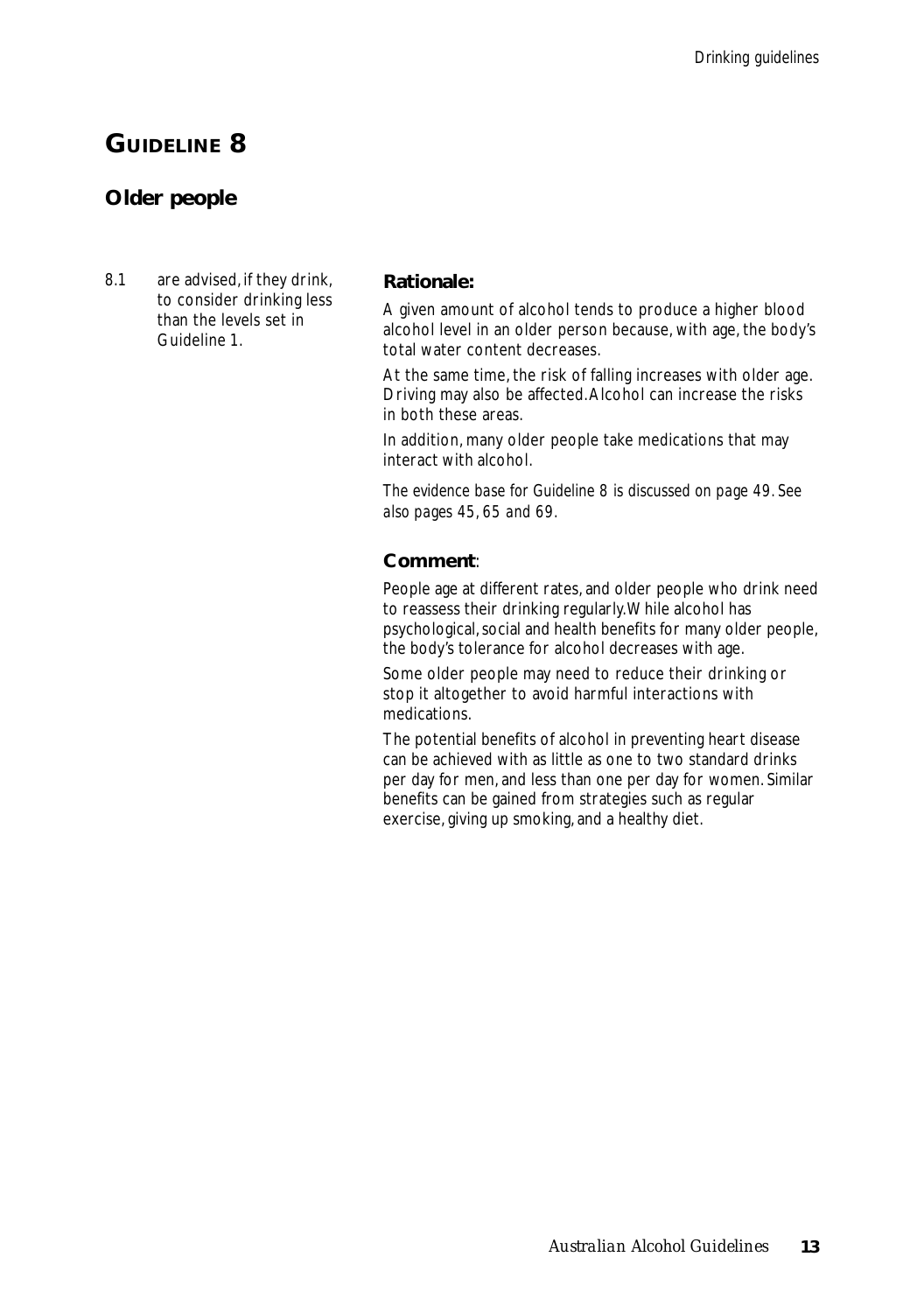## **Guideline 9**

#### **Young adults (aged about 18–25 years)\***

- 9.1 are especially urged not to drink beyond the levels set in Guideline 1;
- 9.2 should not drink at all for at least several hours before undertaking potentially risky activities (eg driving, swimming, boating);
- 9.3 should not mix alcohol with other mood altering drugs.
- While this guideline applies to people aged about 18–25 years, the issues and concerns overlap with those covered under Guideline 10, 'Young People'.

#### **Rationale:**

While many young adults drink at low risk levels, statistically this is the group that is most likely to be harmed by alcohol. Young adults have the highest alcohol consumption in Australia and are the group at highest risk in relation to alcohol-related injury, including road trauma, violence, sexual coercion, falls, accidental death (including drowning), and suicide. Younger, less experienced drinkers are at even higher risk due to their lower alcohol tolerance.

*The evidence base for Guideline 9 is discussed on page 46. See also pages 37–38 and 61.*

#### **Comment:**

To meet legal requirements in all States and Territories, both learner drivers and provisional licence holders must avoid alcohol in the hours before driving.

The more alcohol that is consumed, the longer it takes for blood alcohol level to return to zero. After a heavy drinking session, blood alcohol concentration (BAC) may still be over 0.05 the next morning. Furthermore, even after BAC returns to zero, evidence shows that judgement and performance may continue to be impaired for a time, from the continuing effects of hangover.

Any potential benefits of alcohol need to be weighed against increased risk-taking, loss of inhibitions, reduced decisionmaking skills, overdose related to low tolerance, and the increased risk of accidents, violence and unwanted sexual activity. The effect of alcohol in protecting against heart disease has been shown to be relevant only for people over about 40 years. There is, as yet, no evidence to suggest that it is relevant for younger age groups.

Strategies to minimise harm from drinking include alternating alcoholic and non-alcoholic drinks, eating while drinking, staying with friends rather than driving, and not accepting lifts with a drunk driver.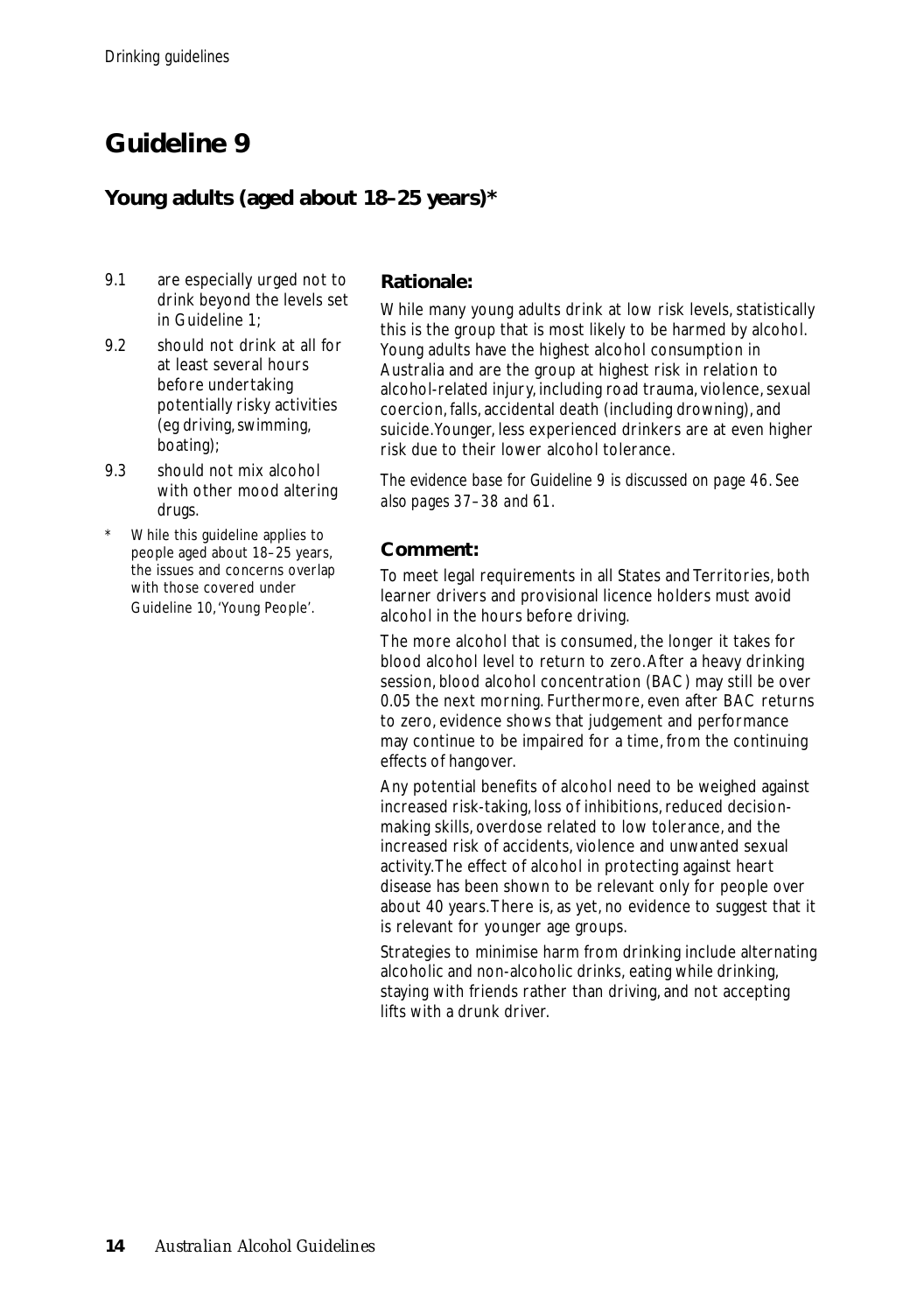## **Guideline 10**

#### **Young people (up to about 18 years)\***

- 10.1 should follow the recommendations under Guideline 9; **AND**
- 10.2 if they choose not to drink, should be supported in this decision;
- 10.3 in settings where alcohol is available to them, should be supervised by adults at all times;
- 10.4 should keep any drinking to a minimum;
- 10.5 most importantly, should not drink to become intoxicated;
- 10.6 to become responsible adult drinkers, a gradual, supervised introduction to alcohol is recommended.
- While this quideline applies young people up to about 18 years of age, the issues and concerns overlap with those covered under Guideline 9, 'Young Adults'.

#### **Rationale:**

Younger people's ability to cope with alcohol is influenced by their physical size and stage of development. Young people generally have smaller body size than adults, and can therefore tolerate less alcohol. They also lack experience of drinking and its effects, and so have no yardstick by which to measure their drinking behaviour. This lack of exposure also means that they have built no physiological tolerance to alcohol.

There is evidence from the United States that the earlier the age that a young person starts to drink, the greater the risk of alcohol-related problems in later life.

*The evidence base for Guideline 10 is discussed on page 46. See also pages 23, 37–38 and 61.*

#### **Comment:**

Drinking by young people is very common in Australia, although there are also many young people who do not drink. There is a range of views about the optimal age to start drinking. A number of cultural groups in Australia introduce children to very dilute alcohol at a young age.

Loss of inhibitions and decision-making skills place young people at particular risk of violence, accidents and sexual coercion.

Helping young people to learn about drinking and the effects of alcohol within a safe and supportive environment can help them to manage their drinking in ways that minimise risk to themselves and others, both when they are young and throughout their adult years.

Guideline 10 should be interpreted within the context of the relevant State/Territory legislation in relation to alcohol and young people.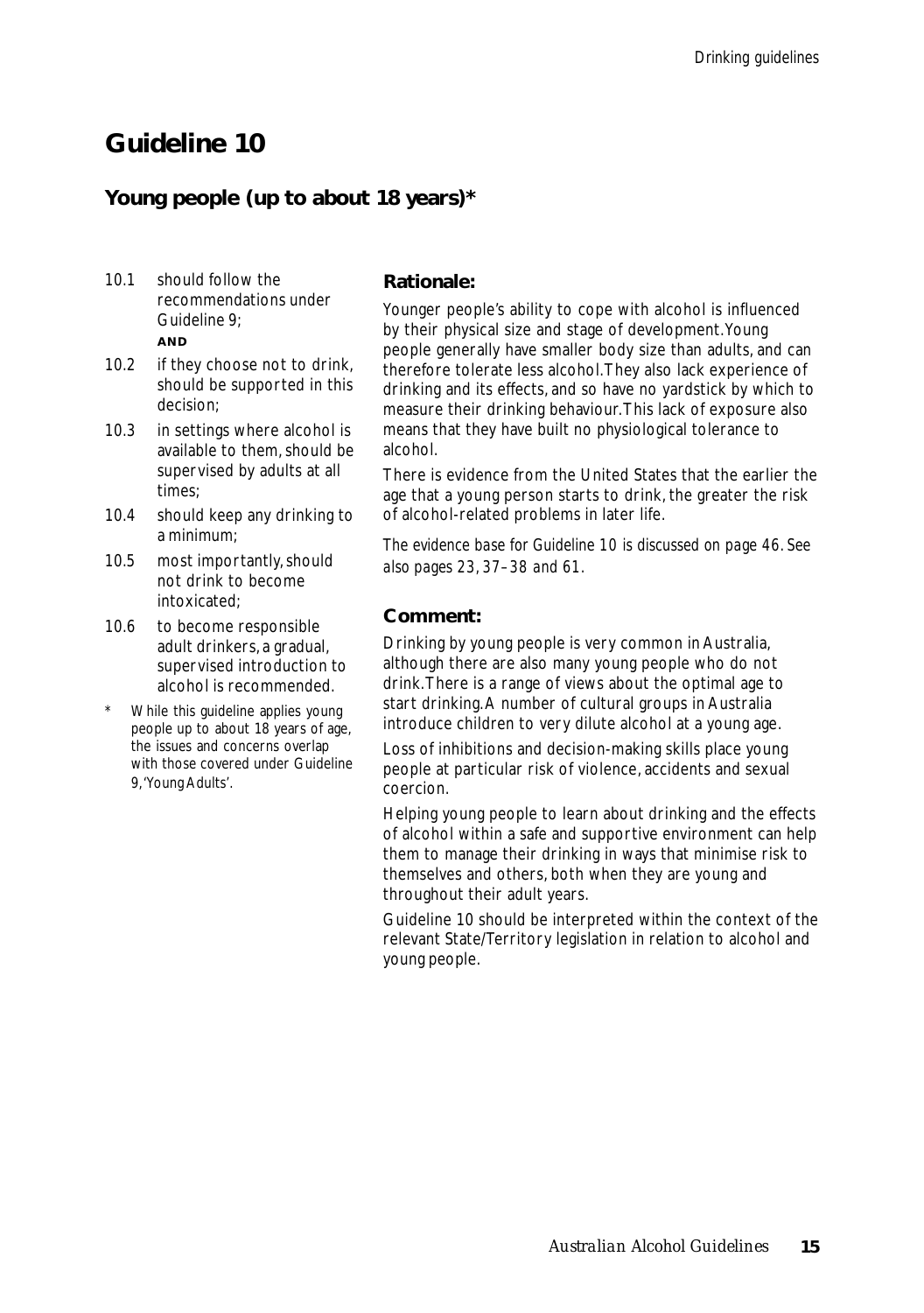## **Guideline 11**

#### **Women who are pregnant or might soon become pregnant**

- 11.1 may consider not drinking at all;
- 11.2 most importantly, should never become intoxicated;
- 11.3 if they choose to drink, over a week, should have less than 7 standard drinks, AND, on any one day, no more than 2 standard drinks (spread over at least two hours);
- 11.4 should note that the risk is highest in the earlier stages of pregnancy, including the time from conception to the first missed period.

#### **Rationale:**

Alcohol in a woman's blood stream enters that of her unborn child, and this may affect the child from conception onwards. It is difficult to identify exactly the lower levels of drinking at which alcohol may cause harm to the child and, for this reason, a woman may consider not drinking at all.

Nevertheless, while more high quality research is needed, the limited available evidence indicates that averaging less than one drink per day has no measurable impact on children's physical and mental development.

The evidence indicates that episodes of drinking above the guideline levels considerably increase the risk to the unborn child, including the risk of miscarriage, low birth weight, cognitive defects and congenital abnormalities. Heavy bouts of drinking maximise that risk.

*The evidence base is discussed on page 77. See also pages 23 and 46.*

#### **Comment:**

The most important consideration for women is to avoid a high blood alcohol level at any time during the pregnancy. The first weeks after conception are probably the most critical in relation to alcohol, and the woman is usually unaware of the pregnancy at this stage. The guideline is therefore important not only for women who are pregnant, but for those who may soon become pregnant.

The literature review undertaken for these guidelines found no definite evidence that low-level drinking causes harm to the unborn child. Other authorities have, nevertheless, recommended no drinking during pregnancy.

Women may choose not to drink at all, out of caution, especially if relevant risk factors are present: for example, if the mother has health problems such as high blood pressure or poor nutrition. Good antenatal care and good diet, including folate and vitamin B supplements, and not smoking are also very important.

#### *BREASTFEEDING—A Prudent Approach*

Women who are breastfeeding are advised not to exceed the levels of drinking recommended during pregnancy, and may consider not drinking at all.

**Comment:** Alcohol in the blood stream passes into breast milk. There is little research evidence available about the effect that this has on the baby, although practitioners report that, even at relatively low levels of drinking, it may reduce the amount of milk available and cause irritability, poor feeding and sleep disturbance in the infant. Given these concerns, a prudent approach is advised.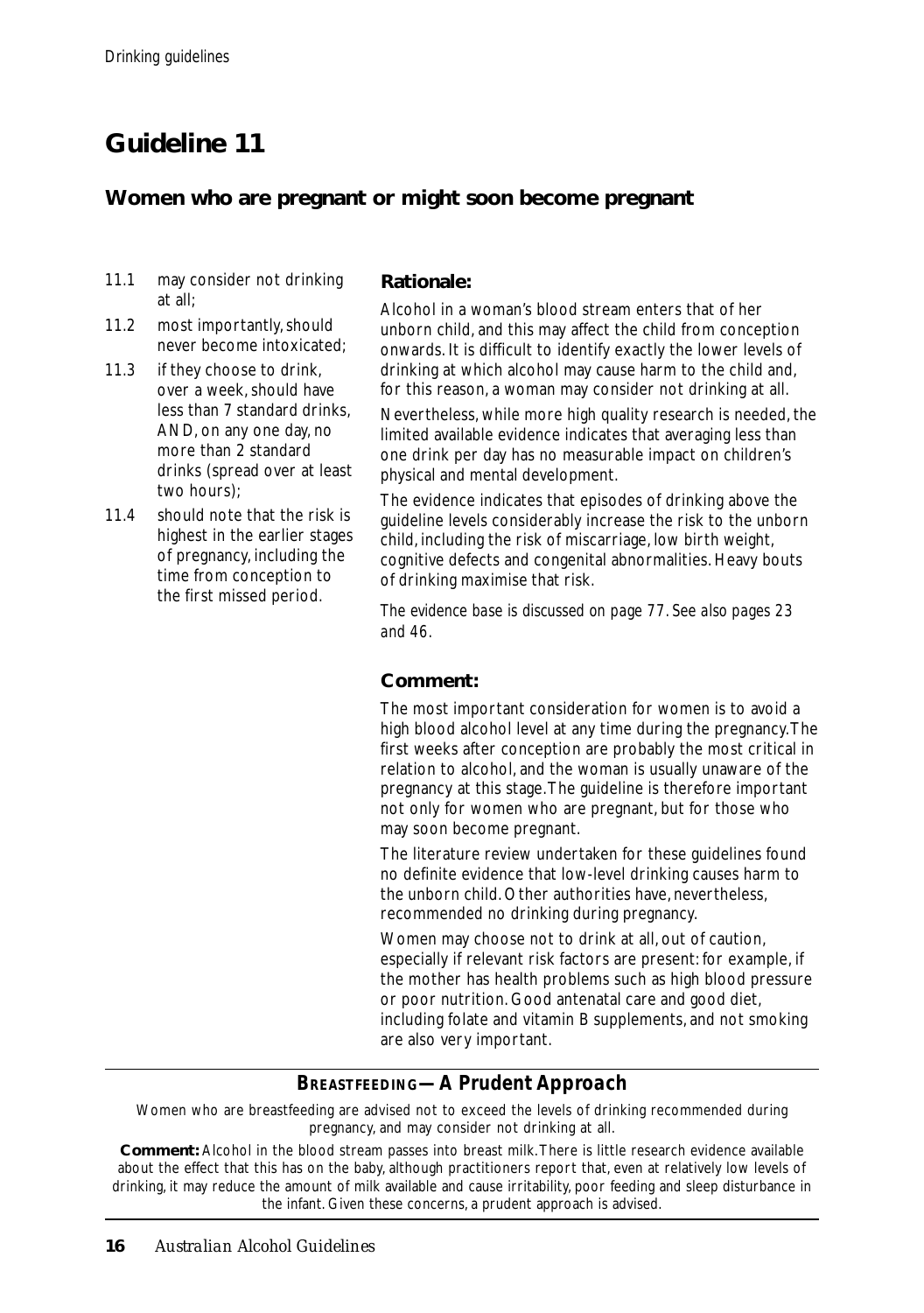#### **People who choose not to drink alcohol**

12.1 should not be urged to drink to gain any potential health benefit, and should be supported in their decision not to drink.

#### **Rationale:**

There are many good health, family and social reasons why people choose not to drink. These include personal, cultural and religious considerations. Non-drinkers can use other strategies, such as regular exercise, giving up smoking, and a healthy diet, to gain protection against heart disease.

*See pages 23, 31 and 40.*

#### **Comment:**

The potential protection that alcohol provides against heart disease is of importance only for people in age groups where heart disease is a risk; generally from about age 40 onwards.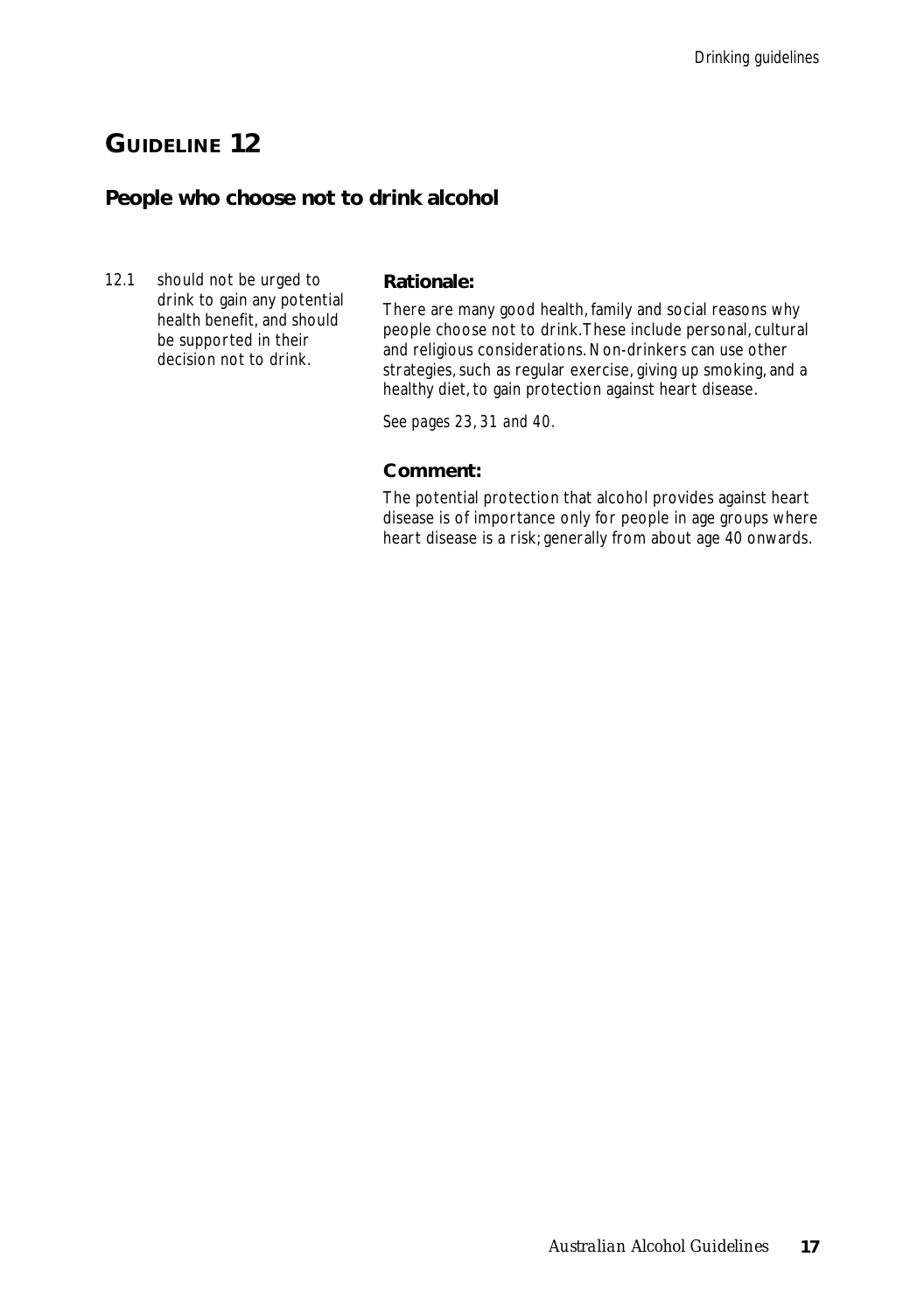## **PART TWO:**

# **CONTEXT AND EVIDENCE BASE**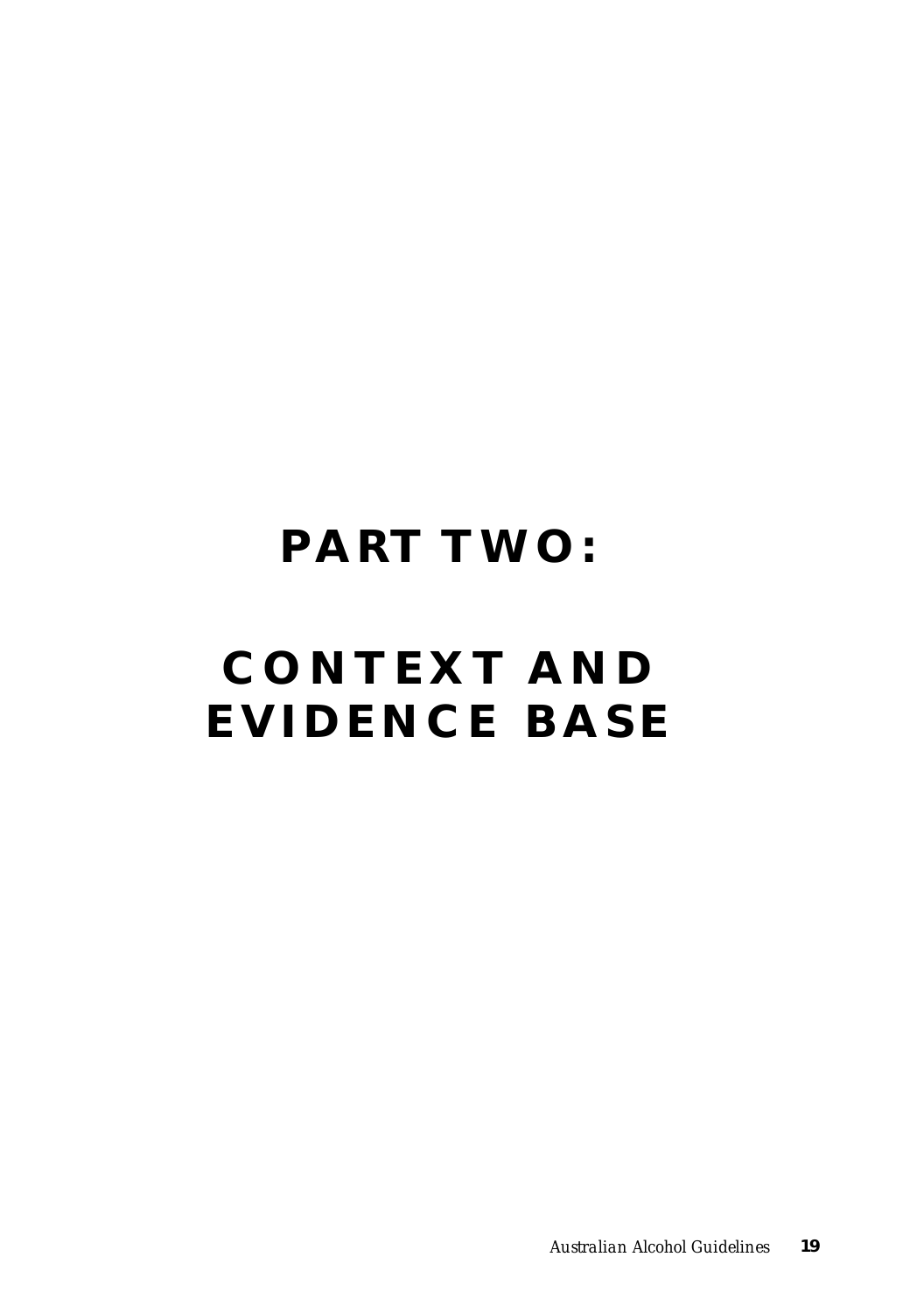## **1 INTRODUCTION**

#### WHY GUIDELINES?

Alcohol is widely used and enjoyed throughout our society. Evidence over several decades has confirmed that, at relatively low levels, alcohol has some health benefits from middle age onwards, and can form part of an enjoyable and generally healthy lifestyle that includes good diet and exercise. Alcohol also, however, has the potential to cause considerable harm. People who drink regularly at higher levels place themselves at substantially increased risk of chronic ill health and premature death, while an episode of heavy drinking places the drinker and others at increased risk of injury and death. For some, particularly among younger age groups, such drinking can form part of a wider pattern of risk-taking behaviour.

*Australian Alcohol Guidelines: Health Risks and Benefits* has been written to assist those Australians who choose to drink, to avoid or minimise any harmful consequences and enjoy alcohol. The document aims to provide clear, helpful and evidence-based information and advice in an area where there are many views, often conflicting information, and a range of social, political and commercial interests.

This document and the guidelines it contains have been developed by an expert working party representing the fields of drug and alcohol studies, public health, mental health, and consumers (see Appendix One for details). The advice provided is grounded in the best scientific evidence available, gathered in a comprehensive, systematic and up-to-date review of the scientific and medical literature.

The document has a three-fold purpose:

- to enable Australians to make informed choices about their drinking and health;
- to enable health professionals to provide evidence-based advice on drinking and health; and
- to promote individual and population health, and minimise harm from alcohol.

#### THE APPROACH TAKEN

The central concern in formulating the guidelines has been to minimise harm from alcohol and manage the risk associated with certain *patterns* of drinking, while acknowledging and maximising the social benefits, and the health benefits from middle age onwards. This emphasis on drinking patterns represents a change of direction from previous guidelines, where the focus has been largely on levels of alcohol consumption per se.

The issues involved are complex. The effects of alcohol vary over time and from person to person. They vary with age, gender, lifestyle, physical and mental health,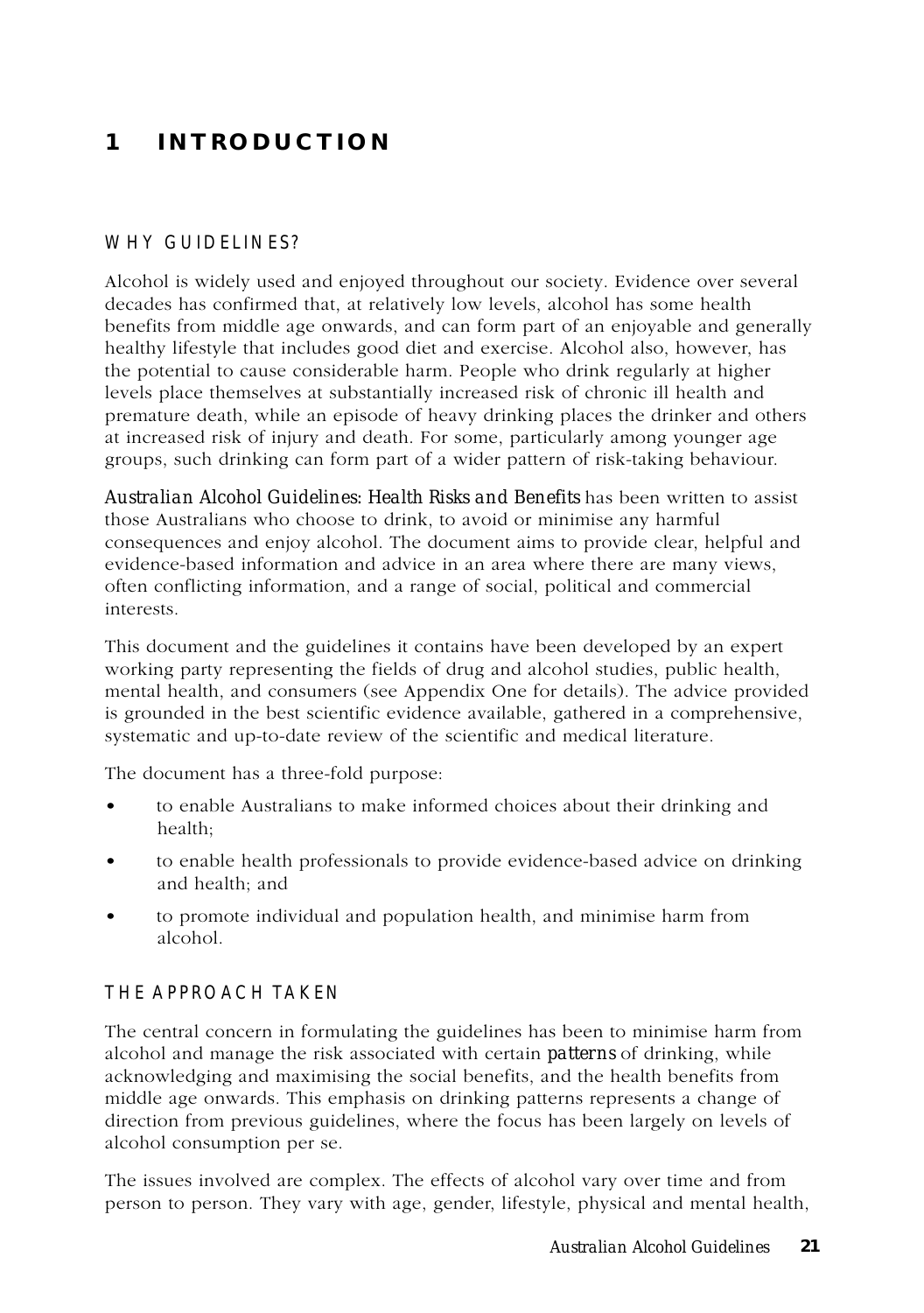previous drinking history, medications and family history. Risk also depends on environmental factors such as the design of licensed premises and staff training, and many of these are amenable to change.

The guidelines are not intended to be prescriptive, but to provide a framework for decision making and the clearest possible advice, based on the best scientific evidence available and presented in language accessible to the general reader. There remains much we do not know, and the document also identifies limitations in our understanding, and areas requiring further investigation. The scientific evidence will continue to develop and change, and the guidelines will need to be regularly reviewed and up-dated as significant new evidence comes to light.

#### WHO WILL USE THIS GUIDELINES DOCUMENT?

*Australian Alcohol Guidelines: Health Risks and Benefits* is intended to provide a resource for a wide range of groups and individuals, including health professionals, community groups, industry, professional organisations, schools and educational organisations. The document will inform policy makers, planners, decision makers, and those responsible for the provision of alcohol, who have a broader responsibility to the community and whose decisions may influence the health of communities.

While the document may be of interest to people wanting to make decisions about their own drinking, it is not specifically aimed at the general public.

Detailed recommendations in relation to specific health conditions are beyond the scope of the document. Specialist professional organisations and societies are encouraged to develop additional guidelines to meet such needs, within the overall framework of these guidelines.

#### STRUCTURE OF THE DOCUMENT

Part One of *Australian Alcohol Guidelines: Health Risks and Benefits* sets out the guidelines themselves, along with a brief rationale and comments.

This section, Part Two, sets out the context for the guidelines, summarises the evidence base, and provides information that will help in applying the guidelines. Following this introductory chapter:

• Chapter 2 provides a broad overview of the effects of alcohol. It presents a summary of the extent of alcohol-related harm in Australia, and the levels of drinking that can lead to such harm. This is followed by a brief account of what happens to alcohol within the body, its immediate and longer-term effects on health, and the social consequences of excessive drinking. The chapter then considers the influence of the drinking environment and the type of drink, the different susceptibilities of various population groups, and the interaction of alcohol with medications and recreational drugs.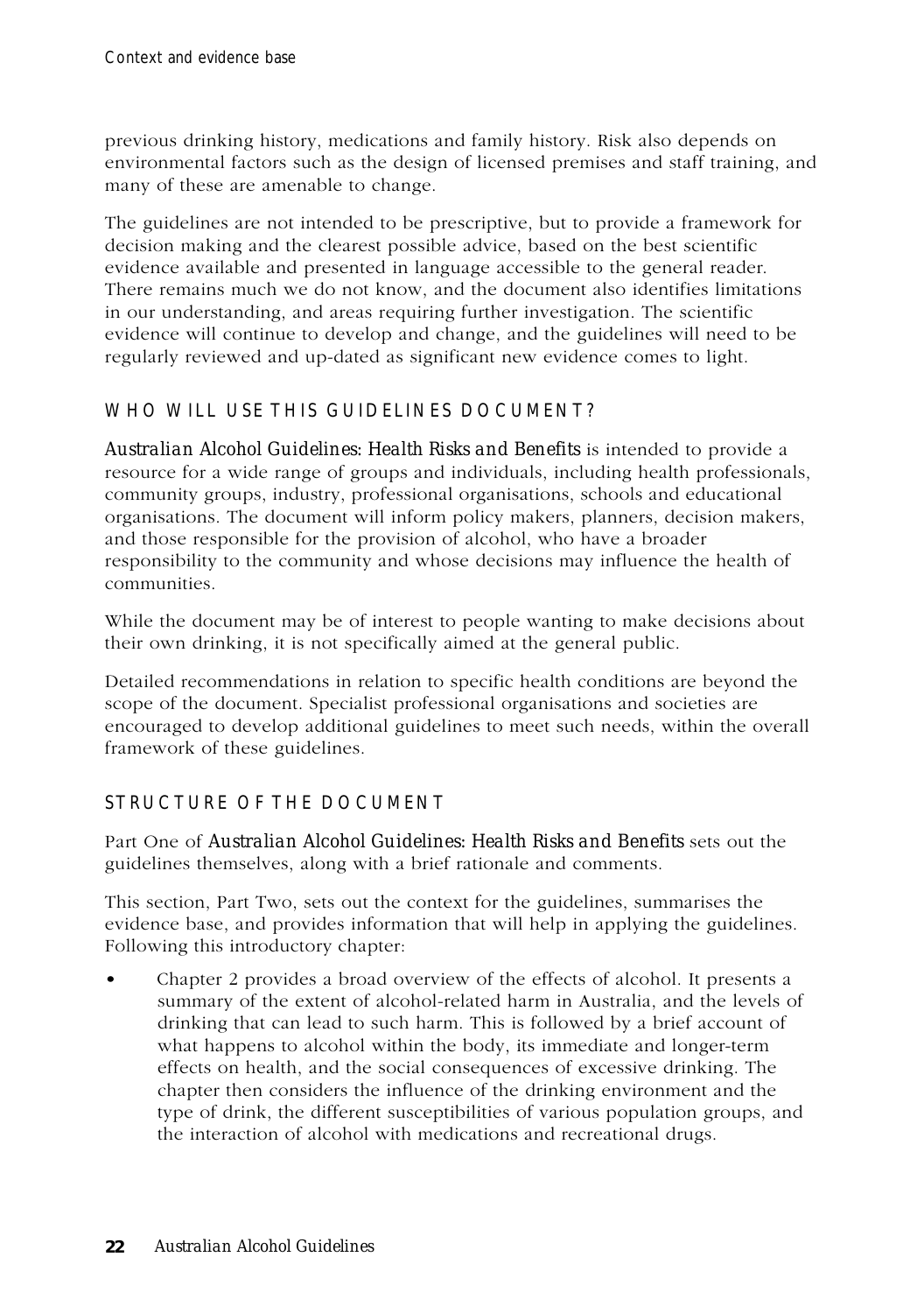- Chapter 3 summarises patterns of drinking in the Australia community, providing a historical perspective and data from a series of household surveys.
- Chapter 4 summarises the evidence from the literature regarding the risks and benefits of alcohol in relation to a number of specific conditions. It draws heavily on the literature review commissioned by the NHMRC to underpin the guidelines (see section on 'The Evidence Base' below).
- Chapter 5 sets out some of the areas where there is a particular need for research to provide a better understanding or more evidence.

#### WHAT HAS CHANGED SINCE THE LAST GUIDELINES?

*Australian Alcohol Guidelines: Health Risks and Benefits* reflects the considerable advances in understanding that have occurred since 1992, when the National Health and Medical Research Council (NHMRC) published the previous Australian guidelines. Much has changed, not only in our knowledge, but also in our appreciation of the complexity of the questions involved, and in the emphasis and direction of research.

Perhaps the most important change, as mentioned above, is a broadening in perspective from overall *levels* of consumption—the average amount drunk—to incorporate *patterns* of drinking. While average levels of drinking remain the main issue in relation to long-term harm, there is increased recognition of the critical importance of patterns of drinking in relation to intoxication and the short-term risk it carries, and a greater appreciation of alcohol as a contributor to acute health problems.

See, in particular, Guidelines 1, 3, 9, 10 and 11.

The concept of 'patterns of drinking' refers to aspects of drinking behaviour other than the level of drinking, including when and where drinking takes place, the number of heavy drinking occasions and their characteristics, activities associated with drinking, personal characteristics of the drinker and drinking companions, the types of drinks consumed, and the drinking norms and behaviours that comprise a 'drinking culture'.

Balancing the focus on harm is a greater appreciation of the potential beneficial effects of alcohol: not only the social benefits, but also the degree of protection that alcohol affords against heart disease in middle-aged and older people. There is a better understanding of the biochemical mechanisms involved in this protective effect, and of the complex trade-off between benefit and harm.

Differing vulnerabilities are also better recognised and understood: for example, the different responses to alcohol of men and women, and different age groups, and differing genetic and ethnic susceptibilities to harmful consequences. There is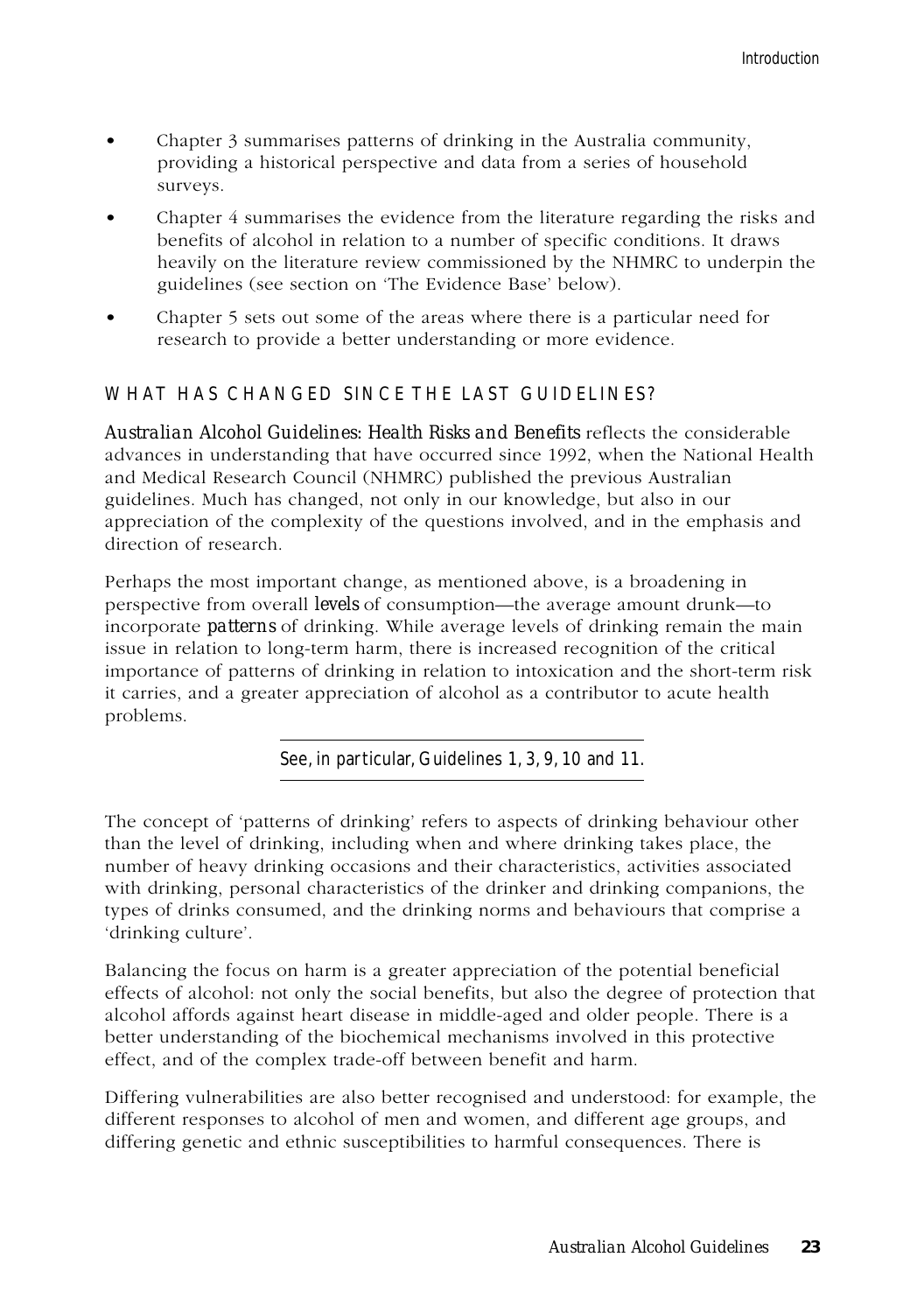growing recognition of the issue of men's health and of the contribution of particular patterns of drinking to men's poor health outcomes. At the same time, there is increasing concern about potentially harmful changes in the levels and patterns of drinking among young women. There is also growing recognition of health issues affecting Indigenous communities.

In assessing the effects of alcohol at the population level, the focus of attention has broadened from numbers of deaths to incorporate personal years of life lost and various measures of injury, disability, illness, quality of life, and economic costs.

#### THE EVIDENCE BASE

The guidelines are based on what the Working Party has determined to be the best evidence available. Evidence-based medicine has been defined as 'the conscientious, explicit and judicious use of current best evidence in making decisions about the care of the individual patient. It means integrating individual clinical expertise with the best available external clinical evidence from systematic research' (Sackett et al 1996). Similarly, another authority has described evidencebased medicine as 'an approach to health care that promotes the collection, interpretation, and integration of valid, important and applicable patient-reported, clinician-observed and research-derived evidence. The best available evidence, moderated by patient circumstances and preferences, is applied to improve the quality of clinical judgements' (McKibbon et al 1995).

To establish the evidence base, a systematic review of the literature was commissioned by the NHMRC, and that literature review formed the primary evidence base for these guidelines. The group that carried out the literature review was selected by a competitive tender process, and comprised international experts in the field who had undertaken other similar reviews. The review group was headed by Professor Eric Single, PhD (Canada), and included Mary Jane Ashley, MD (Canada), Susan Bondy, PhD (Canada), Maureen Dobbins, PhD (Canada), James Rankin, MB, FRACP, FAFPHM (Australia) and Jürgen Rehm, PhD (Germany). The literature review, entitled, *Evidence Regarding the Level of Alcohol Consumption Considered to be Low-Risk for Men and Women,* is available on the Internet at <http://www.nhmrc.gov.au>. Studies included in the review were required to meet rigorous assessment criteria regarding the quality of the study design, and causality was assessed according to the guidelines of the International Agency for Research on Cancer (IARC) (see Appendix Three). These criteria are usually used to rank the strength of evidence for clinical interventions. The current guidelines, however, are not clinical interventions and therefore warrant the application of slightly different criteria in determining what 'evidence' is relevant. As yet, there is no accepted criteria for determining evidence in relation to public health issues, hence wherever possible the above criteria were applied (but it is noted that there is a case to be made for developing a new set of criteria specifically for guidelines in areas such as nutrition or injury prevention).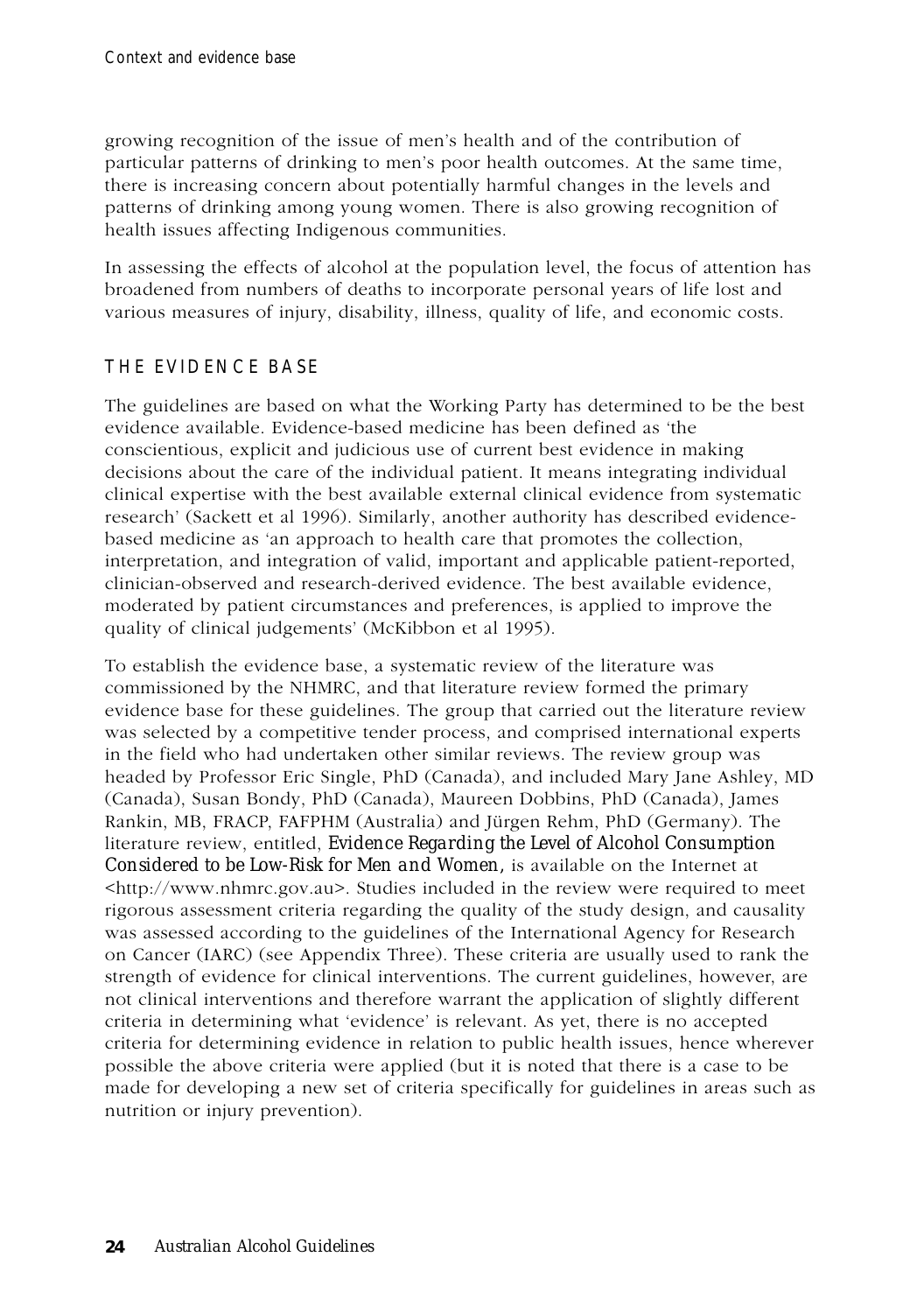This document, *Australian Alcohol Guidelines: Health Risks and Benefits*, summarises the evidence gathered in the literature review, citing some of the better known and more substantial work in the field. For more detail, readers should consult the literature review itself. The literature review was further supplemented by additional literature that was identified through the consultative process and expert input. This included the input of the Expert Working Party (see Appendix One). The expertise of the Working Party was of particular relevance in areas that extended beyond the literature review, and evidence included during this process was required to meet similarly rigorous assessment criteria regarding the quality of the study design. Some additional meta-analyses were also undertaken specifically for this project (Lawrence & Holman 1999). Wherever possible, this document draws on peer-reviewed literature, and such literature constitutes the large majority of the references cited. Where peer-reviewed evidence was not available, other publications have been cited.

In adopting an evidence-based approach, it is relevant to note the importance of doing this pragmatically and realistically. As Muir Gray (1999) states, 'The absence of excellent evidence does not make evidence-based decision making impossible; what is required is the best evidence available, not the best evidence possible'. The evidence base in this area, while not perfect, contains a substantial body of rigorous data, and the best and most rigorous research evidence available was used to determine the guidelines. There are many areas where additional research is required. For instance, data on patterns of drinking and health outcomes are limited, although there are some good studies of drinking environments and their effect on behaviour and risk. In areas where data are non-existent or very limited, recommendations can often be based on good scientific or theoretical knowledge, or on the principles of biological science, neuroscience or behavioural science. Where such reasoning is used in the present guidelines, it is identified clearly (as, for example, in the recommendation for alcohol-free days).

These guidelines have been based on the best evidence available at the time of writing. They may be subject to different interpretation as the body of research builds in various areas. Where the evidence base is less strong, this is noted in the relevant part of the document, and Chapter 5 identifies areas and specific topics needing further research.

While randomised controlled trials are considered to be the 'gold standard' of evidence, they are often neither feasible nor possible for many public health interventions, and there is currently no agreed grading for levels of evidence that are specific and appropriate to this area (NHMRC 1999). Similarly, both logistical and ethical barriers often prevent the use of randomised controlled trials to assess alcohol toxicity. Valid conclusions can nevertheless be drawn, regarding the consequences of alcohol consumption, from well designed and conducted observational studies. Much of the available evidence derives from epidemiological studies (often using a cohort or case-control design) in which alcohol consumption is usually measured by self-report of frequency of drinking and quantity per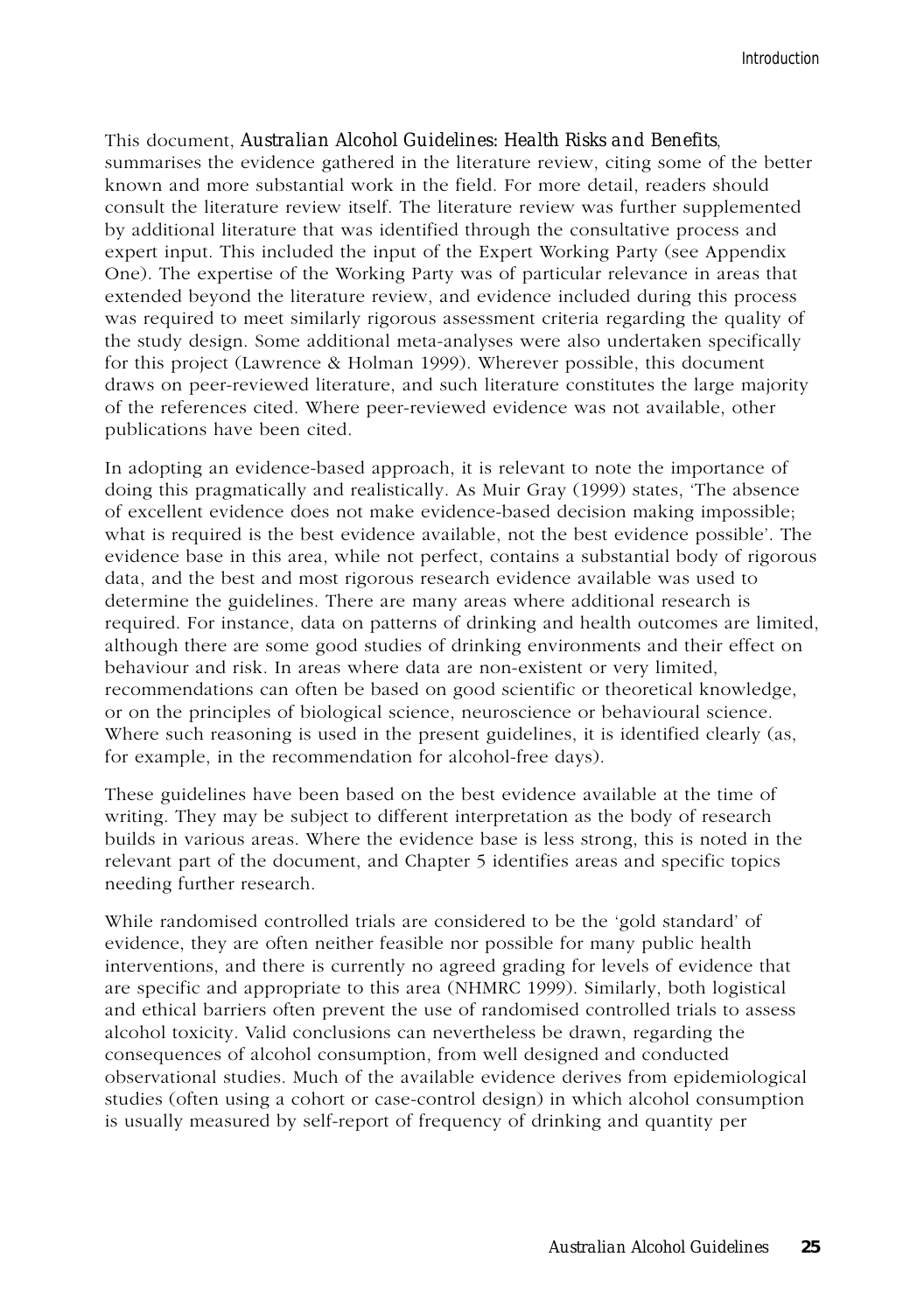occasion (see Appendix Four for discussion about the structure and potential scope of surveys). Studies on level of drinking often underestimate true consumption. They have, nevertheless, proved to be useful indicators of health outcomes for some decades, suggesting that any error is probably relatively consistent across studies.

In addition, the data that form the basis for the general population guidelines are limited in the extent to which they can make allowances for individual variation, and this needs to be considered in applying the guidelines. There is wide variability in the way individuals react to alcohol, determined by factors including gender, body size, age, experience of drinking, and individual metabolism. Where the evidence base is less clear cut the Committee took a cautious and conservative position.

#### TERMINOLOGY

Where this document refers to 'alcohol', it refers specifically to *ethyl alcohol*, also known as *ethanol*. This is the type of alcohol found in drinks intended for human consumption (see page 29).

Wherever possible, the document defines levels of drinking precisely, using the Australian 'standard drink' (10g alcohol, see page 28). Where descriptive terms such as 'heavy', 'moderate' or 'light' are used, some quantitative descriptors are included where possible. The term 'binge drinking' is avoided as far as possible, as its meaning is ill defined and unclear.

Alcohol use is discussed, where possible, in terms of level of risk, as set out in Table 1, on page 5. This is consistent with public health messages in a range of other areas. The intention is to take a neutral stance, to enable people to assess their level of risk as objectively as possible, based on the scientific evidence. The Working Party has categorised risk associated with drinking using three risk levels:

- *Low risk* levels define a level of drinking at which there is only a minimal risk of harm. At this level, there may be health benefits for some of the population.
- *Risky* levels are those at which risk of harm is significantly increased beyond any possible benefits.
- *High risk* drinking levels are those at which there is substantial risk of serious harm, and above which risk continues to increase rapidly.

The 'low risk' levels are consistent with the levels recommended for men and women in Guideline 1.

Risk is also assessed in terms of:

*• long-term risk*—the level of long-term risk associated with regular daily patterns of drinking, defined by the total amount of alcohol typically consumed per week. This is the way alcohol-related risk has traditionally been assessed; and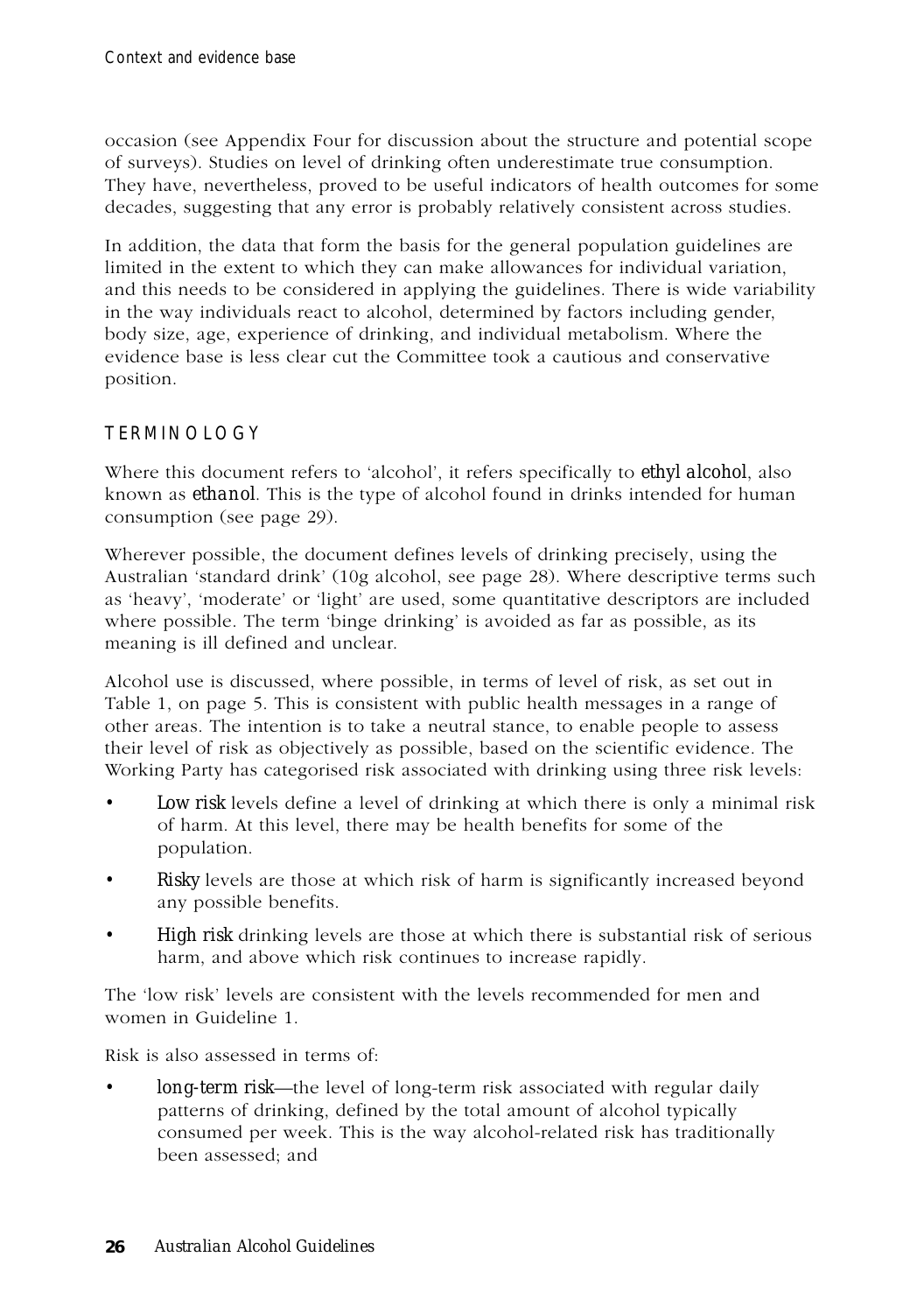*• short-term risk*—the risk of harm (particularly injury or death) in the shortterm, that is associated with given levels of drinking on a single day. These levels assume that overall drinking patterns remain within the levels set for long-term risk, and that these heavier drinking days occur a maximum of three times per week. Outside these limits, risk is further increased.

It is this latter category that marks the current guidelines as being distinctly different from previous ones.

The terms 'alcoholism' or 'alcoholics' are avoided as they are ambiguous and stigmatising. Instead, the term 'dependence' is used. Alcohol dependence is a complex phenomenon that is discussed on page 75. In brief, it refers to situations where drinking is given priority over other behaviours that the person had previously found much more important. Dependence ranges from mild to severe. People with severe dependence drink regularly above guideline levels, often find it hard to limit how much they drink, and generally have marked tolerance to the effects of alcohol. If they stop drinking for a few hours, they experience both physical and psychological withdrawal symptoms, such as tremulousness and anxiety.

'Intoxication' is a widely used term with no consistent or formally agreed definition. It is usually taken to refer to an elevated blood alcohol concentration such that a person cannot function within their normal range of physical and cognitive abilities. Levels above 0.05 or 0.08 are sometimes taken as a proxy measure of intoxication. In lay terms, it is a subjective feeling, the experience of a substantial effect of alcohol on mood, cognition, and psycho-motor function. There are marked variations in the amount of alcohol different people need to consume in order to experience intoxication.

Further definitions of terms used in this document can be found in the Glossary and Acronyms section (page 125).

#### 'A STANDARD DRINK'

A clear understanding of what constitutes a 'standard drink' is essential for the accurate interpretation and application of these guidelines. The present guidelines follow the previous Australian drinking guidelines (NHMRC 1992), in defining a standard drink as containing 10 grams of alcohol (equivalent to 12.5 millilitres of alcohol). Where possible, in discussing the evidence, amounts of alcohol are defined in grams and Australian standard drinks. The notion of a standard drink is used widely, but the definition varies from country to country.

In Australia, all bottles, cans and casks containing beverage alcohol are required by law to state on the label the approximate number of standard drinks they contain. Table 2 provides a rough guide.

It can sometimes be difficult to translate standard drinks into real life situations. There are no common glass sizes used across all public drinking environments, let alone in private homes, and people commonly underestimate what they drink. The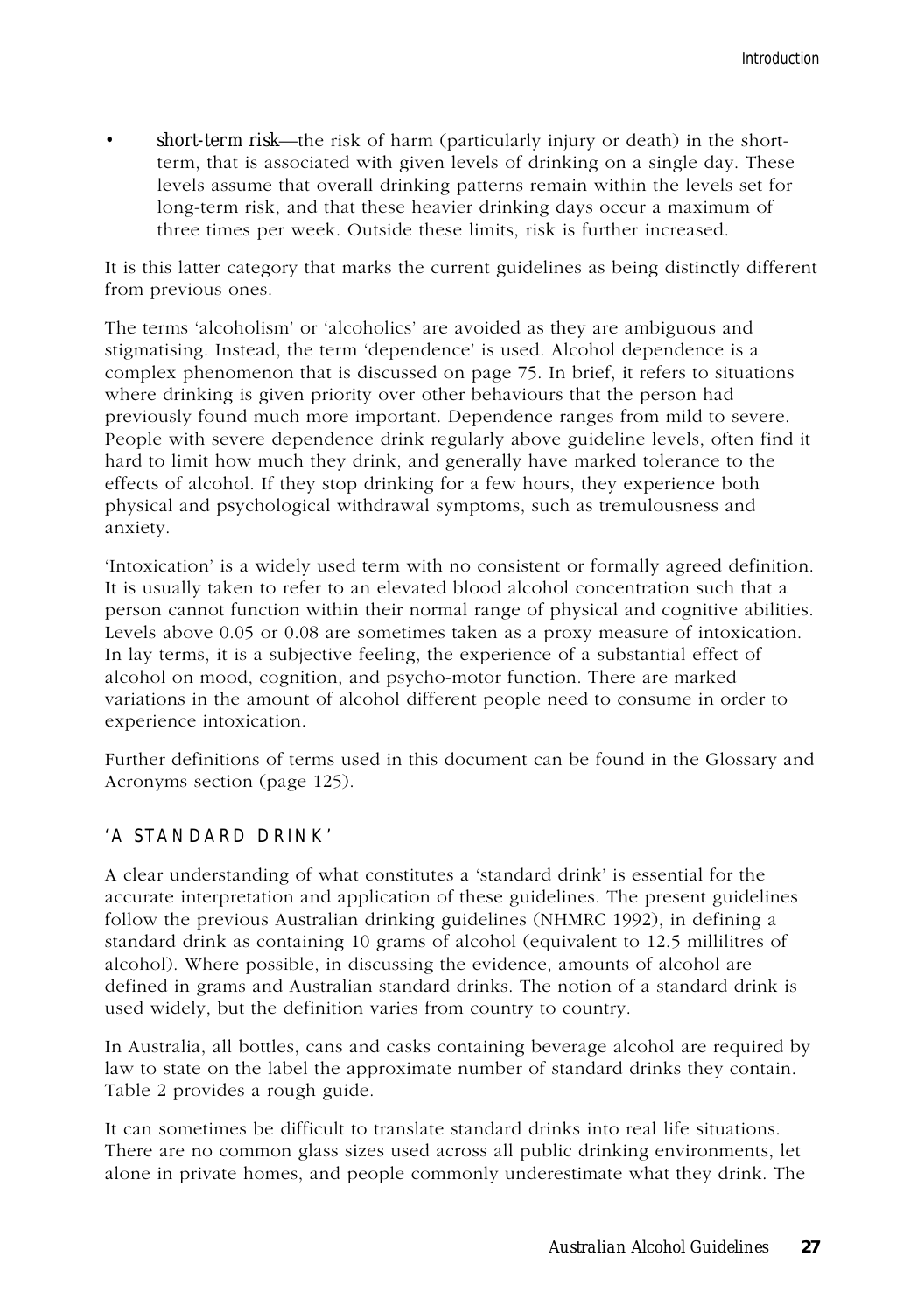problem is compounded where large containers (jugs, casks, flagons) are shared, where glasses are topped up by another person, or where the composition of mixed drinks is not known (eg cocktails or punch at a party). Hence, it may be challenging to calculate accurately the numbers of standard drinks consumed.

#### **Table 2: Numbers of Australian standard drinks in common containers of various alcoholic beverages**

| Light beer $(2.7%)$ :                  |     |                                  |
|----------------------------------------|-----|----------------------------------|
| 1 can or stubbie                       | $=$ | .08 a standard drink             |
| Medium light beer (3.5% alcohol):      |     |                                  |
| 1 can or stubbie                       | $=$ | 1 standard drink                 |
| Regular beer (4.9% alcohol):           |     |                                  |
| 1 can or stubbie                       | $=$ | $1\frac{1}{2}$ , standard drinks |
| 1 jug                                  | $=$ | 4 standard drinks                |
| 1 slab (cans or stubbies)              | $=$ | about 36 standard drinks         |
| Wine (9.5%-13% alcohol):               |     |                                  |
| 750-ml bottle                          | $=$ | about 7 to 8 standard drinks     |
| 4-litre cask                           | $=$ | about 30 to 40 standard drinks   |
| Spirits:                               |     |                                  |
| 1 nip (30 ml)                          | $=$ | 1 standard drink                 |
| Pre-mixed spirits (around 5% alcohol): |     |                                  |
| 1 can (375 ml)                         | $=$ | $1\frac{1}{2}$ , standard drinks |

There is a body of opinion that the term 'standard drink' should be replaced by 'standard unit', because of the ease with which a standard drink is confused with a (usually larger) serving of drink. While the Working Party shares this concern, it considers that any change that has major implications for public and professional education needs to be carefully considered and debated. 'Standard unit' is, however, the measure used in the United Kingdom. This issue should be pursued and reconsidered next time these guidelines are reviewed, if not before.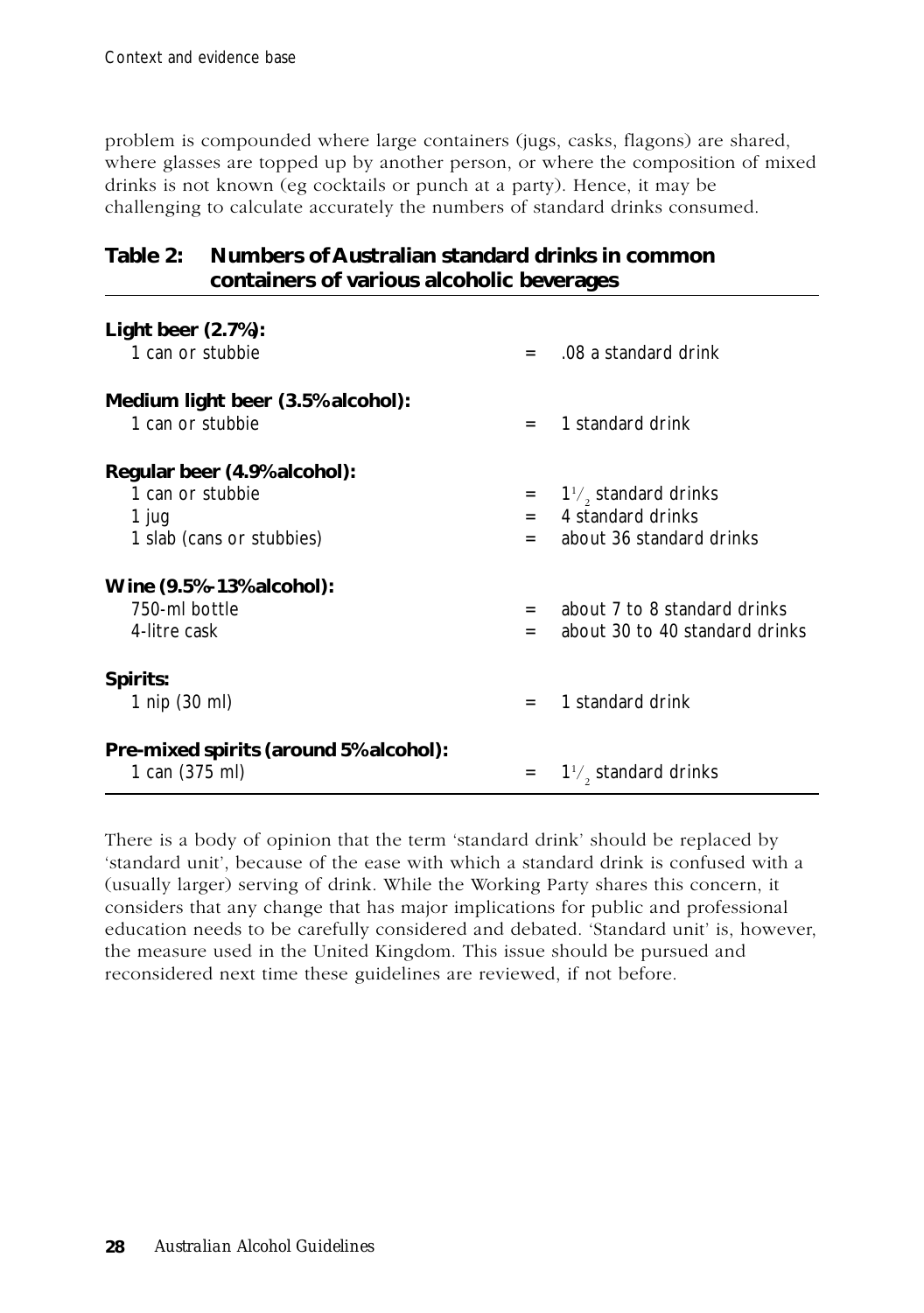## **2 ALCOHOL AND ITS EFFECTS: AN OVERVIEW**

#### WHAT IS ALCOHOL?

The term 'alcohol' describes a series of organic chemical compounds, but only one type, *ethyl alcohol* or *ethanol,* is found in drinks intended for human consumption, and this is the type that is the subject of this chapter. It should, however, be noted that some other forms of alcohol are particularly toxic to humans.

#### CLASSIFYING THE EFFECTS OF ALCOHOL

Any method of classifying the effects of alcohol needs to take into account:

- potential harm in the areas of social, population and individual health, and under the law;
- the potential health benefits and social benefits of alcohol;
- the potential to produce dependence in a proportion of people who drink at high levels for sustained periods;
- the continuum of risk that exists for individuals, from net benefit (where the risk of harm is slight and outweighed by potential benefits) to high risk;
- effects of alcohol in the short term (resulting from a single drinking episode) and the long term (generally resulting from regular drinking over time);
- the variations in short-term and long-term effects between population groups (including males and females, and different age groups), and to some extent in response to cultural factors;
- variations in effects from person to person, depending on a wide range of factors that include body size, gender, inherited characteristics, and the amount the person habitually drinks;
- variations over time in the drinking patterns and levels of individuals and populations.

Traditionally, alcohol-related harm has been thought of as resulting from long-term chronic heavy alcohol use, and numerous studies, going back to the turn of the century, have examined the relationships between access to alcohol, per capita consumption and alcohol-related harm (eg Stockwell 1997, Holder & Edwards 1995, Edwards et al 1994, Makela et al 1981, Single et al 1981, Moore & Gerstein 1980, Bruun et al 1975).

Over recent years, as discussed in the previous chapter, alcohol policy has seen a major shift from the almost exclusive preoccupation with harm from chronic longterm drinking to include harm that is acute, often more transient (but not necessarily less serious), and frequently experienced by the young and/or occasionally immoderate drinker (Roche 1998a). At the same time, alcohol problems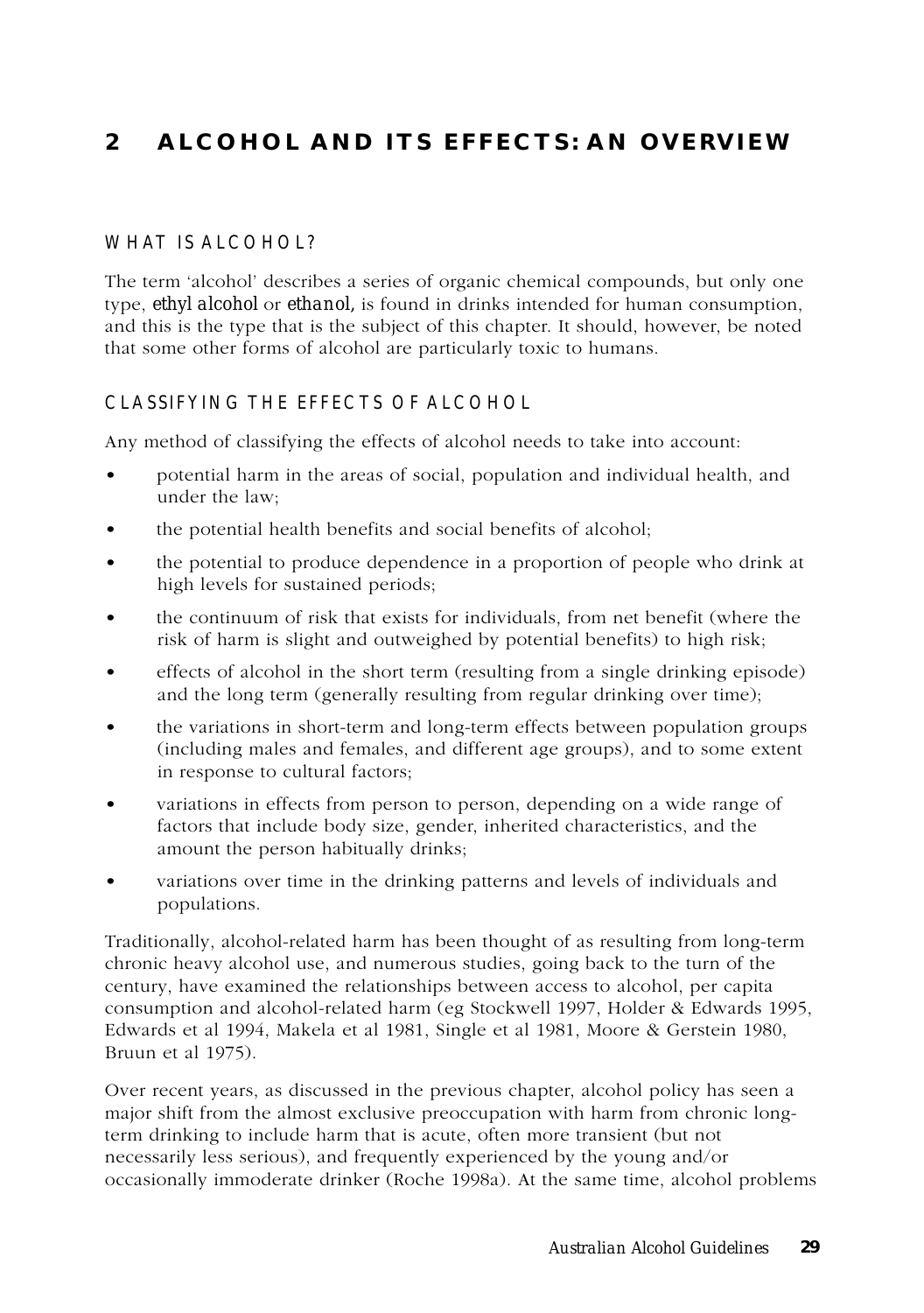are now described by most countries and by the World Health Organization (WHO) as an important public health concern.

The increased understanding of patterns of drinking encompasses not only variations in drinking over time (including heavy drinking occasions), but the settings, activities and circumstances associated with drinking, personal characteristics of drinkers and their drinking companions, and types of beverages consumed. This has wide implications for alcohol policy (Rehm et al 1996).

In general, problems associated with alcohol use have been characterised as those relating to:

- **dependence**:
	- withdrawal symptoms, loss of control, social disintegration etc;
- **regular use**:
	- cirrhosis of the liver, cognitive impairment, pancreas damage, heart and blood disorders, ulcers etc;

#### **• intoxication**:

– alcohol-related violence, risky behaviours, road trauma, falls etc.

A related approach is shown in Figure 2, based on the model developed by Thorley (1980). This shows the overlap between three separate aspects of drinking behaviour: regular heavy drinking, alcohol dependence, and acute alcohol-related problems.



*Figure 2. Relationship between aspects of drinking behaviour (based on Thorley 1980)*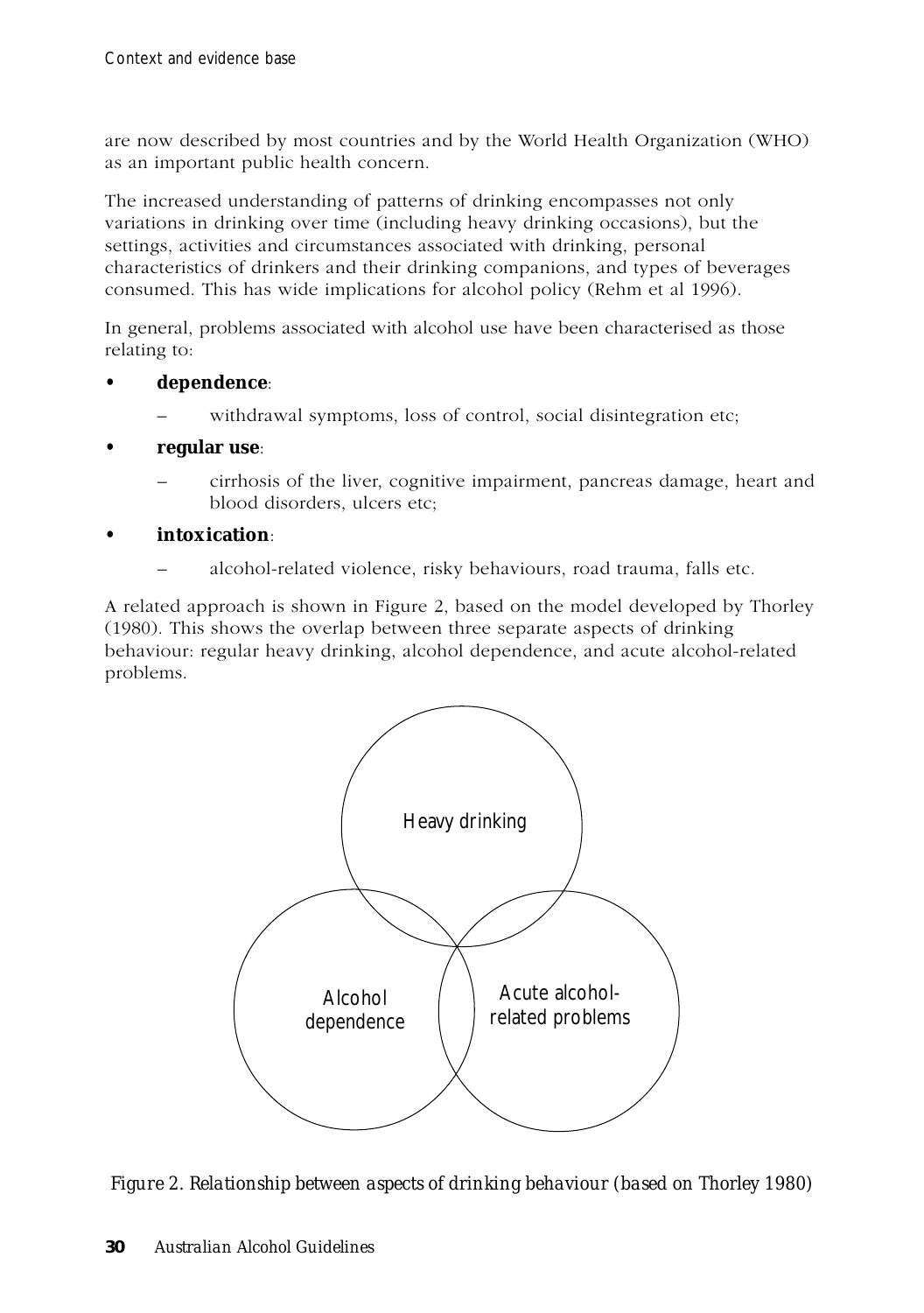A more elaborate model developed by Rehm and Fischer (1997) is set out in Table 3. Their model distinguishes problems that are the result of a single drinking occasion from problems resulting from long-term drinking, and differentiates these categories on the basis of effects at various levels: physiological, psycho-physiological or mental, personal and social, and wider social and cultural.

| Table 3: Conceptual schema of alcohol-related harm (adapted from |
|------------------------------------------------------------------|
| Rehm and Fischer 1997)                                           |

|                                                             | Potential consequences of<br>single-occasion use            | Potential consequences of<br>long-term use                                                        |
|-------------------------------------------------------------|-------------------------------------------------------------|---------------------------------------------------------------------------------------------------|
| <b>Physiological reactions</b>                              | Overdose                                                    | Death (eq liver cirrhosis)<br>Illness (eg gastritis, pancreatitis)                                |
| Psycho-physiological<br>and mental reactions                | Changed consciousness and<br>control (eg hangover, suicide) | Dependence                                                                                        |
|                                                             | Injury to drinker                                           | Depression                                                                                        |
|                                                             | Accidental death                                            | Cognitive loss                                                                                    |
| Immediate personal and<br>social/environmental<br>reactions | Severe family and workplace<br>disruption                   | Disruption of social and work<br>relationships                                                    |
|                                                             | Injury to others, violence                                  |                                                                                                   |
| Wider social and<br>cultural reactions                      | Criminal and informal<br>sanctions                          | Stigmatisation, coercion to<br>change, treatment, criminalisation<br>of alcohol-related behaviour |

#### QUANTIFYING THE TYPES OF HARM ASSOCIATED WITH ALCOHOL

Drinking alcohol has health, social and economic costs and benefits, for both individuals and populations. As the figures below and in the next section demonstrate, people who drink small quantities have better health outcomes than those who do not drink, although abstainers achieve very much better health outcomes than heavy drinkers. It does not follow, however, that abstainers, either at the individual or the population level, would achieve a better health outcome by drinking: there are many valid, and often compelling, health and social reasons why people choose not to drink.

#### See GUIDELINE 12

At high levels of consumption, harms far outweigh benefits, and the higher the consumption, the greater the costs to one's health and society. Determining the appropriate policies and controls to place around alcohol is a continual challenge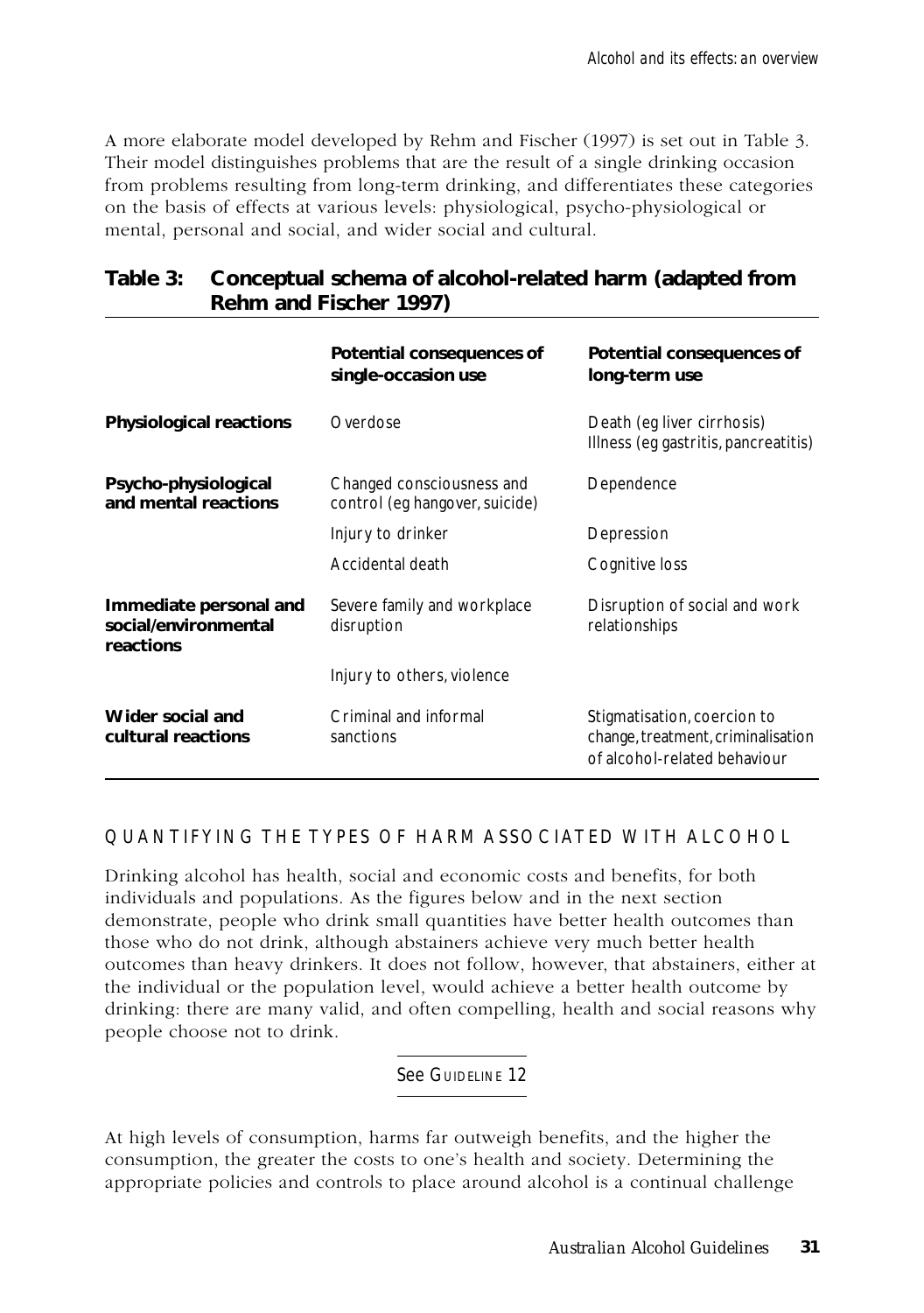for society and one that is not easily resolved (Roche 1999). Increasingly, efforts have been directed at developing a rigorous evidence base to guide policy and clinical decision-making.

Drinking alcohol at risky and high risk levels for long-term harm was estimated to have caused 3,290 deaths in Australia in 1997, accounting for about 4 percent of all male deaths and 2 percent of all female deaths, and about 50,000 hospitalisations (Chikritzhs et al 2001). The short-term and long-term effects of excessive drinking make roughly equal contributions to these deaths.

Table 4 focuses on short-term effects, showing the proportions of various types of traumatic injury and deaths in Australia that are attributed to alcohol use.

| Harm                 | Proportion attributed to alcohol      |                                           |  |  |
|----------------------|---------------------------------------|-------------------------------------------|--|--|
|                      | <b>Males</b><br>(% of all male cases) | <b>Females</b><br>(% of all female cases) |  |  |
| Road injuries        | 37%                                   | 18%                                       |  |  |
| Suicide              | 12%                                   | 8%                                        |  |  |
|                      |                                       | <b>Persons</b>                            |  |  |
| <b>Fall injuries</b> |                                       | 34%                                       |  |  |
| Fire injuries        | 44%                                   |                                           |  |  |
| Drowning             |                                       | 34%                                       |  |  |
| Assault              |                                       | 47%                                       |  |  |
| Child abuse          |                                       | 16%                                       |  |  |

# **Table 4: Proportions of types of traumatic injury and death attributed to alcohol in Australia (based on English et al 1995)**

Mathers et al (1999) estimated that the harm associated with alcohol consumption accounted for 4.9 percent of the total burden of disease and injury in Australia in 1996 (comprising 6.6 percent in males and 3.1 percent in females). However, the protective effect of low to moderate consumption is estimated to have averted 2.8 percent of the total burden (2.4 percent in males and 3.2 percent in females). In comparison, tobacco smoking accounted for 9.7 percent of the total burden, physical inactivity for 6.7 percent, hypertension for some 5.4 percent, obesity for 4.3 percent, inadequate fruit and vegetable consumption for 2.7 percent, and illicit drugs for 1.8 percent.

On a global basis, alcohol was estimated to account for 3.5 percent of the total burden of disease and injury in 1990. For men, alcohol was the leading cause of disability in developed countries, and the fourth leading cause of disability in developing countries, out of a list of 11 major risk factors. For women, however, alcohol was considered to be a much less significant contributor to disability (Murray & Lopez 1996).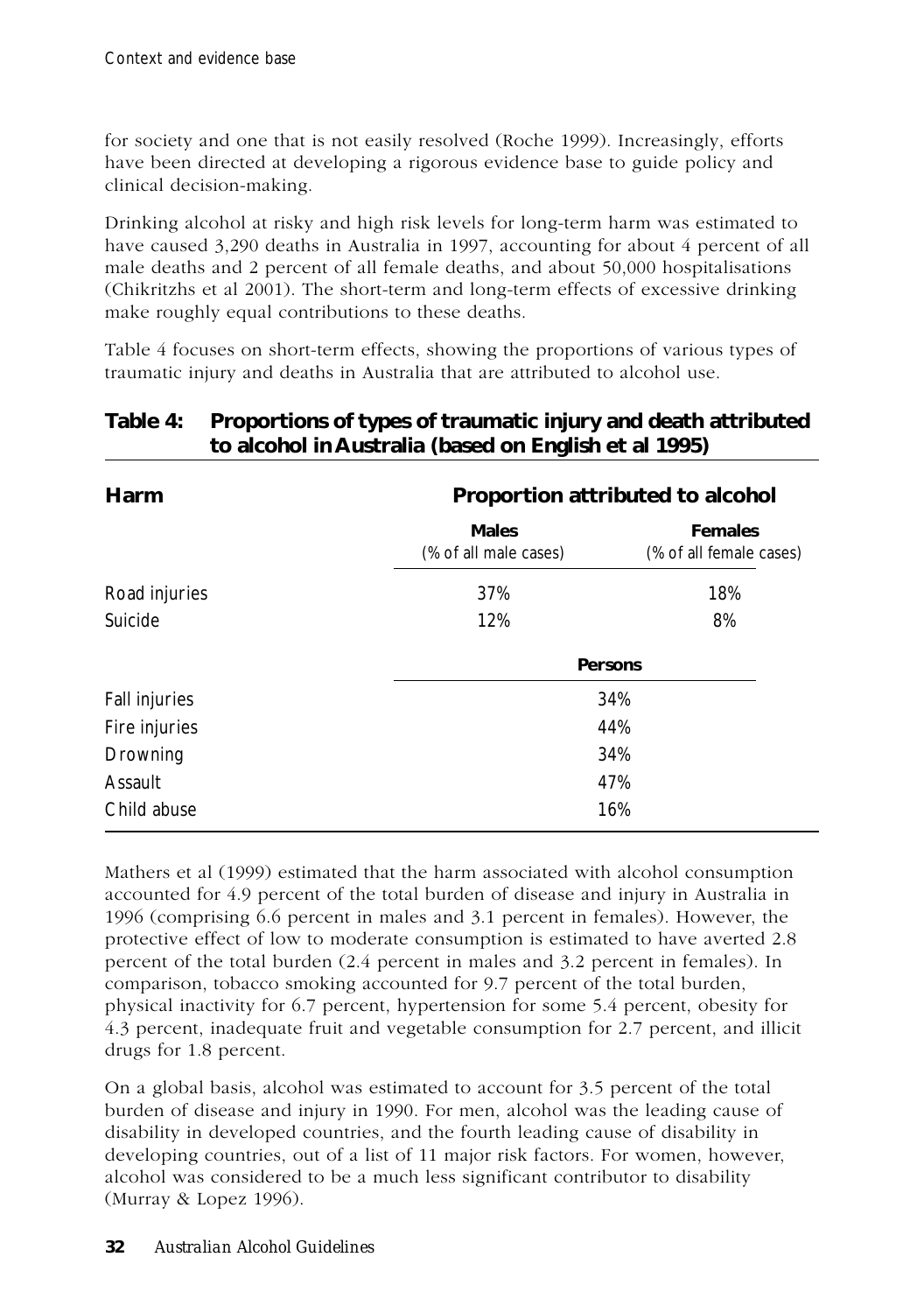Any consideration of alcohol-related problems needs to take into account the considerable variations that occur in drinking patterns over time. For example, some studies have suggested that over a year in a given population, about one third of existing problems will worsen, one third will remain the same, and one third will resolve and be replaced by a new population with problems (Vaillant 1998).

### ECONOMIC IMPACT OF EXCESSIVE DRINKING

In addition to its health and social consequences, excessive drinking has a substantial economic impact. The costs accrue not only to the health care system, but, more significantly, to industry through absenteeism, premature retirement, and impaired or lost productivity. It has been estimated, for example, that alcohol cost the Australian community some \$4.5 billion in 1992 (Collins & Lapsley 1996), the equivalent of 1.4 percent of the gross domestic product (WHO 2000). Therefore, compliance with these drinking guidelines has the potential to achieve considerable savings to the health care system, and to the economy as a whole. The realisation of these potential savings requires the implementation of a comprehensive range of policies to encourage low risk drinking, over and above the publication of these guidelines.

The 1998 National Drug Strategy Household Survey found that, of all those who reported drinking alcohol at least once during the previous 12 months, one in 20 (5 percent) reported missing school or work due to their drinking (Adhikari & Summerill 2000).

A recent Canadian cost study suggests that drinkers who would qualify for a diagnosis of alcohol dependence account for about 50 percent of the social costs related to alcohol (Rehm 1999). By implication, the remaining 50 percent of costs are incurred by drinkers who are not addicted. The majority of these are people who usually drink within guideline levels, but occasionally drink at high-risk levels. Understanding of the types of harm likely to result from these infrequent bouts of excessive drinking continues to grow (Stockwell et al 1996).

Table 5 shows the estimated economic cost of alcohol in a range of countries: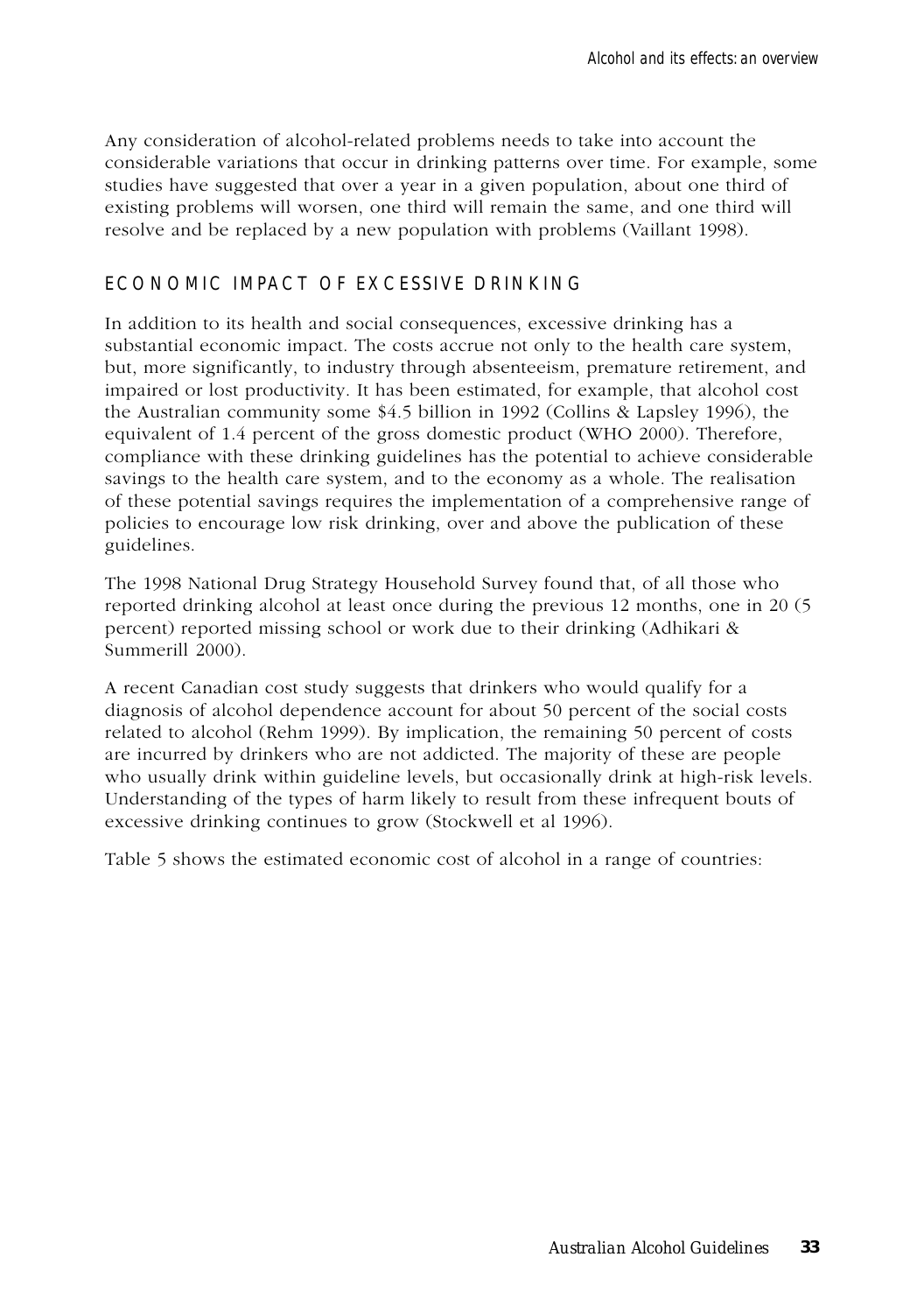| Study                       | Country   | Year of<br>data | Original total cost<br>estimate <sup>1</sup> (millions,<br>local currency) | <b>Total cost</b><br>relative to<br>GDP <sup>2</sup> (%) |
|-----------------------------|-----------|-----------------|----------------------------------------------------------------------------|----------------------------------------------------------|
| Adrian et al $(1988)^3$     | Canada    | 1984            | 11,840                                                                     | 2.7                                                      |
| Rice et al (1990)           | U.S.      | 1985            | 70.340                                                                     | 1.7                                                      |
| Collins & Lapsley (1991)    | Australia | 1988            | 4.538                                                                      | 1.4                                                      |
| McDonnel & Maynard (1985)   | U.K.      | 1983            | 1.614                                                                      | 0.5                                                      |
| Nakamura et al (1993)       | Japan     | 1987            | 664.000                                                                    | 1.9                                                      |
| Single, Robson et al (1998) | Canada    | 1992            | 7.522                                                                      | 1.1                                                      |
| Harwood et al (1999)        | U.S.      | 1992            | 148,000                                                                    | 2.4                                                      |
| Kopp <i>et al</i> (1999)    | France    | 1997            | F115,420                                                                   | 1.5                                                      |

# **Table 5: Comparison of total tangible cost of substance abuse estimates for various countries**

<sup>1</sup> Total cost includes all indirect and direct costs, as specified by the author, unless otherwise indicated.

<sup>2</sup> Original total cost figure is divided by the national GDP for the year of the study.

<sup>3</sup> Estimates of external costs.

Source: WHO (2000)

# LEVEL OF DRINKING AND LEVEL OF HARM: SETTING GUIDELINES FOR THE GENERAL POPULATION

Two main patterns of drinking create a risk of health problems for the drinker:

- excessive intake on a particular occasion; and
- consistent high-level intake over months and years.

### See GUIDELINE 1

The former leads primarily to 'problems of intoxication' such as falls, accidents and violence at least partly precipitated by high blood alcohol levels. A pattern of regular drinking to intoxication over a number of years also predisposes the drinker to long-term physical health problems such as cardiovascular disease as well as these more immediate problems (Single et al 1999b). People who drink at a high level on a daily basis will usually develop significant tolerance to alcohol and may experience only a slight degree of intoxication, but are still putting themselves at increased risk of physical health problems in the longer term.

A significant new departure for these Drinking Guidelines is the establishment of upper daily limits to address the acute or short-term health risks, in addition to the limits set to minimise long-term or chronic risks. The previous NHMRC drinking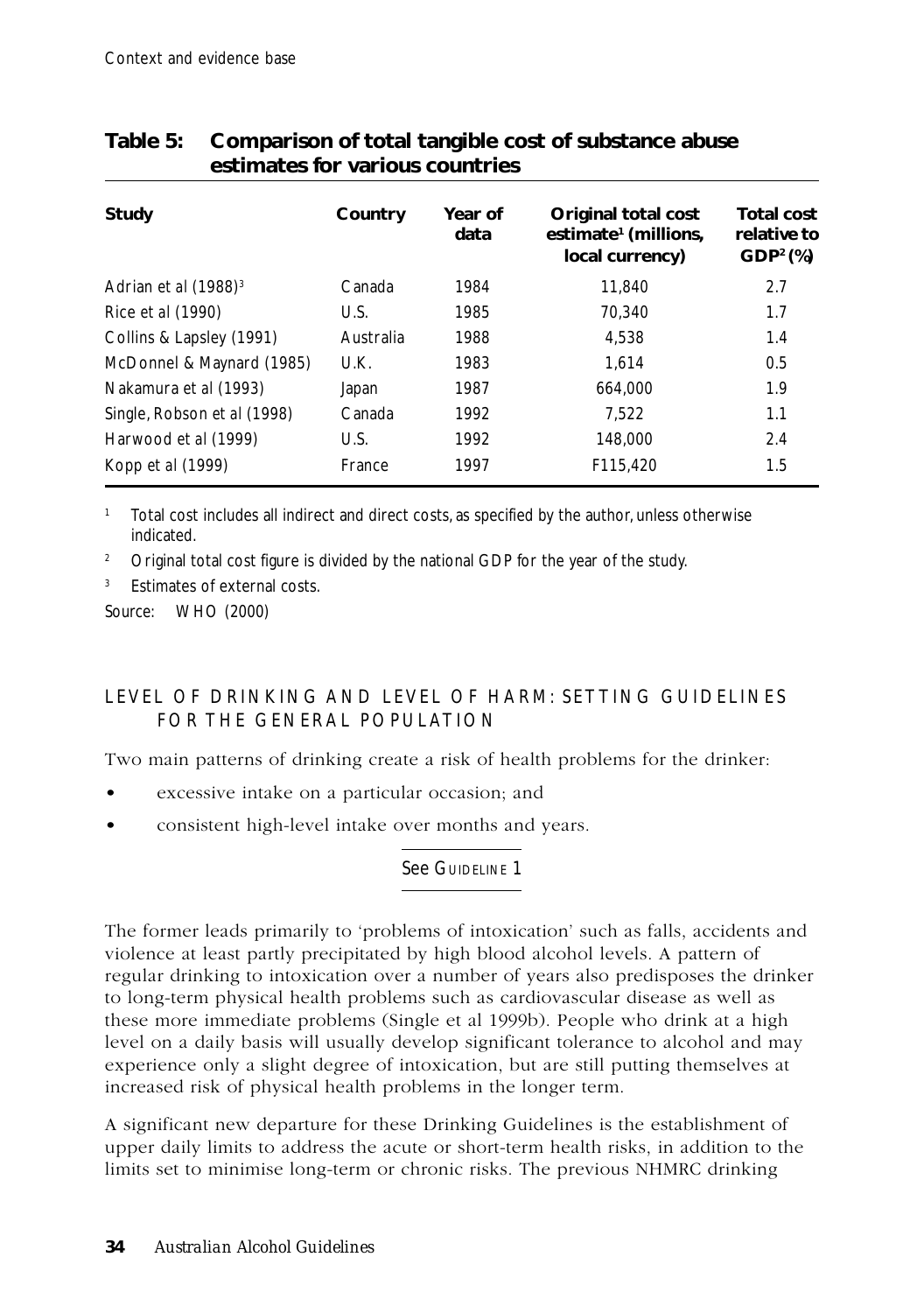guidelines (NHMRC 1992) recommended that alcohol consumption should not exceed 4 standard drinks per day, or 28 per week, for a man, and 2 per day, or 14 per week, for a woman. These present guidelines confirm this level of drinking as an *average*, taken over a week; but they also take the view that, *within this weekly limit and under restricted circumstances, drinking up to 6 standard drinks in one* day for a man and 4 drinks for a woman will be low risk. *The following restrictions are crucial*: as well as remaining within the weekly limit, the drinker must not be about to drive or operate machinery, should not be on medication, should not have a condition which is exacerbated by drinking, and should not be pregnant or breast feeding.

There are two major reasons for this significant revision:

- The evidence from the relevant epidemiological studies for increased risk of long-term harm from alcohol is based on average consumption over a period of a month or more. As described below, analysis of information pooled from the best long-term studies shows that there is no increased risk of premature death for men who drink an *average* of up to 39g (4 standard drinks) per day and for women who drink an *average* of up to 19g (2 standard drinks) per day. Such average levels allow for day-to-day variation either side of these figures, and there is no evidence of significant additional harm up to the new upper limits for consumption on occasional days.
- A growing body of research shows that drinking above 60g (6 standard drinks) per day for men and 40g (4 standard drinks) for women is associated with significant additional risk of harm in the short term (WHO 2000, McLeod et al 1999). Risk increases rapidly with further drinking above these limits (McLeod et al 1999). This evidence stands behind the categorisation of risk set out in Table 1, page 5, which identifies 'risky' and 'high risk' drinking levels for single occasion drinking, as well as for average level of drinking over time. These levels are also consistent with those identified in recent international alcohol research guidelines (WHO 2000).

A large number of studies have looked at the mortality rates associated with different levels of drinking alcohol. A meta-analysis combining and summarising the results of many such studies was carried out in 1995 (English et al 1995) and updated specifically for these guidelines (Lawrence & Holman 1999). The metaanalysis results reflect the sum of both short-term and longer-term effects of alcohol. The results showed that:

- The lowest mortality rate (ie the lowest risk) was associated with an average of 1 standard drink per day for men and somewhat less for women. The mortality rate for people drinking at these levels was lower than that for nondrinkers.
- For women drinking an average of 2 to 3 standard drinks per day, the mortality rate was slightly (about 10 percent) higher than that for nondrinkers. At 4 to 5 standard drinks per day, the risk was 40 percent higher than for non-drinkers.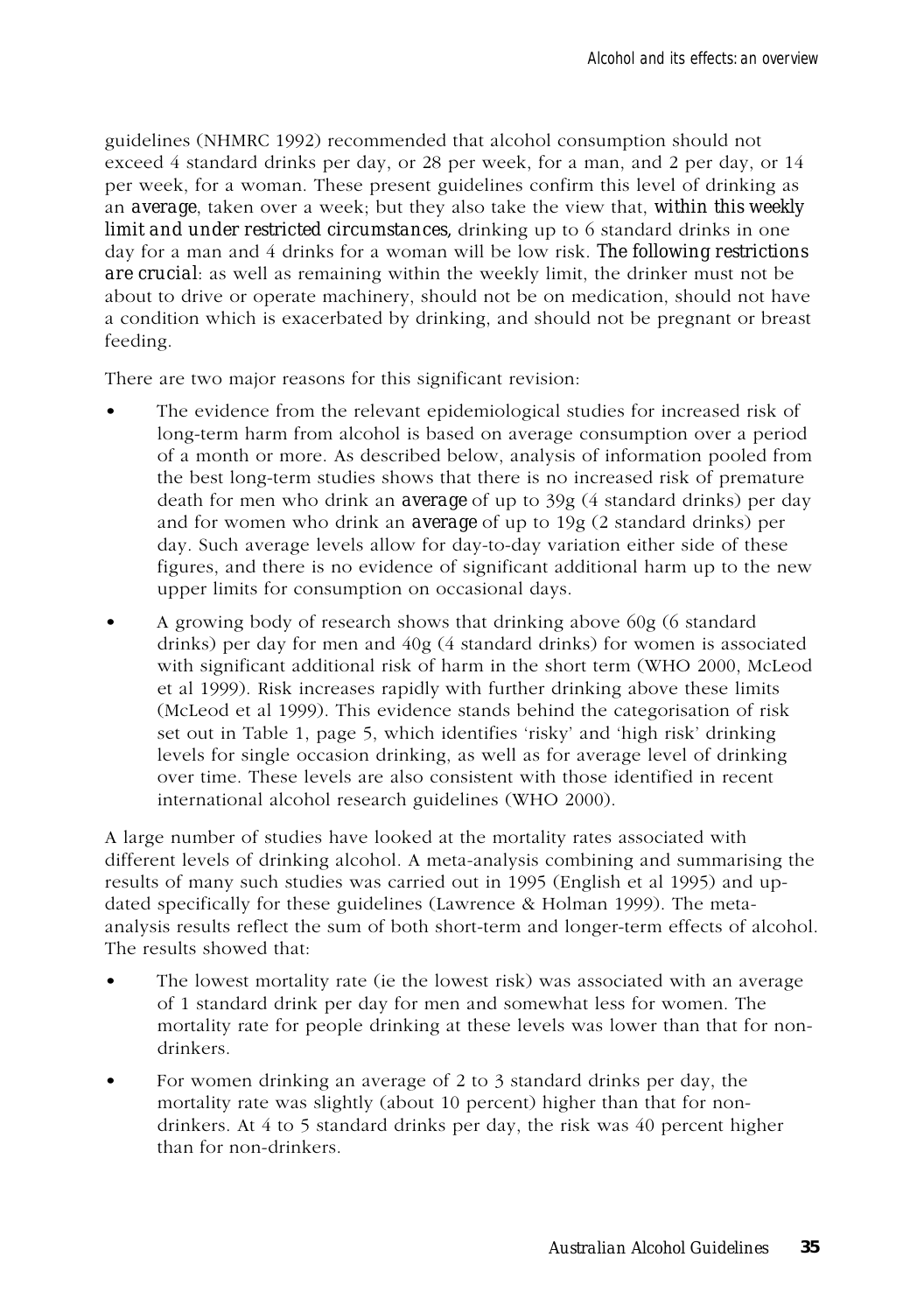• For men drinking between 3 and 4 standard drinks per day, the mortality rate was the same as for non-drinkers. Risk only started to increase significantly for those drinking at least 4 standard drinks per day.

This evidence is the basis for the recommendation in Guideline 1 that, on average, men should not exceed 28 standard drinks per week, and women should not exceed 14 per week. The guideline is set at the point at which risk starts to rise significantly above the level of risk for non-drinkers (rather than the level associated with the lowest mortality rate overall).

# PROCESSING ALCOHOL IN THE BODY

Alcohol, when it is swallowed, is rapidly absorbed into the blood stream, and its effects on many organs and systems of the body are evident within minutes. This section and the ones that follow give a brief overview of that process and trace the effects of alcohol in the short and the long term.

After being swallowed, a small amount of the alcohol is broken down (metabolised) by enzymes in the gut, but most of it is absorbed directly into the blood stream, some from the stomach and some from the first few centimetres of the small intestine. This occurs very rapidly, but the actual rate varies not only from person to person, but also from time to time for the one person. Food in the gut slows down the absorption, and it is influenced by the temperature of the drink and its alcohol concentration.

In the blood stream, alcohol is carried throughout the body and distributed in the body fluids (but not in body fat). Its effects on the brain are evident within about five minutes of being swallowed. A small amount, about 2 percent, is excreted unchanged in sweat, breath and urine, enabling 'blood alcohol concentration' to be calculated through breath testing. This measurement, which can also be done directly through a blood test, provides an index of the concentration of alcohol throughout the body. The risk of accident or injury increases rapidly with increasing blood alcohol levels, largely through the effects on the brain (see below). For a given amount of alcohol consumed, women have a higher blood alcohol concentration and hence a higher risk of accident or injury.

Blood alcohol levels fall slowly over time, after drinking has stopped, as the alcohol in the blood is gradually broken down by the liver. It generally takes about an hour to clear one standard drink, although this varies quite widely from person to person. Men generally have a larger liver than women and this, coupled with differences between men and women in the actual metabolic process (the enzymes involved), means that, on average, men clear alcohol from the blood stream more rapidly than women do.

When alcohol is broken down (both in the gut and the liver), acetaldehyde is formed, and this is further broken down into water and acetic acid, then to carbon dioxide. In 90 percent of people of Caucasian extraction, this breakdown occurs almost instantaneously, but in about 10 percent of Caucasians and about 90 percent of people of Oriental extraction, this step is interrupted and even after only a small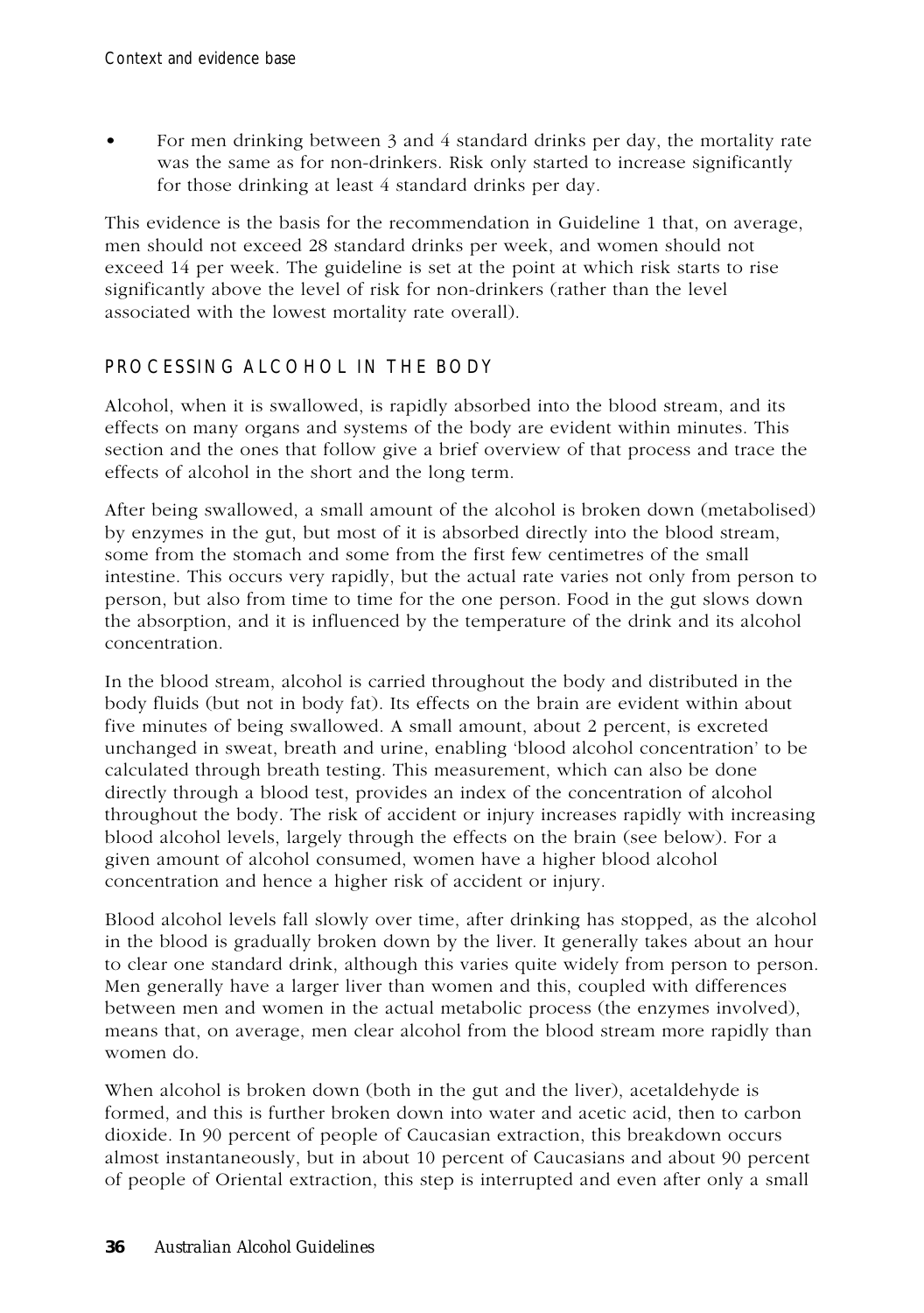amount of alcohol, the build-up of acetaldehyde causes obvious flushing (the 'flushing response'), nausea, vomiting and a range of other unpleasant effects.

# SHORT-TERM EFFECTS FOR THE DRINKER

Alcohol has a range of short-term effects. The following sections provide an overview of these effects, briefly discussing effects on the brain, stress, sleep and sexual function, the gut and pancreas, the heart and circulation, and risky behaviour, injury and death. More detailed evidence relating to specific health conditions is presented in Chapter 4, page 65. Specific differences relating to gender and age are discussed on pages 45, 46 and 49.

#### **Effects on the brain**

Alcohol affects almost all cells and systems in the body, but its most obvious and most immediate effects are on the brain. It inhibits many of the brain's functions, dampening the arousal centres. The initial effects of alcohol may reduce tension or inhibitions, making the person feel more relaxed or excited. With more alcohol, the dampening effects extend to motor and sensory centres in the brain, so the person reacts more slowly to stimuli. For example, when driving, it takes longer to apply the brakes if the car ahead stops suddenly.

See GUIDELINE 2

With increasing alcohol concentrations in the body, movement and coordination rapidly become more difficult. Speech, thinking and the senses are affected, and without the cognitive or verbal capacity to resolve conflicts, physical violence becomes more likely (Marsh & Kibby 1992). Both alcohol and acetaldehyde in the bloodstream also affect the centre in the brain that controls vomiting.

If the blood alcohol concentration reaches a sufficient level, it leads to unconsciousness and eventually, because it slows down all systems of the body, it will inhibit breathing. This may be fatal, particularly as the person is also likely to be vomiting. The danger is much higher for people using other drugs that also depress the central nervous system (including illicit drugs and benzodiazepines), as these may also affect breathing. A high proportion of people who die from heroin overdose also have a high blood alcohol concentration. Zador et al (1996), for example, report that alcohol was detected in 45 per cent of heroin-related deaths.

Alcohol also affects the pituitary gland at the base of the brain, suppressing the production of a hormone that keeps the body's fluid reserves in balance. The kidneys fail to reabsorb enough water from the urine, and the body excretes more water than it takes in, leaving the person dehydrated and with a headache.

The immediate and short-term effects on the brain are often less apparent in people who drink regularly at a given level, as they acquire a degree of tolerance which, in some, enables them to drink large amounts with relatively little obvious effect in the short term. This tolerance has two elements: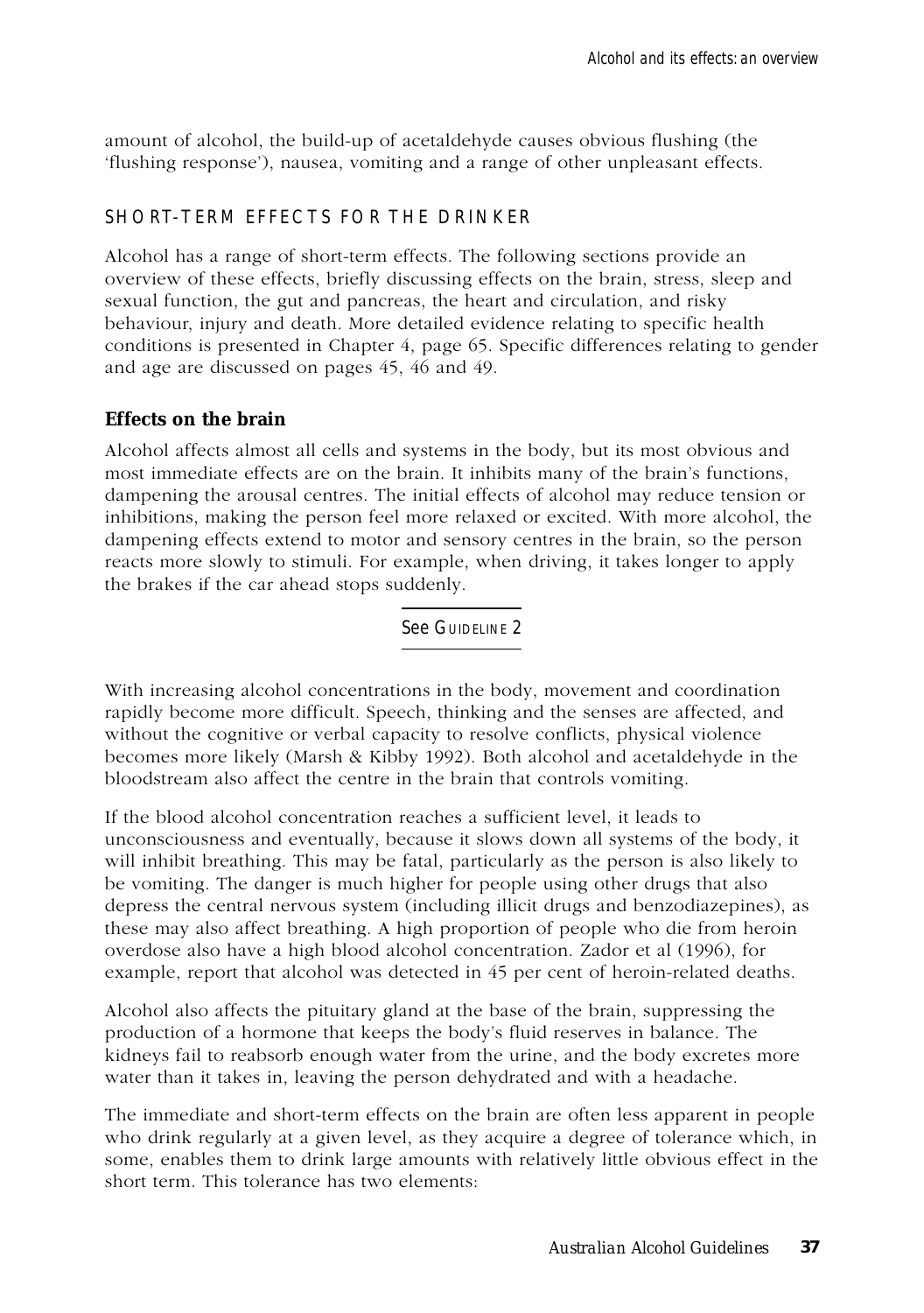- metabolic—the liver becomes faster and more efficient at breaking down alcohol; and
- functional—the person learns to cope with, and compensate for, the deficits induced by alcohol. This ability to compensate tends to be associated with, and therefore happens more easily in, familiar drinking environments (Siegal 1999).

Despite this tolerance, the long-term effects remain damaging, particularly as the drinkers who have greater tolerance for alcohol are those who subject themselves to higher blood alcohol levels more frequently. The long-term effects of alcohol are largely related to the level of drinking over time (see page 39).

# **Stress, sleep and sexual function**

Alcohol accompanies and, to some extent, encourages good times, sociability, shared experiences, and personal enjoyment and well-being (Peele 1997), although, ironically, these benefits are so widely accepted as to be somewhat invisible (Roche 1998b). The social and psychological benefits may also include enhanced creativity and a therapeutic value in times of stress. However, while a small amount of alcohol may bring short-term relief from stress, it does nothing to address the cause of the stress. Indeed, there is considerable evidence that sustained drinking increases anxiety levels, and where the stress is ongoing, it may lead to a degree of dependence on alcohol (Kessler et al 1996 1997).

Alcohol is commonly seen as aiding sleep. While it may induce sleep, however, it also leads to increased wakefulness and arousal several hours later, and it aggravates sleep disorders (Castaneda et al 1998).

See GUIDELINE 6

It can also cause or exacerbate a range of sexual problems. In particular, alcohol consumed at risky or high risk levels adversely affects male potency—the ability to get an erection.

### **Gut and pancreas**

In the gut, low levels of alcohol cause acid to be secreted. As levels rise, secretion of pepsin (a digestive hormone) is reduced, the lining of the gut becomes irritated, and diarrhoea may result. The pancreas may become inflamed, sometimes chronically, and this can cause severe pain and a highly unpleasant reaction to alcohol in the future*.*

### **Heart and circulation**

One or two standard drinks (10–20g alcohol) can affect heart rate, blood pressure, the contraction of heart muscle and its efficiency in pumping blood, and blood flow throughout the body (Friedman 1998). While these actions generally are not considered to be clinically important, the overall effects on blood flow may have some unfavourable implications for some people with cardiovascular disease.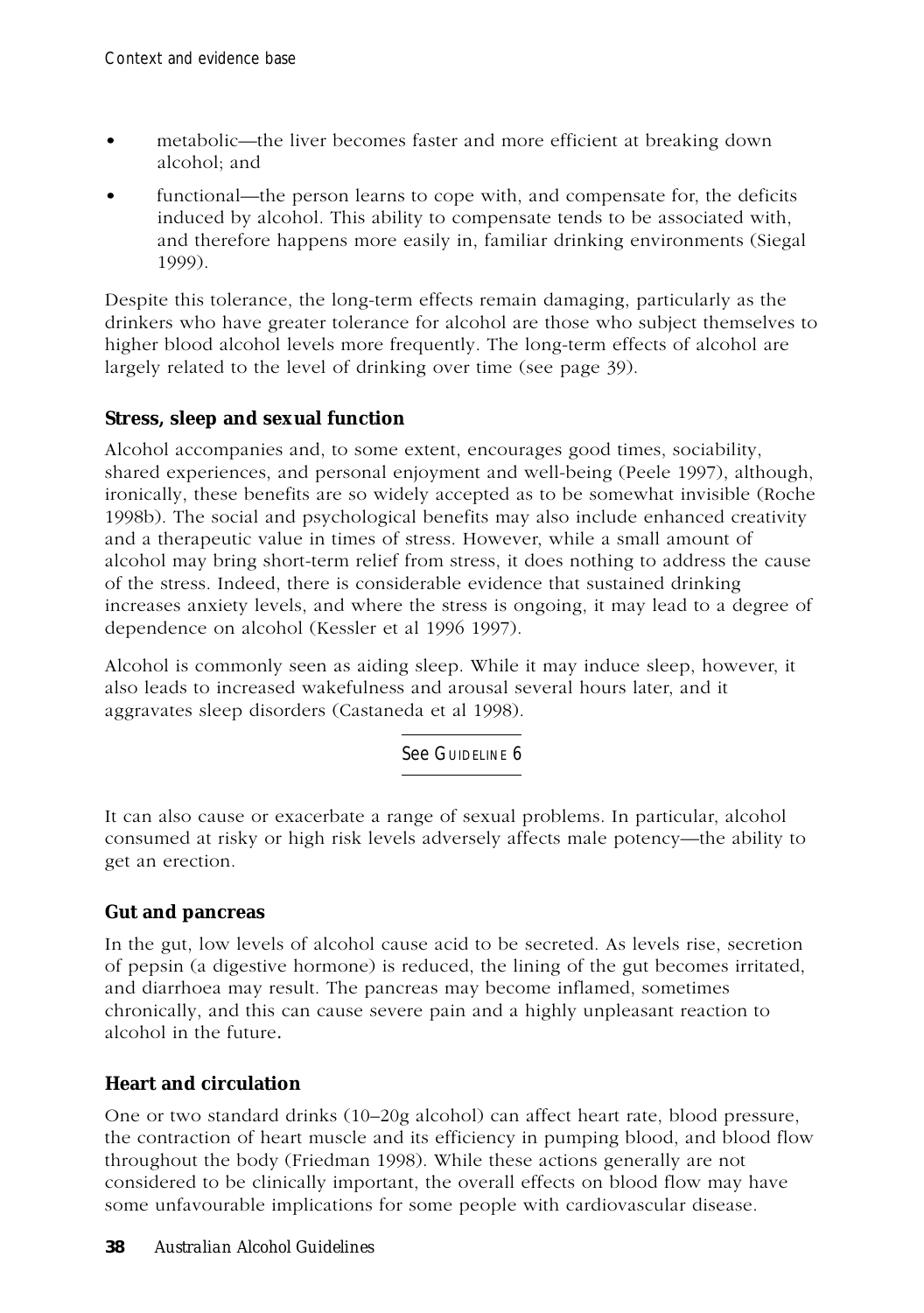At higher levels, alcohol may precipitate heart arrhythmias, raised blood pressure, shortness of breath, and cardiac failure. Often called 'holiday heart syndrome', this commonly occurs after a few days of somewhat increased alcohol consumption. Stroke is another relatively well described outcome of intermittent heavy drinking, and a significant proportion of strokes occur after a drinking episode above guideline levels.

The relationship of alcohol to heart disease and stroke is discussed on pages 67 and 70, respectively.

Alcohol also causes the blood vessels near the skin to open up so that the blood flow through them increases. This is what causes a flushed face in response to drinking, but it also causes the body to lose heat more rapidly, and this can be dangerous in the cold.

#### **Risky behaviour, injury and death**

People who drink alcohol above guideline limits place themselves increasingly at risk of injury, trauma, risky behaviours or assault. Potential types of harm include falls, coercive sexual activity and/or unprotected intercourse (particularly among adolescents), fights and violence, and road trauma. Alcohol is involved in a significant proportion of accidental deaths, including road deaths and drownings, as demonstrated in Table 4, page 32.

See GUIDELINES 1, 2

Heavy drinking is also a major risk factor for suicide and suicidal behaviour among both young people and adults. Given the high and rising suicide rates in young adult men in Australia, this is of particular concern. While data are poor, there appears to be a particularly strong association between suicide and alcohol among some Aboriginal and Torres Strait Islander peoples.

Alcohol-related injury is discussed in more detail on page 65.

#### LONGER-TERM HEALTH CONSEQUENCES

Alcohol over the longer term is an important cause of ill health in our society. Certain levels and patterns of drinking over time increase the risk of developing a number of disorders. For many of these conditions, there appears to be a threshold effect—that is, a level of drinking below which alcohol is not a risk for that disorder. This, however, varies widely between individuals and population groups. In addition, the effects of alcohol are often compounded and exacerbated by other risk factors, such as smoking, dietary factors, or other drugs.

See GUIDELINE 1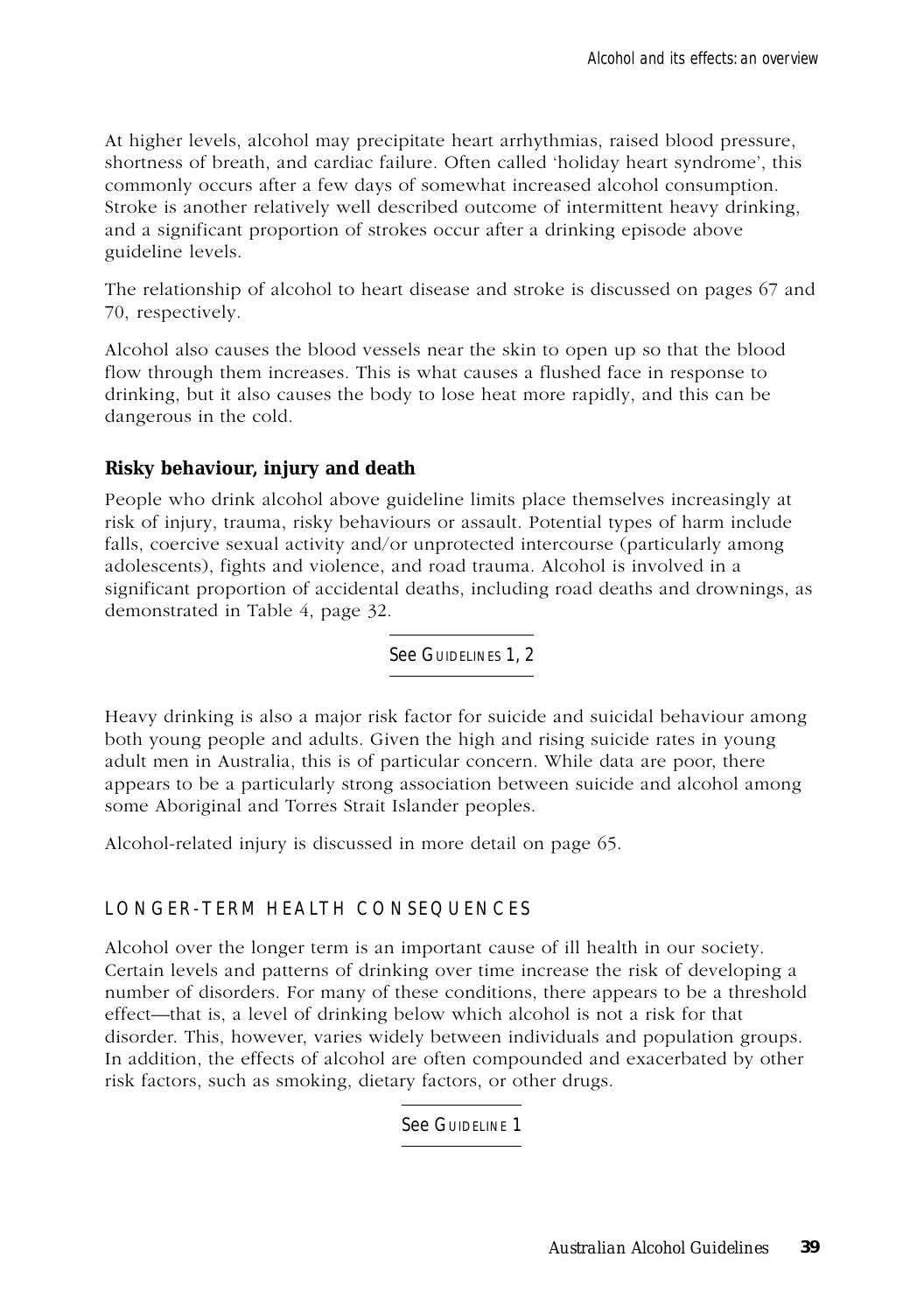These conditions are discussed in detail later in this document, but, in summary, alcohol at sufficient levels over time increases the risk of developing:

- **Cancer:** Chronic heavy drinking has been shown to be a cause of cancers of the mouth, throat and oesophagus. Smoking in conjunction with heavy drinking hugely increases the risk. There is also evidence that alcohol is associated with an increased net risk of cancer, taking into account the incidence at all cancer sites (see page 72).
- **Cirrhosis of the liver:** This is the most common cause of illness and death related to chronic heavy drinking. Cirrhosis may be caused by alcohol acting alone, and the risk is further increased in the presence of hepatitis B or C, and other conditions affecting the liver (see page 75).
- **Cognitive problems and dementia:** Alcohol in high doses affects the entire brain, and continued high levels of drinking over time lead to cell damage and cell death in the brain. This affects cognitive skills, including memory and reasoning skills. One manifestation of this is Korsakoff's syndrome, which particularly affects recent memory, and for which lack of thiamine in the diet is an important contributing factor. There is, however, some evidence to suggest that light drinking may help to prevent cognitive decline in older age (see page 79).
- **Alcohol dependence:** The debilitating effects and loss of control brought about by alcohol dependence constitute a disorder in their own right. As well as that, there is the role of dependent drinking in causing a range of other conditions. Once a person has become dependent on alcohol, it is much more likely that drinking will continue in a way that could harm both the drinker and others (see page 75).

The situation is more complex in relation to cardiovascular disease—that is, conditions affecting the heart and the blood vessels:

- **Heart disease:** There is good evidence to show that a regular pattern of drinking at a low risk level helps to prevent heart disease from middle age onwards. There is no evidence, however, that heavy drinking (at risky or high risk levels) has any *additional* benefit in relation to heart disease, and any benefits are outweighed by the other risks associated with alcohol. The benefits in preventing heart disease have been demonstrated in people of middle age onwards: studies have not been able to look at younger age groups because heart disease is so rare before middle age. It is not yet known whether low-risk drinking in younger adulthood helps to prevent the onset of cardiovascular disease in later life.
- **Stroke:** Drinking significantly above the recommended guideline levels increases the risk of stroke; but the effect of lower levels of drinking is uncertain, with the possibility that light drinking may protect against some types of stroke (see page 70).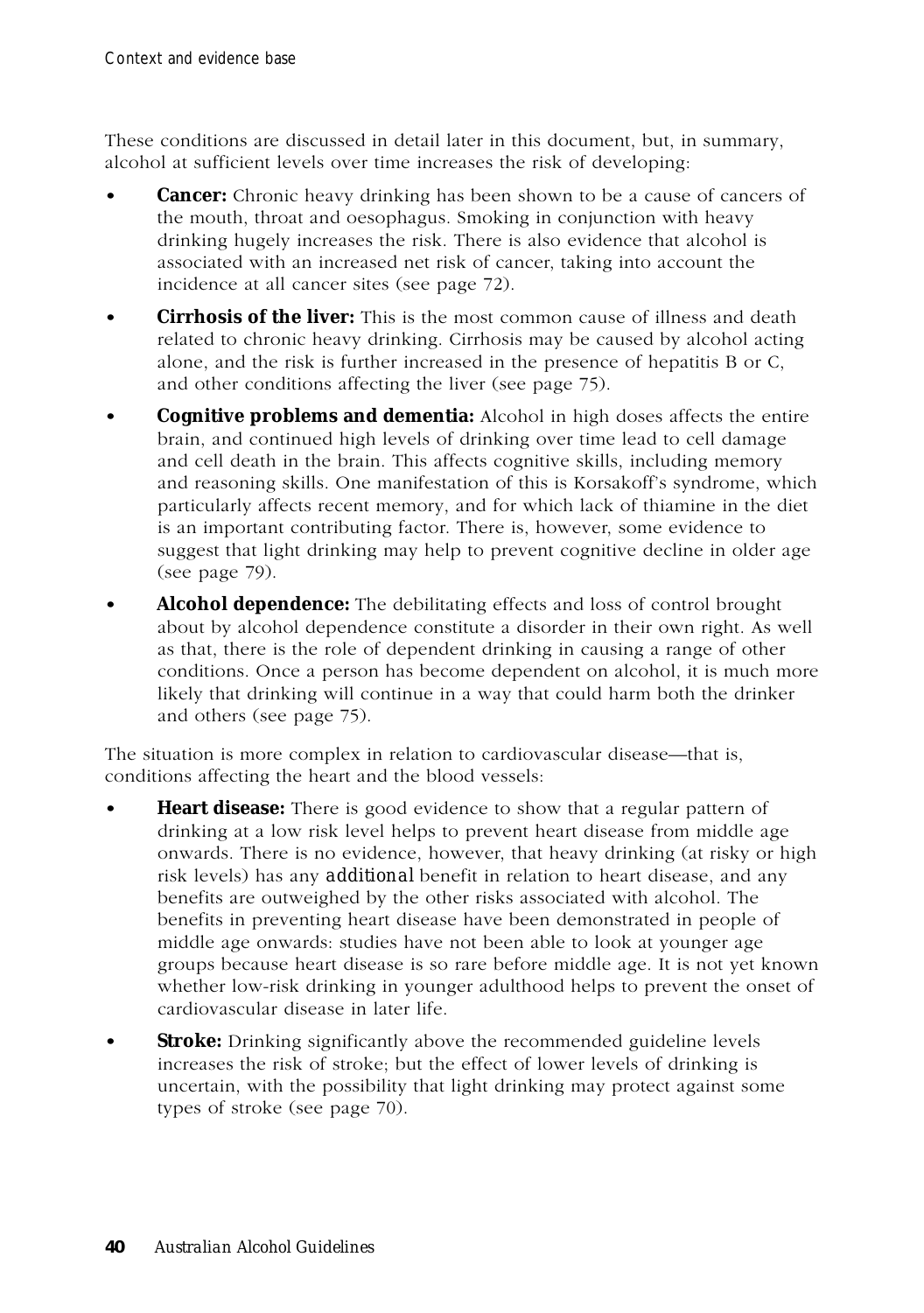Other long-term effects that may result from risky or high risk drinking include:

- effects on the nerves that supply the arms and legs, leading to loss of sensation, pins and needles, and possibly muscle weakness (peripheral neuropathy);
- weakness of the heart muscle, so the heart does not pump blood as efficiently (cardiomyopathy);
- sexual problems: in particular, alcohol at risky or high risk levels may reduce male potency; that is, men may find it more difficult to get an erection.

#### SOCIAL CONSEQUENCES

In addition to the health problems resulting from alcohol, certain patterns of drinking have social consequences that affect many members of the community from time to time. These range from minor acts of vandalism or offensive behaviour to far more serious anti-social behaviour which can result in affront, violence or injury to others, including bystanders. The many types and intensities of these incidents make them far more difficult than health consequences to document or measure, but even the more minor ones constitute a considerable public nuisance. A 1995 survey found, for example, that some 20 percent of all incidents of custody were for public drunkenness (Carcach & McDonald 1997, cited in Makkai 1997). There is no doubt that the social amenity of a community is improved if drinking is well managed.

See GUIDELINES 1 & 4

The 1998 National Drug Strategy Household Survey (Adhikari and Summerill 2000) reported that 24 percent of males and 11 percent of females who were surveyed said they had driven a motor vehicle while under the influence of alcohol, while 13 percent of males and 6 percent of females had verbally abused someone. Some 2 percent of the total population had physically abused someone, 3 percent had damaged property, and 1 percent had stolen, with males again predominating in each of these areas.

At the same time, the survey reported that nearly 30 percent of the population aged 14 or over reported being verbally abused in the previous 12 months by someone affected by alcohol, 16 percent of people had been put in fear by someone so affected, and 6 percent had been physically abused. With respect to property crime, 8 percent had property damaged and 4 percent had property stolen by someone affected by alcohol.

Victims of such incidents are themselves more likely to have been drinking. The Drug Strategy Household Survey (Adhikari and Summerill 2000) showed that males, and, in particular, those who themselves were regular drinkers, were more likely to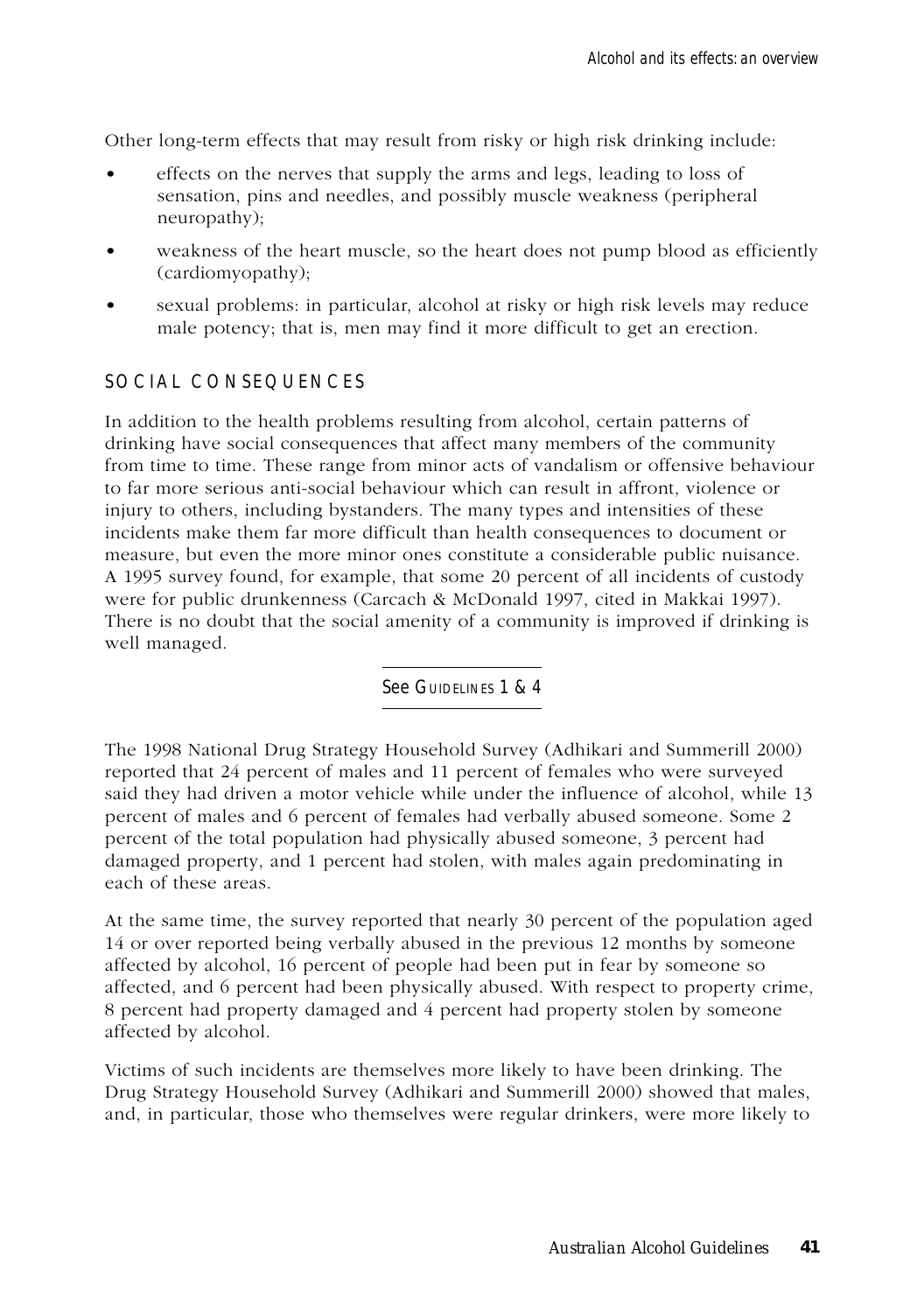have experienced alcohol-related crimes than females, although females were significantly more likely to report that they had been put in fear. Other factors (in addition to high alcohol consumption) that make people more likely to be either offenders or victims of alcohol-related aggression, verbal abuse or crime include being young, in the paid workforce, and non-married (Makkai 1998, 1997).

Alcohol is also an important factor in homicide, with 34 percent of offenders and 31 percent of victims being under the influence of alcohol at the time (Carcach 1997, James & Carcach 1997, both cited in Makkai 1997).

It is now widely accepted that alcohol often makes a causal contribution to violence, principally by increasing the likelihood that a dispute or conflict fails to be resolved peacefully by verbal means alone (US Department of Health and Human Services 2000, Stockwell et al 1995, Homel & Clark 1994). Alcohol involvement in violent offences reported to the police is above 90 per cent for incidents that occur between 10pm and 2am in public places (Ireland & Thomenny 1993). Alcohol's causal role in relation to violent behaviour has now been demonstrated by a wide variety of psychological, pharmacological and epidemiological studies (Graham & West, 2001).

Drinking can have a major impact on partners and families. Income available for basic household expenses may be reduced substantially. Family members are often isolated, with little understanding or support from others. This may lead to anxiety, depression and ill-health. Their needs are often neither recognised nor supported by the social and health care support systems.

Furthermore, many inappropriate and harmful patterns of drinking are learned in the family (Sher et al 1997, Barnes et al 1997, Abrams & Niaura 1987, Kandel 1983). Alcohol-related problems in succeeding generations of the one family are not uncommon, with younger family members acquiring particular patterns of consumption from older family members. While a genetic component may, in some instances, contribute to such problems (see page 77), social learning is a major, and often the sole, determining factor (Bandura 1976).

At the same time, families are a key resource in helping people with a drinking problem, and preventing further problems.

Alcohol is involved in about 50 percent of cases of domestic physical and sexual violence, although its role in precipitating or exacerbating violence varies. Where drinking is considerably above guideline levels, it is more likely to be perceived as contributing actively to violence. While alcohol intoxication increases the risk of violence, this should not be interpreted as a socially acceptable 'excuse' for violence in the home. Alcohol dependence also appears to play a significant role in relation to child neglect (English et al 1995).

Women who have alcohol problems often also have marital problems (Blankfield & Maritz 1990), and are less confident about resolving marital disagreement (Kelly et al 2000). Women who are alcohol-dependent report high rates of aggression in their spouses (Miller et al 1989, Miller & Downs 1993). They tend to drink more than their male counterparts do, in response to marital conflict (Olenick & Chalmers 1991).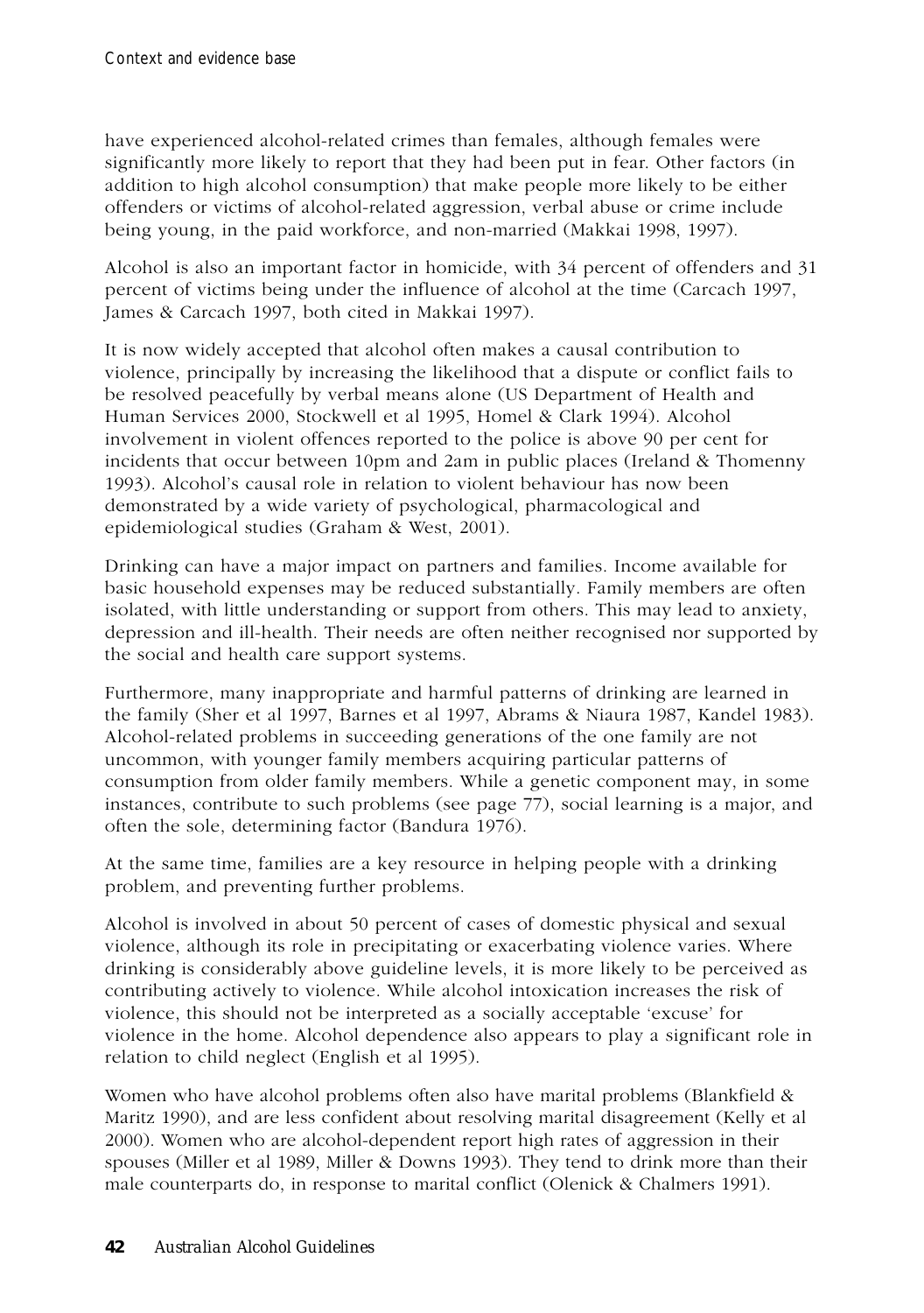# THE INFLUENCE OF THE DRINKING ENVIRONMENT

The setting or environment in which drinking takes place has a substantial influence on the risk of injury. Physical hazards heighten risk, and the most vulnerable situations are those requiring complex reasoning and motor skills (Eckardt et al 1998).

#### See GUIDELINE 3

Population surveys have found that high levels of drinking are most likely to occur in particular types of venues (Single & Wortley 1993). Heavy drinkers, for example, report drinking most often in bars. Compared with the levels of harm associated with nightclubs, hotels and taverns, the lower levels of harm that are associated with such settings for drinking as restaurants and clubs have been in part attributed to the nature of the clientele (Stockwell et al 1992). Studies in Australia have confirmed that a high percentage of people involved in public-order incidents (assaults, offensive behaviour, offensive language) had been drinking alcohol within the previous few hours, and incidents were most common around the closing time of bars (Stockwell 1995). An accumulation of research over twenty years demonstrates a link between various environmental factors, and aggression and harm in licensed environments (Graham et al 1996). These include overcrowding, a predominantly young male crowd, boring entertainment, loud music, little provision of food, cheap drinks and high levels of intoxication, combined with aggressive bouncers and confrontational staff, low standards of furnishing and upkeep, and poor ventilation (Homel et al 1992, Graham et al 1996).

Much can be done to reduce the risk. Alcohol in sufficient quantities reduces a person's ability to cope with frustration. It affects perception, cognitive functioning, comprehension and communication skills, increasing the likelihood of conflict while reducing the ability to resolve conflict. It is thus critical to minimise the likelihood of conflict and frustration, not only through the design and management of licensed premises, but at any other public or private occasions that include drinking. Strategies include appropriate training of licensees and security staff, sensitive community policing, sufficient late-night public transport, management of the way people leave the premises to avoid sudden crowding on the streets (Marsh & Kibby 1992), providing non-alcoholic beverages, and providing adequate lighting and ventilation.

Providing food is another important strategy. Recent studies have shown that high risk drinking and harmful outcomes are more common for single males under 25 who have not eaten and who have been drinking at hotels or nightclubs (Stockwell 1995). Eating while drinking is well established as a means of minimising intoxication, and various studies have shown that providing food on site can ameliorate the harm from alcohol (Murgraff et al 1999, Ligon et al 1996 Stockwell et al 1992).

Responsible server programs have become common over the past decade, and have been found to be quite effective, especially if combined with enforcement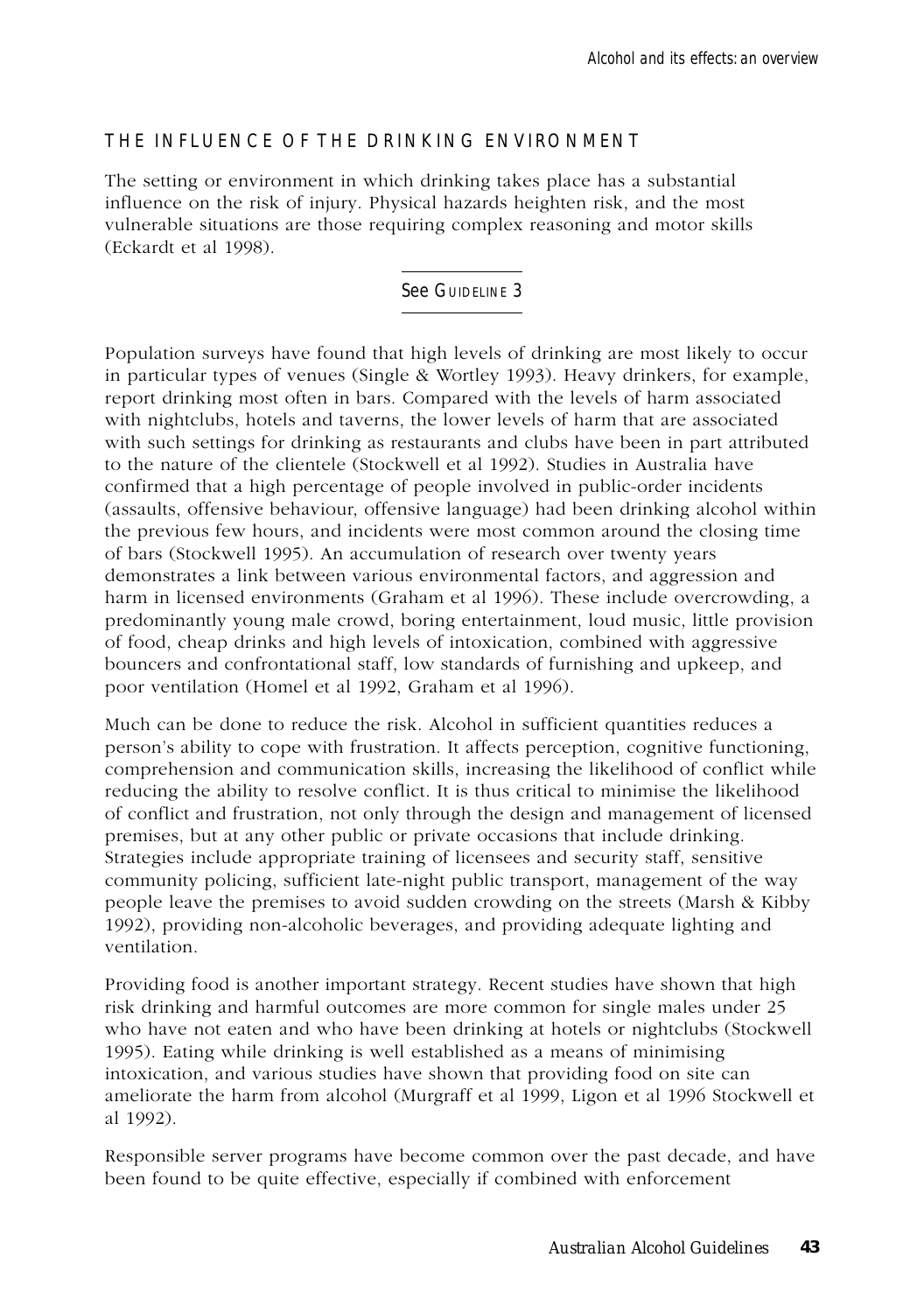(Stockwell 1997, Putnam et al 1993, Saltz 1987). Now mandatory in some states in the United States, server training aims to alter serving practices, particularly with underage customers and people showing obvious signs of intoxication. Training covers the effects of alcohol, applicable laws, how to refuse service to obviously intoxicated patrons, and how to help customers to obtain transport instead of driving. Some, but not all, studies report more interventions with customers after server training than before, and an evaluation of Oregon's mandatory server training policy found that it achieved a statistically significant reduction in traffic crashes in that State (Holder & Wagenaar 1994).

# DOES THE TYPE OF DRINK MAKE A DIFFERENCE?

Despite attempts by many investigators to identify differences in the effects of different drinks, relatively few studies have actually found such differences, in relation to either the benefits or the harms of alcohol.

It has been argued that red wine has a particularly protective effect against heart disease, but the literature in general does not support this. A large study in England, for example, found that while wine drinkers had a lower risk of heart attack than beer or spirits drinkers, their risk of death from all causes was lower and the social and life-style advantages they experienced very largely accounted for the differences (Wannamethee & Shaper 1996). The extra health benefit associated with drinking wine may result from differences in patterns of drinking, with wine usually being drunk in small amounts regularly rather than large amounts occasionally (Doll 1997). Overall, the degree of protection that alcohol confers against heart disease from middle age onwards appears to be common to all types of drink, and results from the alcohol content. While there may be other less important factors at play, associated with specific types of beverage, the evidence for such factors is inconclusive.

In relation to the harmful health effects of alcohol, there are few areas where the type of drink is important: it is the amount drunk that is of primary importance. A possible exception is in relation to cancers of the mouth, throat, larynx and oesophagus. Alcohol is involved in causing many of these cancers, probably through direct contact with the mucous membrane lining of the mouth, throat, larynx and oesophagus, and studies suggest that drinks with a higher alcohol concentration pose a higher risk (Jaber et al 1998, Doll et al 1993). One study found an association between 'moderate drinking' and cancer of the throat and oesophagus, but only for beer and spirits, not wine (Grønbæk et al 1998).

There is evidence to suggest that people who drink different types of alcoholic beverages differ in important ways. Studies indicate that, compared with beer or spirit drinkers, wine drinkers are more likely to be older, female, more educated, more affluent, to drink socially at private homes, drink less frequently and less per occasion (Gruenewald et al 1995, Single & Wortley 1993, Berger & Snortum 1985). Wine was found to be most popular for light drinkers, and beer for moderate to heavy drinkers; and most women who drank moderately chose wine, whereas women who drank heavily tended to prefer spirits (Berger & Snortum 1985). Beer drinkers were more likely than wine or spirit drinkers to drink to levels that would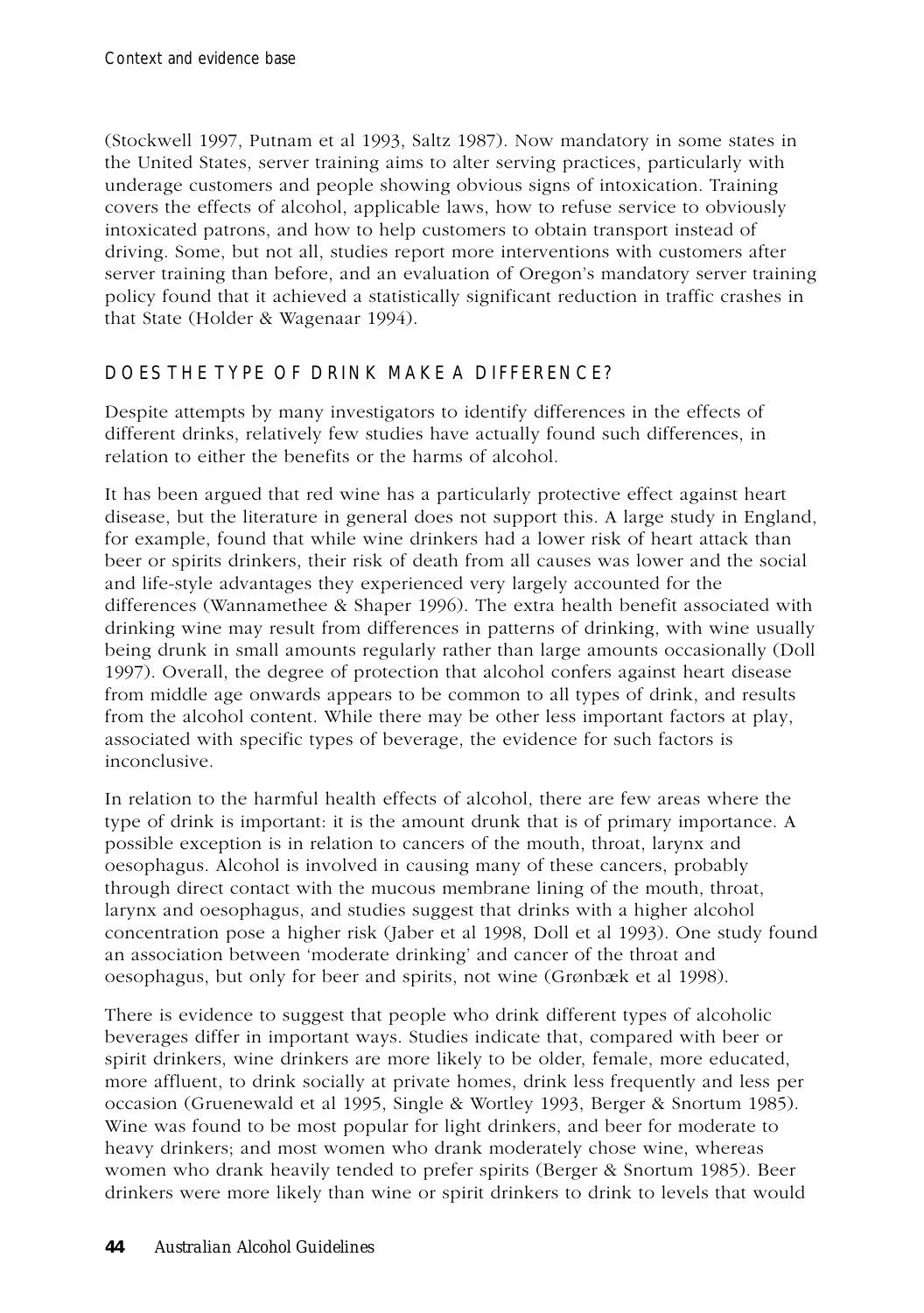impair driving, and were more likely to drink and drive than those who drank wine or spirits (Berger & Snortum 1985).

Another study found that people presenting to hospital emergency rooms (accident and emergency) with an alcohol-related injury were more likely to have consumed alcoholic beverages other than wine (Cherpitel 1997). A recent Australian study found that the beverages most commonly associated with night-time assaults and alcohol-related injury were the cheaper alcohol products—cask (not bottled) wine, and regular-strength (not low-alcohol) beer—but consumption of all beverage varieties except bottled wine was associated with alcohol-related injury or other short-term harm (Stockwell et al 1998).

Assaults mostly occur in public places and often between individuals who do not know each other, while homicides tend to take place in private contexts, among family members, friends or acquaintances. A Swedish study found that assault rate was related to consumption of beer and spirits in bars and restaurants, while the homicide rate was linked to consumption of spirits in private places (Norstrom 1998).

Although the evidence is limited, distilled alcohol (spirits) appears more likely than brewed alcohol (beer) to evoke aggression (Smart 1996). Such effects, however, have more to do with perceptions and beliefs about the beverages than with their pharmacological properties (Graham et al 1996). While certain patterns of problems appear to be fairly consistently associated with particular beverage types, it remains unclear whether it is the inherent properties of the beverage that are important, or the characteristics of the drinker and the setting.

#### DIFFERENCES IN SUSCEPTIBILITY

#### **Women**

Women are more susceptible to the effects of alcohol than men are, for a number of reasons. Alcohol, when it is absorbed, is distributed throughout the body's total water content; however, women, on average, have a smaller body mass, so that a given amount of alcohol is distributed over a smaller body volume. Furthermore, they have a higher proportion of body fat, and alcohol is not taken up by fatty tissues. The ability to break down alcohol is limited by the size of the liver, and women on average have smaller livers than men.

See GUIDELINE 1

The higher concentration of alcohol in the body leads to a greater degree of intoxication for a given amount of alcohol, and this has serious implications in terms of safety. The culture of 'thinness' and dieting that particularly affects young women, also places them at increased risk of the effects of alcohol. Dieting leads to a disproportionate loss of body fluid, so that a given quantity of alcohol in a person who is dieting leads to a higher concentration of alcohol within the body.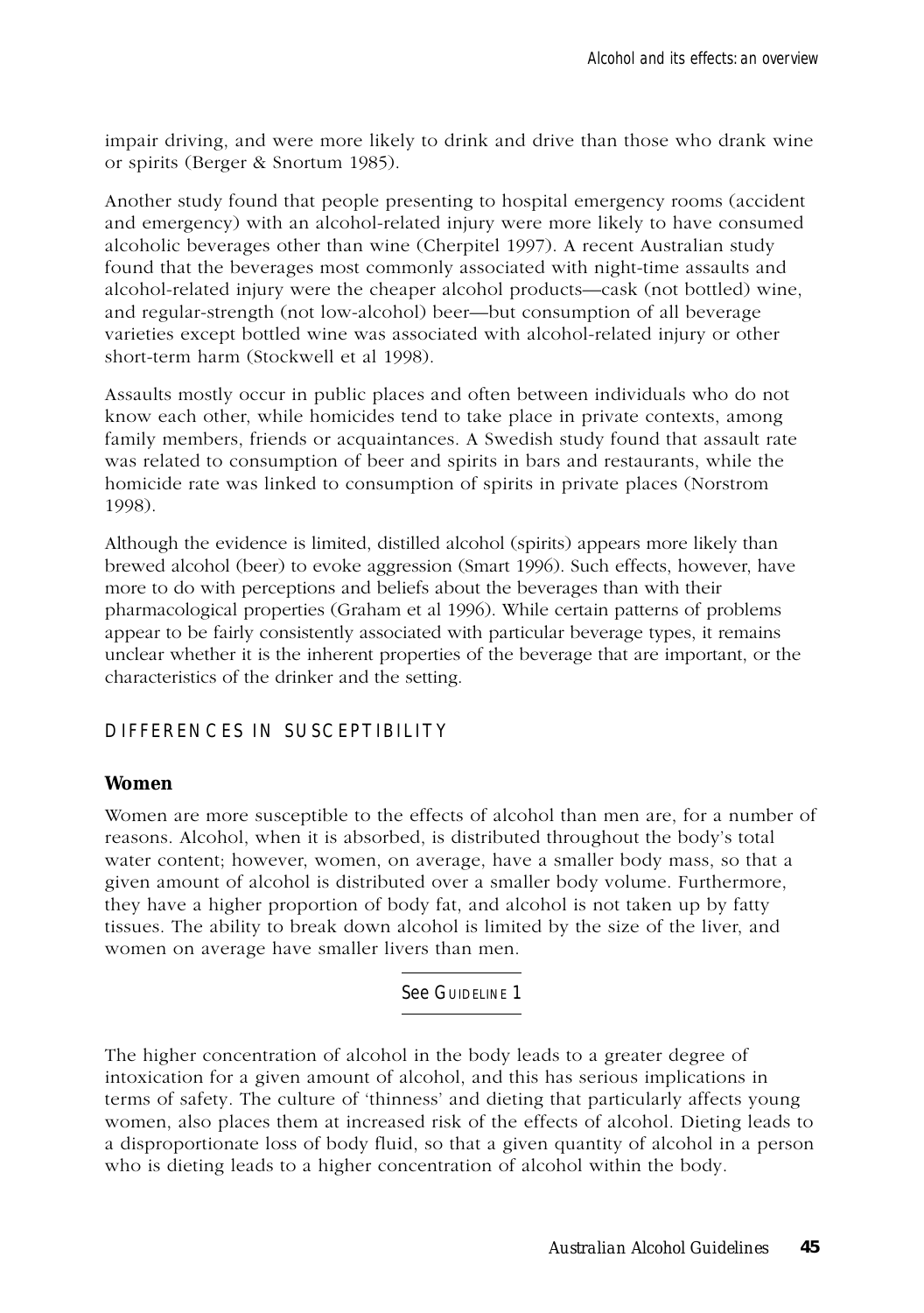Women's smaller liver size means that they are vulnerable to liver damage and cirrhosis at lower levels of drinking. Alcohol also increases women's risk of breast cancer (see page 73). Given that this is the most common cancer among Australian women, and a significant cause of death, this risk is of great significance in terms of the overall public health impact of alcohol use.

As discussed earlier (see page 35), this increased susceptibility of women was shown clearly in the meta-analysis of studies of mortality in relation to alcohol that was carried out for these guidelines (Lawrence & Holman 1999). The risk of death rises about 10 percent above that of non-drinkers at an average intake of 20 to 29 grams of alcohol per day (2-3 standard drinks), and increases steadily with increasing consumption, to be about 40 percent higher than abstainers at an average daily consumption of 40 to 49 grams (4–5 standard drinks). For men, the risk does not start to rise above that of abstainers until consumption reaches 40 grams (4 standard drinks) or more per day, and even at 60 grams (6 standard drinks), the risk is only a little over 30 percent higher than for abstainers.

### **Unborn children: alcohol and pregnancy**

The evidence on alcohol in pregnancy is discussed in more detail on page 77. In summary, however, when a pregnant woman drinks, the alcohol in her blood stream enters that of her unborn child, and, in sufficient quantities, this can cause problems for the unborn child. The first few weeks after conception are the most vulnerable period.

See GUIDELINE 11

The major concern relates to heavy drinking episodes and occasional peak blood alcohol levels, which increase the risk of miscarriage, low birth weight, cognitive defects and congenital malformations. Drinking within the guideline levels is unlikely to have any significant effect on the child. Good antenatal care, good diet, sufficient fluid intake, and not smoking are all important in containing risk and providing a healthy environment for the unborn child.

### **Young people (up to about 18 years) and young adults (about 18–25 years)**

While alcohol consumption among Australian adults has decreased over the past two decades, the patterns and levels of drinking among your people and young adults are of major concern. More young people are drinking alcohol, drinking at an earlier age, and drinking at increasingly higher levels. As the survey results quoted in Chapter 3 (page 60) show, between one quarter and one third of 14–24 year olds drink in a high risk manner, more than any other section of the Australian community.

**See GUIDELINES 2, 3, 9 & 10**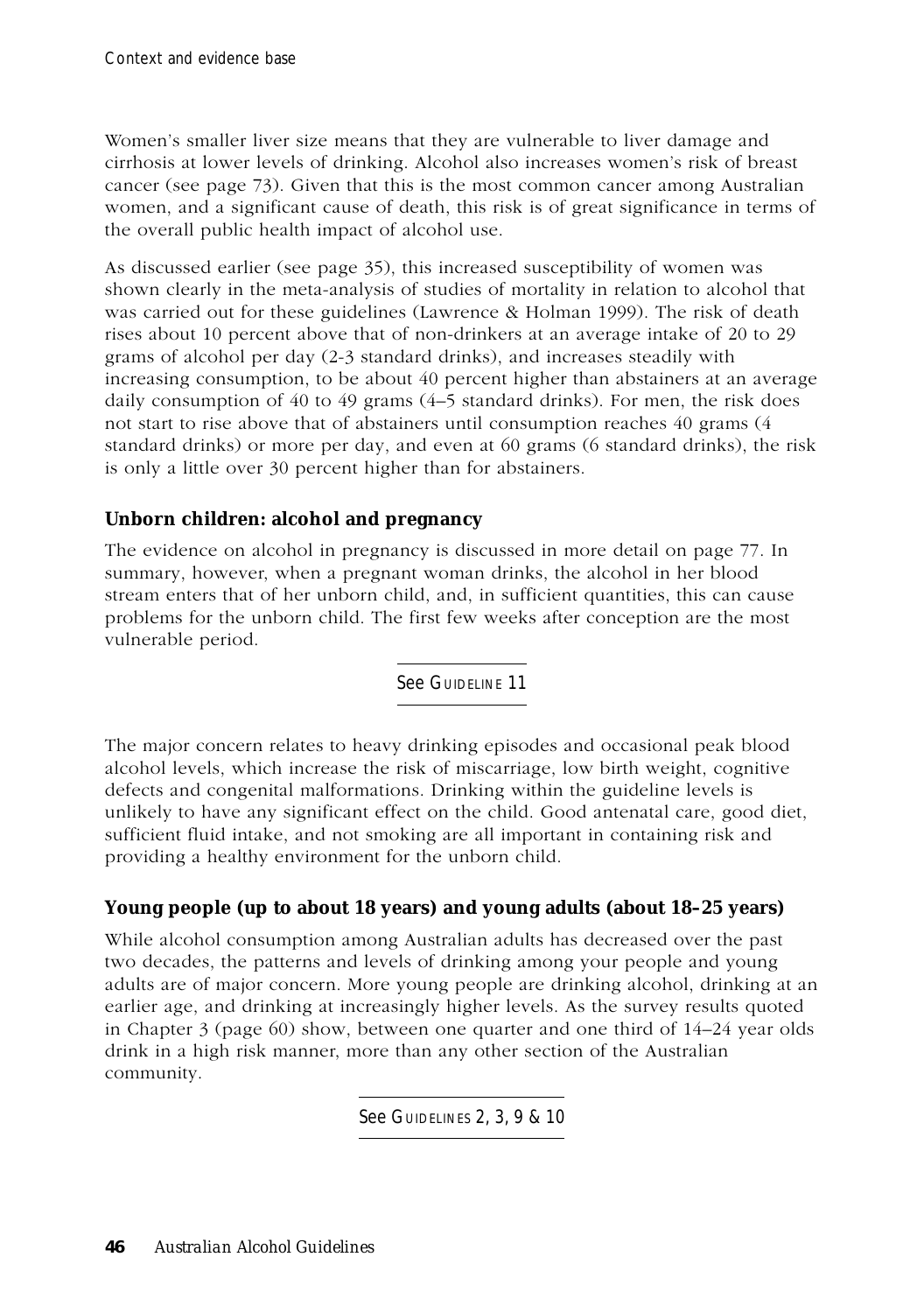Young people and young adults predominate in figures on alcohol-related injury. Between 1990 and 1997, for example, over half of all serious alcohol-related road injuries (52 percent) were sustained by people aged 15–24 years, and a further 23 percent sustained by young adults in the following age bracket, of 25–34 years (Chikritzhs et al 2000) (see Figure 3).



*Figure 3: Overall age distribution among alcohol-related serious road injuries occurring on Australian roads (excluding Victoria), 1990–1997*

Source: National Alcohol Indicators Bulletin No 2, May 2000

A number of factors work together to place young people at considerably increased risk of harm from drinking.

Children have greater vulnerability to alcohol than adults do. As well as usually being physically smaller, they lack experience of drinking and its effects. They have no context or reference point for assessing or regulating their drinking, and, furthermore, they have built no tolerance to alcohol.

The advent of puberty is often accompanied by a range of risk-taking behaviours as adolescents explore independence, and peer values and norms take on a much greater importance. While this is a normal and generally healthy phase, it can considerably heighten the risk associated with drinking. In later adolescence, risktaking behaviour is often coupled with potentially dangerous activities such as surfboard riding or abseiling, and, again, alcohol can considerably increase the risk.

In an Australian study, having just finished high school was associated with episodes of very high levels of drinking and intoxication (Zinkiewicz et al 1999). Over 75 percent of males and 60 percent of female school leavers reported getting drunk on most or all days or nights of their 'schoolies week' (Smith & Rosenthal 1997).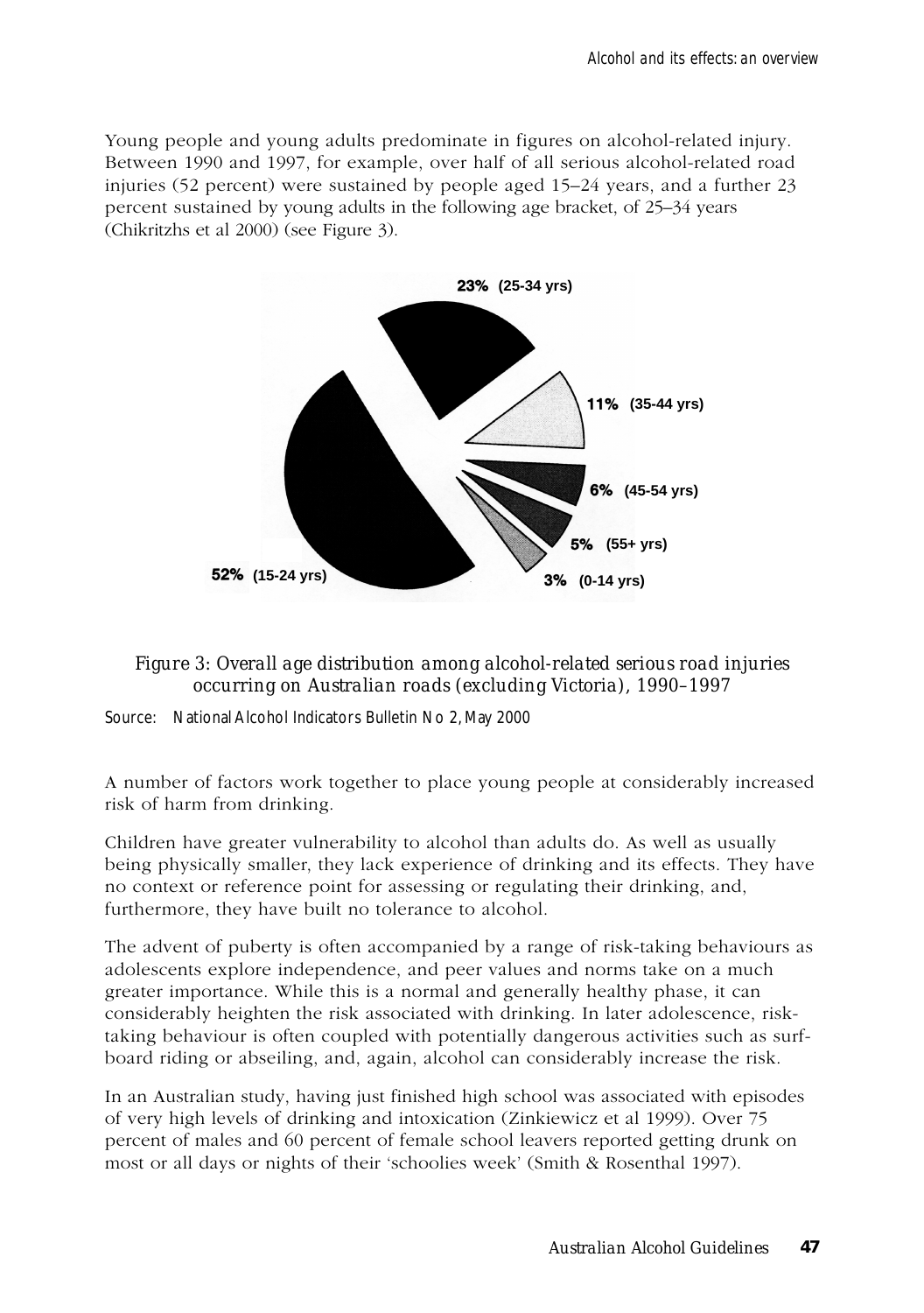Studies in the United States have noted that drinking by college students is associated with automobile crash injury and death, suicide and depression, missed classes and decreased academic performance, loss of memory, blackouts, fighting, property damage, peer criticism and broken friendships, date rape, unprotected sexual intercourse that places people at risk for sexually transmitted diseases, HIV infection and unplanned pregnancy (Williams & Knox 1987).

Injuries caused by accidents or violence are the most common types of harm incurred by young people and young adults as a result of drinking. A recent Australian study of university students found that over one third of those surveyed, reported sustaining an injury as a result of their drinking in the previous 12 months (Roche & Watt 1999). In a study of United States college students presenting at an emergency department with an injury, 16.4 percent of the injuries were alcoholrelated (Wright et al 1998). Students in their first year (ie younger students) were at greater risk. People other than the drinkers are also affected. For example, Weschler et al (1994) found that, at colleges with high 'binge' levels, the students who did not 'binge' were more likely than those at schools with low 'binge' levels to experience assaults, property damage, interrupted sleep, unwanted sexual advances, serious quarrels and having to take care of a drunken student.

Risky sexual behaviour and increased vulnerability to coercive sexual activity are also associated with alcohol use. In New Zealand, alcohol misuse was significantly associated with unprotected intercourse and sexual activity before age 16 (Fergusson & Lynskey 1996). In Massachusetts, 44 percent of sexually active teenagers said they were more likely to have sexual intercourse if they had been drinking, and 17 percent said they were less likely to use condoms after drinking (Strunin & Hingson 1992).

The three leading causes of death among adolescents—unintentional injuries, homicide, and suicide—are all associated with alcohol (United States Department of Health and Human Services 1991).

Death by alcohol overdose is also a risk (Poikolainen 1997), and is of particular concern among young drinkers. Their generally smaller physique means that they metabolise alcohol substantially more slowly than a larger individual does, and less efficiently than an adult. In particular, young women metabolise alcohol much less efficiently than males (see page 45). Young Australian drinkers are known to prefer to drink spirits, and these, with their higher alcohol concentration, induce intoxication much more quickly than more dilute forms of alcoholic beverages. This combination of factors suggests that special safeguards are needed for young people.

Strategies that minimise risk for young people are of crucial importance, and learning about drinking and its effects is central in fostering drinking behaviour that minimises or contains risk (Houghton & Roche, 2001). Surveys have found relatively high rates of alcohol-related problems among adolescents in countries where alcohol is officially not available to people of that age. In contrast, cultures that introduce young people to alcohol in a gradual and supported way, within a family setting, tend to avoid the acute problems experienced by many young people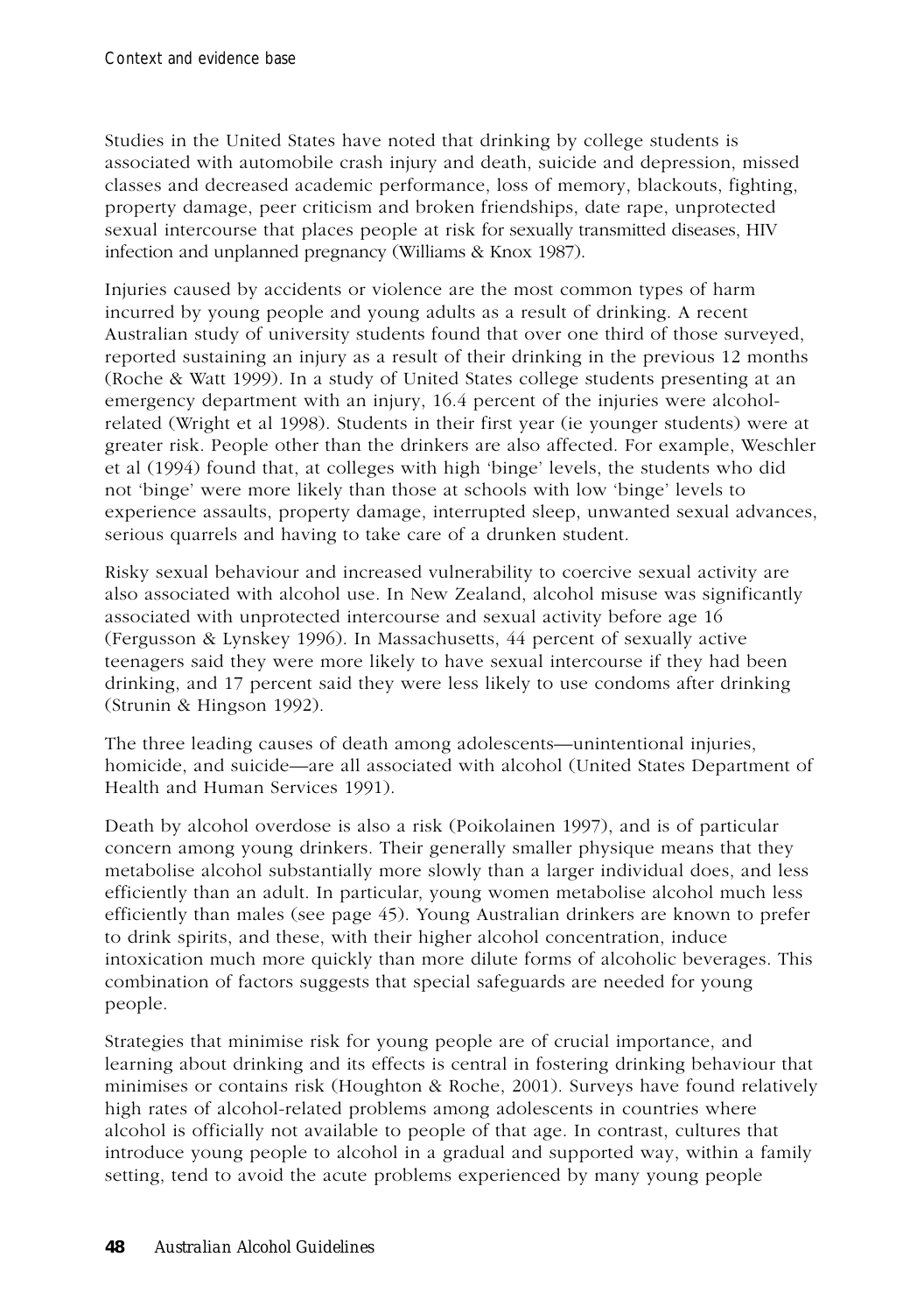within Anglo-Celtic cultures when they start to drink. At the same time, there is evidence from research in the United States that people who start drinking at a young age, particularly those who start in their early teens, are more likely to be involved in an accident while under the influence of alcohol. This risk, whilst greatest in the years of youth and young adulthood, may persist throughout adulthood (Hingson et al 2000).

A few school programs designed to educate young people about alcohol, to help them to make informed and safe decisions about drinking, have had some limited success in modifying risky behaviours (eg McBride et al 2000, Perry & Kelder 1992). Such programs can have some impact on peer norms among young people. They may, for example, help to establish low-risk drinking or no drinking as normal and acceptable options. In raising awareness, education programs also help to pave the way for other approaches to minimising alcohol-related harm (Roche & Watt 1998).

Alcohol has no immediate benefit for young people and young adults in protecting against heart disease, as very few people show clinical signs of atherosclerosis (hardening of the arteries) below 40 years of age. The one exception to this is a small number of people with a strong family history of atherosclerotic heart disease in young adulthood. It is not yet known whether a regular pattern of drinking is an advantage to young adults in reducing their risk of heart disease in later life. Any potential benefit needs to be weighed against the significant risk of death or injury from other alcohol-related causes, notably trauma, in young adulthood.

# **Older people**

In general, older people tend to drink less than people do in their younger or middle years. Drinking for many, however, remains an important and enjoyable part of a social life that often expands in retirement. There is now considerable research to indicate a positive association between low risk drinking and increased life expectancy (Lawrence & Holman 1999).

See GUIDELINE 8

The proportion of older people in the community is increasing, but data on the effects of drinking in older age groups are scarce, as studies tend to exclude people over about 65 years. A number of factors, however, contribute to an increased susceptibility to harm in relation to alcohol:

- As people move into older age brackets, their tolerance for alcohol tends to decrease. Alcohol, when it is absorbed, is distributed throughout the body's total water content, but the volume of total body water decreases with age, so that a given amount of alcohol produces a higher blood alcohol concentration. This effect is relevant to people aged over about 70 or 75 years, although there is considerable variation from person to person.
- Coupled with this may be a reduced neurological tolerance for alcohol.
- Older people often take regular medication, which may interact with alcohol to cause unpleasant or dangerous side effects, increase the effect of the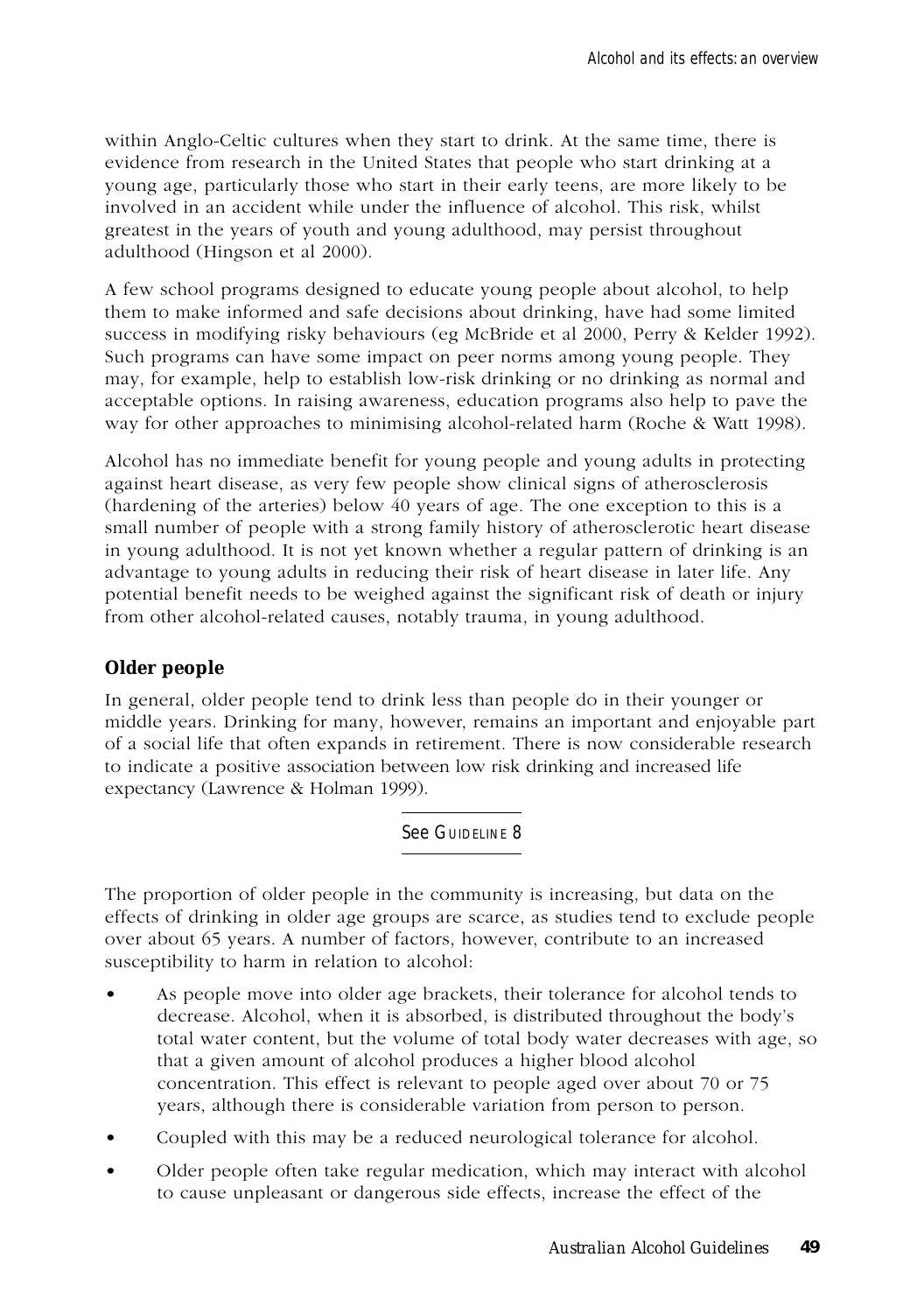alcohol, and/or decrease the effectiveness of the medication. The risk is considerably greater when a number of medications are involved (see page 55).

- Falls are an increasing risk with advancing age, and this risk is also increased by intoxication, with potentially serious and disabling consequences.
- Driving may be influenced by the effects of ageing, particularly visual loss and slowed reaction time. Again, any risk in this area can be increased by alcohol, with the potential to affect others as well as the driver.

At the same time, the benefits of alcohol in preventing heart disease accrue from about 40 years of age for males and 50 for females, and as the risk of heart disease increases with age, so these benefits become more pertinent. The maximum benefit, however, can be gained by a low level of drinking, approximately one to two standard drinks every day for men, and less than one per day for women.

### **People with a mental health problem and/or sleeping disturbance**

Drinking alcohol can have many consequences for people who have or are prone to mental illness or mental health problems. The effects of alcohol depend in part on how much is consumed. In addition, however, the effects may change dramatically in the hours following drinking. After drinking, many people experience positive effects for a short time, while their blood alcohol concentration is rising (Eckardt et al 1998). However, a few hours later or the next morning, even after only a moderate amount of alcohol, it is common to experience increased anxiety and depressed mood (Kushner et al 2000, Eckardt et al 1998).

See GUIDELINE 6

Furthermore, even one or two drink s, while they have been shown to help sleep in the short-term, may disrupt the later part of the sleep cycle, sometimes leading to early morning waking (Castaneda et al 1996). Disruption of sleep can be a trigger for a variety of mental health problems (Castaneda et al 1996).

It has been known for many years that people with mental health problems are at particular risk of experiencing problems relating to alcohol. Similarly, people diagnosed as having significant alcohol dependence are more likely to suffer from mental health problems (Kushner et al 2000, Lynskey 1998).

In particular, there is a strong relationship between alcohol use, anxiety and depression, and drinking is known to significantly increase the risk of suicide in people with depression (Lynskey 1998). While the literature in this area is large and complex (Eckardt et al 1998), it is clear that alcohol can provide temporary relief for people experiencing significant anxiety, and people with significant alcohol dependence are particularly likely to report that alcohol helps to reduce their anxiety (Eckardt et al, 1998). Again, however, the timing of alcohol's effects is crucial. In the longer term, continued drinking over two days or more tends to increase anxiety and depression overall, even though each further drink may temporarily reduce this a little (Kushner et al 2000, Stockwell & Bolderston 1987).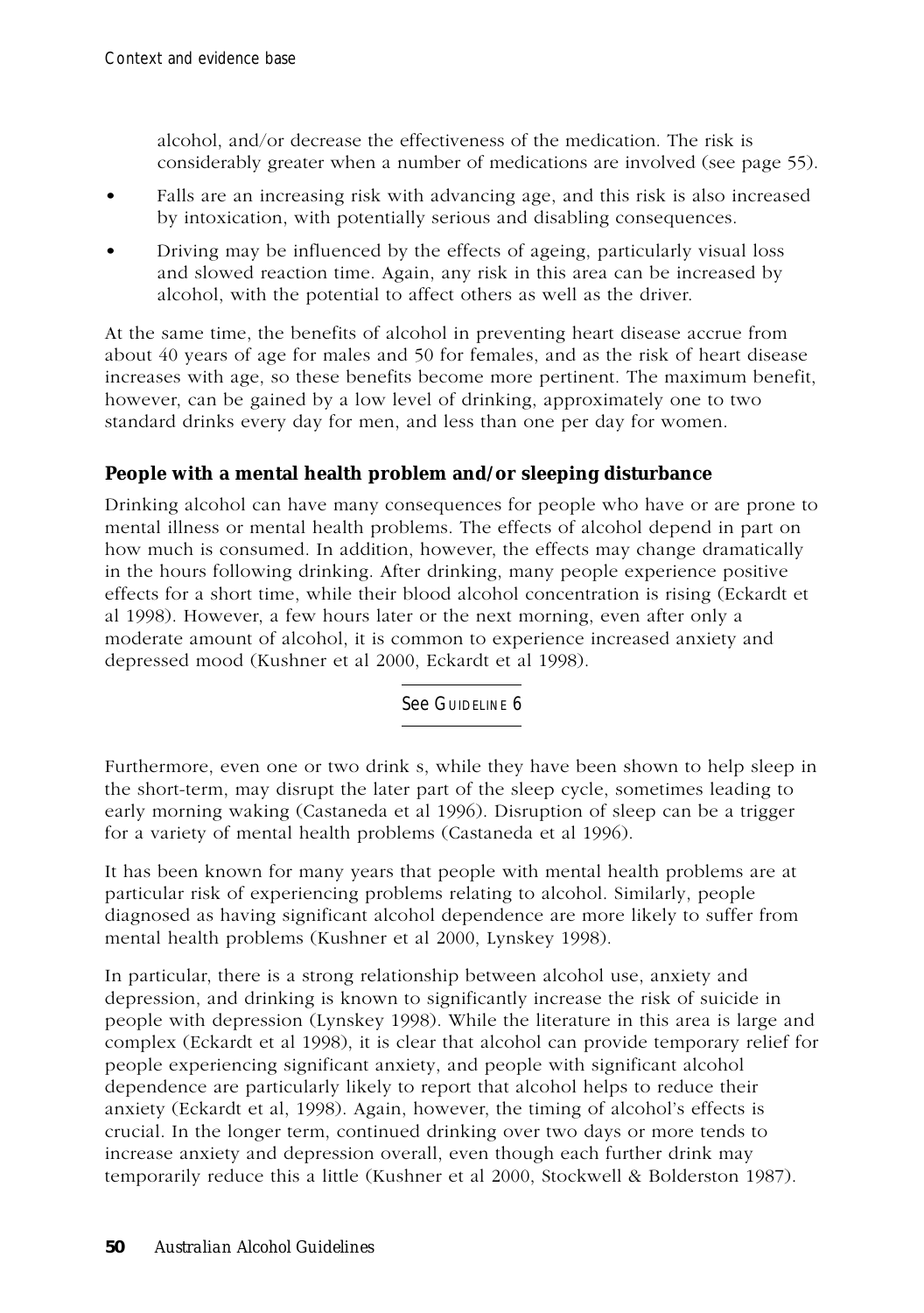Numerous studies have shown that when people with significant alcohol dependence stop drinking entirely, their mood usually worsens over the first few hours and days, but after two to three weeks it is greatly improved (Kushner et al 2000, Lynskey 1998).

Alcohol intake is also a very significant issue for the treatment of people who suffer from schizophrenia. Not only is risky drinking more common among people with a diagnosis of schizophrenia (Hulse et al 2000), but there is also evidence that even low risk alcohol consumption can worsen the symptoms of this condition as well as interfere with the effectiveness of some standard medications (Castaneda et al 1998). Furthermore, improved treatment outcomes have been achieved when alcohol misuse and the schizophrenia have been tackled in an integrated fashion (Mueser & Kavanagh, 2001).

In addition to all these effects, alcohol, even at low levels (one or two drinks), can interact adversely with most of the medications commonly prescribed for treatment of mental health problems (Castaneda et al, 1996).

In general, people experiencing problems with sleep and/or mental health problems need to be cautious in their use of alcohol. They should discuss with their doctor or pharmacist the possible interactions between alcohol and any medications they may be given. In many instances, the best outcomes may be obtained if the person stops drinking alcohol entirely for a time.

#### **Aboriginal peoples and Torres Strait Islanders**

Alcohol has a significant impact on health within many Aboriginal and Torres Strait Islander communities. Problems stem from both volume and patterns of drinking. Drinking within these communities is, in large measure, an expression of and further contributor to severe socio-economic disadvantage and this, in turn, has its deeper roots in the ongoing experience of dispossession, spiritual and cultural dislocation.

At the same time, there is a substantially higher proportion of abstainers among Aboriginal and Torres Strait Islander communities than in the non-Aboriginal population (Commonwealth Department of Health and Human Services 1994). Similarly, some Aboriginal and Torres Strait Islander communities have a far lower level of alcohol-related problems than others.

The adverse effects of high-risk drinking are further exacerbated by smoking, poor nutrition, obesity, poor living conditions, exposure to violence and environmental hazards, and limited access to and use of health and social services. The cumulative impact of all of these factors is reflected in a life expectancy at birth that is, for males, around 17 years less than that of the overall Australian population, with a slightly wider gap for females (Deeble et al 1998). Alcohol, in combination with separation from family, mental health problems and imprisonment, is a significant contributor to the very high rates of suicide in some Aboriginal and Torres Strait Islander communities (eg Hunter 1991, 1999)*.* It has been estimated that, if either unsafe alcohol consumption or unsafe smoking were eliminated, there would be a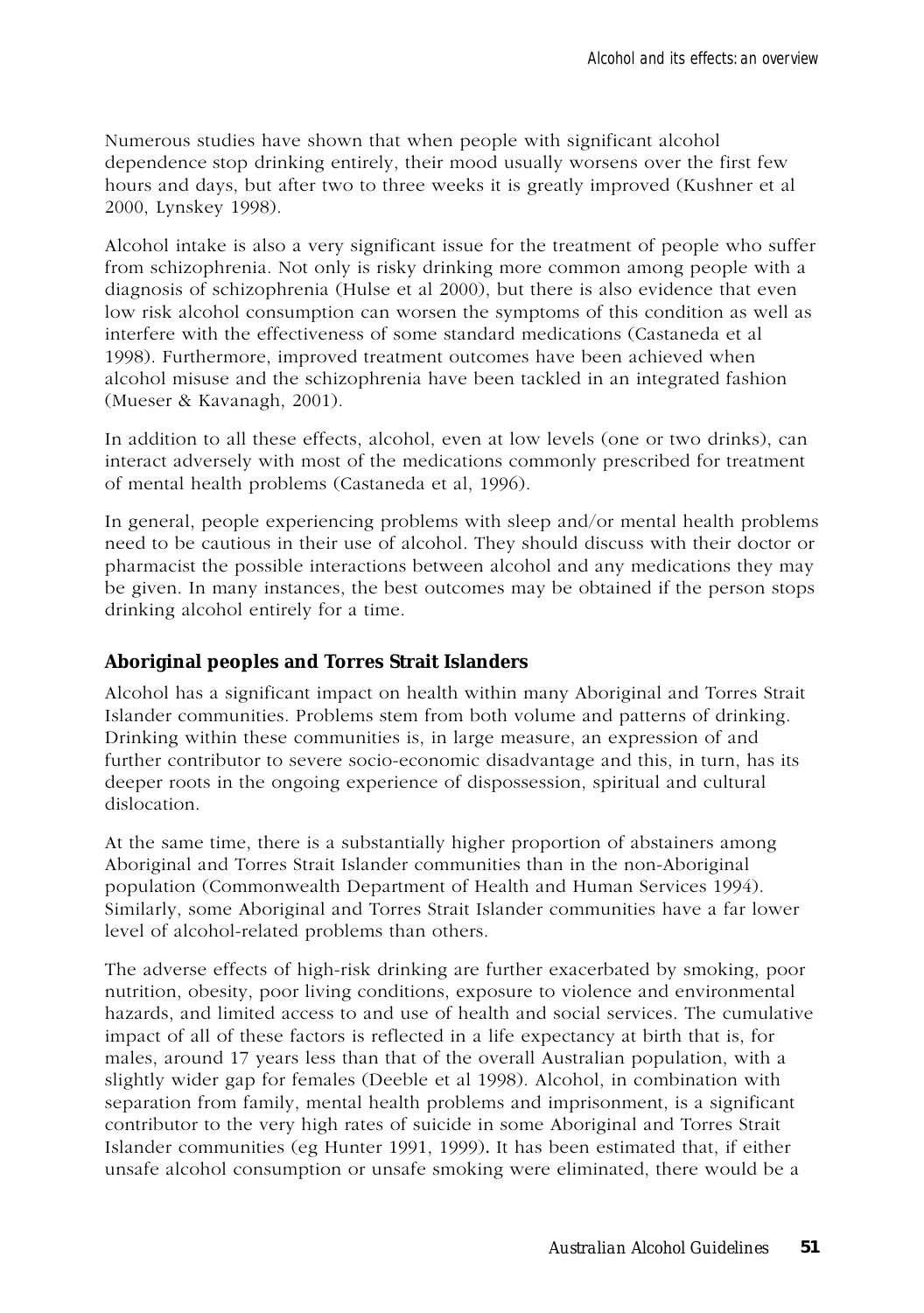considerable increase in Aboriginal life expectancy, and if both were eliminated, the increase would be slightly greater still (an average of 5.9 years for all males and 3.4 years for all females) (Arnold-Reed et al 1998).

The extent of high risk drinking among those who do consume alcohol has presented problems in communicating the principles of drinking guidelines, standard drinks and safe or responsible consumption. There is, however, growing interest in the role of secondary prevention in this endeavour, broadening the present focus on primary prevention and tertiary prevention/rehabilitation (Brady 1995).

In response to their severe problems related to alcohol, Aboriginal peoples and Torres Strait Islanders have established initiatives to encourage non-harmful use, to limit access to alcohol, and to establish 'dry' areas and communities. These are only one small part of major efforts by Aboriginal peoples and Torres Strait Islanders to improve their health status, and their social and economic circumstances.

Levels of drinking among Aboriginal peoples and Torres Strait Islanders, as measured by survey, are summarised on page 62.

# **People from different cultures**

It is difficult to draw many conclusions about patterns of drinking and risk among people from diverse cultural backgrounds living in Australia, given the limited studies available. The data suggest, however, that people whose first language is other than English are more likely than English speaking citizens to be nondrinkers.

It might be expected that people coming to Australia from another country would bring with them the patterns of drinking and risk from that culture, possibly compounded by a sense of isolation or dislocation. People coming from cultures where the consumption of alcohol is generally considered unacceptable (including some Muslim countries) may face particular pressures in the Australian context to increase their consumption. For some groups or individuals, being introduced to a heavy drinking culture may present difficulties.

The children of immigrant parents might be expected to move closer to Australian norms in drinking as in a wide range of other behaviours, opening the potential for conflict within families. This has been found to be the pattern among second generation migrants to the United States (Clark & Cahalan 1974). Others may be advantaged by a culture that enables children to learn about drinking and alcohol gradually, in a supported family environment.

Home brewing is practised within a number of cultures, and this has the potential to create difficulty in monitoring the amount of alcohol consumed, as the alcohol content of these drinks will probably be unknown and variable.

The flushing response is an inherited characteristic seen most often in people of Asian descent. The flushing is caused by a slower metabolism of alcohol, which also results in other side effects as well as reduced tolerance. While in most people,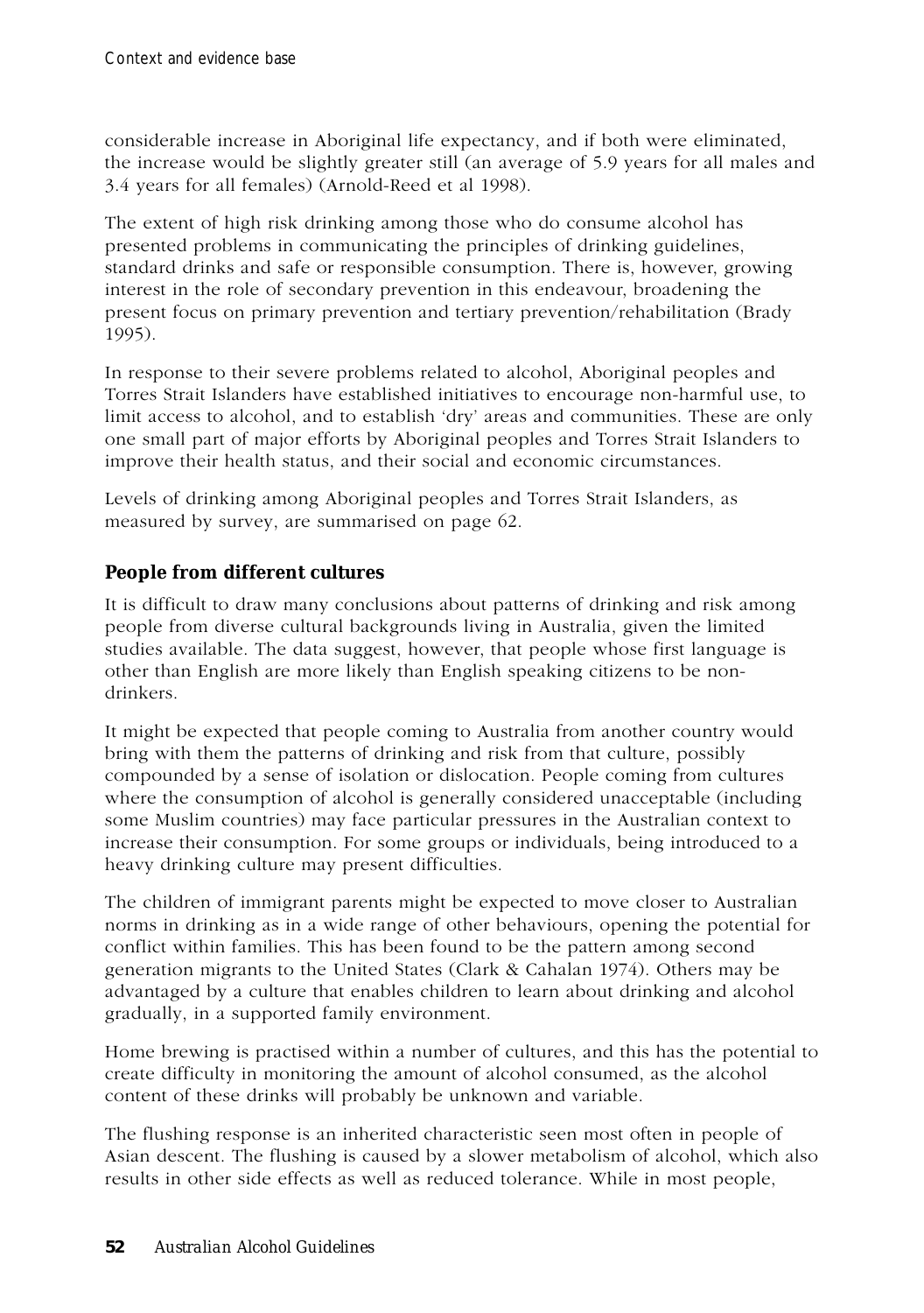alcohol within the body is broken down into acetaldehyde, which is almost immediately broken down further, this second step is interrupted in people with the flushing response. Acetaldehyde builds up in the body and rapidly causes unpleasant effects, including nausea and vomiting. Many people with the flushing response choose not to drink for this reason.

#### **Occupational groups**

Different occupational groups tend to display different levels and patterns of drinking, suggesting the importance of social and environmental influences in and determining health and social outcomes, and the relevance of occupational settings for interventions to address problem drinking.

National Health Survey data collected in 1989–90 by the Australian Bureau of Statistics (ABS 1991, quoted in Hagen et al 1992), while now over a decade old, provide the most comprehensive information available on occupational and industry differences in Australia. In general, the data showed tradespeople to be the heaviest drinkers, but there were substantial variations within occupational and industry groups, and between men and women in the same occupations. NHMRC guideline consumption levels for low risk of chronic harm were exceeded by:

- almost 25 percent of men working as building tradesmen, waiters and bar staff, construction and mining labourers, and food tradesmen; and
- over 20 percent of women employed as specialist managers (eg. finance, personnel, public policy or sales managers, school principals, etc) or sales representatives.

Percentages for men and women by industry are shown in Table 6 and Table 7.

Hagen et al (1992), in their Victorian study, found indications of consumption levels above NHMRC recommended levels among significant proportions of workers in a range of occupations, including police, forklift operators, truck drivers and metal tradesmen. A study at two mining-related worksites in Western Australia found over 40 percent of workers reported usually drinking above these levels (Midford et al 1997).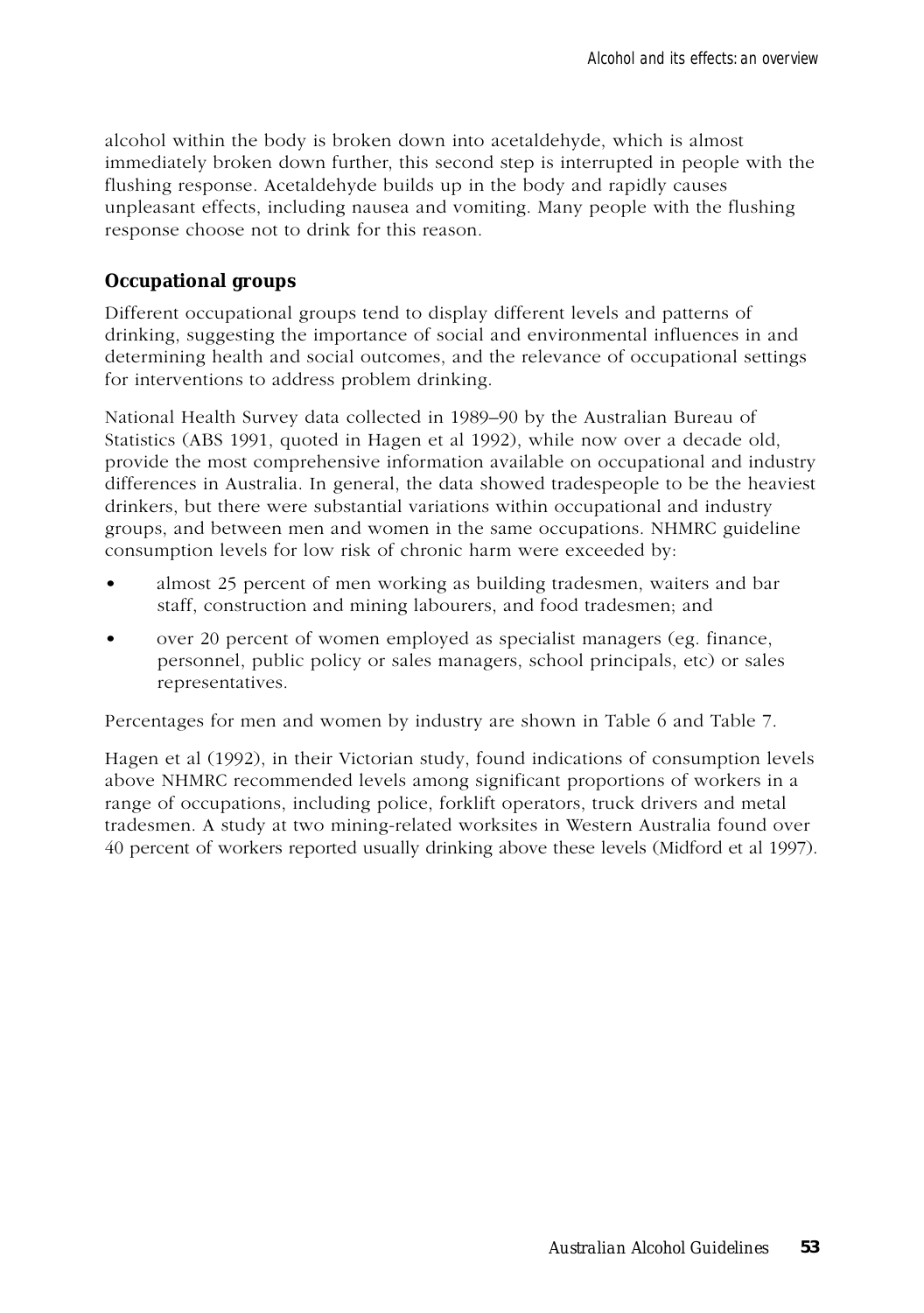| Industry                      | % drinking above guidelines levels |  |  |  |
|-------------------------------|------------------------------------|--|--|--|
| Fishing and hunting           | 32.2%                              |  |  |  |
| Storage                       | 31.5%                              |  |  |  |
| Services to agriculture       | 27.0%                              |  |  |  |
| Restaurants, hotels and clubs | 26.4%                              |  |  |  |
| Special trade construction    | 26.1%                              |  |  |  |
| Forestry and logging          | 24.2%                              |  |  |  |
| Coal                          | 22.8%                              |  |  |  |
| Services to transport         | 21.7%                              |  |  |  |
| General construction          | 21.5%                              |  |  |  |
| Road transport                | 20.2%                              |  |  |  |

# **Table 6: Top ten industries for men drinking at risky or high risk levels for long-term harm (as specified in these guidelines)**

# **Table 7: Top ten industries for women drinking at risky or high risk levels for long-term harm (as specified in these guidelines)**

| Industry                                       | % drinking above guidelines levels |
|------------------------------------------------|------------------------------------|
| Air transport                                  | 29.9%                              |
| Services to transport                          | 17.0%                              |
| Paper, paper products, printing and publishing | 14.9%                              |
| Wholesale trade                                | 14.7%                              |
| Wood, wood products and furniture              | 14.7%                              |
| Electricity and gas                            | 13.6%                              |
| Other community services                       | 12.4%                              |
| Entertainment and recreational services        | 12.4%                              |
| Metallic minerals                              | 12.3%                              |
| Restaurants, hotels and clubs                  | 11.7%                              |

# INTERACTIONS WITH MEDICINES AND OTHER DRUGS

# **Illicit or recreational drugs**

The two substances of particular concern in this category are heroin and benzodiazepines. People using heroin are at particular risk if they drink, especially if they engage in heavy bouts of drinking. A high proportion of people who die from heroin overdose also have a high blood alcohol concentration, and the risk of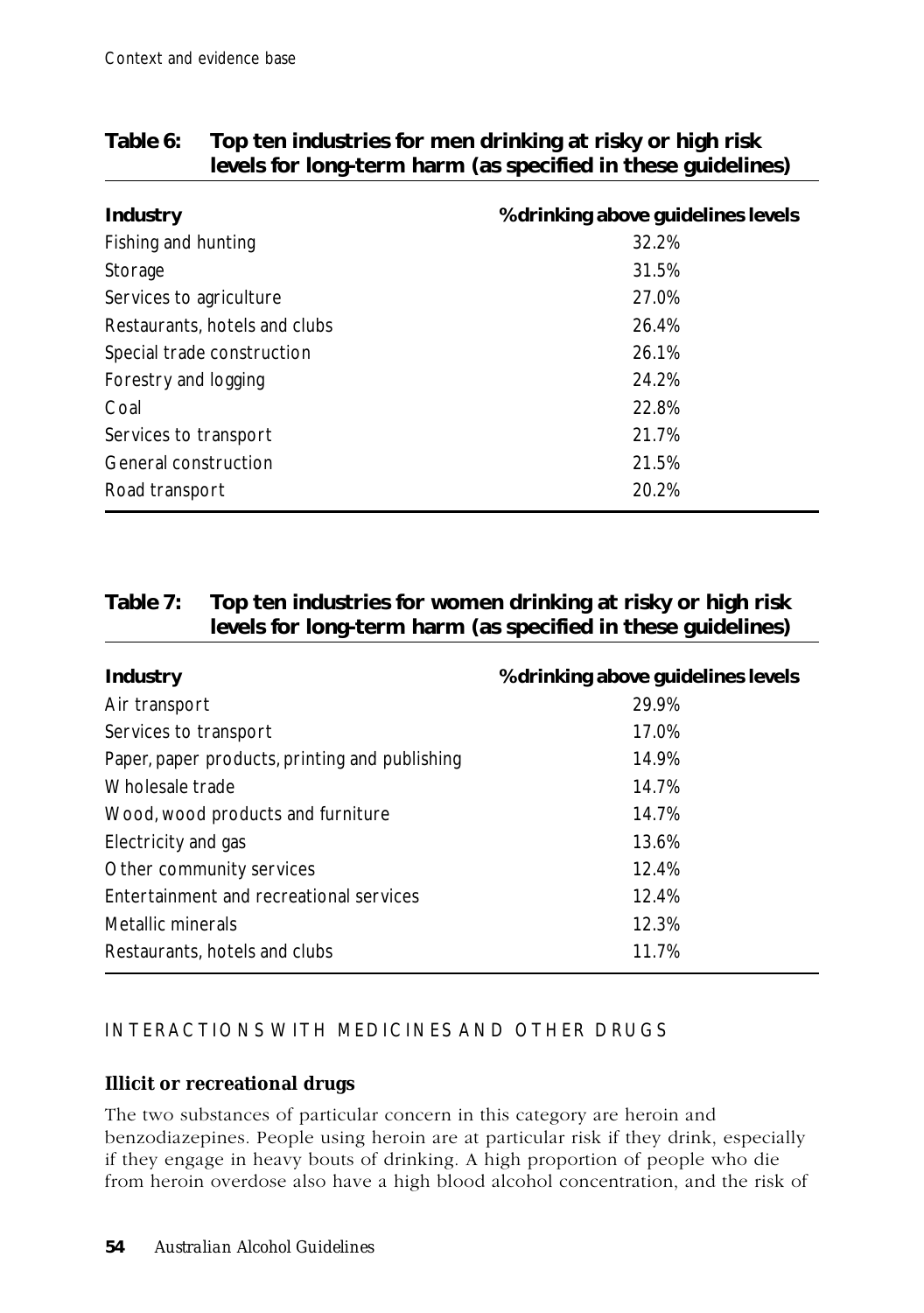serious brain damage from overdose is similarly increased. Benzodiazepines in combination with alcohol also pose a significant risk, and the combination of alcohol, heroin and benzodiazepines further increases an already high risk.

Suicide and self-harm are linked both to heavy drinking and to illicit drug use, and drinking and drug use together pose a particular risk. The combination of alcohol with other drugs (particularly cannabis) also poses risks for driving and other complex tasks, with the potential to harm others as well as the drinker.

In the longer term, many people who have used illicit drugs have contracted chronic hepatitis C infection that, in some people, will lead to severe liver disease. Alcohol dramatically increases both the risk and the progression of severe liver disease in these people. The risk increases with the level of drinking (see page 75).

There is also evidence that people who become dependent on one drug are more likely to become dependent on another, including alcohol.

### **Medications**

Alcohol can interact with a wide range of prescribed and over-the-counter medications and herbal preparations, and this can alter the effect of the alcohol and/or the medication. With some medications, interactions may occur even with one drink. Some interactions that cause drowsiness or dizziness with even one drink have serious implications for driving or operating machinery.

See GUIDELINE 7

People taking medications of any type should read the labels and the enclosed pamphlets carefully to check for possible interactions with alcohol. Health care providers should be aware of the possibility of interactions, both in drugs they prescribe and in the medications from other sources that people may be taking. Some people may need to limit their drinking or stop drinking alcohol entirely.

Areas of potential concern include:

- antidepressants and other medications prescribed for the management of mental illness and mood disorders, as they may cause a range of side-effects when combined with alcohol;
- antihistamines, which may cause drowsiness in combination with alcohol;
- benzodiazepines, as they, like alcohol, also depress the central nervous system;
- medicines that already contain alcohol, thereby increasing the amount of alcohol consumed;
- cough medicines that contain antihistamines, codeine and alcohol;
- drugs for high blood pressure or angina, which can cause dizziness when combined with alcohol;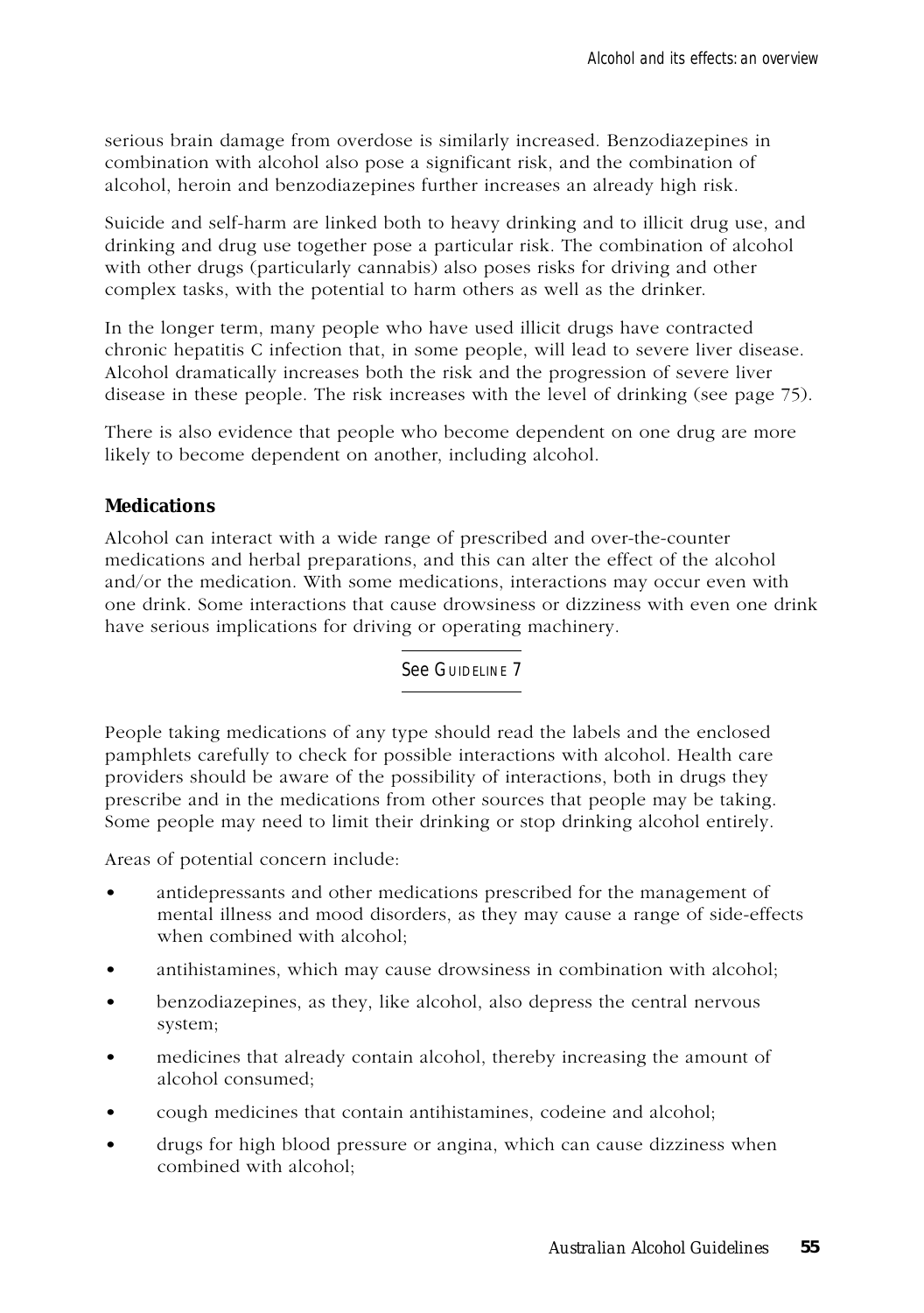- medications to lessen the risk of blood clotting and stroke, as drinking can affect the control of blood clotting;
- some medications used for epilepsy, arthritis, and diabetes;
- arthritis medicines, which may cause stomach upsets in combination with alcohol;
- some antibiotics.

More information can be found at the MIMS website, <http://www.mims.hcn.net.au>.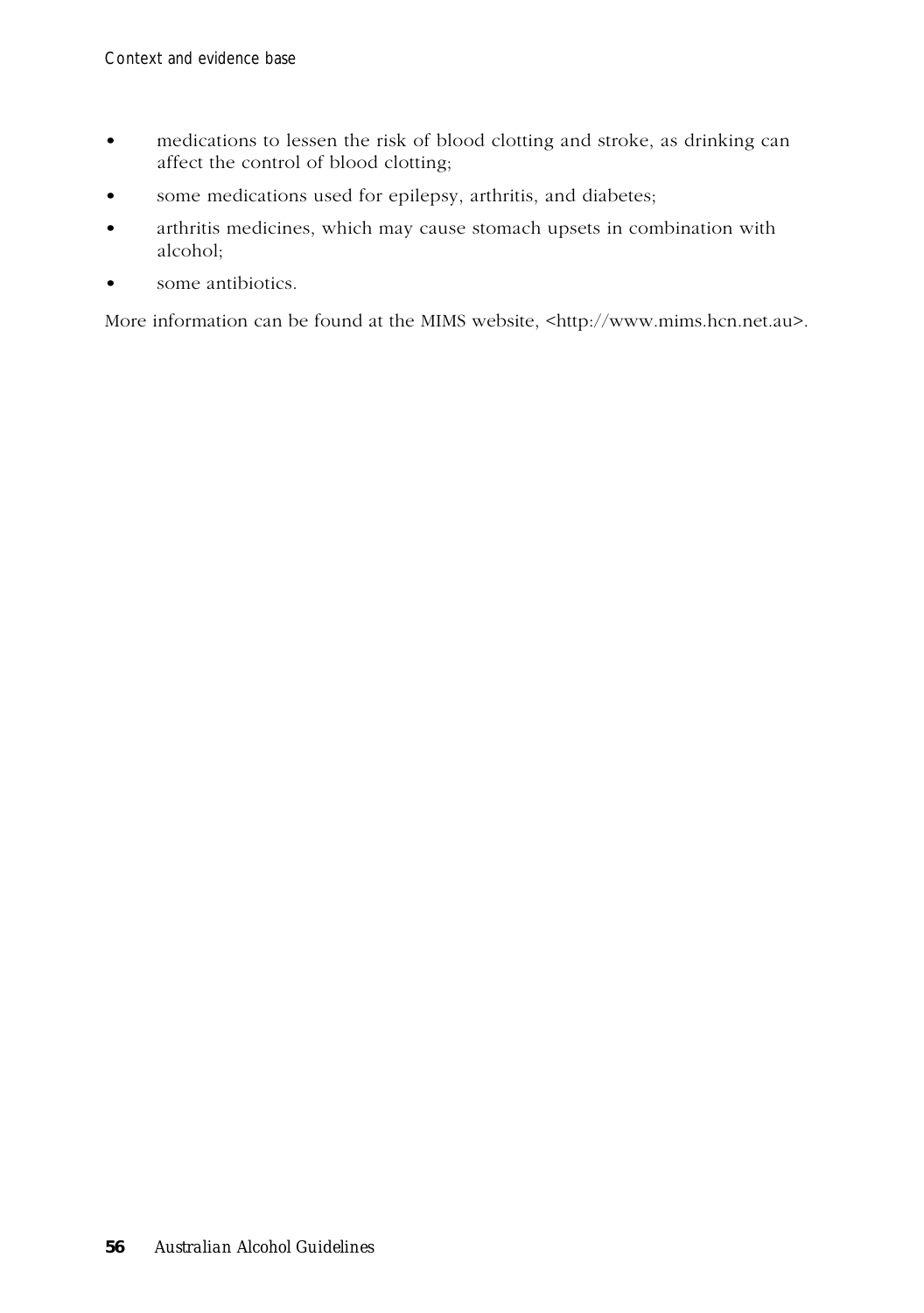# **3 PATTERNS OF DRINKING IN AUSTRALIA**

#### A HISTORICAL PERSPECTIVE

Patterns of drinking in Australia have their roots in the earliest days of the colony, when males made up a large proportion of the population, and the reliability of demand for rum made it at times the principal currency. In the 1850s, the gold rushes again threw together masses of men without women, and drunkenness was a feature of the diggings. The place of heavy drinking as part of the Australian national myth was further entrenched by the tradition of itinerant bush workers shearers, drovers, stockmen—and miners. Drinking was a male group activity, part of the tradition of male 'mateship', and 'shouting' a round of drinks—with its further obligation to share in and continue drinking—grew out of this. Hotels, where the drinking was done, were a male domain; women drank little if at all, and at least until the 1960s, public drunkenness was the defining issue in discussion of alcohol problems. The '6 o'clock swill' at hotel closing time only served to reinforce these patterns (Room 1988).

Heavy drinking continued to mark a clear cultural divide between restless mateship and settled family life until well after the Second World War. The temperance movement became a strong force for change, but it also became associated with the caricature of the 'wowser' from the 1880s onwards, and this old association has, until very recently, been an effective deterrent to saying anything negative about alcohol (Room 1988).

Since the 1960s, there has been a gradual change in these patterns. Women have reentered Australian drinking places, the restaurant industry has been transformed, and alcohol has penetrated into adults' daily routines. Where once it was never drunk with meals, now it often accompanies a meal. The range and sophistication of drinks available has increased enormously, and alcohol, previously available only from hotels, is now sold through a wide range of outlets (Room 1988). People drink at home more often, rather than only in hotels, while hotel environments have improved enormously and are now very much more 'women-friendly' places. There has also been a substantial increase in women's drinking since the 1970s (eg Corti & Ibrahim 1990).

Levels of consumption across the population fluctuated over the years. Consumption of spirits peaked during the gold rushes, but by the end of the  $19<sup>th</sup>$  century Australia had become a beer drinking country, and per capita consumption of pure alcohol had halved. This fall continued, and per capita alcohol consumption reached its lowest point in 1932, at under 2.5 litres of pure alcohol per annum (Room 1988). By 1981, it had climbed back to 9.7 litres (Higgins et al 2000), at least as high as during the 1850s gold rush era (Room 1988). By the 1990s consumption had fallen slightly again, and between 1992 and 1998 it was relatively stable, fluctuating between 7.6 and 7.8 litres per capita (Australian Bureau of Statistics 2000).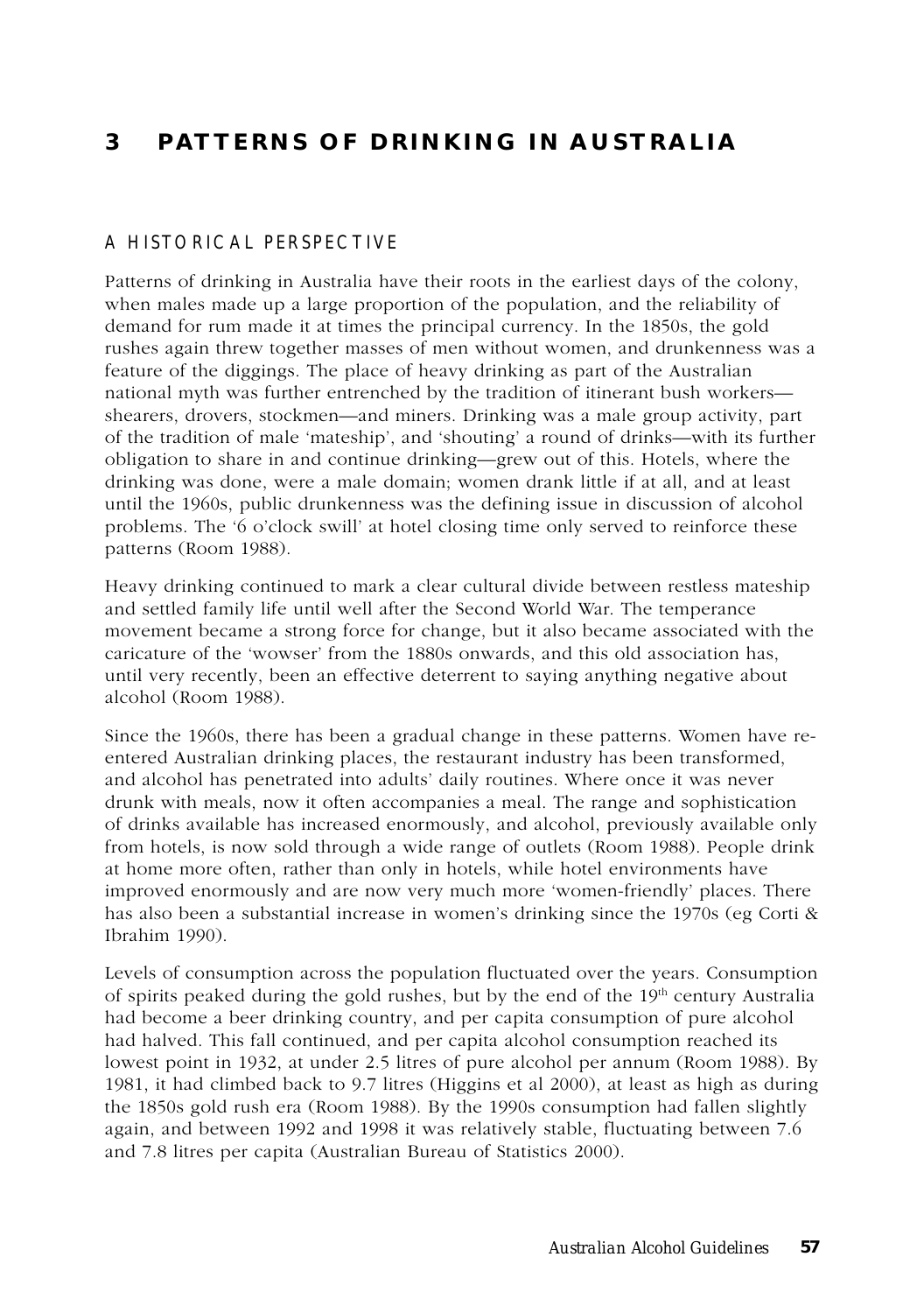Over three quarters of Australians now report that they drink alcohol. Most of these people drink at low risk levels most of the time, but a high proportion of people also drink, occasionally, at levels that may place them at high risk.

While Australia remains a beer drinking country, wine consumption has increased more than threefold since the late 1940s, and there has been a general trend in the industry towards beverages that are 'lighter' in terms of colour, caloric content, and alcohol content (Australian Bureau of Statistics 2000, Room 1988).

The substantial change in patterns of alcohol consumption over recent years has been paralleled, in the past decade, by an important shift in the public health perspective on drinking, moving from an exclusive focus on the amount consumed to incorporating patterns of consumption. For instance, there is now a greater appreciation of the importance of drinking alcohol in a setting and in a manner that helps to minimise the risk of harm, with a growing emphasis on drinking with food, in a social or family setting, and not drinking to intoxication.

Community attitudes have also changed, and society's permissive acceptance of irresponsible patterns of drinking has declined over the past 20 years. In particular, there is increased acceptance that people who are driving should not drink.

The particular area of concern now is drinking among young people. While a proportion of young people do not drink, many are drinking at an earlier age, drinking heavily more often, and placing themselves at significant risk of harm (see pages 46 and 61).

# CURRENT ATTITUDES TO ALCOHOL

The 1995 National Drug Strategy Household Survey (Commonwealth of Australia 1996) looked broadly at the public's perceptions of drugs and their effects. When those who were surveyed were asked to name the drugs they thought of when people talked about 'a drug problem', some 38 percent mentioned alcohol, while 34 percent thought (erroneously) that alcohol was the drug that causes most deaths.

Excessive drinking was seen by 30 percent of the population to be the major drugrelated cause for concern to the community. The reasons most frequently cited were:

- road safety and drink driving issues;
- too socially acceptable or widespread;
- causes problems within families;
- innocent people may be harmed;
- unpleasant or irresponsible behaviour, or people lose control;
- violence, aggression or fights;
- domestic violence or child abuse;
- addiction or dependency;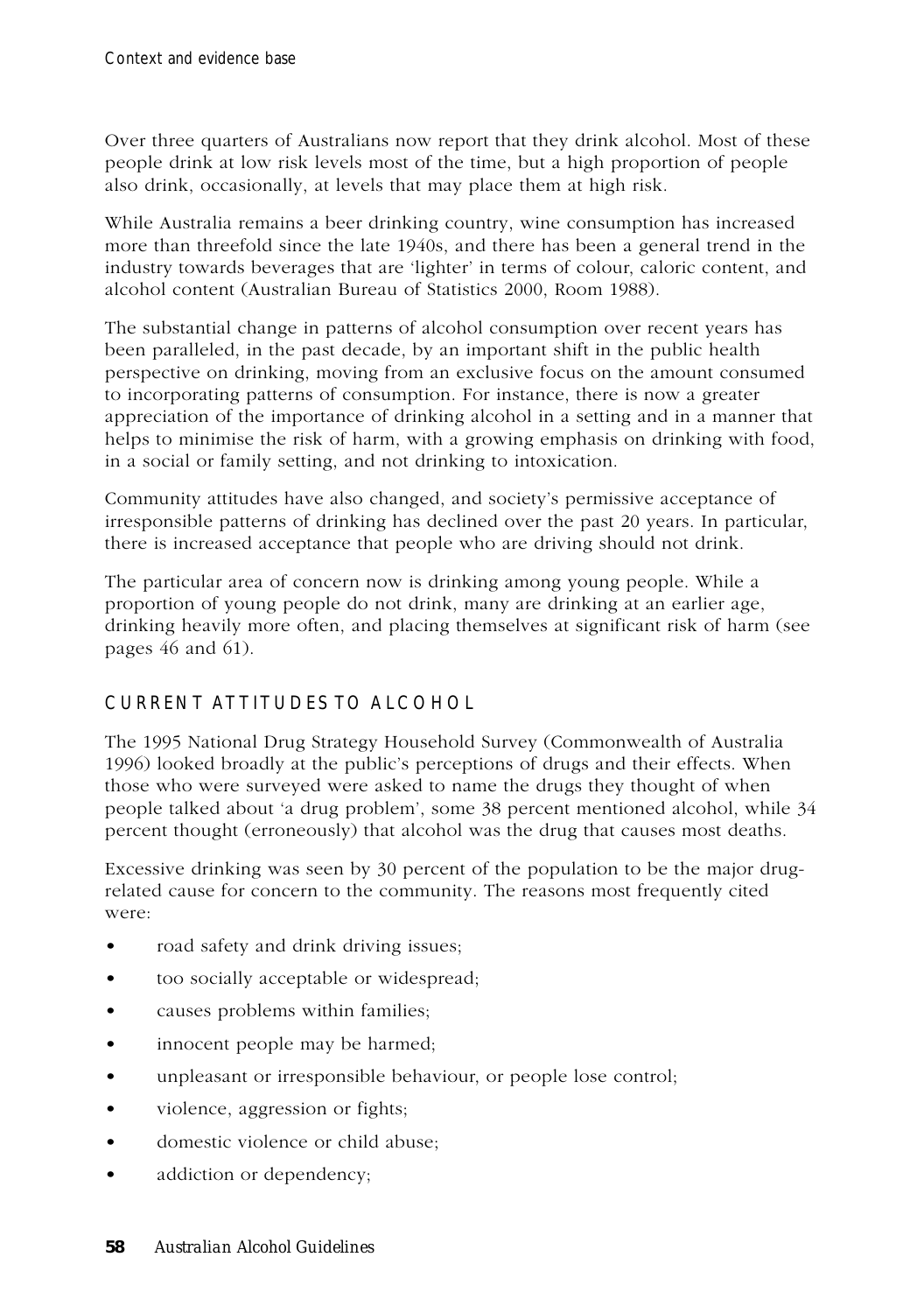- affects young people, or young people are targeted;
- generally bad for, or a high cost to, the community;
- causes general health problems or deterioration.

Over half the population (54 percent) thought that alcohol was 'okay' to use on a regular basis', and when asked how much an adult male and adult female could drink every day before their health is affected, less than half underestimated the risk, that is, gave amounts more than the NHMRC guideline recommendations.

Research carried out for a National Alcohol Campaign (Shanahan & Hewitt 1999) focused on young people and young adults, involving interviews with teenagers, young adults, parents of teenagers, and teachers. The prevailing attitude across all these groups was that the benefits of alcohol far outweigh the disadvantages, with the perceived benefits including the enjoyment experienced through drinking, its use as a social lubricant to ease awkwardness, and its relaxing qualities. Types of harm associated with drinking included public and domestic violence, property destruction, and both short-term and long-term health problems. The study found far greater concern about social harm than had been expressed in a similar study 12 months earlier.

The vast majority of teenagers felt that more people of their age were drinking too much alcohol, compared with 12 months earlier, though few felt it to be a problem for themselves. There was general concern that teenagers were drinking at a younger age (under 15 years), and that self-inflicted harm, injury and risk-taking behaviour were all increasing, along with sexual abuse and unwanted sexual advances resulting from alcohol use. Young adults (up to 25 years) were also generally thought to be drinking more, and more likely to be in risky drinking environments. Young drinkers, however, had low awareness and understanding of the more severe health problems related to alcohol, particularly the longer-term problems. They also had little understanding of the concept of a standard drink.

#### DRINKING IN THE AUSTRALIAN POPULATION

Household surveys carried out from 1988 to 1998 showed that, while there was a small increase in the proportion of Australians drinking regularly, there was a significant decline in levels of drinking across the adult population (ie aged 20 years or more) (Commonwealth of Australia 1995, AIHW 1999, Adhikari & Summerill 2000).

The 1988 to 1995 surveys showed evidence of some favourable changes in the drinking patterns of Australian adults. A significant proportion of alcohol-related harms occur as a result of occasional heavy drinking sessions by people who usually drink within guideline levels, and it would seem that prevention strategies have had some effect in changing behaviours in this area. There was also an increase in abstinence over these seven years.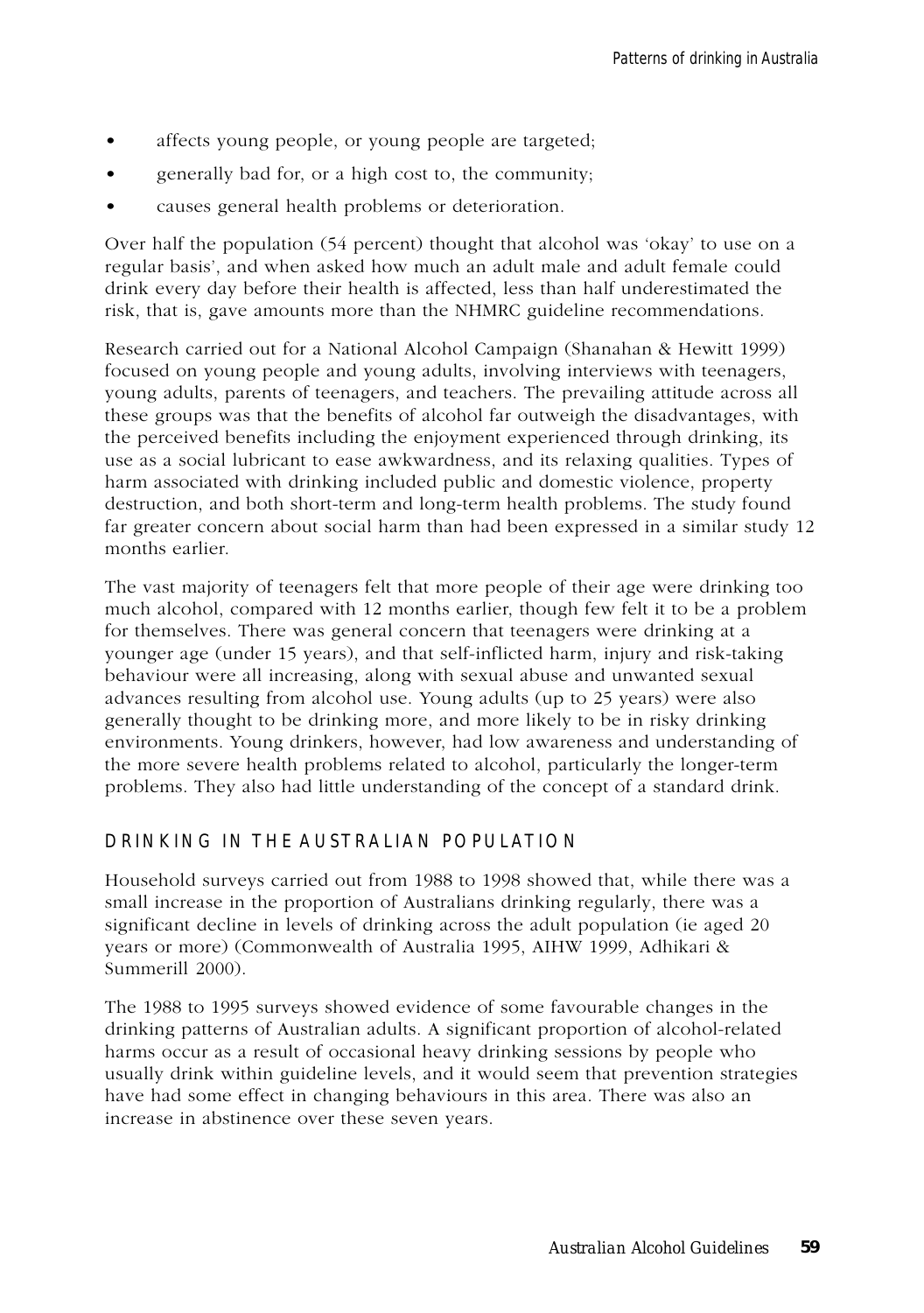The report of the 1998 survey noted the following changes that occurred in the three years from 1995 to 1998 in the drinking status of Australians population aged 14 and over (AIHW 1999):

- The proportion of people who drank alcohol regularly (ie at least one day per week) increased from 44 percent in 1995 to 49 percent in 1998. In 1998, males were more likely than females to drink regularly (59 percent versus 39 percent).
- The proportion of people who drank alcohol occasionally (ie less than one day per week) decreased from 34 percent in 1995 to 32 percent in 1998. In 1998, females were more likely than males to drink occasionally (39 percent versus 25 percent).
- The proportion of ex-drinkers remained constant at about 10 percent.
- The proportion of people who had never consumed a full glass of alcohol declined from 12 percent to 10 percent.

Patterns of drinking differed with age. In particular, the 1998 survey found that usually drinking above guideline levels, on the days when drinking occurred, was:

- most common in those aged 14 to 19 years (67 percent) and declined in each succeeding decade to 15 percent in those aged 60 years and older;
- much more common in females than males from age 14 to 39 years, slightly more common in males than females from age 40 to 59 years, and more common in women than men over the age of 60 years.

In addition, the 1998 survey found that:

- between the ages of 20 and 59 years, approximately one in every two people was a regular drinker;
- among teenagers, over two-thirds had drunk alcohol within the last 12 months, 30 percent were regular drinkers and 41 percent were occasional drinkers. Males were more likely than females to be regular drinkers (33 percent versus 27 percent).
- from age 20 onwards, most drinkers were regular drinkers. Within a given age group, males were, on average, over 50 percent more likely than females to be regular drinkers.

An analysis of consumption patterns in 1998 showed that almost half of all recent drinkers usually drank 1–2 standard drinks on any one occasion. Male drinkers were more likely than females to drink alcohol every day (14.5 percent versus 6.4 percent).

Nevertheless, a subsequent study based on results of the 1998 survey data found that:

• over half the alcohol consumed in Australia in 1998 was drunk at levels that posed short-term health risks to the drinker, while 39 per cent was drunk at levels that posed a risk to health in the long term;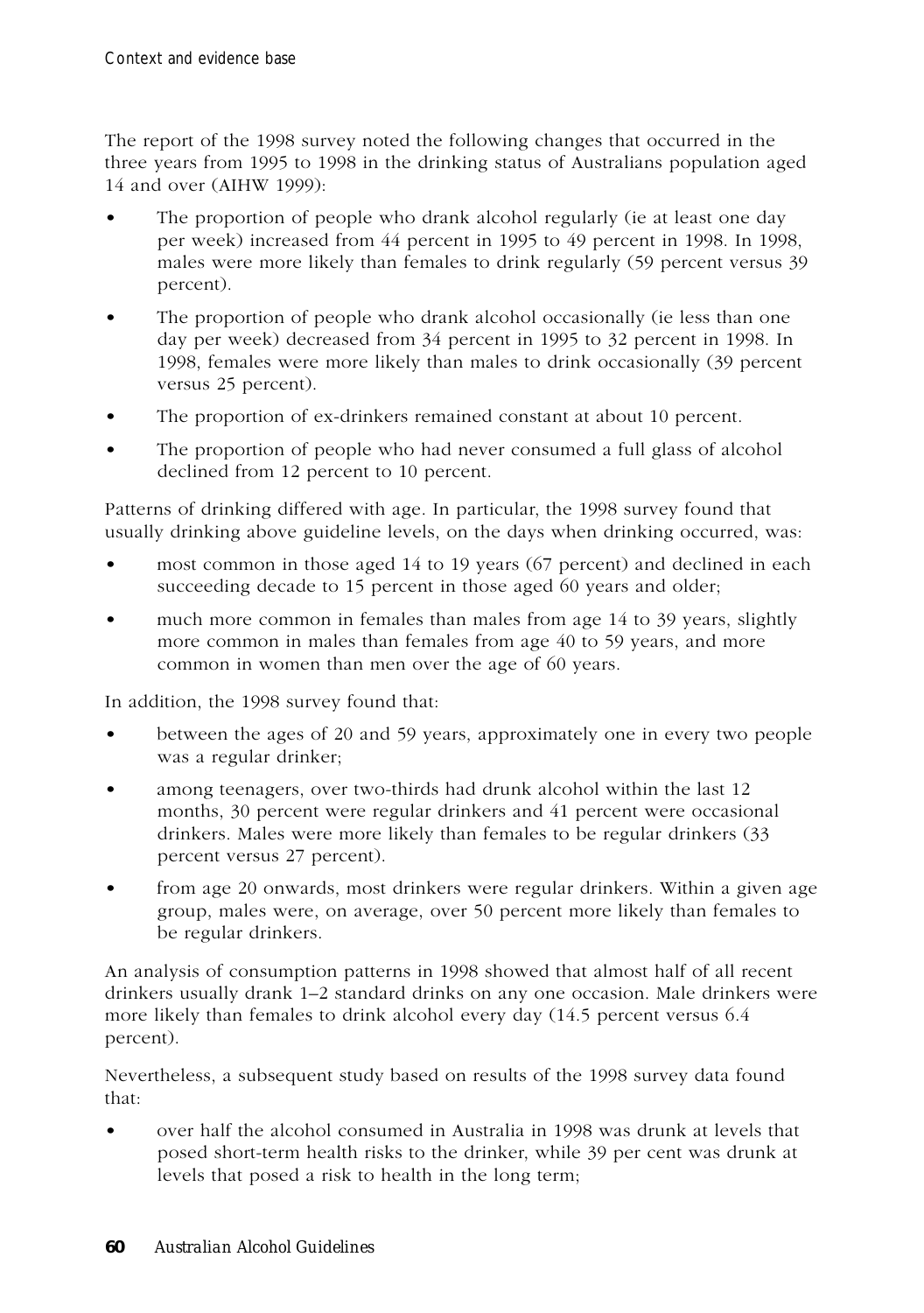- 46 per cent of male and 32.5 per cent of female drinkers drank at least once a month at levels that placed them at risk of short-term harm (eg injury) from drinking;
- 9 per cent of male and 9 per cent of female drinkers were at risk of long-term health problems due to alcohol;
- people aged below 25 years had the riskiest drinking patterns (Heale et al 2000).

The authors emphasise that these estimates are very conservative, since the alcohol consumption reported in the 1998 survey accounted for less than half the alcohol sold in Australia in that year.

#### DRINKING AMONG AUSTRALIAN YOUNG PEOPLE AND YOUNG ADULTS

The figures above make it clear that drinking among young people and young adults is the area of greatest concern.

Estimates by Heale et al (2000), based on the 1998 National Drug Strategy Household Survey data, found that at least two-thirds of the alcohol consumed by people under 25 years of age poses a risk of short-term harm. A smaller but significant amount of this consumption also poses a risk of long-term health problems (Heale et al 2000).

The study found that young adults aged 18 to 24 years were the group most likely to be current drinkers (87.5 percent); that is, they had had at least one drink in the last 12 months. Among these current drinkers:

- over two-thirds of males (69 percent) and over half of females (52 percent) aged 18 to 24 years drank at least once a month at levels that placed them at risk of short-term harm;
- this included 27 percent of males and 13 percent of females who drank at high risk levels, and a further 42 percent of males and 39 percent of females drinking at risky levels (as defined on page 5, Table 1);
- 13.6 percent of male drinkers and 10.1 percent of female drinkers aged 18 to 24 years were drinking at levels that placed them at risk of long-term harm (Heale et al 2000).

While there were fewer current drinkers in the 14 to 17 year age group (62 percent), the numbers in this group drinking at levels that placed them at short-term harm were of considerable concern. Among current drinkers aged 14 to 17 years:

- 41 percent of males and 44 percent of females drank at least once a month at levels that placed them at risk of short-term harm;
- this included 14 percent of males and 10 percent of females who drank at high risk levels, and a further 27 percent of males and 34 percent of females drinking at risky levels (as defined on page 5, Table 1);.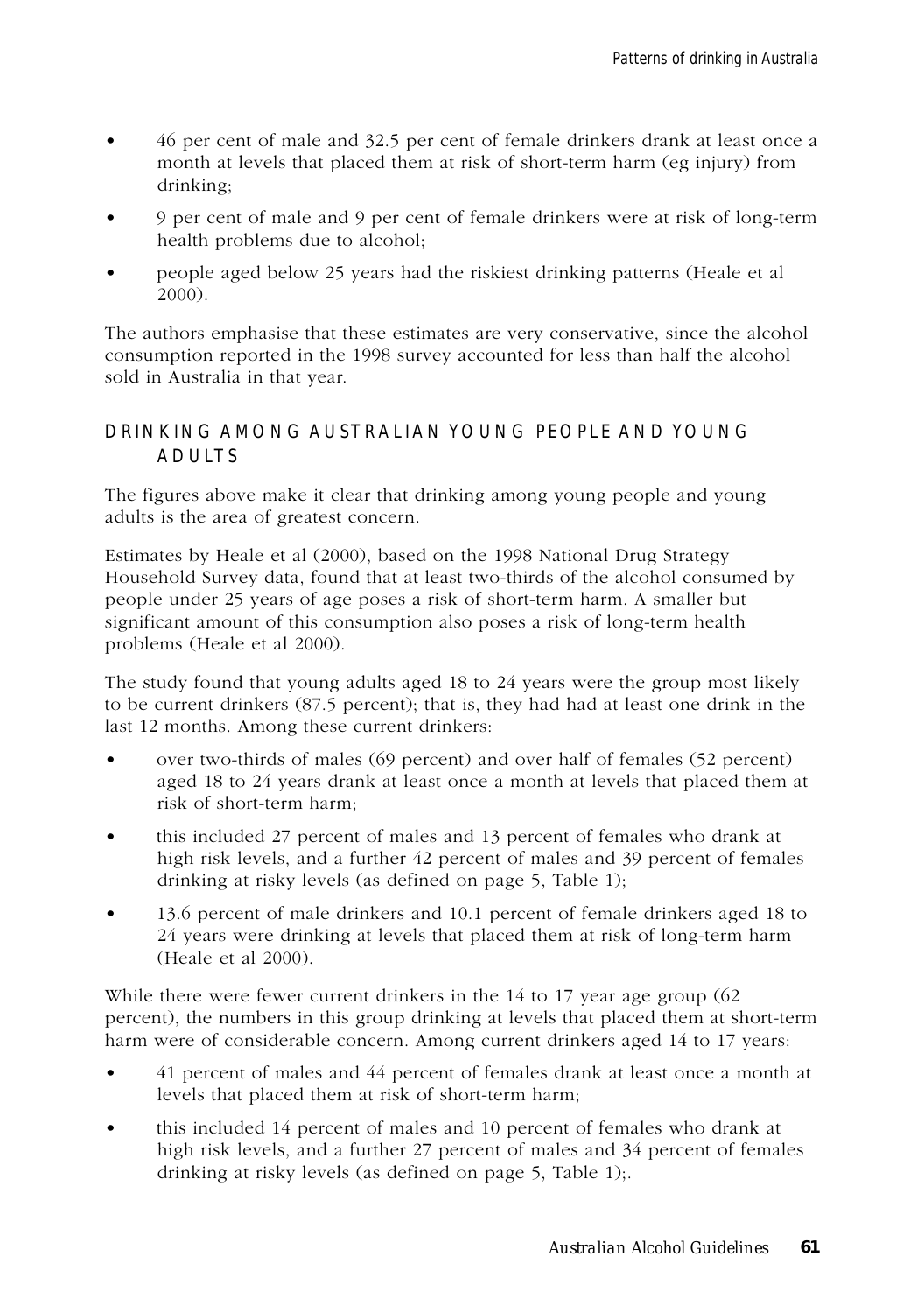• 4.2 percent of males and 1.6 percent of females were drinking at levels that placed them at risk of long-term harm (Heale et al 2000).

In general, after early adulthood the likelihood of drinking at high risk levels decreases with age. Again, the authors emphasise the very conservative nature of all these estimates, since the alcohol consumption reported in the 1998 survey accounted for less than half the alcohol sold in Australia in that year (Heale et al 2000).

# ABORIGINAL PEOPLES AND TORRES STRAIT ISLANDERS

A survey of urban Aboriginal peoples and Torres Strait Islanders (Commonwealth Department of Health and Human Services 1994) showed that, compared with the general urban adult community:

- Aboriginal peoples and Torres Strait Islanders were more likely to be nondrinkers (38 percent versus 28 percent) and to drink less frequently;
- those who drank were more likely to drink at high or very high risk levels (82 percent of drinkers versus 28 percent of drinkers in the general urban population).

A high percentage of non-drinkers were ex-drinkers (22 percent of non-drinkers compared with 9 percent of non-drinkers in the general community). The majority of Indigenous drinkers reported some attempt to reduce their levels of alcohol consumption over the previous year.

# DRINKING VENUES

Age and sex are important factors influencing peoples' choice of drinking location (see Table 1). The 1998 National Drug Strategy Household Survey (Adhikari & Summerill 2000) showed that older people were more likely than younger people to prefer drinking in their own home, restaurants or cafes. In contrast, young people aged 14 to 19 years were most likely to drink alcohol at parties or at a friend's house. Licensed premises were preferred more by males than females, with the reverse pattern for restaurants and cafes. More uncommon venues included the workplace (reported by 6 percent of current drinkers, and 10 percent of those aged 20 to 39 years), parks and other public places (4 percent of current drinkers, but 11 percent of young people aged 14 to 19 years), and in motor cars or other vehicles (3 percent of all current drinkers, but 6 percent of those aged 14 to 19 years).

See GUIDELINE 3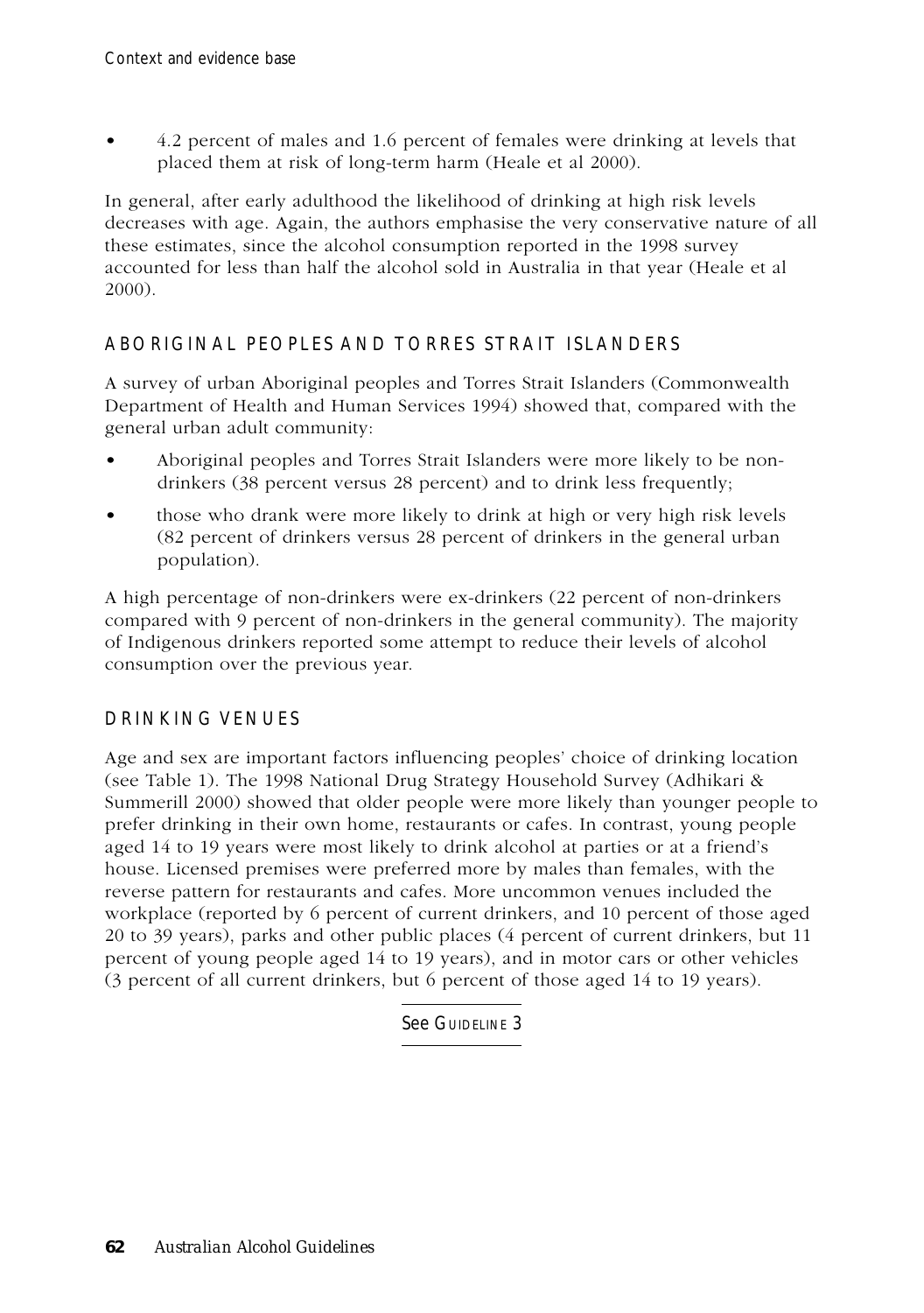|                   | Age group |           |           |                        |           |       |          |
|-------------------|-----------|-----------|-----------|------------------------|-----------|-------|----------|
|                   | $14 - 19$ | $20 - 29$ | $30 - 39$ | $40 - 49$<br>(percent) | $50 - 59$ | $60+$ | All ages |
| Own home          | 49.4      | 68.0      | 81.6      | 86.9                   | 85.2      | 81.2  | 77.3     |
| Friend's house    | 54.7      | 62.5      | 60.7      | 52.2                   | 49.6      | 41.2  | 54.3     |
| Parties           | 76.7      | 66.9      | 56.5      | 43.6                   | 41.1      | 31.1  | 51.8     |
| Restaurants/cafes | 21.1      | 58.2      | 60.7      | 51.4                   | 50.5      | 43.9  | 50.7     |
| Licensed premises | 42.7      | 76.0      | 56.3      | 47.1                   | 42.5      | 36.7  | 52.4     |
| Workplace         | 3.8       | 9.7       | 9.7       | 5.0                    | 4.5       | 1.6   | 6.3      |
| Public places     | 10.5      | 4.9       | 3.3       | 3.6                    | 2.5       | 1.6   | 4.0      |

# **Table 8: Where alcohol is usually consumed: proportion of recent drinkers aged 14 years and over by age and sex, Australia, 1998**

Source: Adhikari P, Summerill A (2000) *1998 National Drug Strategy Household Survey: Detailed Findings.* AIHW cat no. PHE 27. Canberra: AIHW (Drug Statistics Series No.6)

Other locations that were cited as common places for drinking, in a survey of young people aged 15 to 17 years, included suburban parks, beaches, and bushland (Shanahan & Hewitt 1999). These latter preferences by very young drinkers usually necessitate off-premise purchases and travel to a particular destination.

Different venues pose different types and levels of risk. In particular, some licensed premises are a concern for both alcohol-related violence and drink-driving (Stockwell 1997).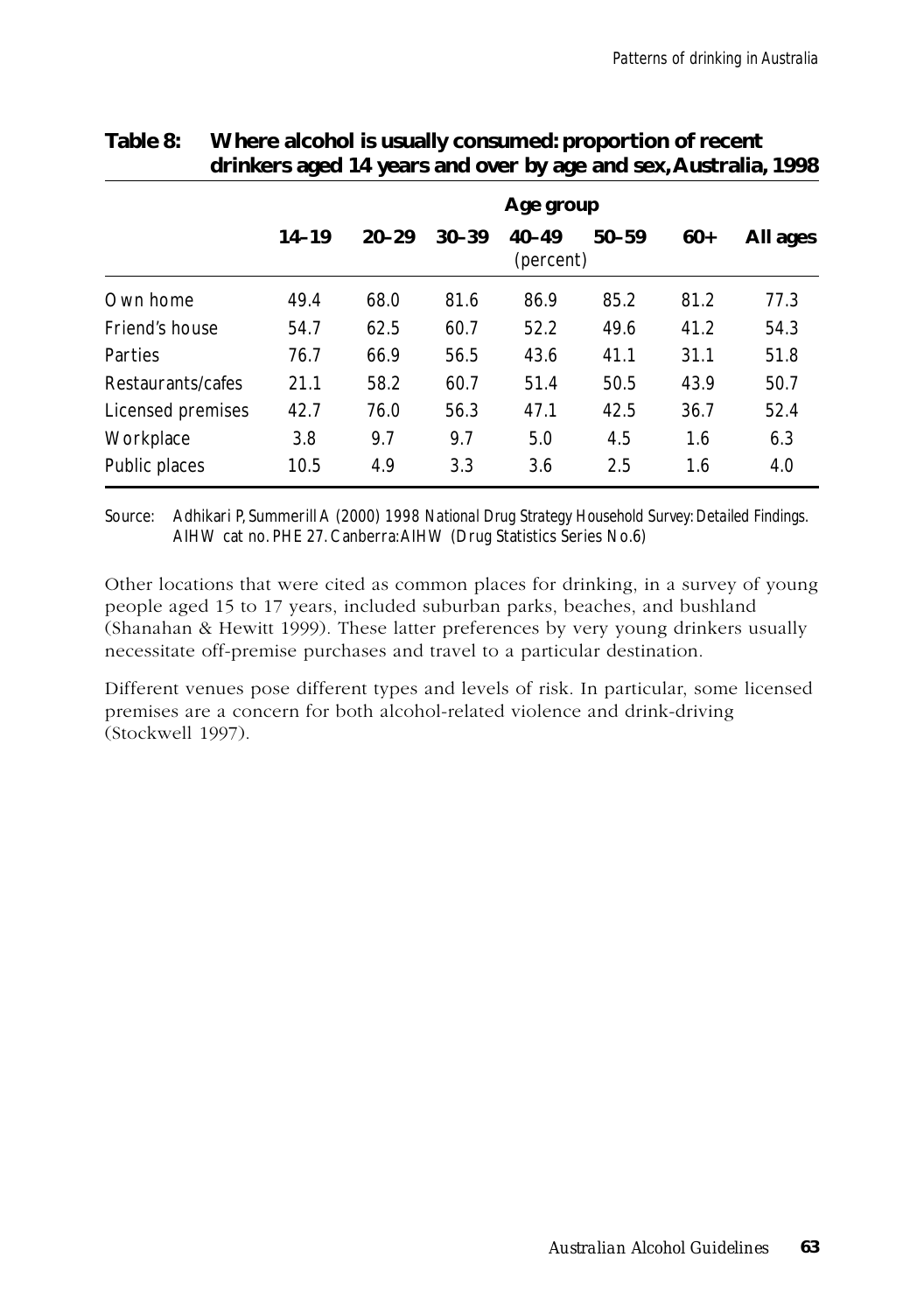# **4 LEVELS OF RISK AND BENEFIT: EVIDENCE FROM THE LITERATURE**

#### ALCOHOL-RELATED INJURY: THE SHORT-TERM RISK

Although it has long been considered that the major consequences of alcohol are its long-term effects, recent studies show that injury and death due to trauma are probably even more important consequences (Single et al 1999b). Drinking alcohol has been associated with risk of injury in many settings, including vehicle and cycling accidents, incidents involving pedestrians, falls, fires, sports and recreational injuries, and violence (United States Department of Health and Human Services 1997, Martin & Bachman 1997, Hurst et al 1994, Freedland et al 1993, Hingson & Howland 1993, Cherpitel 1992, Hingson & Howland 1987, Martin 1982). Presence of alcohol in the body at the time of injury may also be associated with greater severity of injury and less positive outcomes (Li et al 1997, Fuller 1995).

See GUIDELINES 1, 2, 3, 8, 9, 10

The blood alcohol level resulting from an episode of drinking will depend not only on the amount of alcohol and the length of time over which it is drunk, but also on the person's body size and constitution (eg volume of water in the body), their drinking experience, and whether or not the alcohol was taken with food (Kalant & Khanna 1989, Eckardt et al 1998, United States Department of Health and Human Services 1997). Studies suggest that peak blood alcohol concentration is halved for a given quantity of alcohol, if that alcohol is drunk after a meal (Eckardt et al 1998). Two- to three-fold differences also exist as to how rapidly different individuals metabolise and eliminate comparable doses of alcohol (Eckardt et al 1998); and one report cited genetic factors as the most important influence determining individual differences in peak blood alcohol level and alcohol-clearance rate (Martin et al 1985). Because of these factors, blood alcohol concentration can be only approximately determined from number of drinks and timing alone.

Risk of injury starts to increase at relatively low levels of intake—the studies show no threshold—and it increases as the level of intake increases (Cherpitel et al 1995). The risk increases more for people whose level of consumption varies significantly from time to time, and the risk is highest for those who occasionally drink much more than their usual amount (Treno & Holder 1997, Treno et al 1997, Gruenewald et al 1996, Gruenewald & Nephew 1994).

In addition to the risk of accident and injury when blood alcohol levels are raised, recent studies have also indicated that, in areas such as cognitive function, attention span, and reaction time, substantial impairment can exist well after alcohol has been metabolised and passed from the body. Such temporary impairment, and its attendant risk, is the result of a 'hangover' effect (Anderson & Dawson 1999).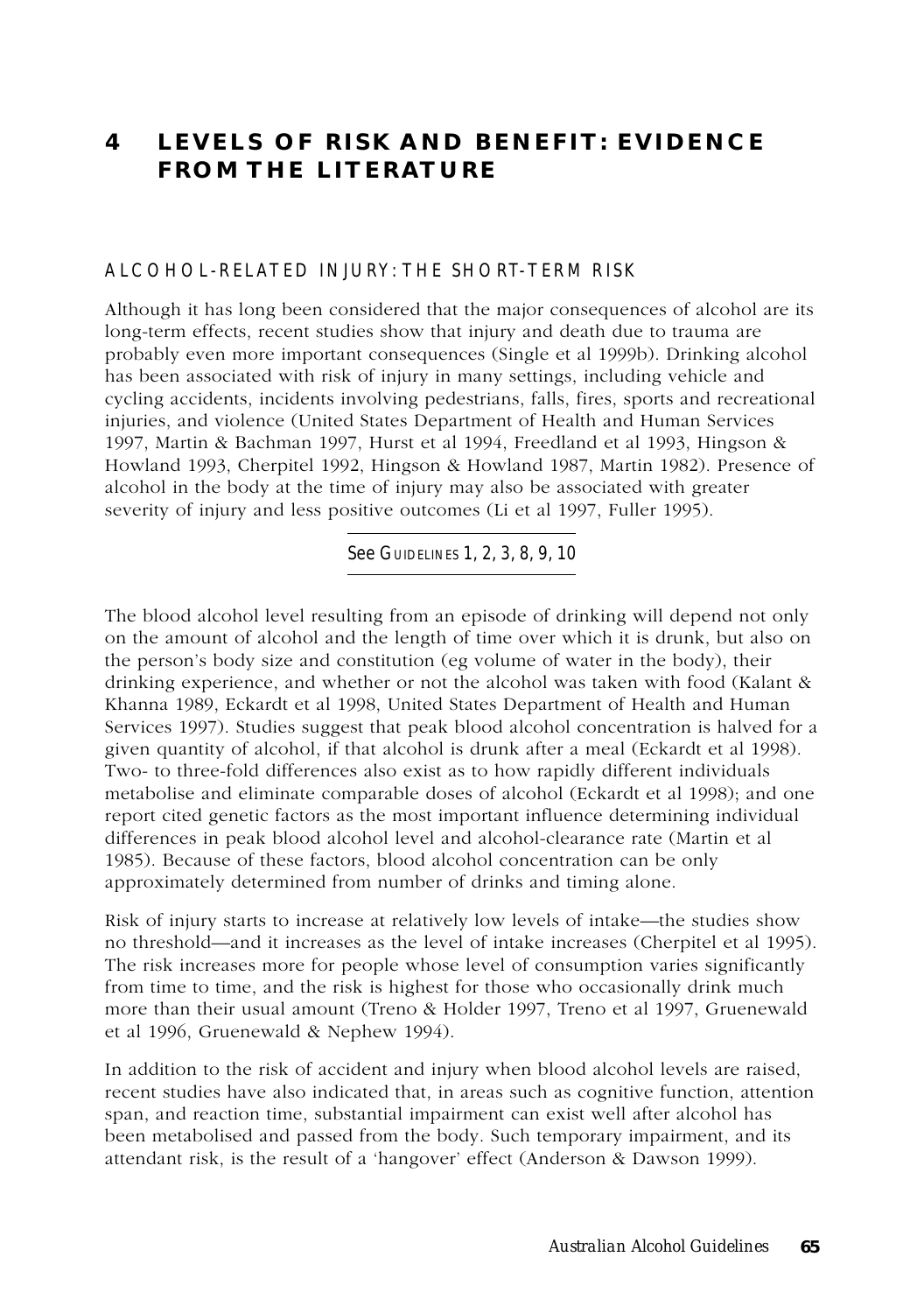Recent Australian research has demonstrated that women have an enhanced risk of sustaining an injury after drinking: at any given level of alcohol intake over six hours it was found that the risk of injury was substantially higher for women than for men (McLeod et al 1999). This evidence suggests that lower levels of drinking should be recommended to women to minimise the short-term risk of harm.

A recent Australian study comparing blood alcohol concentrations of drivers involved in motor vehicle crashes found that crash risk increased 5-fold at 0.05, 25 times at 0.08 and 80 times at 0.15 (Ryan 2000). The study, using police 'Booze Buses' at carefully selected times and places found that, of 8,616 drivers tested, 1.9 per cent were in excess of 0.05. High risk times for excess blood alcohol concentrations were Friday nights and after midnight any day of the week.

While there is good research data that show slightly improved cognitive and psycho-motor performance at very low levels of alcohol consumption, this improvement is seen *only* at very low levels of drinking and performance declines very rapidly and substantially as blood alcohol concentration increases.

Less than two standard drinks have been shown to result in cognitive and psychomotor effects that increase risk of injury, such as effects on reaction time, cognitive processing, co-ordination and vigilance (Eckardt et al 1998, United States Department of Health and Human Services 1997, Kruger et al 1993, Moskowitz & Robinson 1988). One study showed that risk doubled at a blood alcohol concentration of 0.02 (compared with zero) and increased by a factor of 9 for blood alcohol concentrations in the range 0.05 to 0.09 (Zador 1991). A recent review, however, concluded that adverse effects on psychomotor tasks do not generally affect risk until blood alcohol concentrations around 0.04 to 0.05 (Eckardt et al 1998).

The extent of psychomotor impairment varies with the person's level of experience (Preusser et al 1978). While the risk of crash-related injuries increases with the amount of alcohol drunk for all age groups, younger drivers at a given blood alcohol concentration are at much greater risk than older drivers, not only because the young drivers have less tolerance to alcohol, but also because of their relative inexperience in driving (Zador 1991, Mayhew et al 1986, Mayhew et al 1985).

Alcohol can also increase the likelihood and the extent of aggressive behaviour, thereby contributing to risk of injury from violence (both physical and sexual) (Zhang et al 1997, Martin & Bachman 1997, Cherpitel 1994, Norton & Morgan 1989, Martin 1982). It appears to interact with personality characteristics and other factors related to a personal propensity for violence, such as impulsivity (Zhang et al 1997, Lang & Martin 1993). Injury related to violence may also be more closely linked to alcohol dependence, compared with other types of alcohol-related injury (Cherpitel 1997). High blood alcohol levels or high levels of drinking are commonly reported not only in the perpetrators of violence, but also in the victims (Makkai 1997).

The setting or environment significantly influences the level of risk associated with drinking: for example, risk is increased where there are physical hazards, or the person is required to perform complex reasoning and physical tasks (Eckardt et al 1998).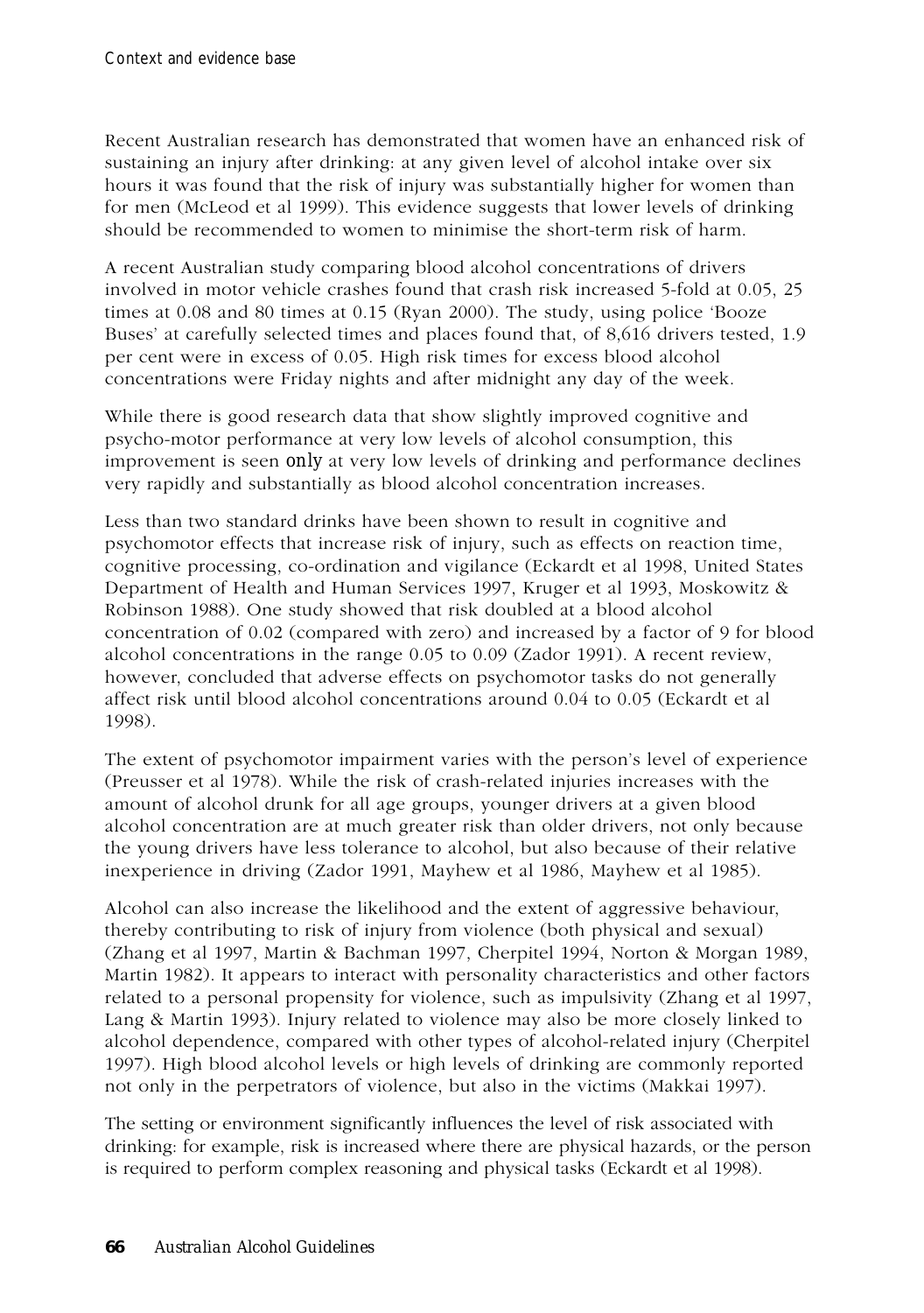Heavy drinking is also a major risk factor for suicide and suicidal behaviour among both young people and adults (for example, Shaffer et al 1996, 1998, Lesage et al 1994, Andrews & Lesinsohn 1992; all cited in Beautrais 1998). While the available data are poor, there appears to be a particularly strong association between suicide and alcohol among some Aboriginal and Torres Strait Islander peoples (Hunter 1999, Tatz 1999). An extensive review found that excessive alcohol use was very common among adults, particularly men and including older people, who died by suicide (Barraclough 1987).

**In summary**: The evidence indicates that the amount consumed per occasion, and more specifically, the blood alcohol concentration, is the critical feature in determining risk of injury. Blood alcohol concentrations as low as 0.04 to 0.05 may affect psychomotor skills and increase the risk of injury in circumstances such as driving. However, significant individual differences make it difficult to calculate blood alcohol concentration accurately from number of drinks and time taken to consume them.

The degree of risk also depends upon the setting, the need for high-order physical skills, and the person's experience with the tasks in hand. In relation to driving, younger, less experienced drivers are likely to have lower risk thresholds, at a given blood alcohol level, compared with older drivers.

### CARDIOVASCULAR DISEASE: THE RISKS AND BENEFITS OF ALCOHOL

Cardiovascular disease—disease affecting the heart and blood vessels—accounts for more deaths among Australians than any other group of diseases. In this country, ischaemic heart disease is the leading cause of death, while stroke is the third largest cause of death (after cancer), and a major cause of disability.

There has been a great deal of research into the links between alcohol, heart disease and stroke. Heart disease is discussed below, and stroke on page 70. Hypertension (high blood pressure) is a major risk factor for both stroke and heart disease, and its relationship to alcohol is discussed on page 71. Effects of alcohol on the circulation are also likely to influence peripheral vascular disease, and this is discussed on page 72.

### **Heart disease**

While this section uses the general term 'heart disease', it is concerned specifically with ischaemic heart disease. In ischaemic heart disease, there is insufficient blood supply to the heart muscle because of atherosclerosis in the arteries that supply that muscle—the coronary arteries: that is, these arteries become narrowed or blocked by fatty deposits on their walls. This causes angina and heart attack.

Most studies of the effects of drinking measure these in relation to the *amount* people drink over time. Clear indications have emerged over recent years, however, that the *pattern*, as well as the level, of drinking is important in relation to both the risks and the benefits of alcohol. Essentially, the evidence suggests that low to moderate regular drinking, particularly when it occurs with meals, affords partial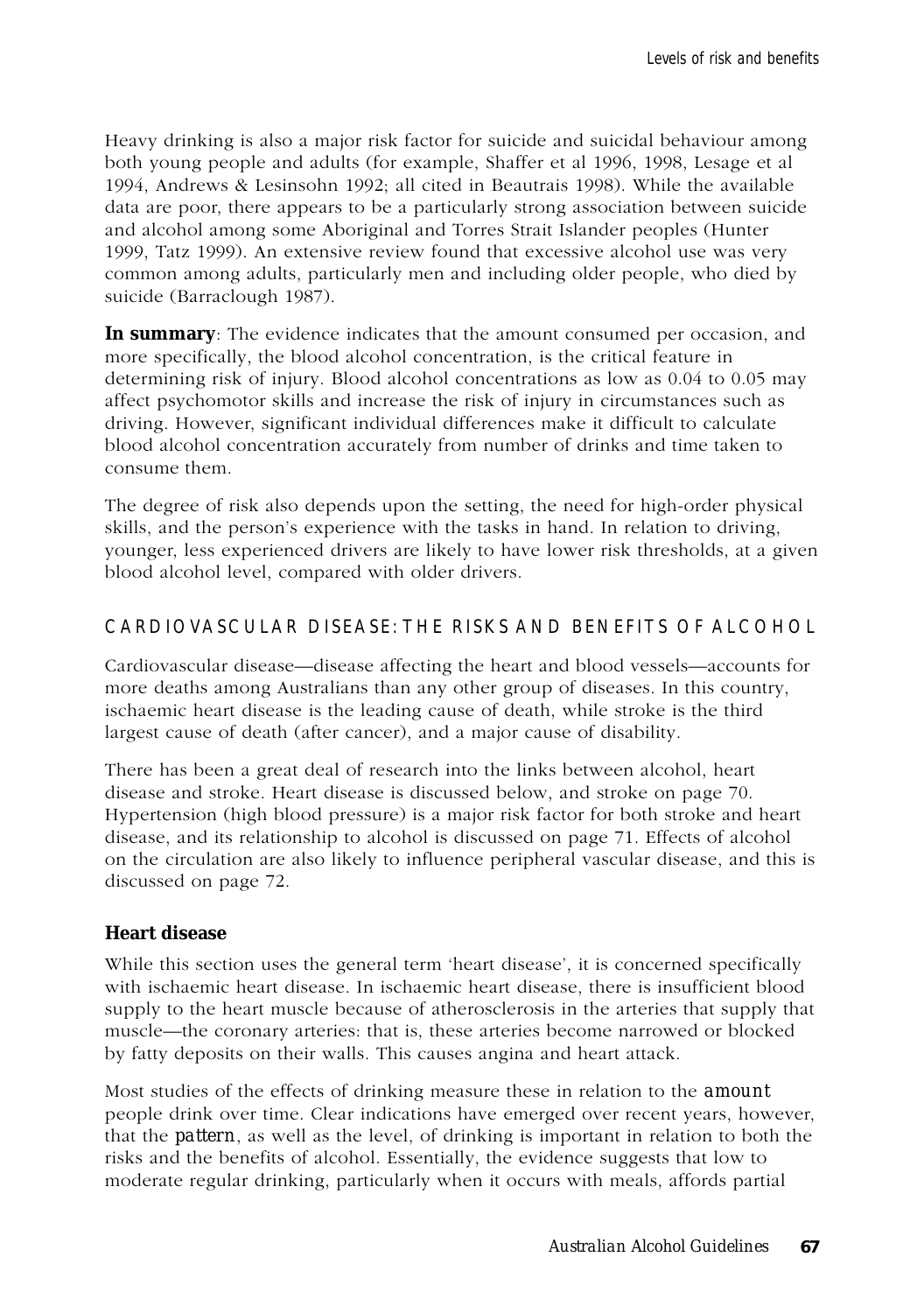protection against heart disease and heart attack for people of middle age and older; while heavy drinking (both episodic and long-term) markedly increases the risk of heart attack*.*

The evidence supports four main conclusions regarding alcohol and heart disease:

*1. Alcohol appears to provide some protection against heart disease (both illness and death) for both men and women from middle-age onwards. Most if not all of the benefit is achieved with 1–2 standard drinks per day for men, and less than 1 standard drink per day for women.*

This protective effect has been demonstrated in a large number of studies over three decades (Svardsudd 1998, Doll 1998, Holman et al 1996, Klatsky 1996, English et al 1995, Jackson 1994, Beaglehole & Jackson 1992, Ashley 1982). Only a relatively few studies fail to confirm it (Hart et al 1999, Murray & Lopez 1999, Maskarinec et al 1998, English et al 1995, Coate 1993). However, a recent meta-analysis confirms these levels, and shows that there is significant evidence that harmful effect in relation to heart coronary heart disease begins at 5 standard drinks per day for women and over 11 for men (Corrao et al 2000). Other harmful effects, nevertheless, outweigh this protective effect at very much lower levels of drinking than this (as reflected in Guideline 1 and discussed on page 35).

# *2. In countries where the risk of heart disease is high, the protective effect of alcohol against heart disease may be limited to certain population subgroups.*

The outcome of the protective effect is of primary importance in the age groups in which heart disease is an important cause of death. In Australia, this begins to occur at 40–45 years in men and 45–50 years in women. Most evidence comes from epidemiological studies involving middle-aged or older people in stable social situations. It is not yet known whether earlier low-risk drinking prevents the onset of cardiovascular disease in later life, and it cannot be assumed that the findings translate to other social groups or to younger drinkers. Heart disease is rare before the age of 40 years, except in very uncommon instances where heart attacks at a young age run in a family. Any short-term benefit of alcohol, such as reducing the risk of clot formation in the arteries supplying blood to the heart muscle, is of no benefit to the vast majority of young adults. It is unknown at present whether or not the longerterm benefits of alcohol, in lowering certain blood fats, are of advantage to young adults in reducing their future risk of heart disease at older ages. Any potential benefits of alcohol need to be weighed against increased risk of other outcomes.

### *3. Most of the protective effect appears to arise from the alcohol itself, not from other components in the beverage. If specific drinks, such as red wine, do confer additional benefit, this effect is small.*

This is discussed further on page 44*.*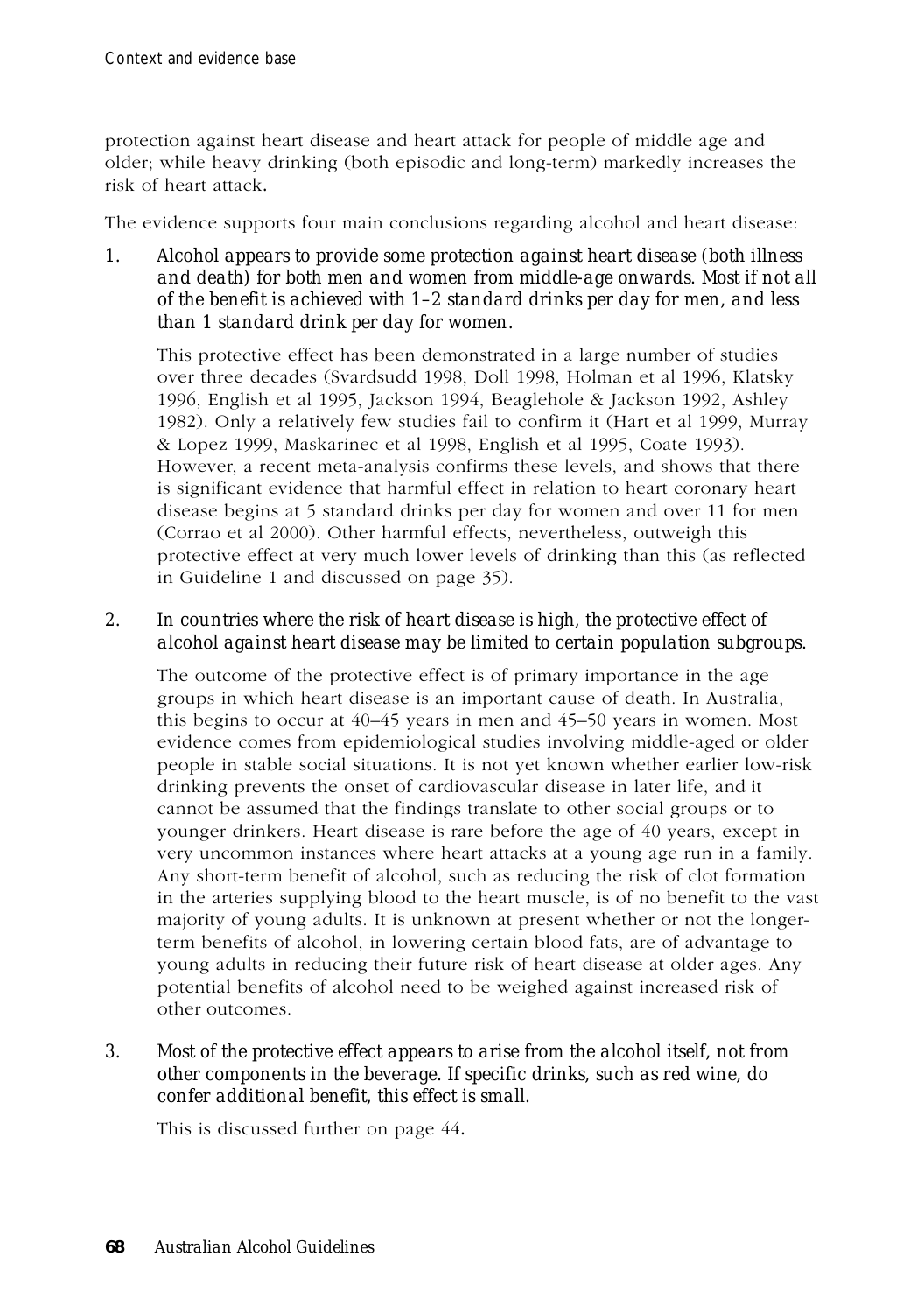#### *4. Pattern of drinking is important in determining the risks and benefits of alcohol in relation to heart disease.*

A number of studies suggest that the benefits of alcohol consumption flow from a relatively consistent pattern of drinking (Gruchow et al 1982), and, further, that 'binge drinking' may actually increase the risk of heart attack (McElduff & Dobson 1997).

Small amounts of alcohol may be particularly helpful if taken with meals, because alcohol with meals reduces the high level of blood lipids found after eating (Criqui & Ringel 1994, Veenstra et al 1990). Moderate alcohol consumption (defined as 40g per day—4 Australian standard drinks) has a beneficial effect on blood lipids (Hendriks et al 1998). Alcohol also has the effect of thinning the blood, but this effect is only present for a period of hours or days after the person has been drinking (Rubin & Rand 1994). A number of mechanisms are involved in producing these effects, so there is a complex relationship between the dose of alcohol and the effect.

In contrast, both 'heavy drinking' and 'binge drinking' increase the risk of heart attack in the short and the long term*.* This increased risk has been seen with beer 'bingeing' (defined as six or more bottles per session) (Kauhanen et al 1997b), and it has been suggested as an important cause of sudden death from heart attack in Russia, where such a pattern of drinking is common (Chenet et al 1998).

**In summary:** There is strong evidence that drinking alcohol reduces the risk of heart disease in people from middle age onwards. This protection is achieved by drinking relatively small amounts of alcohol, with no additional benefit from drinking larger amounts. The benefit is largely attributable to alcohol *per se*, with other constituents of particular beverage types having little or no additional value. Protection is most closely associated with a consistent pattern of drinking small amounts of alcohol. More variable drinking patterns, especially involving large amounts of alcohol, may actually increase the risk of illness and death from heart disease.

Two points should be noted:

- Heart disease is uncommon in young people, who have higher levels of alcohol-related problems. It is therefore *not* recommended that young people try to reduce their cardiovascular risk by drinking, particularly given the high incidence in these age groups of accident and injury related to high risk drinking.
- Older people who are considering reducing their cardiovascular risk through low risk drinking might consider other ways of improving cardiovascular outcome. This can be achieved by stopping cigarette smoking, increasing exercise, improving diet, or taking small quantities of aspirin. A combination of these approaches achieves better results than any one on its own.

See GUIDELINES 8 & 12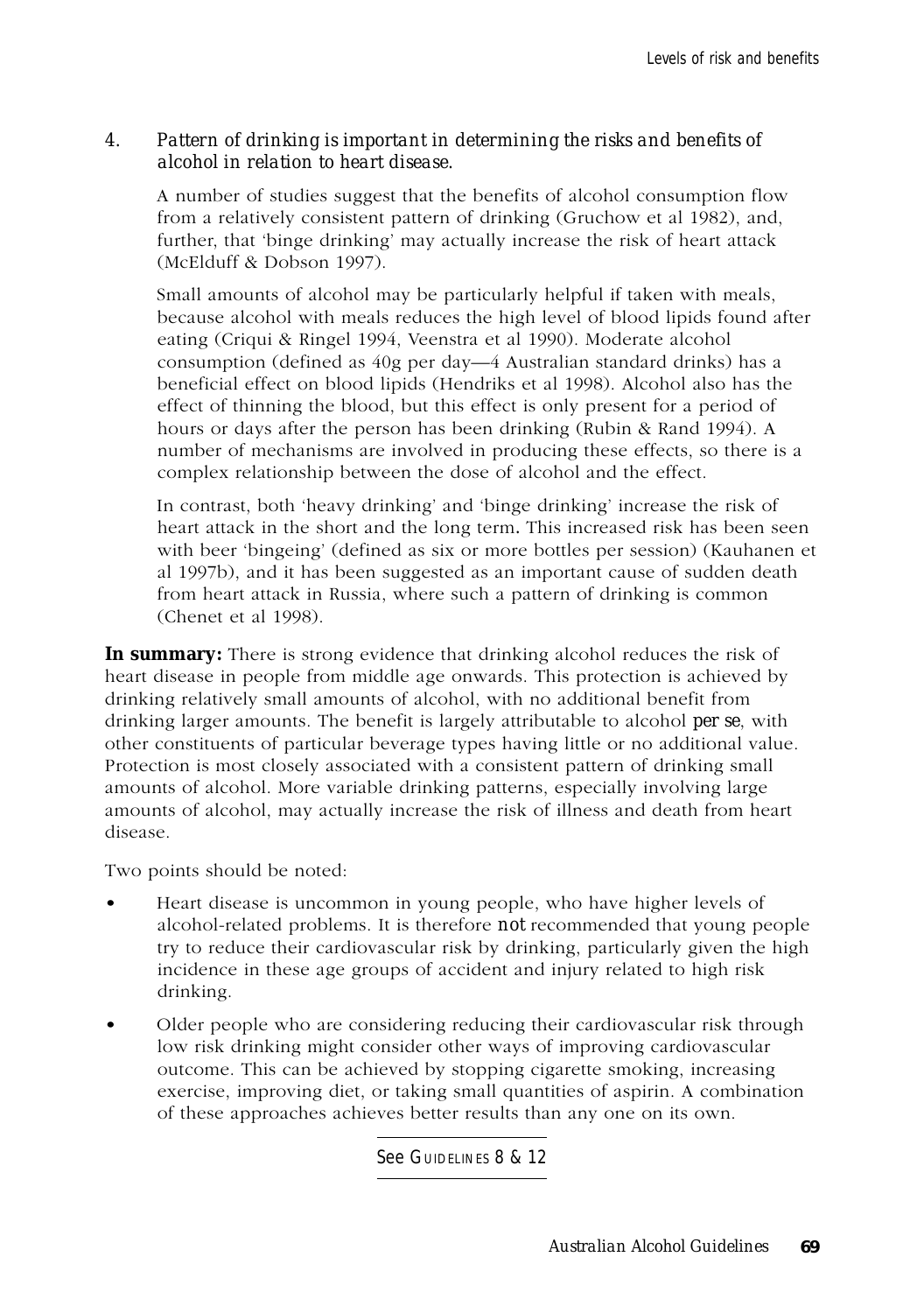#### **Stroke**

A stroke results when the blood supply to part of the brain is suddenly disrupted. About 80 percent of strokes are due to sudden blockage of a blood vessel in the brain (ischaemic stroke). The other 20 percent is caused by rupture of a blood vessel, causing bleeding into the brain (haemorrhagic stroke).

The relationship between alcohol consumption and stroke is complex, with alcohol influencing stroke risk in a number of ways. For example:

- There is good evidence to suggest that alcohol increases the risk of high blood pressure (see page 71), which is a major risk factor for both forms of stroke.
- At the same time, alcohol reduces the risk of atherosclerosis (fatty deposits on the walls of blood vessels, causing narrowing), and it is debris from these fatty deposits that most commonly causes ischaemic stroke (Hillbom & Juvela 1996). (This is how alcohol provides some protection against heart disease.)
- Furthermore, alcohol has a complex effect on the clotting of blood. This appears to increase the risk of haemorrhagic stroke, and may also partly explain the decrease in risk of ischaemic stroke at lower drinking levels and the increase in risk in heavier drinkers (Dimmitt et al 1998, Hillbom & Juvela 1996).

A comprehensive meta-analysis of studies looking at the relationship of stroke and alcohol consumption (Holman et al 1996, English et al 1995) found that heavy drinking (at risky and high risk levels) was clearly associated with increased risk of stroke, particularly in women. The meta-analysis concluded that there is substantial evidence that up to two drinks a day for men and one for women does not increase the risk of ischaemic stroke, though it was unclear whether there was actually a protective effect. It also cited two studies indicating that even moderate alcohol consumption may increase the risk of haemorrhagic stroke.

A number of other studies have found similar results: a clear increase in stroke risk for heavy drinkers, and no clear evidence that alcohol protects against stroke in light or moderate drinkers (Single et al 1999). A large United States study, however, found that the risk of dying from stroke was reduced in men who drank between 1 and 4 drinks daily, and in women who drank 1 to 3 drinks daily (Thun et al 1997), and this protective effect was confirmed by a case-control study (Sacco et al 1999).

There is evidence linking heavy drinking with stroke in younger adults. As well as a link between long-term heavy drinking and stroke (You et al 1997), there is also a link between stroke and recent heavy drinking, particularly drinking to intoxication (Haapaniemi et al 1996, Hillbom et al 1995).

**In summary:** It seems clear that heavy drinking (at risky or high risk levels) is a risk factor for stroke. Evidence concerning the effect of more moderate consumption is less consistent. The weight of evidence suggests that low level alcohol consumption may offer some protection against stroke. However, some studies have either shown no effect or suggested that alcohol increases risk. The pattern of drinking may also be important in determining stroke risk.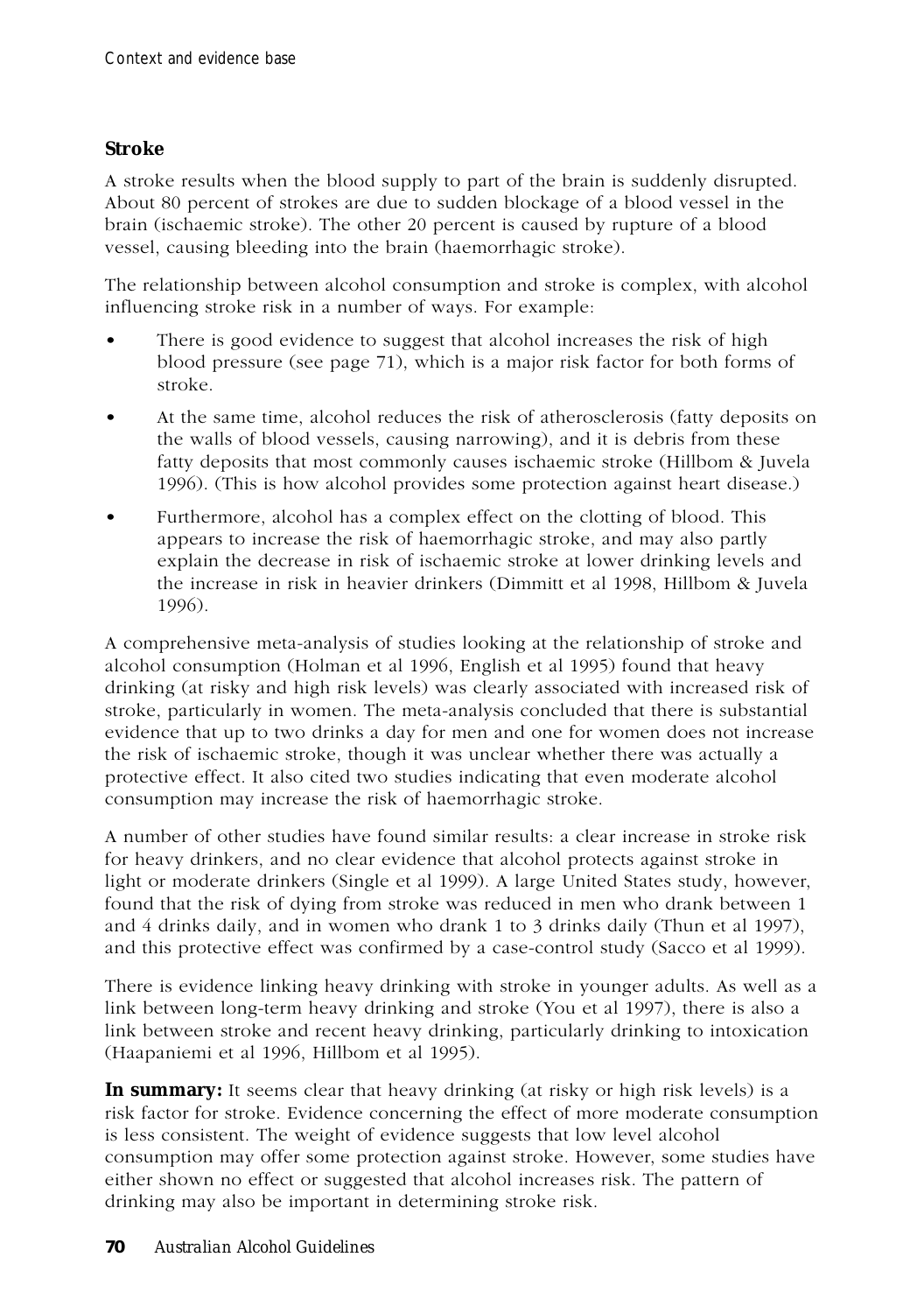## **Hypertension (high blood pressure)**

There have been more than 80 population-based studies of the relationship between alcohol and blood pressure. The large majority have been cross-sectional studies, with few long-term follow-up cohort studies, and most studies have looked at the relationship between drinking and blood pressure *per se*, rather than focussing specifically on the presence or absence of hypertension. At higher levels of drinking (3 or more standard drinks per day), the studies have consistently found that blood pressure is increased in direct proportion to the amount of alcohol consumed, and high blood pressure is more common among people who drink at this level (Beilin et al 1996).

These observations are consistent with the finding, in randomised controlled trials, that heavier drinkers (5 to 6 standard drinks per day) who substantially decrease their drinking (to 1 to 2 standard drinks per day), over a period of one to six months, can achieve a sustained fall in blood pressure. Heavier drinkers tend to comply poorly with medication to lower their blood pressure (Tuomilehto et al 1984), and people who have high blood pressure and who drink are far less likely to achieve satisfactory blood pressure control during regular follow-up (Henningsen et al 1980). Among men drinking 3 or more standard drinks per day, one in five cases of hypertension will be due to alcohol; in women drinking 2 or more standard drinks per day, one in three cases will be due to alcohol. The effects of heavy drinking in raising blood pressure may be an important factor contributing to the increased risk of stroke in heavier drinkers (Puddey et al 1997).

With low level drinking (less than 3 drinks per day), the picture has been less consistent. Some studies have shown an association with raised blood pressure while others suggest that there are lower levels of blood pressure and a decrease in the risk of hypertension with low level drinking. A meta-analysis of 11 studies suggested that such a decrease in risk may only occur in women (Holman et al 1996, English et al 1995), but other reports find a decrease in risk in both men and women depending on which age, race and gender subgroup is studied. Such inconsistencies are more in keeping with a decrease in risk due to the presence of unidentified confounding variables between such subgroups, rather than alcohol itself. An intervention study in which low level drinking was reduced or eliminated would be needed to confirm this suggestion.

The pattern of drinking may also be important. One study of people who drank at a low level showed that blood pressure was more likely to be influenced by the frequency of drinking rather than the amount of alcohol consumed (Russell et al 1991). A study comparing weekend and daily drinkers, all drinking between 21 and 50 standard drinks (210–500 grams alcohol) per week, found that blood pressure was raised by a similar amount in both groups, but while this raised blood pressure was sustained in the group who drank every day, in the weekend drinkers blood pressure fluctuated in response to the drinking pattern (Rakic et al 1998).

**In summary:** The risk of hypertension increases with heavier drinking, and reducing heavy alcohol consumption will reduce blood pressure. At lower levels of drinking, the picture has not been as consistent, and at these levels, the possible effects of reduced alcohol consumption on blood pressure need to be considered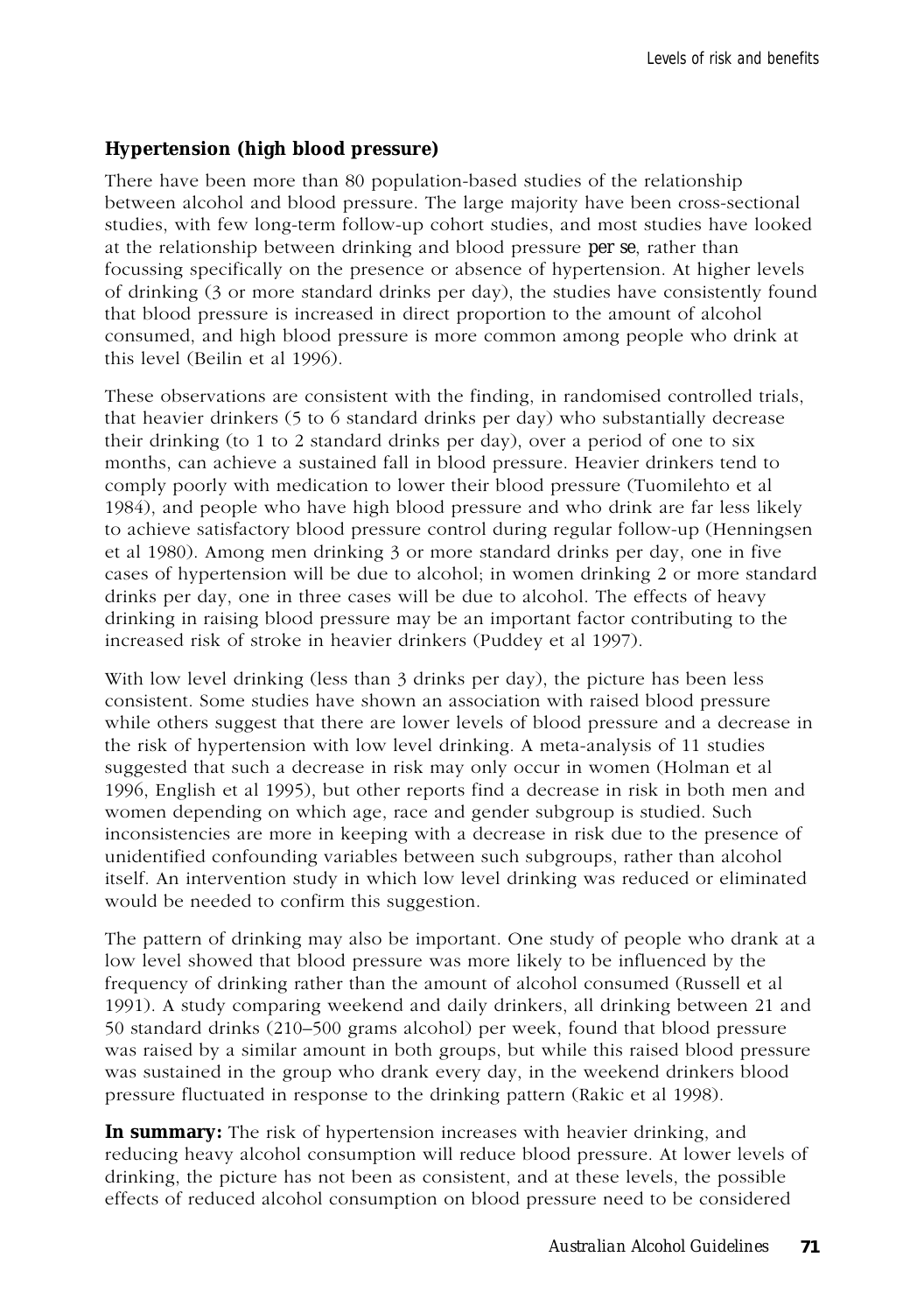against evidence that there are potential cardiovascular benefits associated with regular low level drinking (one to two standard drinks per day for men, and less than one drink per day for women) (Corrao et al 2000).

## **Peripheral vascular disease**

If alcohol protects against heart disease which results from atherosclerosis, it is logical to suggest that it may also protect against peripheral vascular disease (disease of the blood vessels, or atherosclerosis, causing narrowing of the arteries in the leg).

A number of earlier studies failed to show any protective effect, but two recent and large studies suggest that such an effect may exist. One showed that people who drank each day and, over a week, consumed 7 or more US standard drinks (14 grams, ie total 98 grams, equivalent to 10 Australian standard drinks) reduced their risk of the disease by about 25 percent (Camargo et al 1997). The other study suggested that the protective effect occurred through increased high density lipoproteins levels, a well-established effect on blood lipids (Zahkari & Wassef 1996).

**In summary:** The relationship of alcohol consumption to peripheral vascular disease warrants further study.

## **Other cardiovascular disorders**

Consumption of large amounts of alcohol, both on a single occasion and habitually, can adversely effect the structure and function of the heart. In heavy drinkers and people who are dependent on alcohol, this damage manifests itself in conditions such as cardiomyopathy, 'holiday heart' syndrome, disturbances of the heart rhythm, congestive heart failure and sudden death (eg Puddey et al 1999a, Puddey et al 1999b, United States Department of Health and Human Services 1997).

With regard to lower levels of drinking, an extensive review by Freidman (1998) concluded that one to two drinks can affect heart rate, blood pressure, the effectiveness of heart muscle and the amount of blood pumped, and blood flow to regions of the body. Although these actions generally are not considered to be clinically important, their short-term effect on blood flow might be of significance for people with cardiovascular disease

# CANCER AND ALCOHOL: EVIDENCE FOR INCREASED RISK

# **Cancers of the lips, mouth, throat and oesophagus**

There is strong, clear evidence to show that alcohol has a role in causing cancers of the lips, mouth, throat, larynx and oesophagus (IARC 1988, Doll et al 1993), most probably through the direct contact between the alcohol and the cells of these areas. Alcohol damages or destroys cells, and the large numbers of replacement cells formed may include some cancerous cells (Garro & Lieber 1992). At the same time, bacteria in the mouth can break down alcohol to form acetaldehyde, and this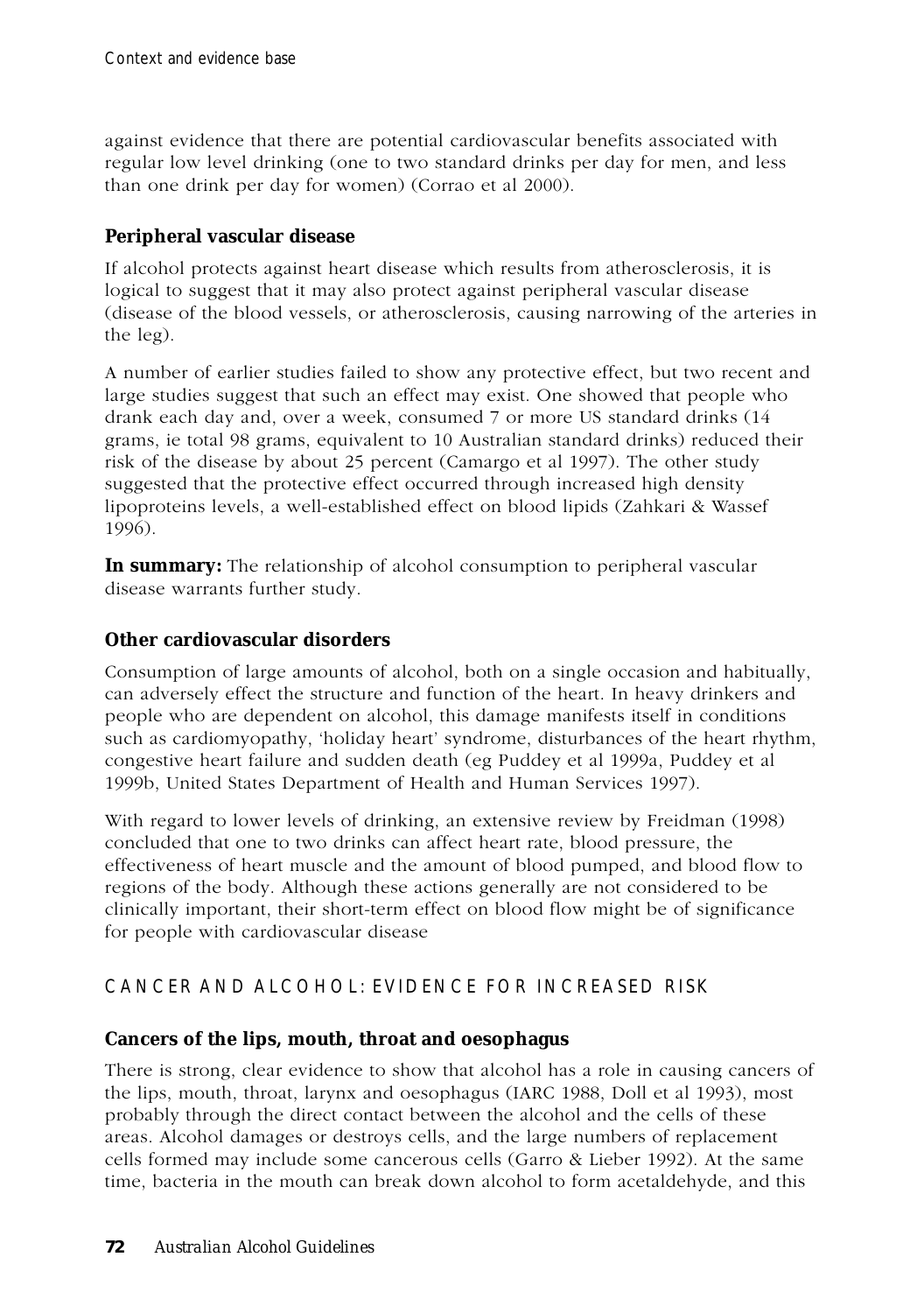can have similar damaging effects on the lining cells of the mouth, throat and oesophagus (Homann et al 1997).

The risk of these cancers is dramatically increased in heavy drinkers who also smoke.

The type of drink may be important (as discussed on page 44). A recent study showed that the damage to cells in the mouth increased in direct proportion to the alcohol concentration (Jaber et al 1998). Another study found that cancers of the throat and oesophagus were associated with 'moderate' drinking of beer and spirits, but not of wine (Grønbæk et al 1998). These results may, however, simply reflect a lower risk if alcohol is accompanied by a meal.

#### **Cancers of the stomach, pancreas and liver**

For each of these organs, alcohol and heavy drinking are clearly associated with inflammatory changes, and it appears this may precipitate the development of cancer, particularly in the presence of other cancer-causing factors.

In the case of liver cancer, the link is well established (Doll et al 1993). On the basis of the consistent association between alcohol intake and liver cancer, and the presence of biologically plausible mechanisms, IARC (1988) concluded that alcohol causes liver cancer. English et al (1995) concluded that there was limited evidence of a causal association. Cirrhosis of the liver is a well-documented result of chronic heavy drinking and is known to be associated with cancer. Alcohol may also increase the risk of cancer in other digestive organs through its effect on liver metabolism, by reducing the clearance of other carcinogens from the system (Anderson et al 1996, Chhabra et al 1996).

In the case of cancers of the stomach and pancreas, there is clear evidence that alcohol causes inflammation (gastritis and pancreatitis), but the link with cancer, while probable, is less well documented and understood. (Bode & Bode 1997, 1992, Doll et al 1993)

#### **Bowel cancer**

A number of reviews have concluded that there is a clear association between the amount of alcohol consumed and the risk of bowel cancer (cancer of the colon or rectum), but that there is insufficient evidence to show that alcohol causes bowel cancer (English et al 1995, Doll et al 1993, Longnecker 1992, IARC 1988).

More recent studies suggest that alcohol may act as an important risk factor when combined with smoking (Yamada et al 1997) and poor diet, particularly low folate intake (Kato et al 1999, Boutron-Ruault et al 1996).

#### **Breast cancer**

In Australia, 10,000 women are diagnosed with breast cancer each year and one in 11 will be diagnosed with the disease by the age of 74 (AIHW 1998). Any factor that may increase breast cancer risk is therefore of considerable concern, even if its contribution to risk is small.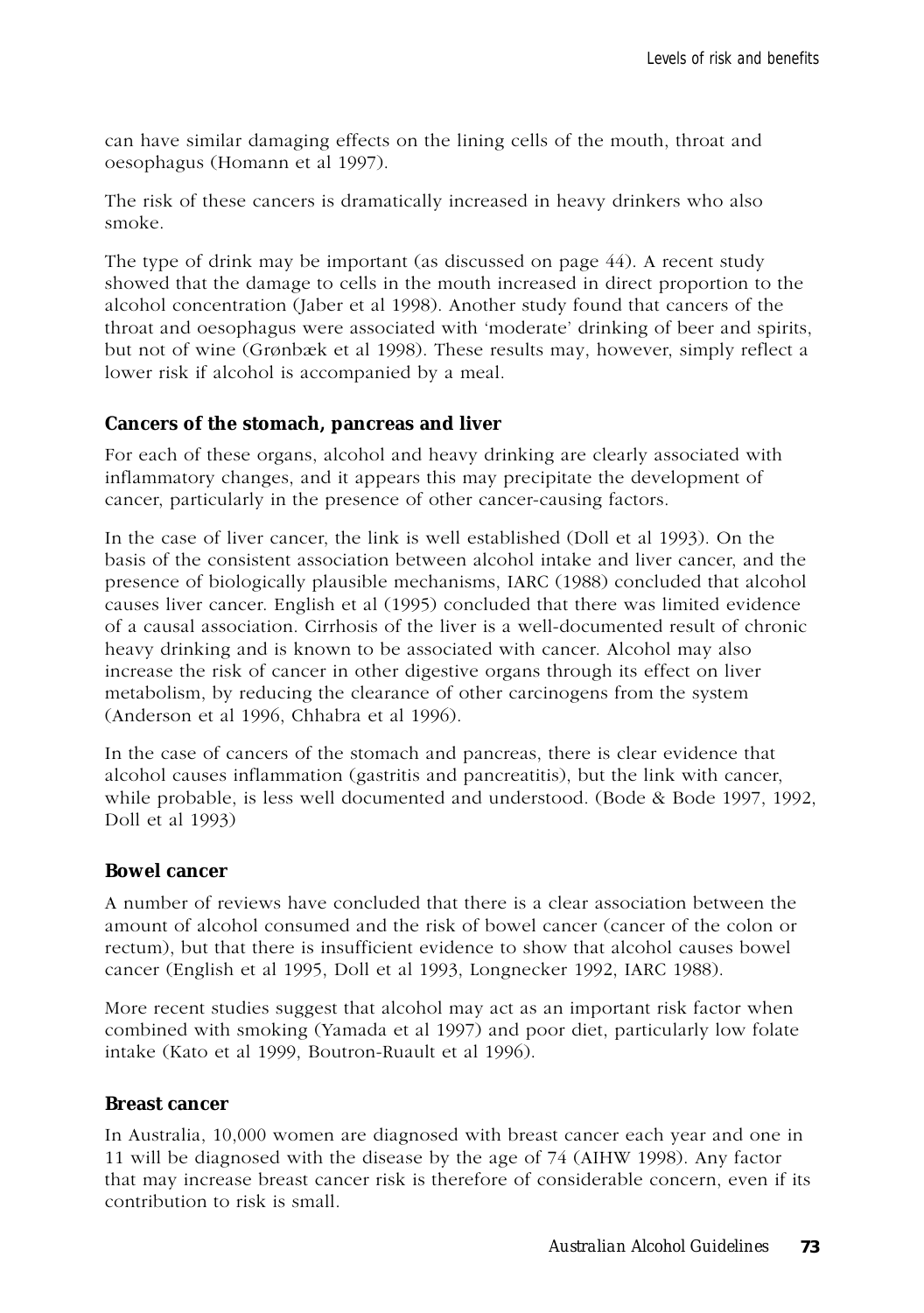Increased risk of breast cancer has been associated with alcohol use in most epidemiological studies, with the association identified in many countries and many cultures (National Breast Cancer Centre 1999). Most reviewers conclude that there is a linear association between alcohol intake and risk of breast cancer, such that the risk rises steadily with the level of intake (Longnecker 1992, 1994, Longnecker et al 1988).

English et al (1995), in their comprehensive review, found a moderately strong and consistent dose-response association between alcohol intake and breast cancer. They estimated the risk of breast cancer to be 35 percent higher in women who consume three or four standard drinks of alcohol a day, and 67 percent higher with more than four drinks a day, compared with women who drink little or no alcohol.

The temporal relation between alcohol intake and breast cancer is important (Willett & Stampfer 1997). Some evidence suggests that the strongest association is with alcohol use in later years. This suggests that decreasing alcohol consumption in mid- or later life may help to reduce the risk of breast cancer (National Breast Cancer Centre 1999).

A number of different mechanisms have been suggested whereby alcohol might cause breast cancer, including hormonal influences and the level of acetaldehyde circulating in the body (Wright et al 1999), but there is neither definitive evidence nor consensus on this point.

In summary, while there appears to be a modest association between alcohol consumption and increased risk of breast cancer, further studies are needed to clarify and confirm this association.

#### **In summary: cancer and alcohol**

There is clear evidence to show that alcohol is associated with an increased risk of cancer overall, and that it is a cause of cancer of the mouth, throat and oesophagus. In addition, the evidence suggests that it may also play a role in other specific cancers. In particular, further research is needed to clarify the possible role of alcohol in relation to breast and bowel cancer.

Unlike cardiovascular disease, there is no evidence that alcohol at any level has any protective effect against cancer.

While there is a clear relationship between cancer and *level* of drinking, little evidence is available on the relationship between cancer risk and specific *patterns* of alcohol intake. The sole exception to this is that prolonged direct contact between drinks of high alcohol-content and the tissues of the mouth, throat and oesophagus seems to pose a higher risk of these cancers, and should be avoided and this may relate to a lower risk associated to alcohol taken with meals. Beverage differences do not appear to be significant.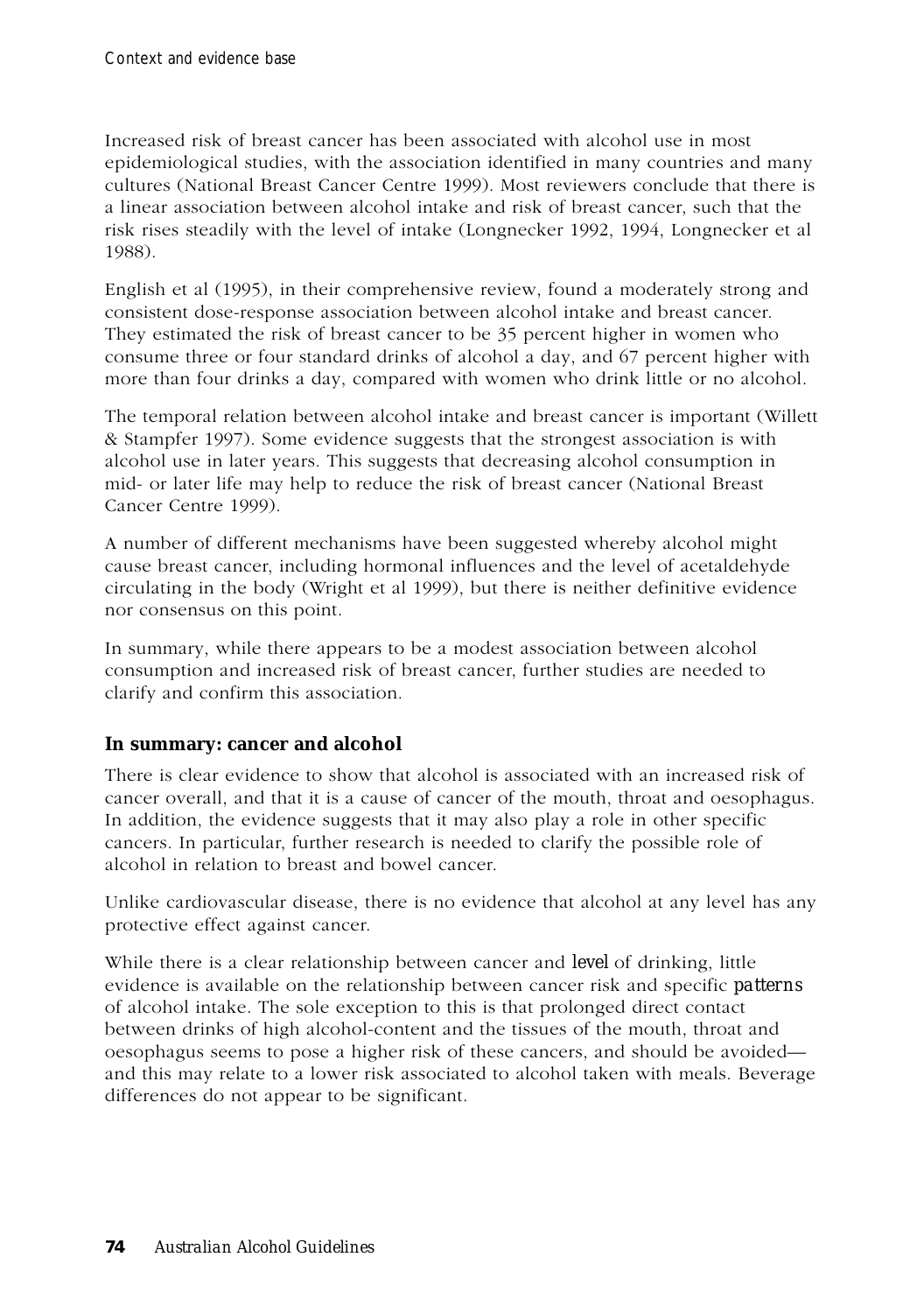## CIRRHOSIS OF THE LIVER AND CHRONIC HEPATITIS

In Australia, alcohol consumption is the most common cause of cirrhosis of the liver, and alcoholic cirrhosis is the most common cause of illness and death related to chronic alcohol consumption.

See GUIDELINE 4

While there is no doubt that alcohol is a cause of cirrhosis, it is important to establish whether it alone can cause cirrhosis, or whether it acts together with other contributing factors; and to establish the extent to which other factors may act alone or together to cause cirrhosis.

There is good evidence to show that drinking alcohol over many years can cause cirrhosis in the absence of other causes. One study found that the risk of developing cirrhosis in medically fit men was associated with consumption over many years of more than 16 standard drinks per day (Lelbach 1975). Other studies have found that considerably lower levels of alcohol may cause cirrhosis (Schmidt 1977)*.*

Other individual factors, acting alone, may also cause cirrhosis. These include hepatitis B and C, and the genetic disorders of haemochromatosis, Wilson's disease and alpha-anti-trypsin deficiency. There are also some cases of cirrhosis in which the cause is not identified. There is very good evidence, however, that alcohol can contribute to the development and course of the cirrhosis in people with haemochromatosis, and increasing evidence that it may be important in conjunction with hepatitis B and C infection.

Overall, the evidence suggests that, regarding the liver cirrhosis that occurs within a given community, the degree to which alcohol is responsible for it varies with the per capita alcohol consumption.

For people with hepatitis C, there is substantial evidence confirming that those who drink at risky or high risk levels have poorer health outcomes. Lighter drinking is associated with fewer problems, but there are few data available to suggest a level of consumption associated with acceptably low risk, and no threshold has emerged so far. At the same time, there is no evidence to date to indicate that total abstinence is necessary.

#### **DEPENDENCE**

As discussed earlier, alcohol dependence constitutes a condition in its own right, quite apart from the considerable short-term and long-term health consequences for those who drink chronically at high levels. For example, some people who drink very little over the course of a year, and could not by any definition be considered alcohol dependent, sometimes have catastrophic consequences (including death or serious injury from a road crash or violent assault) after drinking significant quantities of alcohol in a short period. On the other hand, some severely dependent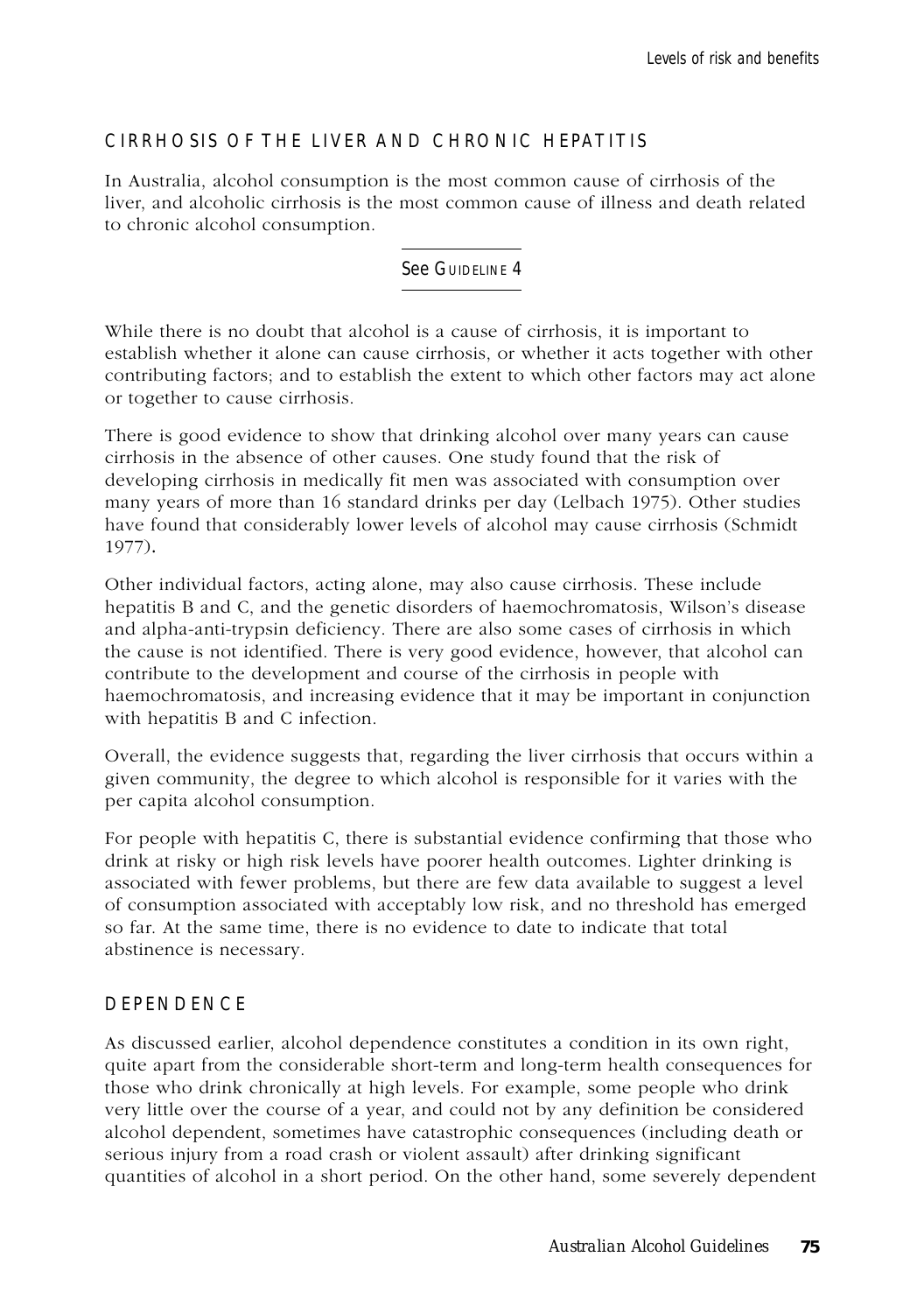drinkers may still have good health, intact relationships and stable employment. Serious problems may still be a few years down the track.

See GUIDELINE 4

Dependence is not an all-or-none phenomenon, but exists on a continuum from mild to severe. A slight degree of dependence is not uncommon in the Australian population: for example, finding it a little difficult to stop drinking after two or three standard drinks every day (Hall et al 1999, Stockwell et al 1994). Dependence at a low level may not, of itself, be a problem, but there is a tendency in some people for the level of dependence to increase slowly over time.

The symptoms associated with dependence are both physical (including tremors, sweating, anxiety, vomiting) and psychological (including subjective awareness of a compulsion to drink, and continued drinking after severe consequences). For people who are severely dependent, drinking to ease these symptoms gradually begins to control their lives, taking precedence over everything else. It leads to social disintegration, affecting relationships and work, and may be associated with any of the social consequences of drinking already discussed (see page 41).

Brain damage is one of the long-term consequences of the regular heavy drinking that characterises dependence. The resulting cognitive deficit contributes further, and increasingly, to the person's inability to function socially, professionally, and in day-to-day living. Another likely consequence of regular heavy drinking is cirrhosis.

A Canadian study estimated that about 50 percent of the total costs attributed to alcohol involves people who could be classified as alcohol dependent (Single et al 1998, Rehm 1999).

While the risk of dependence is not easy to quantify, it is higher for people drinking more frequently and at higher levels, but very small for people drinking within the guideline limits. One of the earliest and most common signs of dependence is a difficulty with limiting drinking to a moderate amount on any single occasion—a few drinks begin invariably to lead to many (Stockwell et al 1994). Thus, the ability to stay within guideline limits for a single occasion can be an important indication of whether total abstinence might be necessary.

#### See GUIDELINE 5

Dependence is influenced by many factors, including genetic susceptibility (eg Johnson & Leff 1999). The rewarding and reinforcing effects of drinking may explain part of the progression from low risk to risky or high risk levels of drinking. People who are genetically predisposed generally feel these effects more strongly, and at lower levels of drinking, than people not predisposed (eg Schuckit et al 1997). This is one possible reason why the children, and especially sons, of alcoholdependent parents are more at risk of becoming alcohol dependent themselves. There are also strong social and environmental reasons why alcohol-related problems can run in families, such as the powerful effects of modelling particular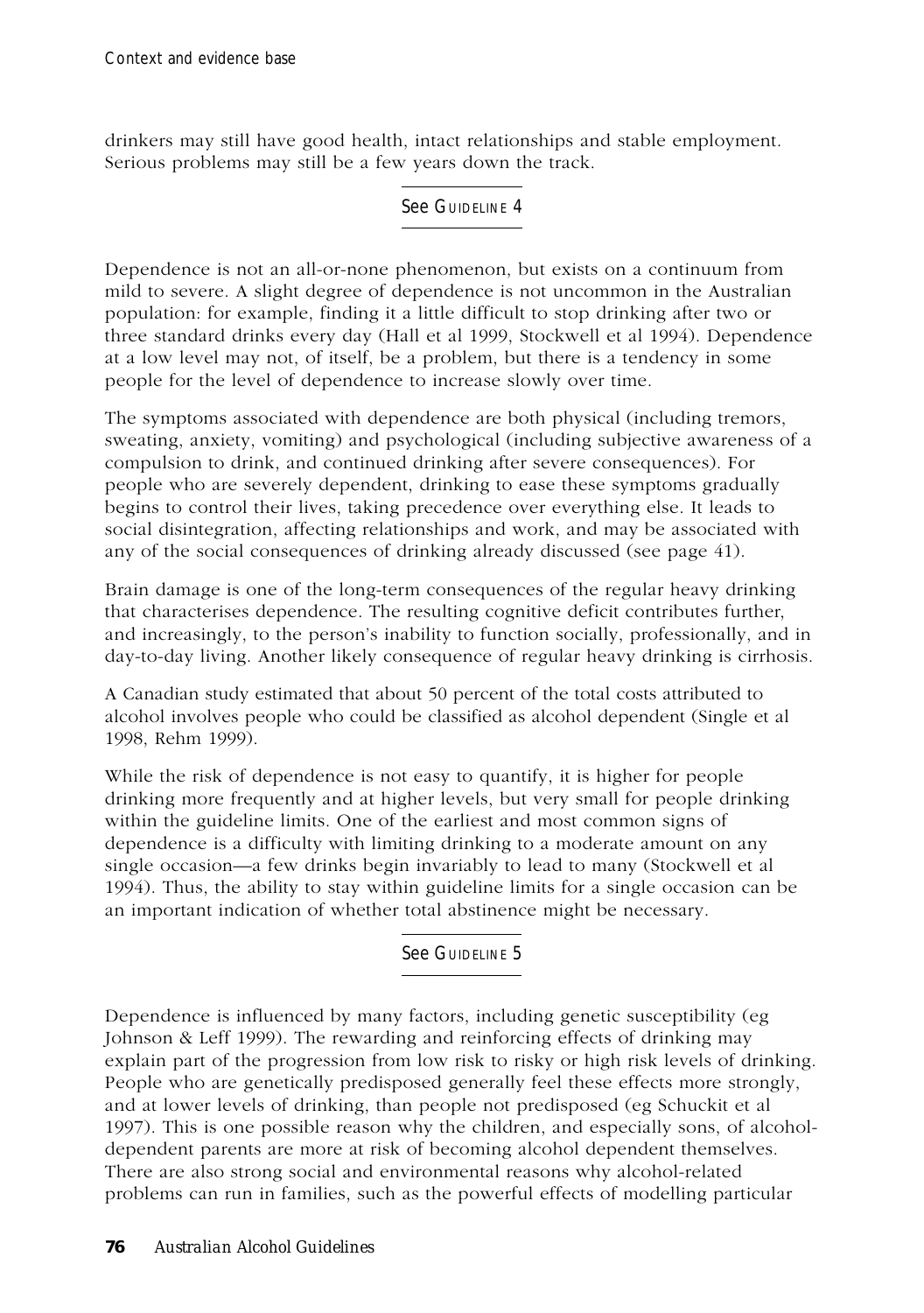drinking styles and exposure to a wider culture which is accepting of heavy drinking and intoxication.

One form of alcohol dependence is that of a gradual development of heavy and regular daily drinking that comes to be associated with physical and psychological distress should the drinker attempt to abstain for even a few hours (Edwards et al 1998). The development of such dependence involves physiological adaptation to alcohol's presence in the central nervous system, combined with the drinker learning to keep on drinking to avoid discomfort. Regular periods of not drinking (ie. alcohol-free days) interrupt both the physiological adaptation and the habit development associated with the development of increasing dependence on alcohol (Stockwell 1994).

#### ALCOHOL AND PREGNANCY

When a pregnant woman drinks, the alcohol in her blood stream enters that of her unborn child, and it is known that, in sufficient quantities, this can cause problems for the child. One of the most vulnerable periods for the unborn baby is probably the first few weeks after conception (Coles 1994, Hannigan et al 1995), including the time before the woman is aware of her pregnancy.

The effects of prenatal alcohol exposure on the physical and nervous system development of the foetus, and on behavioural development in the child, have received a great deal of attention during the past fifteen years. Drinking alcohol during pregnancy has been associated with varying degrees of harm to the unborn child. The most severe types of harm include gross congenital anomalies and a defined syndrome, the foetal alcohol syndrome (FAS), both associated with high levels of drinking. FAS includes characteristic physical abnormalities, growth retardation and neurological dysfunction with developmental delay. Alcohol has also been associated with a variety of more subtle developmental effects.

The research literature in this area is clear that alcohol consumption at high levels during pregnancy (ie at levels above low-risk guidelines for the general population) can contribute to a variety of adverse outcomes in the unborn child, especially where high peak blood alcohol levels are reached (ie if the woman becomes intoxicated),. At these higher levels of drinking, a general dose-response relationship has been established whereby the greater the amount of alcohol consumed , the greater the likelihood of injury. At least four main areas of harm have been identified: foetal death, congenital malformation, growth retardation, and behavioural deficits. Each one of these areas is associated with different toxic dose thresholds (Jacobson & Jacobson 1994): that is, levels of drinking at which the effects start to occurs. These effects have been demonstrated at high levels of consumption, but there are inconsistencies in the research literature pertaining to socio-economic class, cultural context and other maternal characteristics (Abel 1997, Day 1992). That is, social and personal variables also have similar effects on the child, and these effects are difficult to distinguish from the effects of alcohol. For example, women from lower socio-economic backgrounds whose overall health status may be compromised, smokers and older women all appear more vulnerable to the effects of alcohol on the foetus.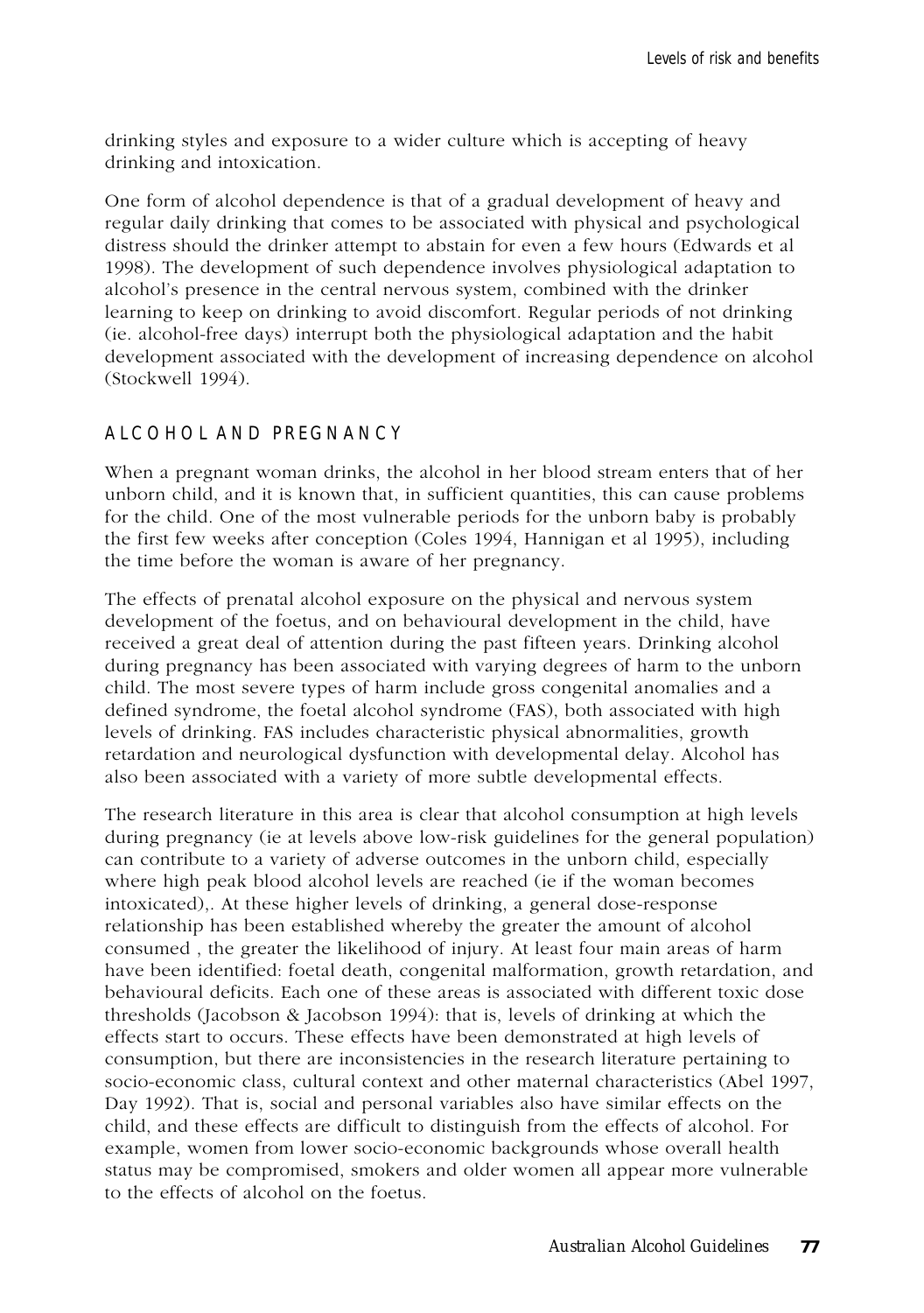The research evidence is less clear about the effect of alcohol when consumed at low to moderate levels (ie within low-risk guidelines for the general population) during pregnancy. The most likely effects at these levels, if effects occur (and the evidence is not clear on this issue), are functional teratogenesis (the production of congenital abnormalities in the developing embryo), and subtle neurobehavioural problems that are not associated with immediately recognisable physical abnormalities. Establishing a lower threshold for risk has proved difficult, and this difficulty supports the emerging evidence that the risk may differ for different effects. With respect to foetal malformation, a recent meta-analysis found no difference in foetal outcomes when the mother drank two or less drinks per day compared with drinking less than two drinks per week (Polygenis et al 1998). But with respect to low birth weight and slowed inter-uterine gestational growth, studies have shown that these are associated with drinking at a level between three drinks per week and two per day (Windham et al 1995), and, in another study, drinking more than three drinks per day (Passaro et al 1996). Further highlighting the complexity of this area, Clarren et al (1987) have suggested that there is no single dose-response relationship for abnormalities in the foetus caused by alcohol, but, rather, that each potential abnormal outcome in brain structure or function, and growth has its own dose-response relationship and period of risk during pregnancy. Single et al (1999a) maintain that larger studies may be required to detect more subtle effects at lower intake levels. It is also theoretically possible that more sensitive instruments may be developed in the future, that could be capable of detecting harm at levels of consumption lower than the levels currently indicated in these guidelines.

**In summary:** There is clear evidence that alcohol consumption at high levels during pregnancy (ie at levels above low-risk guidelines for the general population), and especially where high peak blood alcohol levels are reached (ie if the woman becomes intoxicated), can contribute to a variety of adverse outcomes in the newborn child. However, the evidence of effects on the foetus of drinking lower levels is less clear-cut. Attempts have been made recently to define dose-response associations and thresholds for drinking during pregnancy in relation to neurological and behavioural deficits in the child. Overall, the most consistent evidence to date identifies *an average* of one standard drink per day as the level below which no discernible evidence has been found for harm to the unborn child (Single et al 1999a).

#### COGNITIVE SKILLS AND ALCOHOL: RISKS AND POSSIBLE BENEFITS

The relationship between heavy alcohol consumption and cognitive impairment is well established (eg Williams & Skinner 1990). The evidence suggests that people drinking 70 to 84 grams alcohol (7 to 8.5 Australian standard drinks) per day over an extended period of time show some cognitive inefficiencies; people drinking 98 to 126 grams alcohol (10–12.5 Australian standard drinks) per day show mild cognitive deficits; and 140 grams (14 Australian standard drinks) or more per day results in moderate cognitive deficits similar to those found in people with diagnosed alcohol dependence (Parsons & Nixon 1998).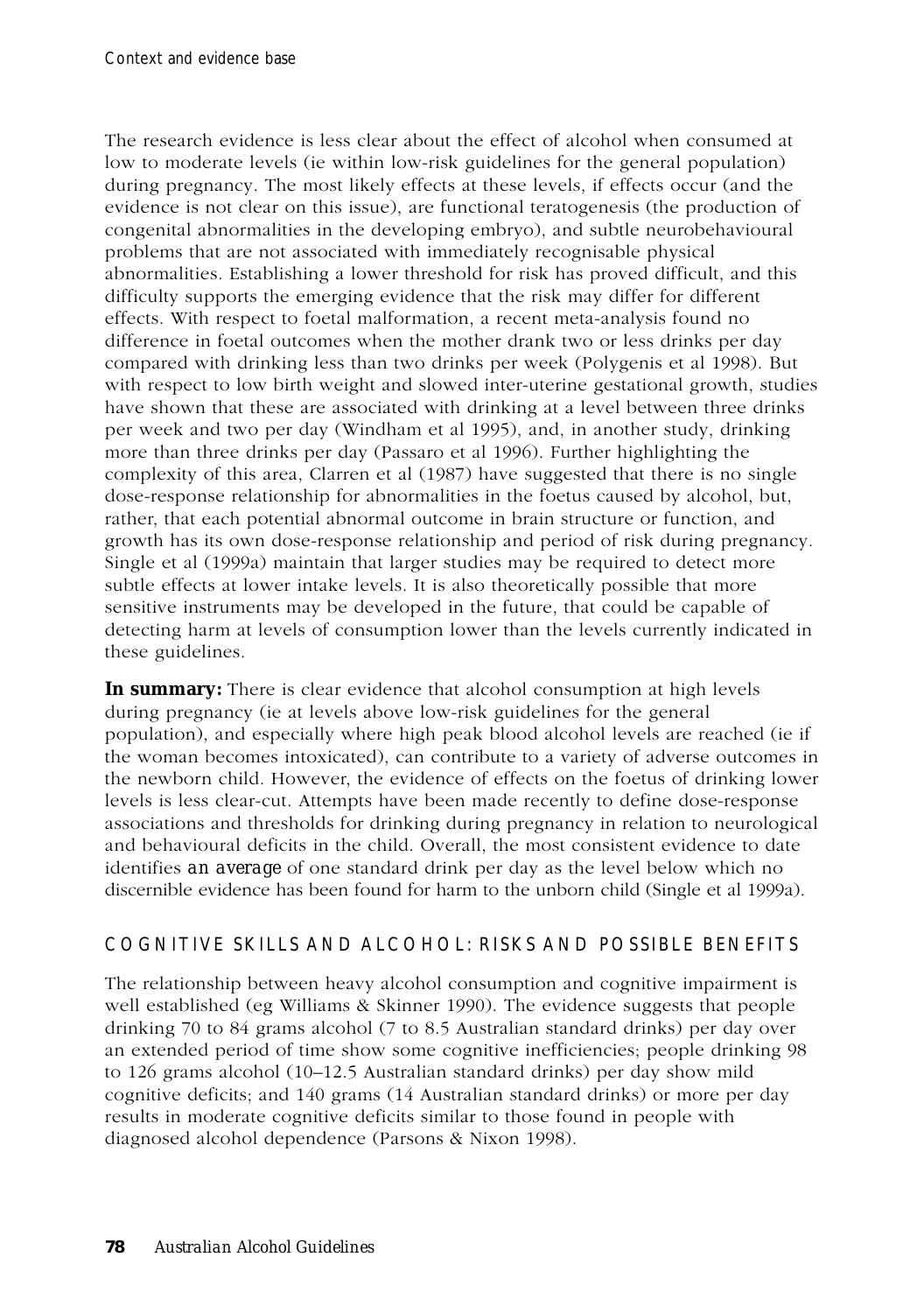People who regularly drink large quantities of alcohol often have a deficiency in dietary thiamine, a B vitamin, and this causes the neurological disorder, Wernicke-Korsakoff Syndrome (WKS). Wernicke's encephalopathy and Korsakoff's psychosis are the acute and chronic phases, respectively, of the condition, which particularly affects recent memory. An absence of thiamine results in an inadequate supply of energy to the brain, particularly two areas that form part of the limbic system:

- the hypothalamus, which regulates body temperature, growth and appetite, has a role in emotional responses, and controls pituitary functions including metabolism and hormones; and
- the mamillary bodies, where neural pathways connect various parts of the brain involved in memory functions.

There is increasing evidence that the high incidence of this condition in Australia is declining rapidly since the introduction of thiamine fortification in bread in 1991.

In chronic heavy drinkers, the frontal lobes of the brain clearly shrink. This is probably due partly to loss of water and partly to cell death. The lobes may expand again if the person stops drinking, but the evidence of cell death remains in impaired function.

There is very much less information available on the effects of more moderate drinking on the brain's ability to perform tasks, including remembering, reasoning and thinking. While most studies have failed to find any relationship between moderate alcohol consumption and dementia, 'alcohol related dementia' is an established diagnosis that accounts for a substantial part of all dementias in longterm care (Carlen et al 1994).

Other recent studies, however, suggest that moderate alcohol consumption may benefit cognitive function (eg Chick 1999). One study in France, for instance, found a markedly lower incidence of dementia among people drinking 25 to 50 grams of alcohol per day compared with abstainers and people who drank no more than one drink per week (Orgogozo et al 1997). This, the investigators suggested, is possibly because alcohol may have a beneficial effect on blood vessels in the brain. Other studies have found similar effects; but some have found no association between moderate alcohol consumption and cognitive skills.

**In summary:** It is possible that cognitive decline in older people may be reduced by drinking up to two standard drinks per day; however, better studies are needed, taking account of factors such as education or social adjustment, before coming to more definitive conclusions. In people who drink heavily (significantly above guideline levels), a relationship between alcohol consumption and cognitive impairment is well established.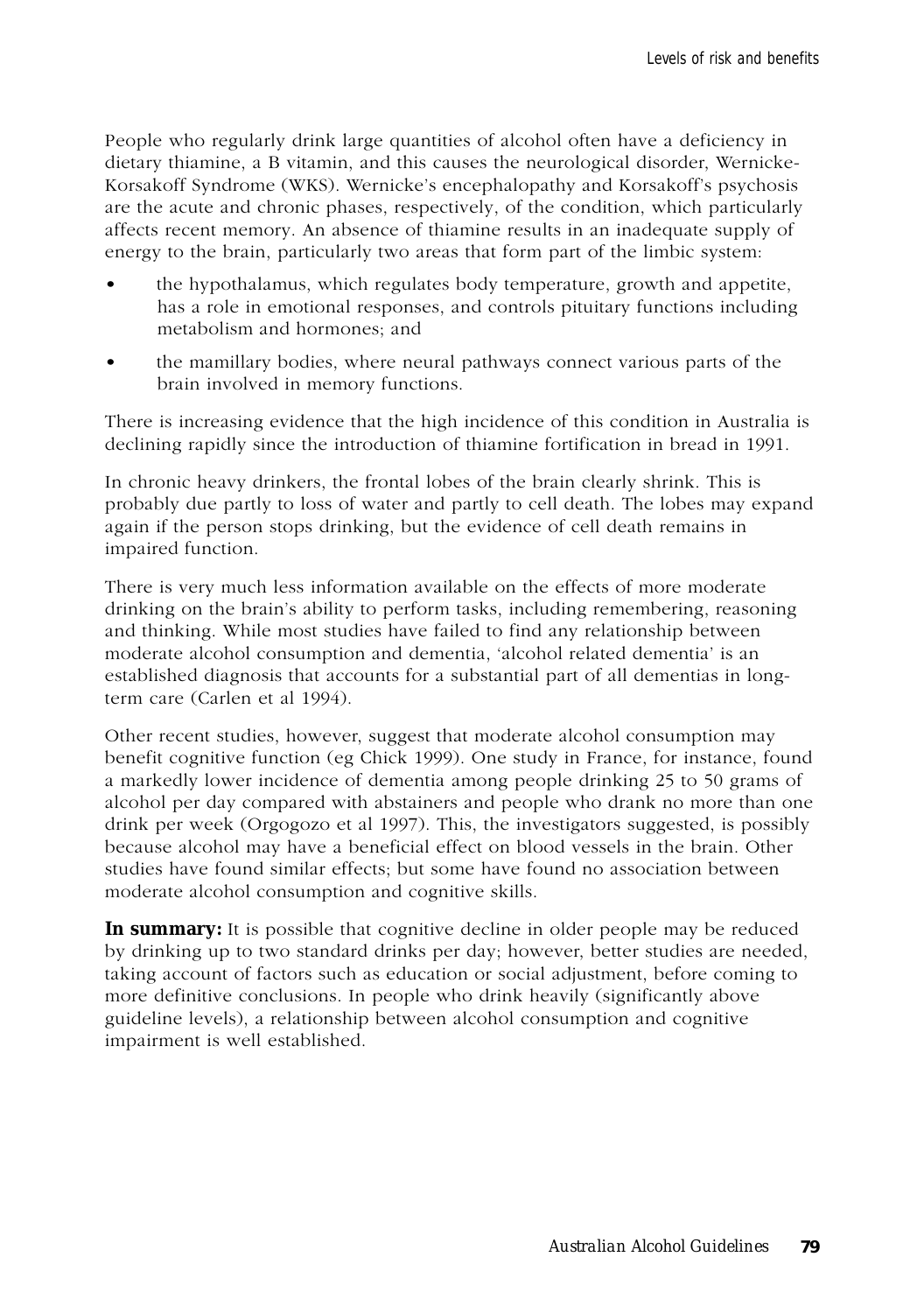# DOES ALCOHOL PROTECT AGAINST OTHER CONDITIONS?

#### **Diabetes**

Some studies have suggested that mild to moderate alcohol consumption is associated with a decreased risk of Type 2 diabetes (Rimm et al 1995, Perry et al 1995, Stampfer et al 1988) while other studies have found no association (Hodge et al, 1993, Feskens and Kromhout 1989). In studies reporting a beneficial effect, the quantity of alcohol associated with this effect has ranged from 20g/week to 60g**/** day. Some studies have reported increased incidence of Type 2 diabetes with large quantities of alcohol (Wei et al 2000).

**In summary:** Any relationship between alcohol consumption and risk of Type 2 diabetes requires further clarification.

#### **Gall stones**

Recent studies have confirmed the finding of a previous comprehensive metaanalysis, that there is some evidence that moderate alcohol consumption protects against gall stones (Holman et al 1996, English et al 1995). One study suggests that men who drank 45 g (4.5 standard drinks) or more of alcohol on 5 to 7 days halved their risk of gallstones (Leitzmann et al 1998). Laboratory evidence suggests that this protection occurs through the role of alcohol in cholesterol metabolism and the formation of bile acids.

Two other recent studies, however, have failed to find any relationship between alcohol consumption and gallstones (Sahi et al 1998, Kratzer et al 1997)

**In summary**: A majority of (but not all) recent studies confirm the finding that alcohol consumption protects against gallstones.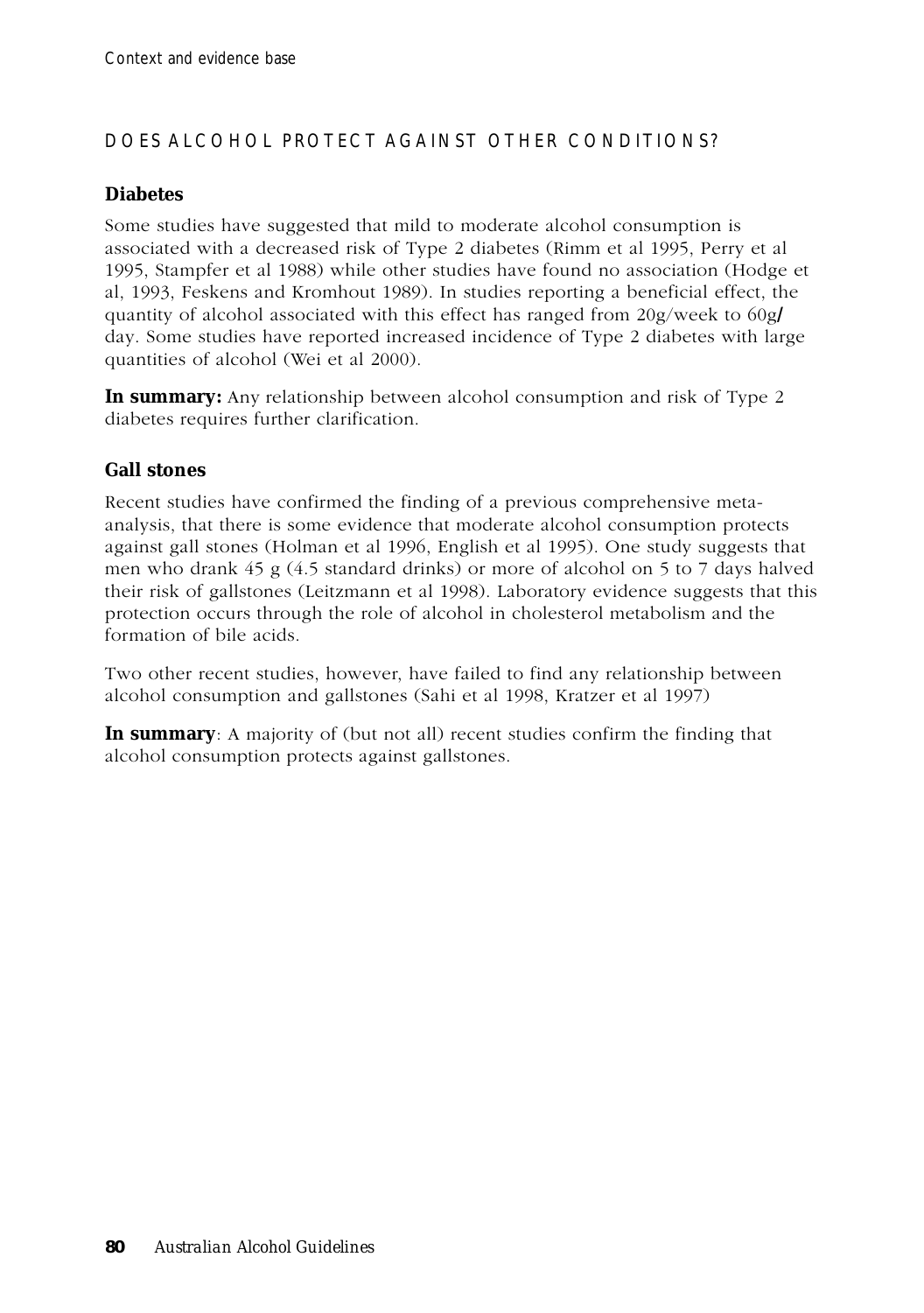# **5 RESEARCH QUESTIONS**

In compiling these guidelines, the Working Party noted limitations in the evidence base in a number of areas. In most areas there is a need for improved measurement of alcohol intake incorporating more precise measures of average intake (relevant to long-term health problems), and also the pattern of drinking, including amounts consumed per occasion (relevant to short-term health problems). Most epidemiological studies are not designed with a view to developing safe drinking guidelines. The following are some specific topics needing further research, to provide comprehensive evidence on the harms and benefits associated with drinking alcohol:

- acute harms associated with alcohol;
- documentation and measurement of the social harms resulting from alcohol;
- alcohol and older people;
- alcohol and gender;
- alcohol and breastfeeding:
- alcohol and mental health;
- the effect of increasing alcohol consumption to low or moderate levels in abstainers;
- quantification and clarification of risk for dependence in relation to moderate levels of drinking (within existing guidelines) and heavier drinking;
- alcohol-related mortality for specific occupational groups.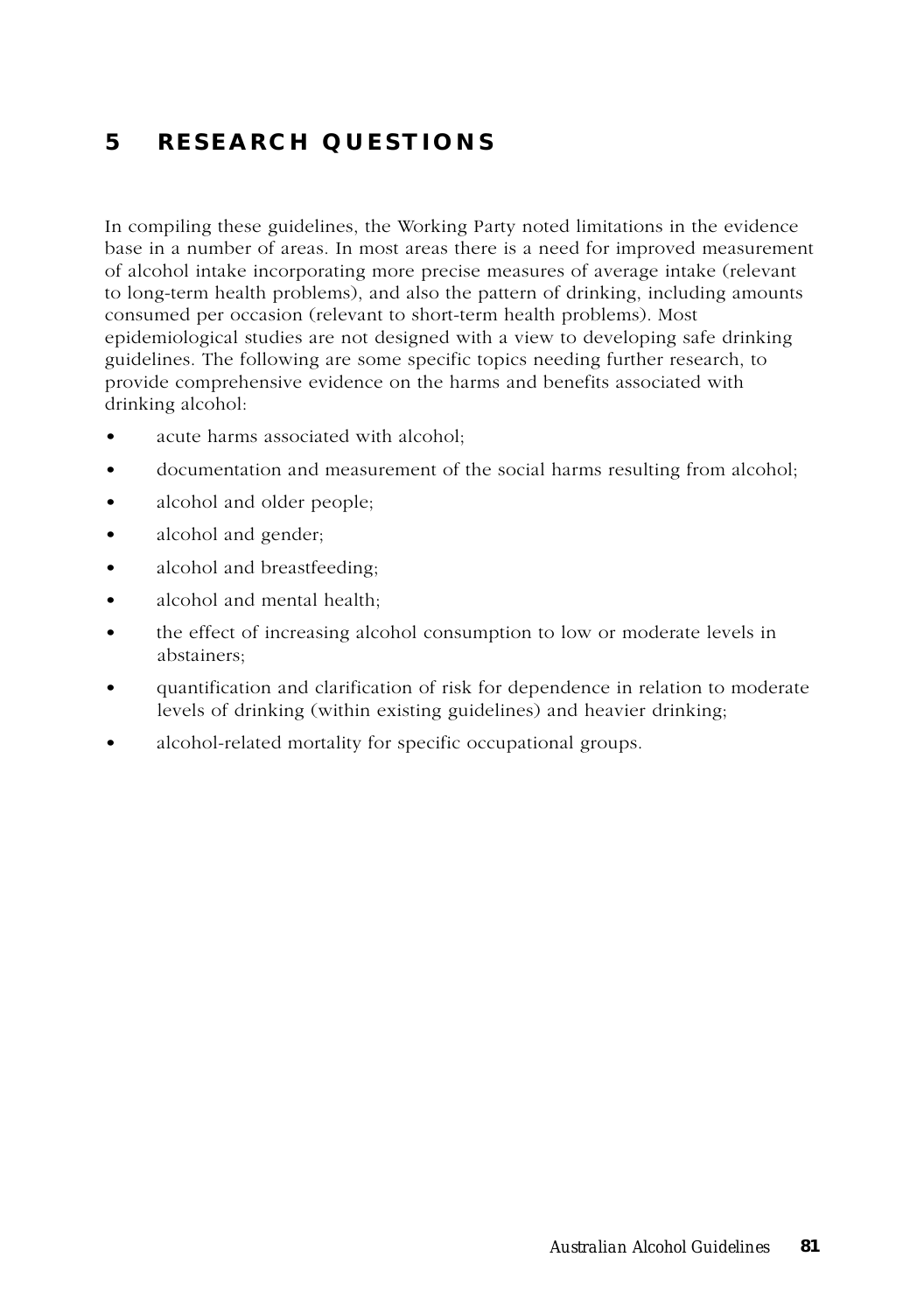# **APPENDICES**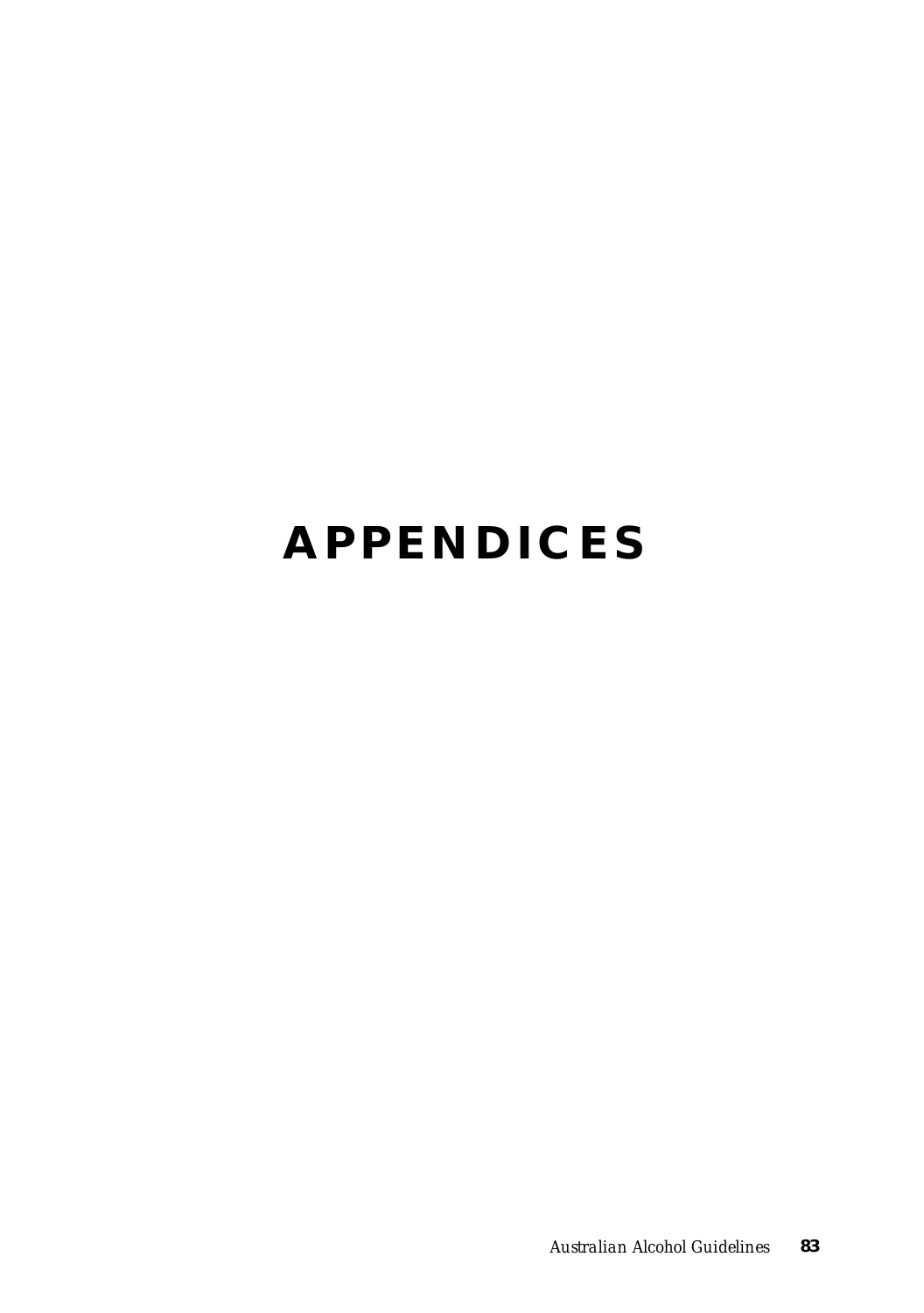# **A P P E N D I X 1 : N H M R C W O R K I N G P A RT Y O N T H E REVIEW OF RECOMMENDATIONS REGARDING RESPONSIBLE DRINKING BEHAVIOUR**

#### **CHAIR**

Professor Rob Sanson-Fisher Dean, Faculty of Medicine and Health Sciences The University of Newcastle

#### MEMBERS

Dr Robert Ali Director, Clinical Policy and Research SA Drug and Alcohol Service

Dr Christine Clarke Westmead Institute for Cancer Research University of Sydney Westmead Hospital (Health Advisory Committee representative)

Professor Ross Kalucy Head, Department of Psychiatry Flinders Medical Centre

Professor Ann M Roche Director, National Centre for Education and Training on Addiction Flinders University

Dr Alex Wodak Director, Alcohol & Drug Service St Vincent's Hospital Sydney

Mr Donald Cameron Consumer representative

Professor D'Arcy Holman Director, Centre for Health Services Research Department of Public Health The University of Western Australia

Dr Harry Nespolon General practitioner Professor Tim Stockwell Director, National Drug Research Institute Curtin University of Technology

#### CORRESPONDING MEMBERS

Dr Michael MacAvoy Chief Executive Officer Alcohol Advisory Council of New Zealand

Mr Ian MacEwan Manager, Treatment Development Alcohol Advisory Council of New Zealand

#### CONSULTANT

Dr Angela Kirsner Scientific writer

#### OBSERVER

Ms Margaret Cox Population Health Division, Commonwealth Department of Health and Aged Care

#### NHMRC SECRETARIAT

Mr Nicholas Duell Ms Natalie Milner Ms Monica Johns Commonwealth Department of Health and Aged Care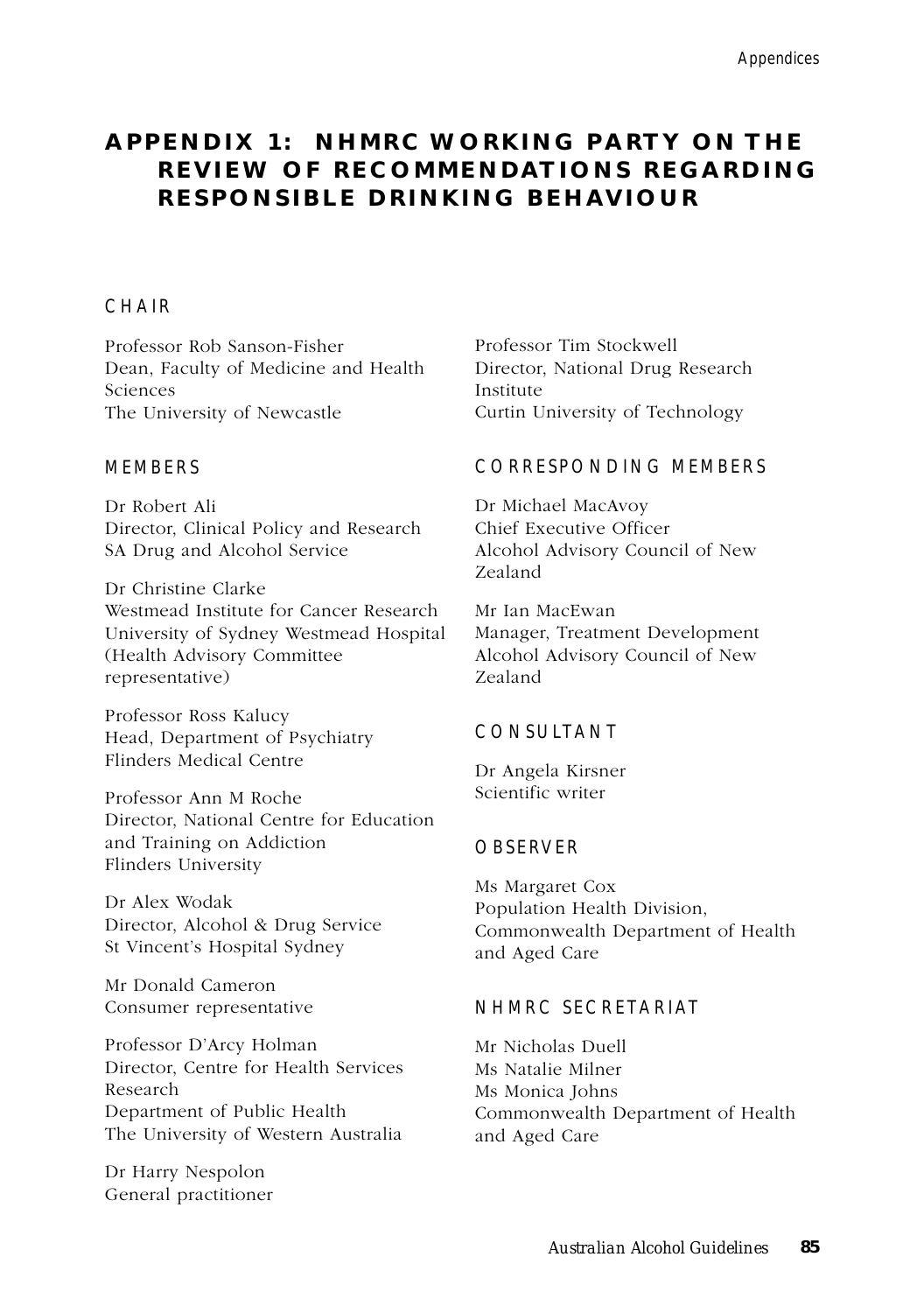# **APPENDIX 2: GUIDELINE DEVELOPMENT PROCESS**

#### BACKGROUND

In May 1996 the National Drug Strategy Committee requested that the NHMRC guidelines 'Is there a safe level of daily consumption of alcohol for men and women?—Recommendations regarding responsible drinking behaviour' be reviewed.

In September 1998 a working party was formed to consider the above document. Membership included specialists in the field including representation from the National Drug Strategy Committee (full membership details are provided at Appendix One).

It was specifically required that the guidelines be evidence based and informed by the conduct of:

- a review of evidence relating to the level of daily consumption of alcohol for men and women considered to be safe;
- redevelopment of the guidelines through the NHMRC consultation process; and
- development of a plan (including timelines and a resource strategy), in coordination with the National Expert Advisory Committee on Alcohol, for dissemination implementation and evaluation of the guidelines.

A literature review was undertaken by Single and Associates (Canada) to develop the evidence base on the level of alcohol consumption considered to be low-risk for men and women.

#### PURPOSE OF THE GUIDELINES

The aims of the guidelines are to:

- assist the whole population and sub-groups who may be at greater risk because of their susceptibility, to make informed choices about their drinking and health;
- assist health professionals to give evidence based advice to patients; and
- promote individual and population health and minimise the consequences of alcohol related harm.

#### THE REPORT DEVELOPMENT PROCESS

On 9 October 1998, the NHMRC called for first stage public submissions on Is there a safe level of daily consumption of alcohol for men and women?— Recommendations regarding responsible drinking behaviour. Twenty-eight written submissions were received and considered by the working party from the following organisations and individuals: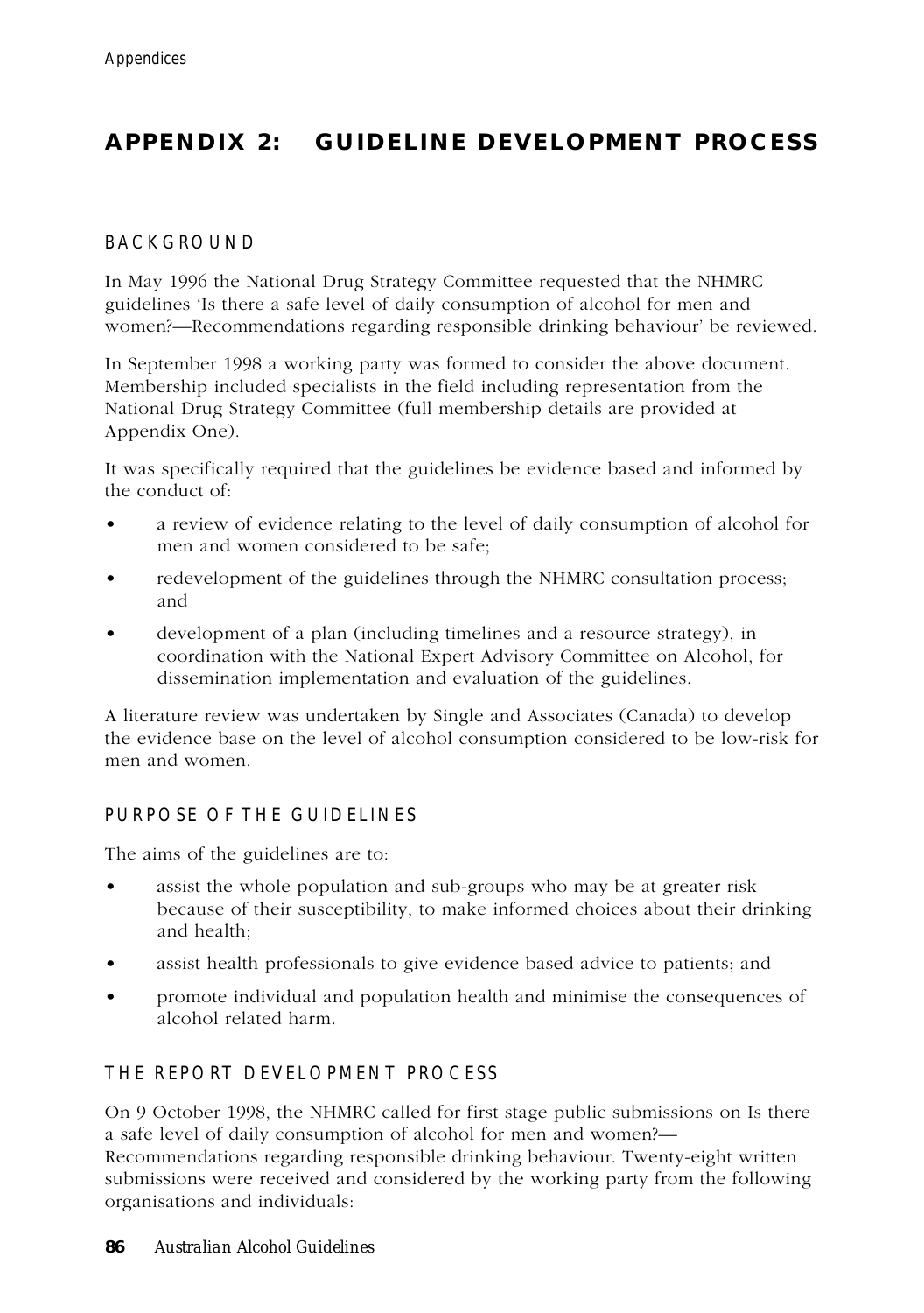Appendices

| Mr Herschel Mills Baker | Australian Parents for Drug-Free Youth                                     |
|-------------------------|----------------------------------------------------------------------------|
| Dr Alan Coates MD FRACP | Australian Cancer Society                                                  |
| Mr David South          | Road Safety Department, VICROADS                                           |
| Ms Audrey Jackson       | The Association of Independent Schools of WA                               |
| Mr Fergus Thomson       | National Council of Independent Schools'<br>Associations                   |
| Mr David Enright        | Department of Transport, Tasmania                                          |
| Mr Ernie Lang           |                                                                            |
| Ms Mary Johnston        | Department of Education, Training and Youth<br>Affairs                     |
| Mr Charles Kildruff     | SWAT (Society without Alcohol Trauma)                                      |
| Dr Sandra Hacker        | Australian Medical Association                                             |
| Mr Terry Mott           | The Australian Associated Brewers Incorporated                             |
| Mr Bob Black            | National Epilepsy Association of Australia Inc                             |
| Mr Fulvio Penna         | Alcohol Advisory Council of Western Australia Inc.                         |
| Ms Lily O'Hara          | Australian Association of Health Promotion<br>Professionals                |
| Ms Carol McNiven        | The Alcohol and other Drugs Council of<br>Australia                        |
| Ms Kathy Heinze         |                                                                            |
| Ms Elizabeth Newman     | National Council of Women of Australia                                     |
| Ms Robyn Charlwood      | National Heart Foundation of Australia, Victoria<br>Division               |
| Ms Selena Knowles       | Health Department of Western Australia                                     |
| No name given           | Alcohol and other Drugs Program, Health<br>Department of Western Australia |
| Professor Ian Webster   | Australian National Council on Drugs (ANCD)                                |
| Mr Ernie Lang           | Turning Point Alcohol and Drug Centre                                      |
| Ms Liz Furler           | Population Health Division, Department of<br>Health and Aged Care          |
| Ms Jo Townsend          | Territory Health Services                                                  |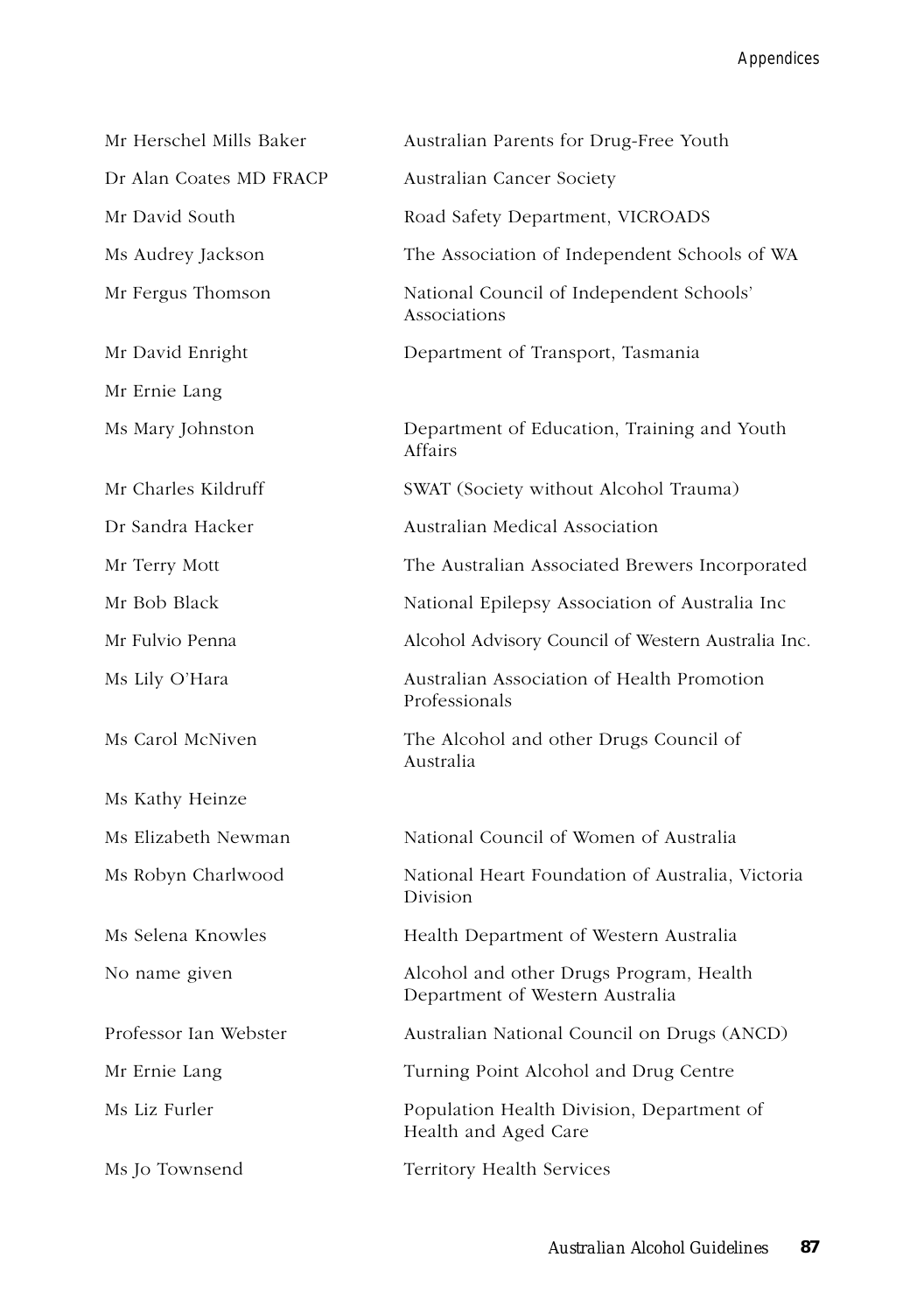| Ms Creina Stockley | The Australian Wine Research Institute (also on<br>behalf of the Winemakers' Federation of<br>Australia) |
|--------------------|----------------------------------------------------------------------------------------------------------|
| Mr Romy Lessem and | Diabetes Australia<br>Ms Effie Tsivis APD                                                                |

Draft recommendations (based on the literature review and first-stage consultation submissions) were made available on 9 November 1999 at The Australian Society for Alcohol and other Drugs (APSAD) workshop. This provided an excellent opportunity to receive valuable comments from the following experts:

| Ms Janice Trezise                    | Department of Health and Human Services<br>(Tasmania)               |
|--------------------------------------|---------------------------------------------------------------------|
| Mr Gareth Daniels                    | Northern Rivers Division of GPs                                     |
| Mr Graeme Denholm                    | People Against Drink Driving                                        |
| Mr Jeff Lucas                        |                                                                     |
| Dr Gordon Trinca                     | Royal Australasian College of Surgeons                              |
| Mr Charles Kilduff                   | SWAT (Society with Alcoholic Trauma Inc)                            |
| Mr Donald Cameron                    | People Against Drink Driving                                        |
| Mr Terry Mott and<br>Mr Shane Coombe | Australian Associated Brewers                                       |
| No name given                        | Medical Advisory Committee, Australian<br><b>Associated Brewers</b> |
| Ms Creina Stockley                   | The Australian Wine Research Institute                              |
| Dr Mike MacAvoy and                  | Alcohol Advisory Council of New Zealand<br>Mr Ian MacEwan           |

In July 2000, the Health Advisory Committee called for second-stage consultation submissions in which 45 were received from the following individuals and organisations:

| Mr John Rogers          |                                                           |
|-------------------------|-----------------------------------------------------------|
| Mr Paul Sullivan        | Alcohol Awareness and Family Recovery                     |
| Ms Kathy Heinze         |                                                           |
| Ms Marilyn Beaumont     | Women's Health Victoria                                   |
| Professor Judith Lumley | Centre for the Study of Mothers' and Children's<br>Health |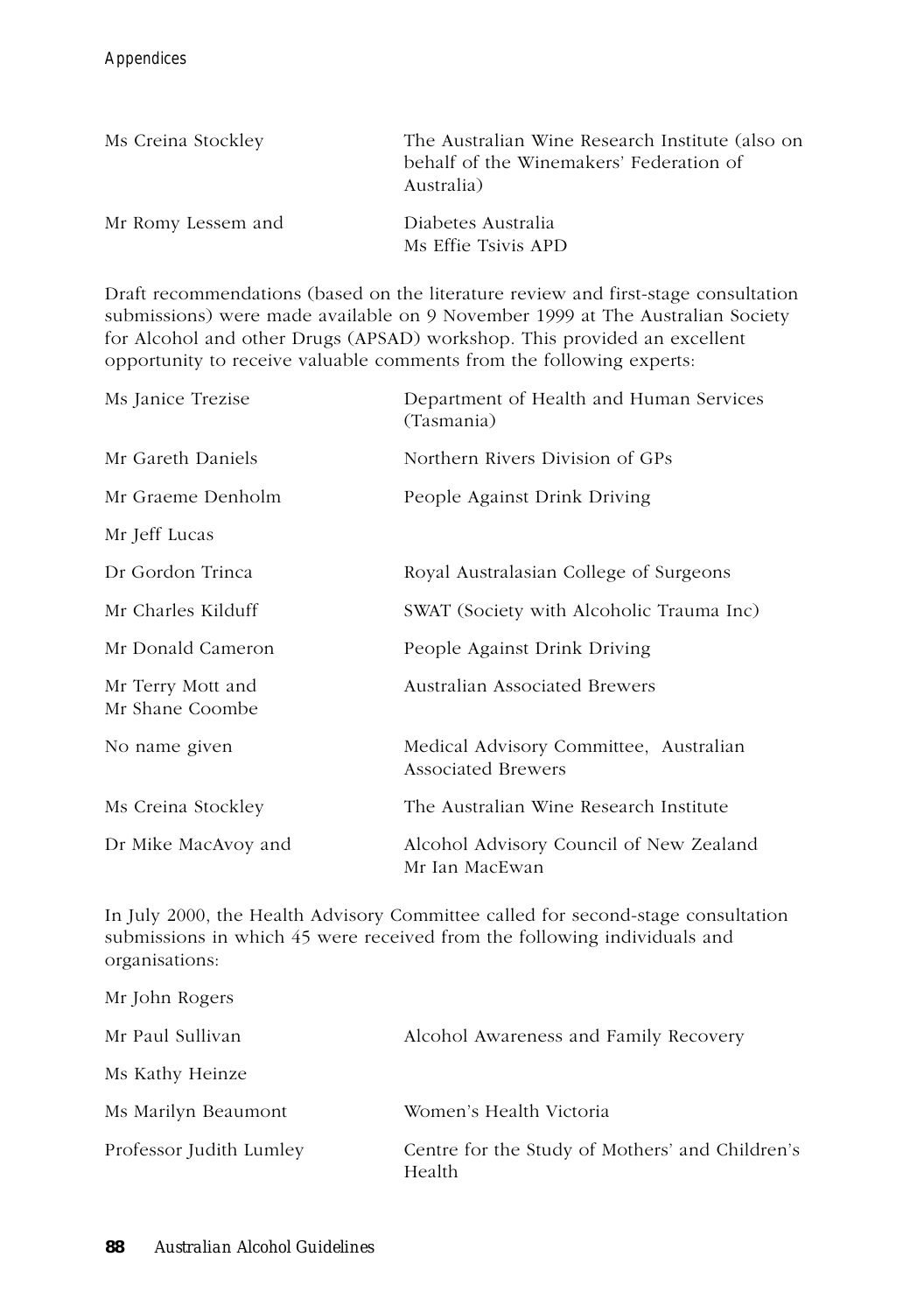| Mr Peter Bunworth   | Inner Eastern Division of General Practice                                                                   |
|---------------------|--------------------------------------------------------------------------------------------------------------|
| Ms Jo Townsend      | Alcohol and other Drugs Program, Territory<br><b>Health Services</b>                                         |
| Ms Margaret Martin  |                                                                                                              |
| Ms Anne Bergen      | Women's Christian Temperance Union of Victoria                                                               |
| Ms Nola Adams       | Women's Christian Temperance Union of WA                                                                     |
| Major Brian Watters | Australian National Council of Drugs                                                                         |
| Mr Ian Sutton       | Winemakers' Federation of Australia                                                                          |
| Dr Ki Douglas       | Australasian Faculty of Occupational Medicine                                                                |
| Dr Andrew Boyden    | National Heart Foundation                                                                                    |
| Mr Creina Stockley  | The Australian Wine Research Institute                                                                       |
| No name given       | Central Sydney Area Health Service                                                                           |
| Ms Leanne Wells     | Tobacco and Alcohol Strategies Section,<br>Population Health Division, Department of Health<br>and Aged Care |
| Mr Rob Bradley      | The Royal Life Saving Society Australia                                                                      |
| Ms Rosemary McClean | Australian Drug Foundation                                                                                   |
| Ms Elspeth Sharp    | National Council of Women Australia                                                                          |
| Mr Tony Ward        |                                                                                                              |
| Ms Yvonne Tilley    | National Council of Women (Launceston)                                                                       |
| Ms Ilse O'Ferrall   | Alcohol Advisory Council of Western Australia                                                                |
| Dr Bill Pring       | AMA's Public Health and Aged Care Committee                                                                  |
| Ms Reyna Dight      | Northern Rivers Area Health Service                                                                          |
| Mr Alan Barclay     | Diabetes Australia                                                                                           |
| Ms Sue Miers        | National Organisation for Foetal Alcohol<br>Syndrome and Related Disorders (NOFASARD)                        |
| Ms Victoria Conway  | Alcohol and Drug Service, Tasmania                                                                           |
| Ms Colleen O'Leary  | National Expert Advisory Committee on Alcohol                                                                |
| Mr Neil Roberts MLA | Member for Nudgee                                                                                            |
| Ms Christine Rogan  | Fetal Alcohol New Zealand Trust                                                                              |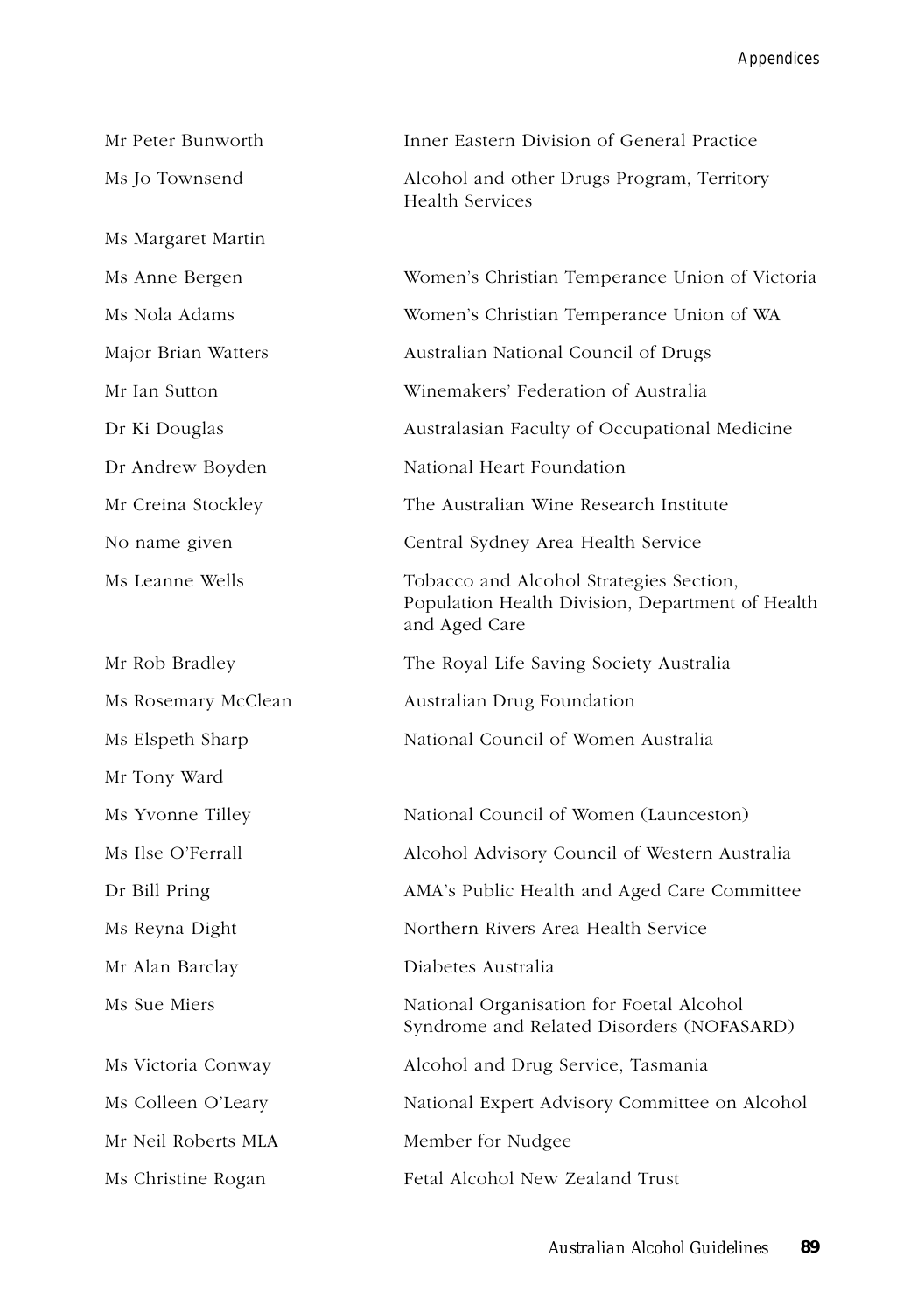| Ms Rosemary Bryant      | Royal College of Nursing                                           |
|-------------------------|--------------------------------------------------------------------|
| Dr Nigel Abbott         |                                                                    |
| Mr Donald Cameron       | People Against Drink Driving                                       |
| Ms Gabrielle FitzGerald | The Royal Australian and New Zealand College<br>of Psychiatrists   |
| Mr Neale Spencer        | Road Traffic Authority                                             |
| Dr Peter d'Abbs         | Menzies School of Health Research                                  |
| Mr Scott Wilson         | Aboriginal Drug and Alcohol Council of South<br>Australia          |
| Ms Caroline Fitzwarryne | Alcohol and other Drugs Council of Australia                       |
| Dr Di Tibbits           | Royal Australian and New Zealand College of                        |
| Ms Karyn Hart           | Department of Employment, Education, Training<br>and Youth Affairs |
| Mr Ray Judd             | Department of Human Services (Victoria)                            |
| Mr Ernie Lang           | Turning Point Alcohol and Drug Centre                              |
| Mr Terry Mott           | National Alcohol Beverages Industry Council Inc<br>(NABIC)         |
| Mr Dominic Nolan        | Australian Regional Winemakers' Forum                              |

# DISCUSSION OF SUBMISSIONS

The working party developed the scope for the project after considering the issues raised in first stage consultation submissions.

The working party made a number of changes to the draft guidelines and report based on the submissions received from the APSAD workshop and during second stage consultation.

# IMPLEMENTATION AND DISSEMINATION

A workshop was held in conjunction with partners in January 2001 to brainstorm implementation and dissemination ideas. Participants discussed strategies and promotional activities that would be effective in disseminating the messages from the Guidelines such as working through intermediaries. The outcome of this workshop was a comprehensive implementation and dissemination paper.

Different media and community strategies will be applied for different target groups. Messages will be formulated in ways that are meaningful and useful to each of the groups specified in the Guidelines. The workshop identified the most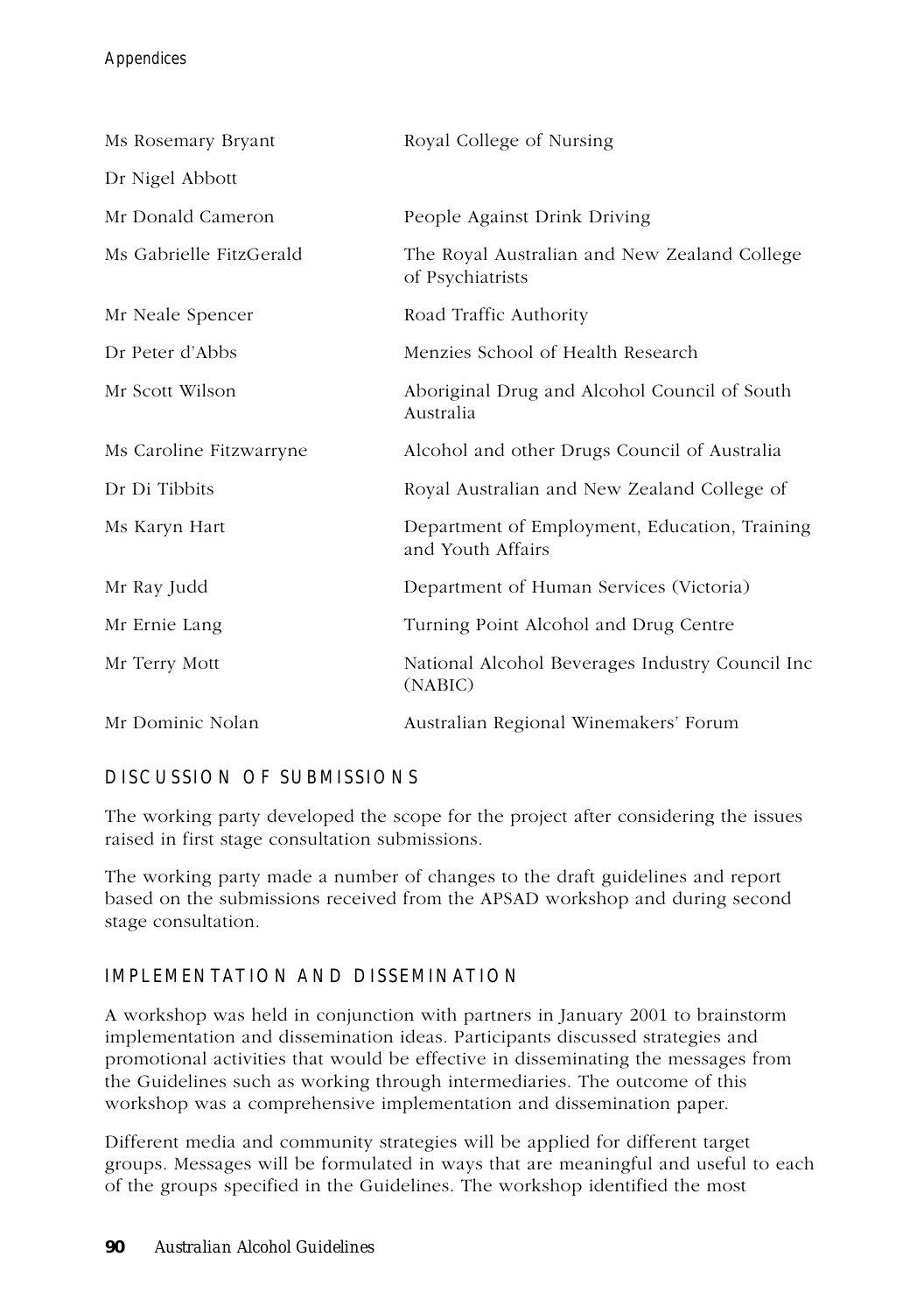appropriate conduits and settings in which to direct messages to the different target groups. The following approach was agreed:

| Guideline number          | <b>Conduit or setting</b>                                                    |
|---------------------------|------------------------------------------------------------------------------|
| 1, 4, 5, 6, 7, 8, 11 & 12 | GPs and emergency care settings.                                             |
| 9 & 10                    | Point of sale, retail and hospitality industry,<br>education, emergency care |
| 3                         | Local and State government alcohol industry                                  |
| 1 & 2                     | 'All systems' general approach including<br>Aboriginal health workers.       |

The implementation strategy will be undertaken as part of the National Alcohol Strategy.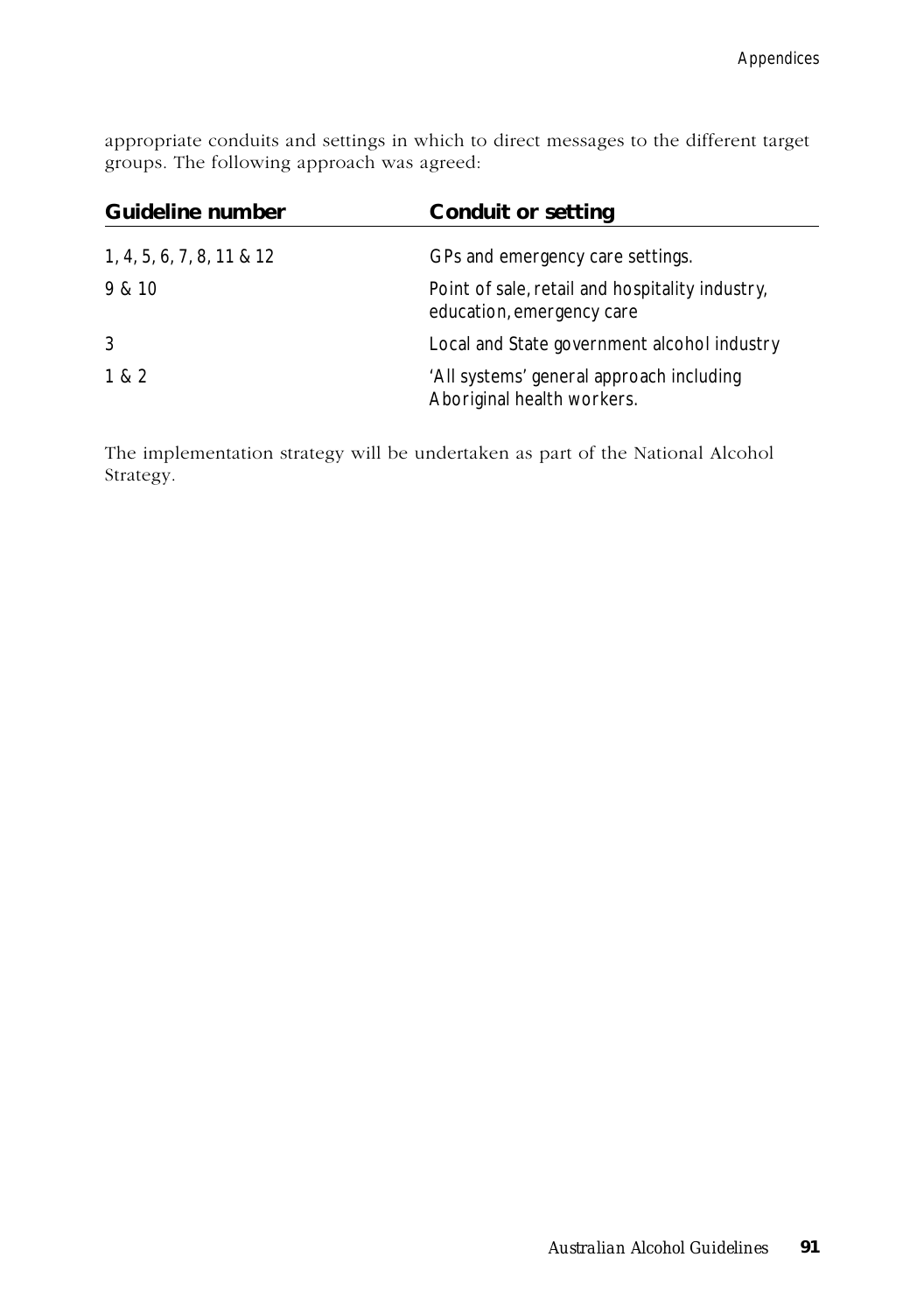# **APPENDIX 3: EVALUATION OF EVIDENCE**

The literature review that underpins these guidelines, *Evidence Regarding the Level of Alcohol Consumption Considered to be Low-Risk for Men and Women,* by Eric Single, Mary Jane Ashley, Susan Bondy, Maureen Dobbins, James Rankin, and Jürgen Rehm (1999a), used the following guidelines from the IARC (1988), which were also used in the NHMRC's publication of *A Guide to the Development, Implementation and Evaluation of Clinical Practice Guidelines* (NHMRC 1999)*.*

## GUIDELINES FOR ASSESSING EVIDENCE ON CAUSALITY

Evidence of causality between alcohol consumption and physiological effects (including both harmful and protective effects) was assessed using the following guidelines from the IARC (1988):

- 1. Sufficient evidence of causality: In the reviewers' opinion, a causal relationship has been established between alcohol consumption and the disease or injury. The evidence indicates that an association (positive or negative) exists between alcohol consumption and the disease or injury in which chance, confounding variables and other bias can be ruled out with reasonable confidence.
- 2. Limited evidence of causality: An association (positive or negative) has been observed between alcohol consumption and the disease or injury for which a causal interpretation is considered to be credible, but chance, confounding variables or other bias cannot be ruled out with reasonable confidence.
- 3. Inadequate evidence of causality: The available studies are of insufficient quantity, consistency or statistical power to permit a conclusion regarding the presence or absence of a causal connection.
- 4. Evidence suggesting lack of causality: There are several adequate studies, covering the full range of levels of alcohol consumption in the population, showing the lack of a relationship (positive or negative) between alcohol consumption and the disease or injury. This assessment is inevitably limited to diseases and injuries, levels of consumption and lengths of observations covered by the available studies; and the possibility of very small risks at the levels of exposure studied can never be excluded.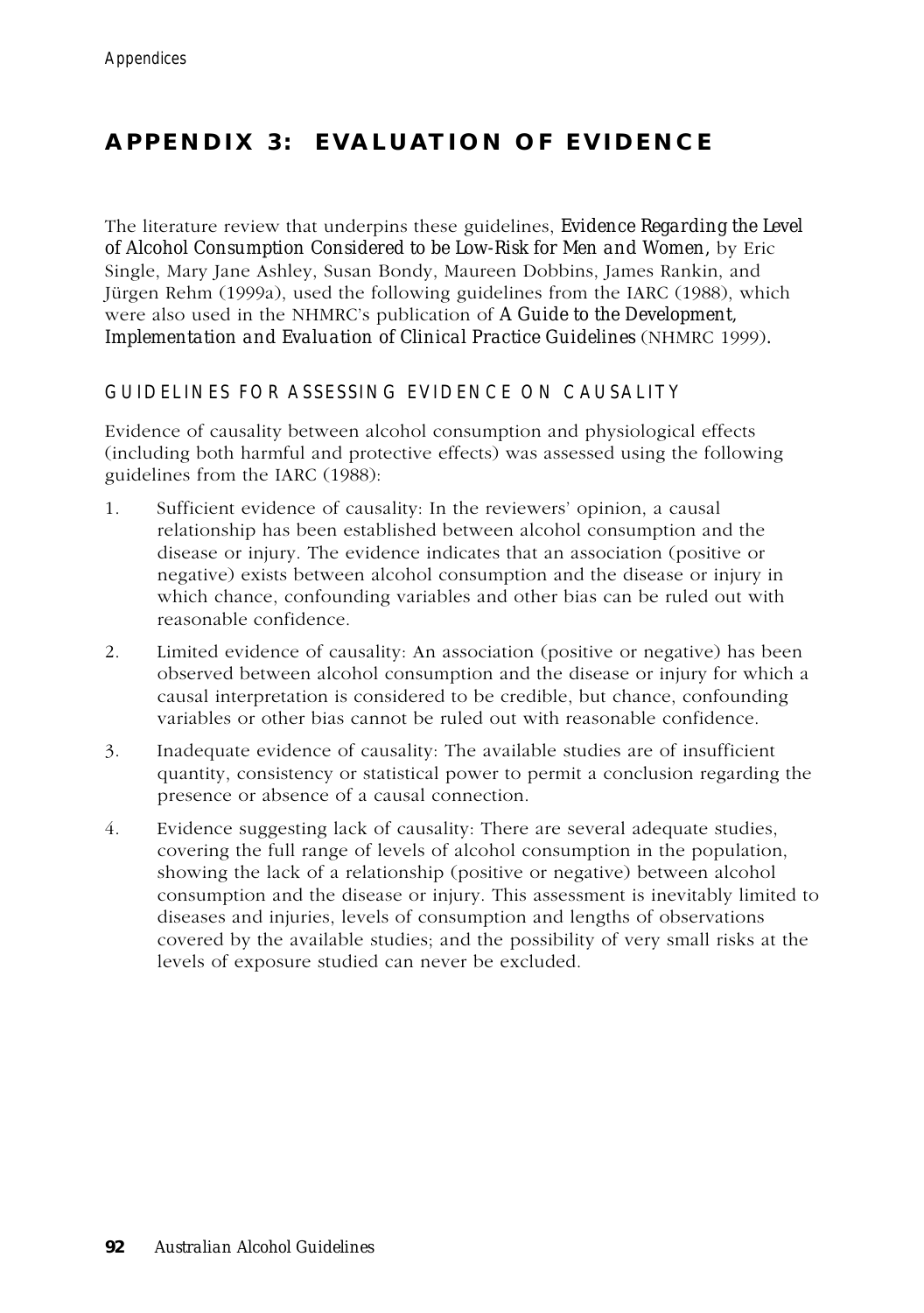# **APPENDIX 4: STRENGTHS AND WEAKNESS OF THE USE OF SURVEYS TO MEASURE ALCOHOL CONSUMPTION**

Most of the studies reviewed in the literature review stem from epidemiology, using survey-based estimates of alcohol consumption. These have both strengths and limitations, which vary with the actual survey design.

Survey-based estimates of alcohol consumption can provide evidence on both volume and patterns of drinking. They can provide information on:

- current and lifetime drinking status, identifying current drinkers, former drinkers, and lifetime abstainers;
- the volume of alcohol consumed overall, the average per day or per drinking day, and/or the volume of particular types of drinks; and
- the frequency and volume of high risk drinking.

Surveys permit comparison between sub-groups of interest, and they can enable consumption patterns to be linked with consequences at the individual level, thereby helping to clarify the influence of factors relating to the individual drinker or to the context of drinking.

The accuracy of the data obtained depend critically on the population or 'sample' surveyed: both the size of the sample in relation to the population of interest, and the degree to which it accurately represents this population. The data are also influenced by the length of time covered by the questions. For example, questions covering the past seven days *may* elicit more accurate reporting than asking people to summarise their drinking habits over a longer period, and such questions lessen the tendency for people to ignore occasional heavy drinking days when asked to summarise their 'typical' intake. However, the past seven days may give a false picture of the consumption of irregular drinkers. Many surveys therefore ask about a longer period, typically a month or a year; but this increases the likelihood of recall errors. Current recommendations from the World Health Organization (WHO 2000) recommend the use of questions in national surveys that cover the frequency of drinking varying amounts of alcohol over the past 12 months—known as the Graduated Quantity-Frequency method.

One difficulty in assessing the quantity drunk is the fact that, in many social settings, there is a tendency for a host to top up glasses, or for drinks to be taken from a communal container such as a jug of beer. Furthermore, estimating the size of a drink may be difficult for many survey respondents, with different glass sizes and often with other people mixing drinks.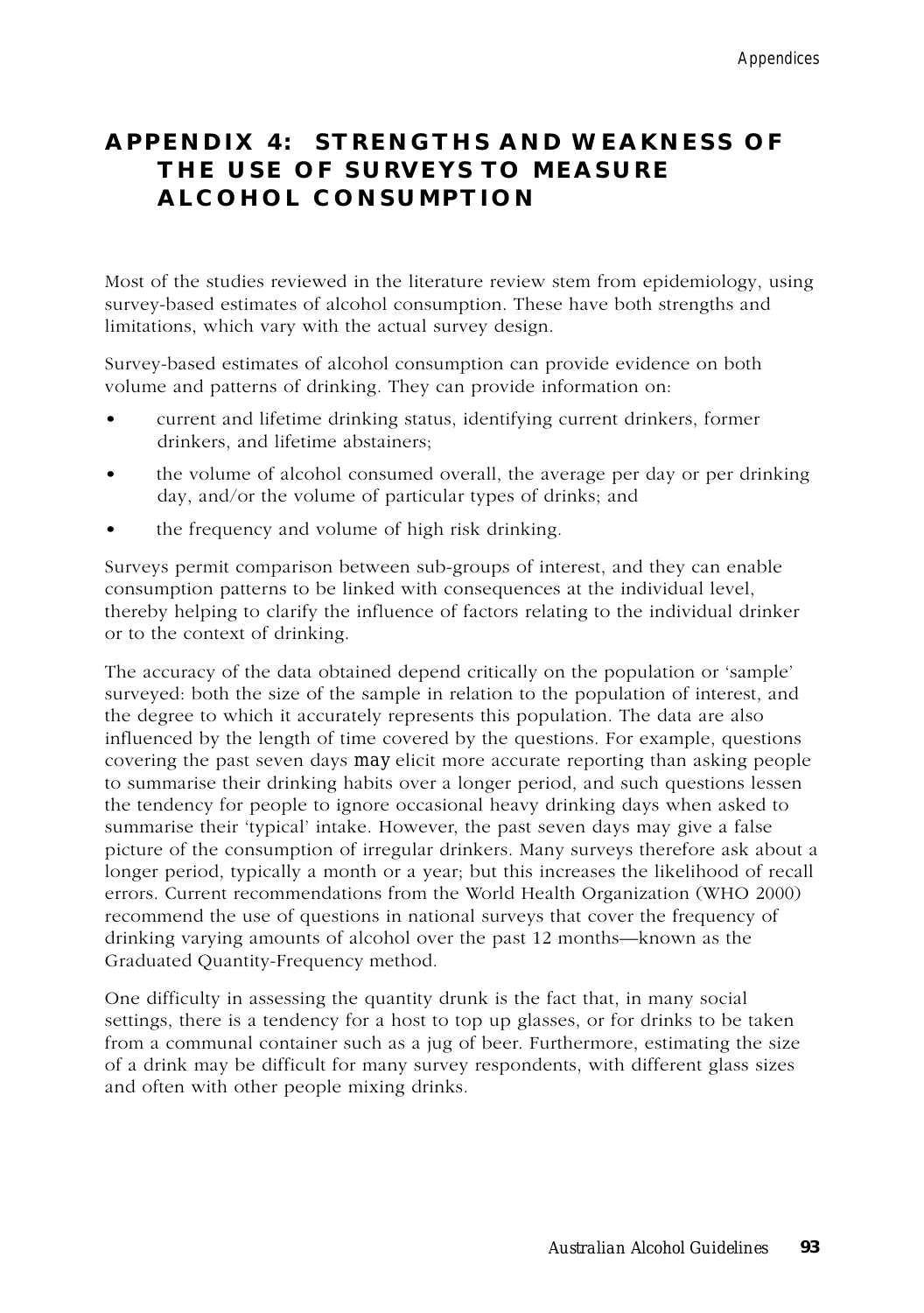Drinking that places people at high risk for acute or immediate problems is commonly measured across the population by:

- the number or proportion of drinkers, or of the total population, drinking at a level deemed to be high risk, with a specified frequency over a given period of time: for example, the proportion of drinkers who have drunk more than six drinks on any one day over the past six months;
- the consumption on high risk drinking days : for example, data might be collected on the number (and possibly the sizes) of drinks consumed each day of the past seven days.

These measures must be distinguished from measures of typical daily drinking, which will give a lower figure and are indicative of risk levels for long-term or chronic health problems.

It is also useful to know the context for drinking, because it relates to the consequences of drinking. For example, drinking at home is not likely to result in problems relating to impaired driving. Surveys can therefore ask about where, or with whom, drinking takes place (eg home, the home of friends, or public places), or about the proportion of drinking done in each of these contexts, or how often the person drinks in each context (every day, most days etc). Questions can also be asked specifically about how often the person drinks before driving a car, or engaging in other potentially risky activities.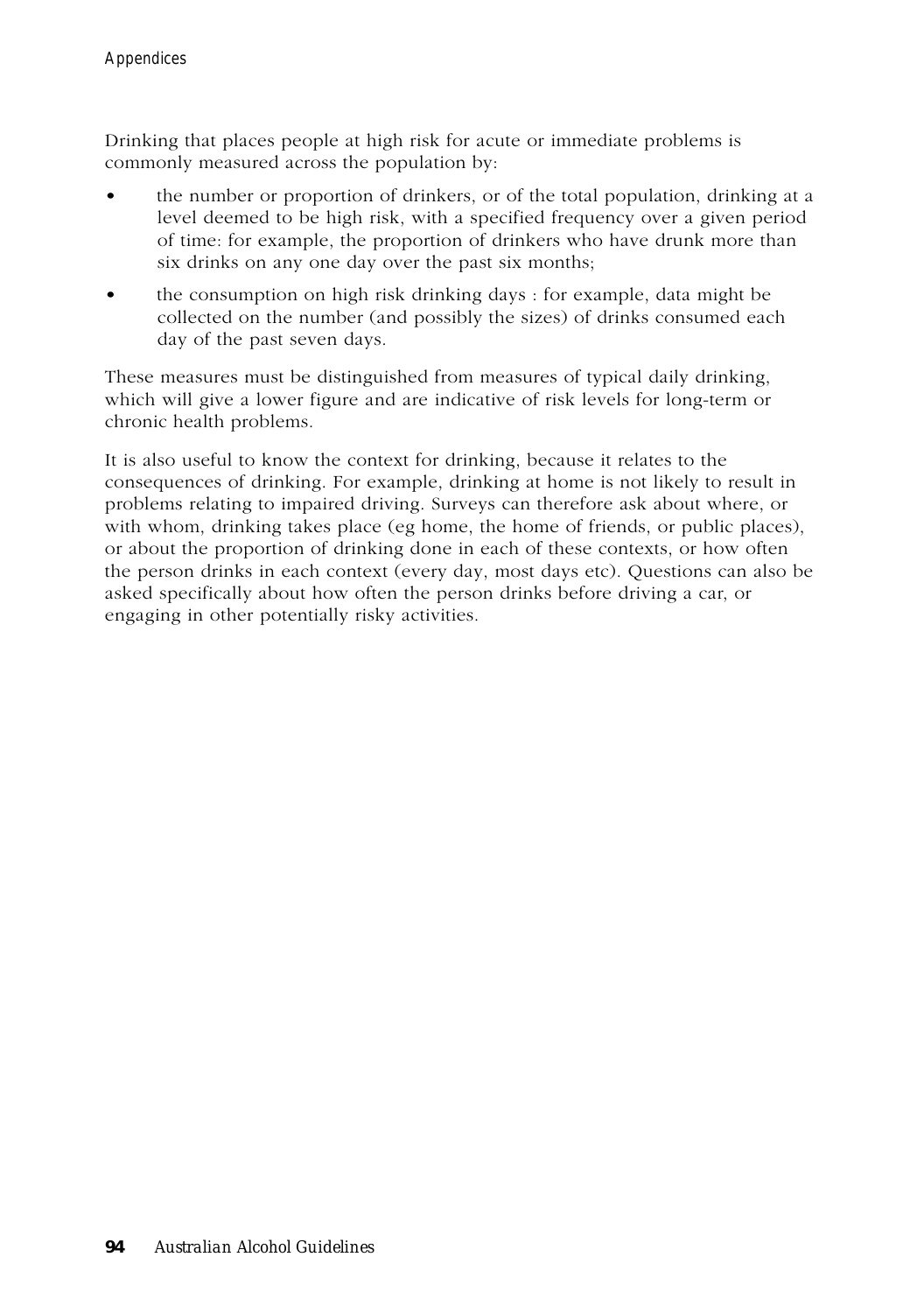# **APPENDIX 5: RECOMMENDED UPPER LIMITS OF DRINKING IN GUIDELINES, POLICY STATEMENTS, JOURNAL EDITORIALS AND STATEMENTS BY LEADING EXPERTS, 1990–**

| Author/organisation (and reference) | Journal of the American Medical<br>Association (JAMA) (Hwang et al 1999)                                                                |
|-------------------------------------|-----------------------------------------------------------------------------------------------------------------------------------------|
| Country                             | US                                                                                                                                      |
| <b>Date</b>                         | 1999                                                                                                                                    |
| <b>Drinking level</b>               | 'moderate drinking' defined as 1–2<br>drinks/day for men and 1 drink/day for<br>women                                                   |
| Rationale/comments                  | This is a 1-page fact sheet as part of<br>JAMA's Patient Page. It notes that<br>'moderate use can have some health<br>benefits'.        |
| Author/organisation (and reference) | National Institute on Alcoholism and<br>Alcohol Abuse (NIAAA) recommended<br>year 2000 alcohol guidelines (Gordis<br>1999)              |
| Country                             | US                                                                                                                                      |
| <b>Date</b>                         | 1999                                                                                                                                    |
| <b>Drinking level</b>               | $\leq$ 2 drinks/day for men under 65; $\leq$ 1<br>drink/day for women and men over 65                                                   |
| Rationale/comments                  | In an official comment on US Dietary<br>guidelines, the Director of the NIAAA,<br>Enoch Gordis, advocates informing the<br>public that: |
|                                     | • Causality regarding coronary heart<br>disease (CHD) risk reduction is not<br>conclusive                                               |
|                                     | • Studies show CHD reduction at levels<br>below moderate                                                                                |
|                                     | • Very serious health consequences<br>quickly accrue at levels of<br>consumption above moderate                                         |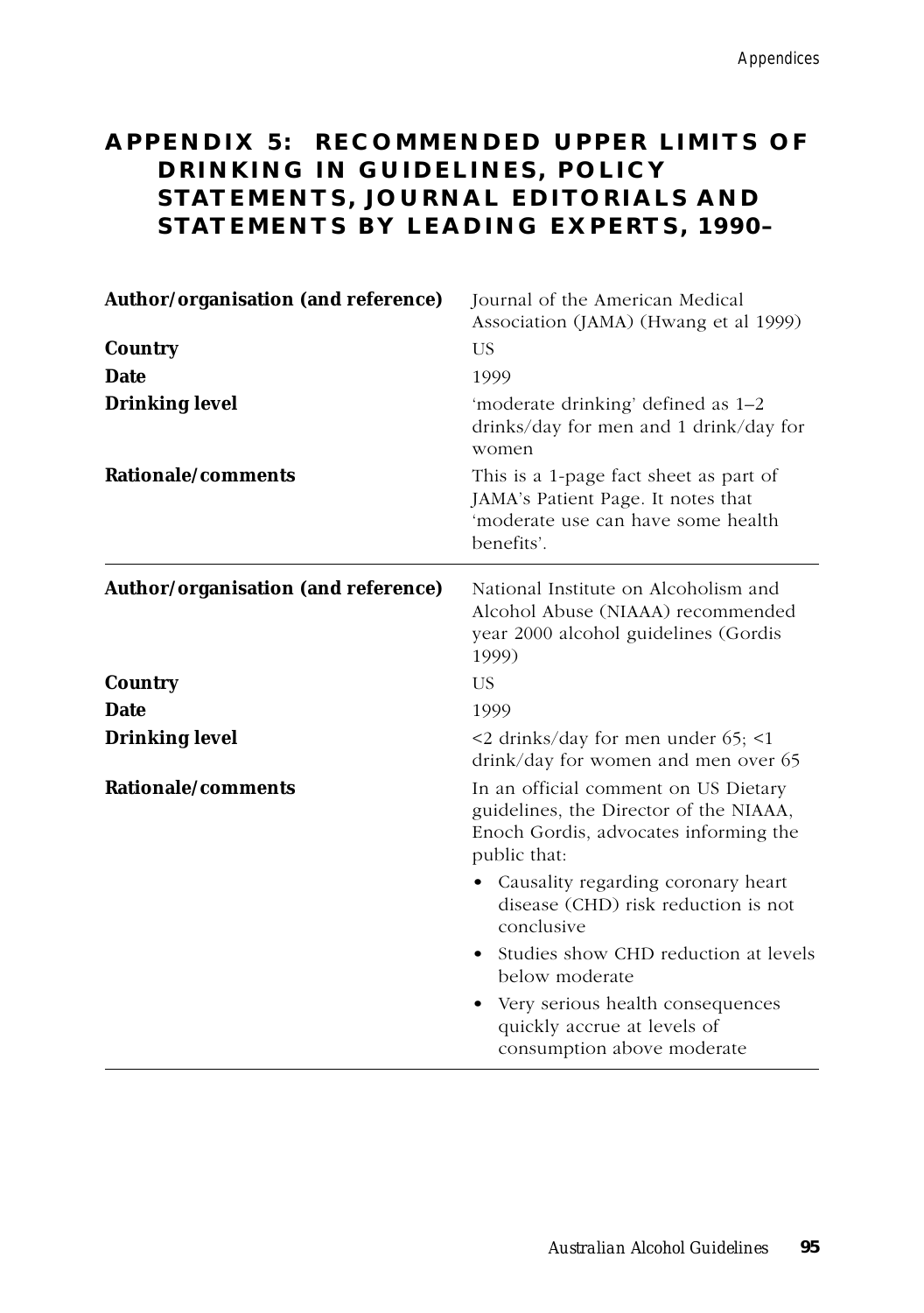| Author/organisation (and reference) | Israel Society for the Prevention of<br>Alcoholism (Weiss 1999)                                                                                                                                                                                                                                                                                                                                                     |
|-------------------------------------|---------------------------------------------------------------------------------------------------------------------------------------------------------------------------------------------------------------------------------------------------------------------------------------------------------------------------------------------------------------------------------------------------------------------|
| Country                             | Israel                                                                                                                                                                                                                                                                                                                                                                                                              |
| Date                                | 1999                                                                                                                                                                                                                                                                                                                                                                                                                |
| <b>Drinking level</b>               | Not specified                                                                                                                                                                                                                                                                                                                                                                                                       |
| Rationale/comments                  | 15 guidelines are presented on drinking,<br>including avoidance of intoxication,<br>dilution of high alcohol content drinks,<br>drinking with food, drinking slowly,<br>women being more 'careful in drinking'<br>than men, avoidance of drinking when<br>pregnant or taking medications                                                                                                                            |
| Author/organisation (and reference) | The John Hopkins White Papers (John<br>Hopkins Medical Institutions 1998)                                                                                                                                                                                                                                                                                                                                           |
| Country                             | <b>US</b>                                                                                                                                                                                                                                                                                                                                                                                                           |
| <b>Date</b>                         | 1998                                                                                                                                                                                                                                                                                                                                                                                                                |
| <b>Drinking level</b>               | 1–2 drinks/day for men and 7 drinks/<br>week for women if no heart disease or<br>other risk (otherwise 1 drink/day)                                                                                                                                                                                                                                                                                                 |
| Rationale/comments                  | Nutrition experts from John Hopkins<br>University note 'undeniable' health<br>benefits to moderate alcohol<br>consumption, but they also write that<br>alcohol adds extra calories, can interfere<br>with medication, can cause some types<br>of heart disease, carries the potential for<br>abuse, and may increase breast cancer<br>risk for women. They also recommends<br>that if you don't drink, don't start. |
| Author/organisation (and reference) | National Stroke Association (NSA 1998)                                                                                                                                                                                                                                                                                                                                                                              |
| <b>Country</b>                      | <b>US</b>                                                                                                                                                                                                                                                                                                                                                                                                           |
| <b>Date</b>                         | 1998                                                                                                                                                                                                                                                                                                                                                                                                                |
| <b>Drinking level</b>               | Not specified                                                                                                                                                                                                                                                                                                                                                                                                       |
| Rationale/comments                  | NSA's Prevention Advisory Board's<br>Stroke Prevention Guideline $# 4$ : 'If you<br>drink alcohol, do so in moderationone<br>drink each day may actually lower your<br>risk for stroke (provided there is no<br>other medical reason you should avoid<br>alcohol).'                                                                                                                                                 |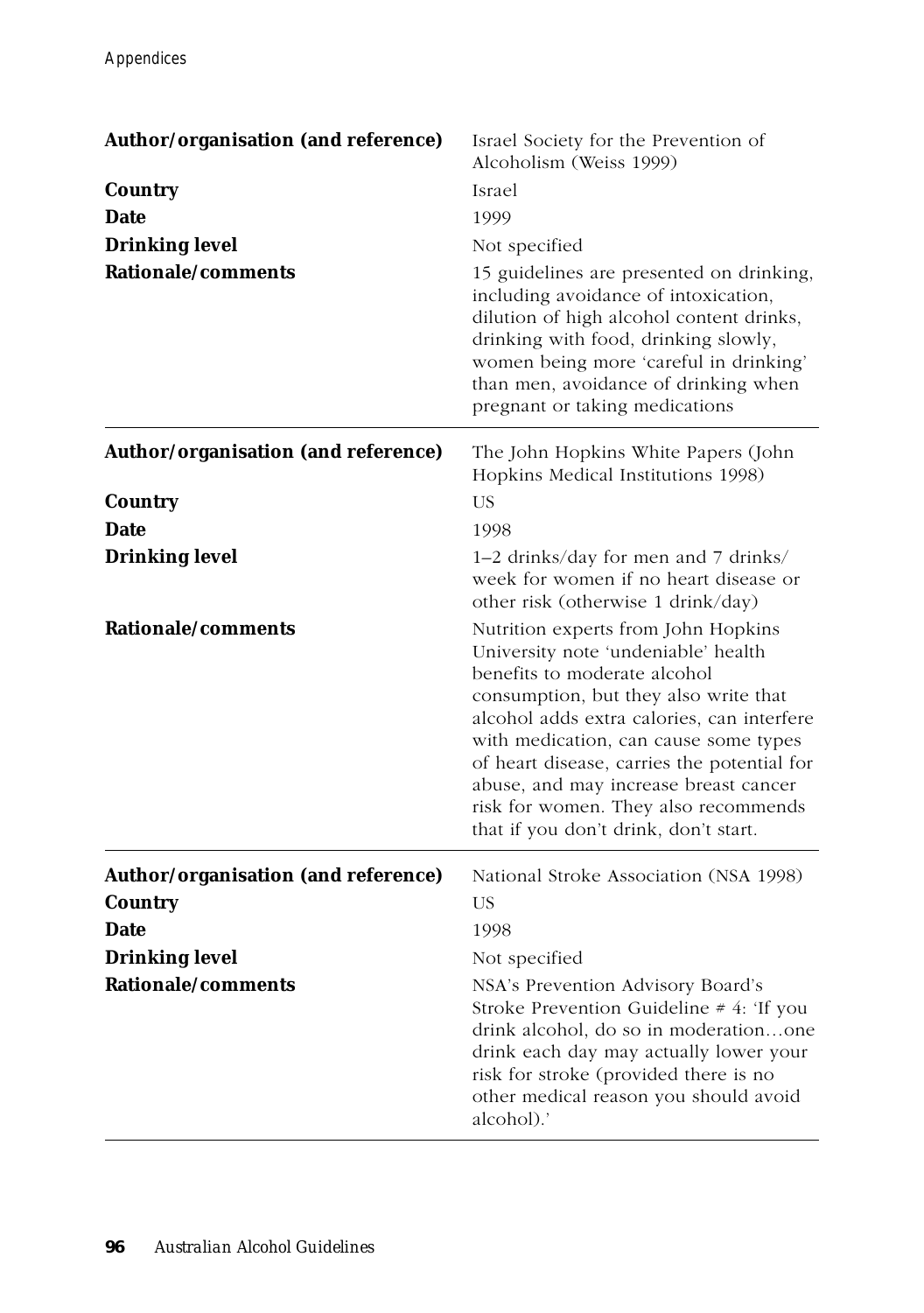| Author/organisation (and reference) | Medical Research Council of Sweden<br>(MRC 1997)                                                                                                                                                                                                                 |
|-------------------------------------|------------------------------------------------------------------------------------------------------------------------------------------------------------------------------------------------------------------------------------------------------------------|
| Country                             | Sweden                                                                                                                                                                                                                                                           |
| Date                                | 1997                                                                                                                                                                                                                                                             |
| <b>Drinking level</b>               | 'intake should be kept below 10 to 20 $g/$<br>day'                                                                                                                                                                                                               |
| Rationale/comments                  | It is possible that a moderate alcohol<br>intake has certain positive medical<br>effects. However, the causal<br>relationships are not sufficiently clear.<br>Complete or almost complete abstention<br>from alcohol can therefore not be<br>considered a risk'. |
| Author/organisation (and reference) | Harvard University Cancer Prevention<br>Center (HUCPC 1997)                                                                                                                                                                                                      |
| Country                             | <b>US</b>                                                                                                                                                                                                                                                        |
| <b>Date</b>                         | 1997                                                                                                                                                                                                                                                             |
| <b>Drinking level</b>               | 'moderate drinking'=2 or less drinks/day<br>for men; 1 drink/day for women                                                                                                                                                                                       |
| Rationale/comments                  | 'Recommendations for alcohol intake are<br>complicated by strong evidence that 1 or<br>2 drinks per day is protective against<br>cardiovascular disease.'                                                                                                        |
| Author/organisation (and reference) | National Heart, Lung and Blood Institute<br>(NHLBI 1997)                                                                                                                                                                                                         |
| Country                             | <b>US</b>                                                                                                                                                                                                                                                        |
| <b>Date</b>                         | 1997                                                                                                                                                                                                                                                             |
| <b>Drinking level</b>               | 30 ml of ethanol/day for men, 15 ml for<br>women and lighter weight persons                                                                                                                                                                                      |
| Rationale/comments                  | 'Such amounts do not raise blood<br>pressure and have been associated with<br>a lower risk for CHD.'                                                                                                                                                             |
| Author/organisation (and reference) | Invited British Medical Journal editorial<br>(Doll 1997)                                                                                                                                                                                                         |
| Country                             | UK                                                                                                                                                                                                                                                               |
| <b>Date</b>                         | 1997                                                                                                                                                                                                                                                             |
| <b>Drinking level</b>               | Up to 4 drinks/day                                                                                                                                                                                                                                               |
| Rationale/comments                  | Consumption of small and moderate<br>amounts of alcohol reduces mortality<br>from vascular disease by about one<br>third. Minimum mortality occurs with 2<br>to 3 drinks/day.                                                                                    |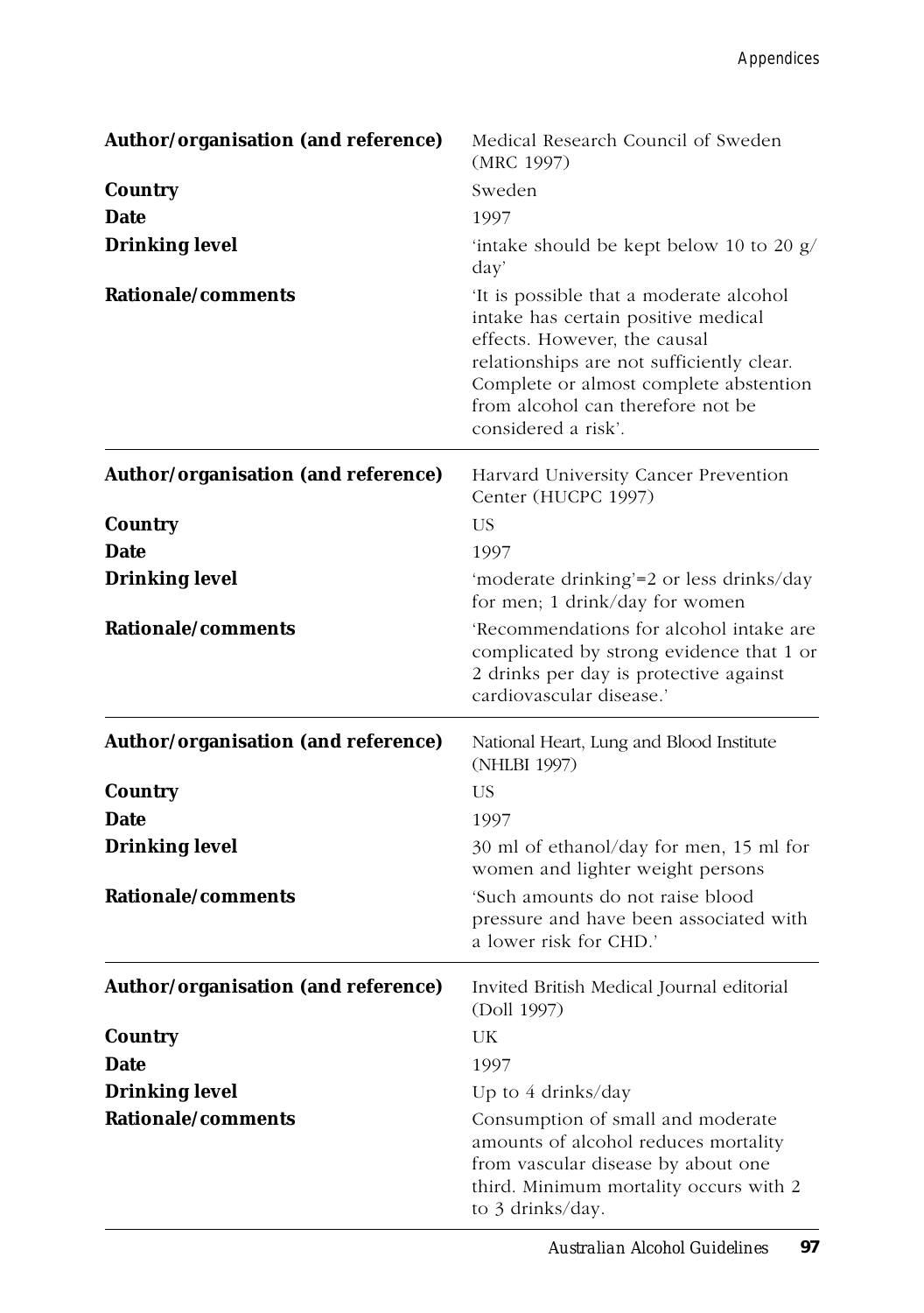| Author/organisation (and reference)<br>Country<br>Date<br><b>Drinking level</b><br>Rationale/comments | American Cancer Society (ACS 1996)<br><b>US</b><br>1996<br>2 drinks/day<br>'Cancer risk increases with the amount<br>of alcohol consumed and may start to<br>rise with intake as few as two drinks a<br>dayModerate intake of alcoholic<br>beverages has been shown to decrease<br>the risk of CHD in middle-aged adults.' |
|-------------------------------------------------------------------------------------------------------|----------------------------------------------------------------------------------------------------------------------------------------------------------------------------------------------------------------------------------------------------------------------------------------------------------------------------|
| Author/organisation (and reference)                                                                   | American Heart Association (Pearson<br>1996)                                                                                                                                                                                                                                                                               |
| Country                                                                                               | <b>US</b>                                                                                                                                                                                                                                                                                                                  |
| <b>Date</b>                                                                                           | 1996                                                                                                                                                                                                                                                                                                                       |
| <b>Drinking level</b><br>Rationale/comments                                                           | 1 or 2 drinks/day                                                                                                                                                                                                                                                                                                          |
|                                                                                                       | The article notes that 80,000 deaths are<br>prevented each year due to moderate<br>intake of alcohol. Other<br>recommendations include consulting<br>with physician to tailor risks to benefits,<br>and not drinking when operating<br>machinery or motor vehicles.                                                        |
| Author/organisation (and reference)<br>Country                                                        | Pearson and Fuster 1996 (Pearson 1996)<br><b>US</b>                                                                                                                                                                                                                                                                        |
| <b>Date</b>                                                                                           | 1996                                                                                                                                                                                                                                                                                                                       |
| <b>Drinking level</b>                                                                                 | Not specified: recommends reducing<br>alcohol consumption to a 'moderate'<br>level                                                                                                                                                                                                                                         |
| Rationale/comments                                                                                    | Includes decision flow chart for general<br>practitioners on management of vascular<br>disease in which alcohol moderation is<br>included in management of blood<br>pressure.                                                                                                                                              |
| Author/organisation (and reference)                                                                   | Centre Alcologico Integrato                                                                                                                                                                                                                                                                                                |
| Country                                                                                               | Italy                                                                                                                                                                                                                                                                                                                      |
| <b>Date</b>                                                                                           | 1996                                                                                                                                                                                                                                                                                                                       |
| <b>Drinking level</b>                                                                                 | $\leq$ 40 g/day for men, less for women                                                                                                                                                                                                                                                                                    |
| Rationale/comments                                                                                    | Although the threshold for low risk<br>drinking is defined in terms of grams in<br>a day, the equivalent number of drinks<br>is not stated.                                                                                                                                                                                |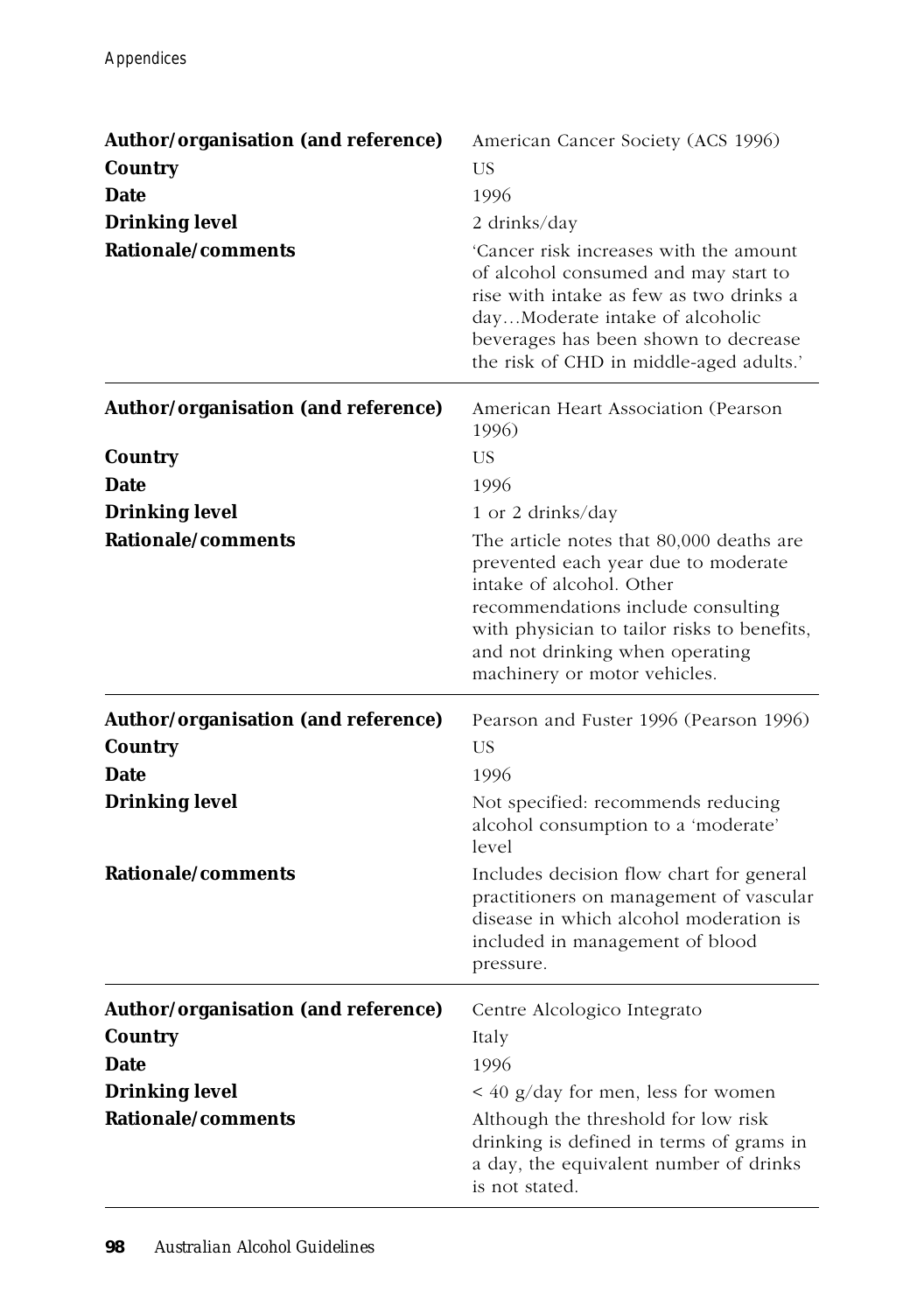| Author/organisation (and reference) | American College of Cardiology (ACC<br>1996)                                                                                                                                                                      |
|-------------------------------------|-------------------------------------------------------------------------------------------------------------------------------------------------------------------------------------------------------------------|
| Country                             | US                                                                                                                                                                                                                |
| <b>Date</b>                         | 1996                                                                                                                                                                                                              |
| <b>Drinking level</b>               | Moderate consumption=1-3 drinks/day                                                                                                                                                                               |
| Rationale/comments                  | Moderate drinkers (1-3 drinks/day)<br>have a 40% to 50% reduction in<br>coronary artery disease risk compared<br>with individuals who are abstinent.' No<br>alcohol consumption included as a CHD<br>risk factor. |
| Author/organisation (and reference) | National Institute on Alcoholism and<br>Alcohol Abuse (NIAAA 1995)                                                                                                                                                |
| Country                             | US                                                                                                                                                                                                                |
| <b>Date</b>                         | 1995                                                                                                                                                                                                              |
| <b>Drinking level</b>               | Not more than 2 drinks/day                                                                                                                                                                                        |
| Rationale/comments                  | Recommends physicians advise patients<br>who drink, to do so in moderation and<br>to abstain under certain circumstances.                                                                                         |
| Author/organisation (and reference) | United States Dietary Association (USDA<br>and USDHHS 1995)                                                                                                                                                       |
| Country                             | US                                                                                                                                                                                                                |
| <b>Date</b>                         | 1995                                                                                                                                                                                                              |
| <b>Drinking level</b>               | 2 drinks/day for men and 1 drink/day<br>for women                                                                                                                                                                 |
| Rationale/comments                  | The guidelines state 'if you drink<br>alcoholic beverages, do so in<br>moderation, with meals, and when<br>consumption does not put your or others<br>at risk.'                                                   |
| Author/organisation (and reference) | Royal College of Physicians, Psychiatrists<br>and General Practitioners (Royal College<br>1995)                                                                                                                   |
| Country                             | UK                                                                                                                                                                                                                |
| <b>Date</b>                         | 1995                                                                                                                                                                                                              |
| <b>Drinking level</b>               | 21 units/week for men, 14 units/week<br>for women (unit=8g of ethanol)                                                                                                                                            |
| Rationale/comments                  | While not recommending that people<br>increase drinking to reduce risk of CHD,<br>the report concludes that moderate<br>drinkers have lower CHD risk.                                                             |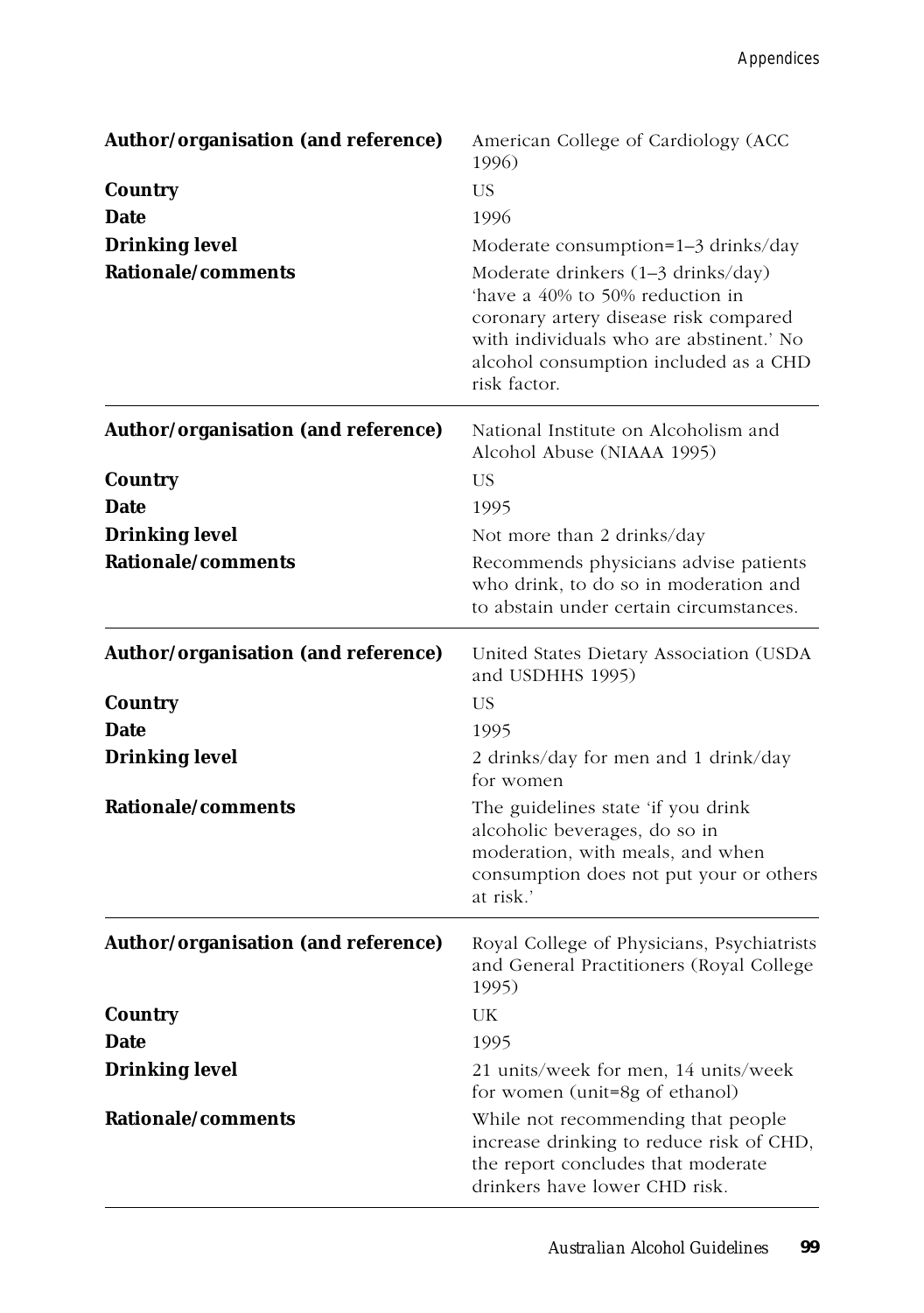| Author/organisation (and reference) | UK Dept. of Health (UK Dept of Health<br>1995)                                                                                                                                                                                                                                                                                                                                         |
|-------------------------------------|----------------------------------------------------------------------------------------------------------------------------------------------------------------------------------------------------------------------------------------------------------------------------------------------------------------------------------------------------------------------------------------|
| Country                             | UK                                                                                                                                                                                                                                                                                                                                                                                     |
| <b>Date</b>                         | 1995                                                                                                                                                                                                                                                                                                                                                                                   |
| <b>Drinking level</b>               | 21 units/week for men, 14 units/week<br>for women (unit=8g of ethanol)                                                                                                                                                                                                                                                                                                                 |
| Rationale/comments                  | This UK report on 'Sensible Drinking'<br>notes a significant health benefit from<br>moderate drinking for men over 40 and<br>postmenopausal women, including lower<br>risk of CHD, ischemic stroke and<br>gallstones. A maximal advantage is at 1-<br>2 units/day for men, and significant<br>health risk 'will not accrue' up to 4<br>units/day for men and 3 units/day for<br>women. |
| Author/organisation (and reference) | Alcohol Advisory Council of New<br>Zealand, (AACNZ 1995)                                                                                                                                                                                                                                                                                                                               |
| Country                             | New Zealand                                                                                                                                                                                                                                                                                                                                                                            |
| <b>Date</b>                         | 1995                                                                                                                                                                                                                                                                                                                                                                                   |
| <b>Drinking level</b>               | <60g/day and 210g/ week for men and<br>$\leq$ 40 g/day and $\leq$ 140 g/week for women                                                                                                                                                                                                                                                                                                 |
| <b>Rationale/comments</b>           | Alcohol-free days recommended, and<br>special circumstances are noted when<br>lower limits or abstention is advisable.                                                                                                                                                                                                                                                                 |
| Author/organisation (and reference) | Invited editorial in Am J of Public Health<br>(Klatsky and Friedman 1995)                                                                                                                                                                                                                                                                                                              |
| <b>Country</b>                      | <b>US</b>                                                                                                                                                                                                                                                                                                                                                                              |
| <b>Date</b>                         | 1995                                                                                                                                                                                                                                                                                                                                                                                   |
| <b>Drinking level</b>               | Not specified.                                                                                                                                                                                                                                                                                                                                                                         |
| <b>Rationale/comments</b>           | Light drinkers have 30% to 40% lower<br>CHD risk and 10% lower mortality risk.<br>However, concern about the risks of<br>heavier drinking 'makes it inappropriate<br>to indiscriminately advise non-drinkers<br>to start drinking.'                                                                                                                                                    |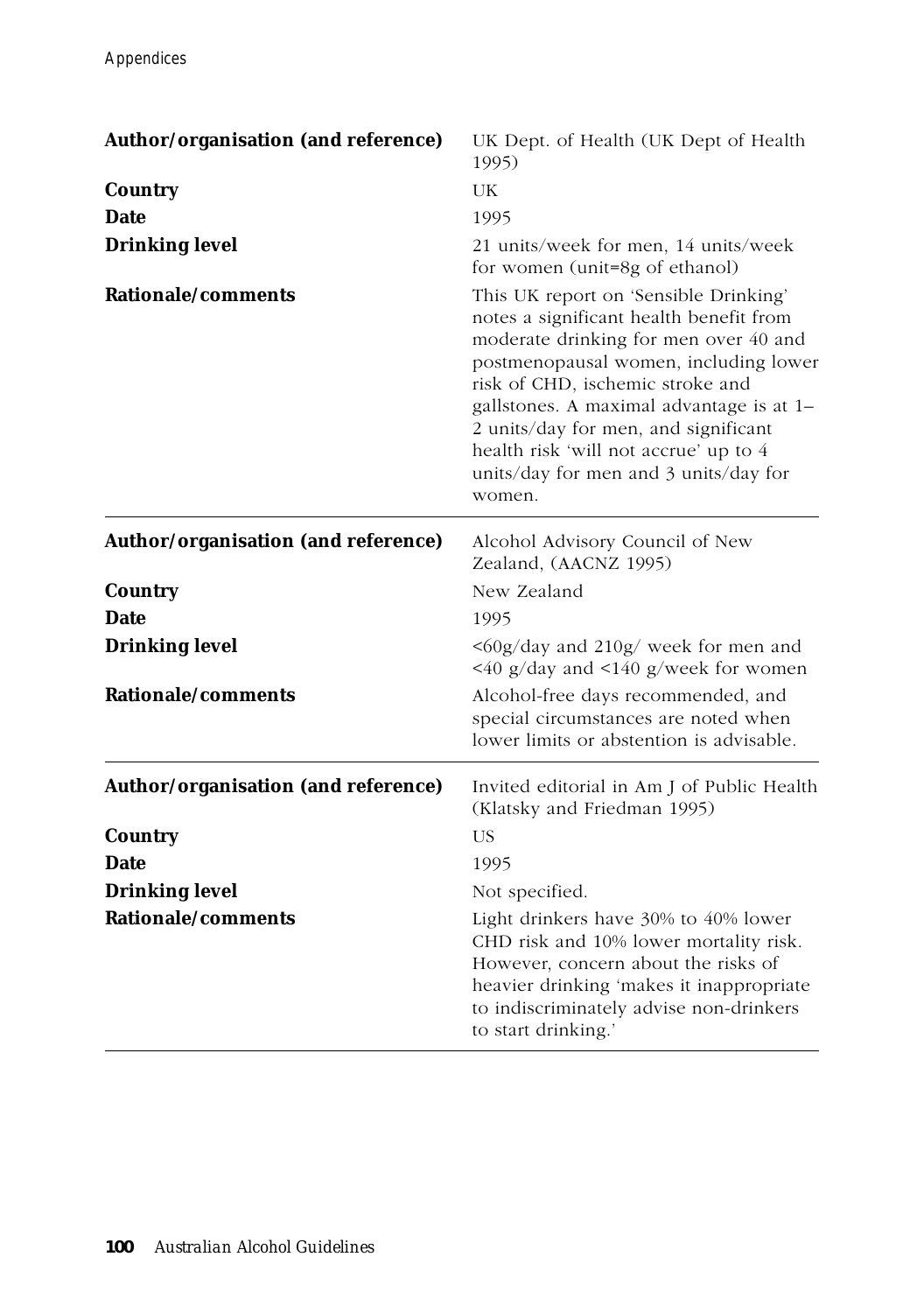| Author/organisation (and reference) | Letter to the editor of JAMA (Gordis 1995)                                                                                                                                                                                                                                                                                                                                     |
|-------------------------------------|--------------------------------------------------------------------------------------------------------------------------------------------------------------------------------------------------------------------------------------------------------------------------------------------------------------------------------------------------------------------------------|
| Country                             | US                                                                                                                                                                                                                                                                                                                                                                             |
| <b>Date</b>                         | 1995                                                                                                                                                                                                                                                                                                                                                                           |
| <b>Drinking level</b>               | Not specified                                                                                                                                                                                                                                                                                                                                                                  |
| Rationale/comments                  | In response to the JAMA editorial by<br>Pearson and Terry (below), Enoch<br>Gordis, Director of the NIAAA, cautions<br>against advising abstinent and infrequent<br>drinkers to increase alcohol<br>consumption.                                                                                                                                                               |
| Author/organisation (and reference) | Canadian Centre on Substance Abuse and<br>the Addiction Research Foundation<br>(Ashley et al 1997)                                                                                                                                                                                                                                                                             |
| Country                             | Canada                                                                                                                                                                                                                                                                                                                                                                         |
| <b>Date</b>                         | 1994                                                                                                                                                                                                                                                                                                                                                                           |
| <b>Drinking level</b>               | Men and Women: No more than 2<br>drinks(27.2g)/day with one day of<br>abstention per week                                                                                                                                                                                                                                                                                      |
| Rationale/comments                  | Lower limits also appropriate for persons<br>with low body weight and for<br>inexperienced drinkers. Those who<br>drink less than every day should not<br>increase their consumption, and those<br>whose drinking exceeds two drinks in<br>any day should reduce their<br>consumption of alcohol. All persons who<br>consume alcohol should avoid drinking<br>to intoxication. |
| Author/organisation (and reference) | Invited editorial in JAMA (Pearson and<br>Terry 1994)                                                                                                                                                                                                                                                                                                                          |
| Country                             | <b>US</b>                                                                                                                                                                                                                                                                                                                                                                      |
| <b>Date</b>                         | 1994                                                                                                                                                                                                                                                                                                                                                                           |
| <b>Drinking level</b>               | More than '1 to 2' ounces/day of ethanol<br>associated with increased health risk                                                                                                                                                                                                                                                                                              |
| Rationale/comments                  | Giving patients advice on drinking is<br>described as a 'conundrum', requiring<br>balancing risk of adverse consequences<br>with potential benefits from moderate<br>consumption.                                                                                                                                                                                              |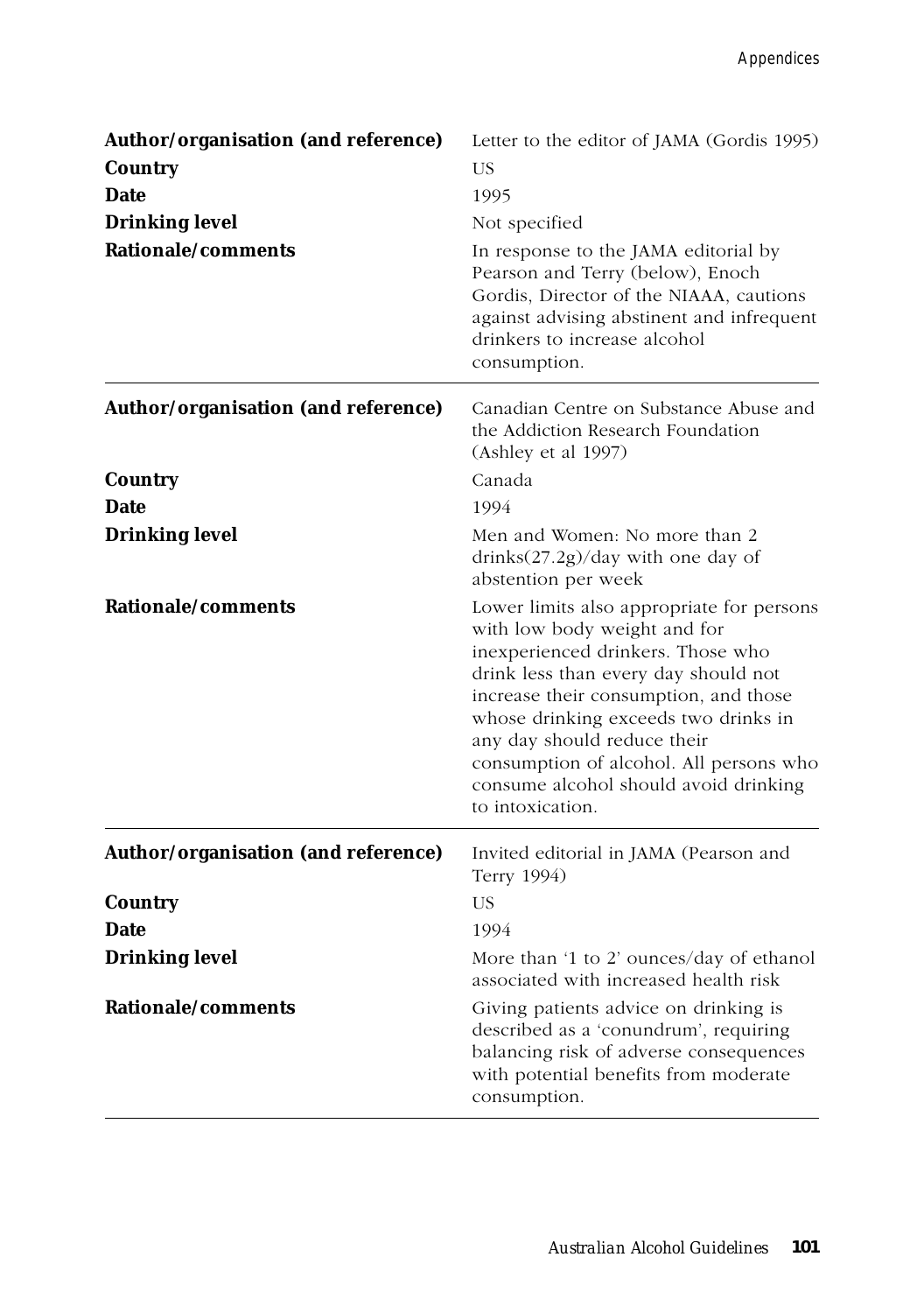| Author/organisation (and reference) | Simon 1994                                                                                                                                                                                                                                                                                                                        |
|-------------------------------------|-----------------------------------------------------------------------------------------------------------------------------------------------------------------------------------------------------------------------------------------------------------------------------------------------------------------------------------|
| Country                             | <b>US</b>                                                                                                                                                                                                                                                                                                                         |
| <b>Date</b>                         | 1994                                                                                                                                                                                                                                                                                                                              |
| <b>Drinking level</b>               | 'Low dose' not specified.                                                                                                                                                                                                                                                                                                         |
| Rationale/comments                  | The author notes that there are<br>circumstances when 'physicians might<br>reasonably prescribe alcohol for<br>responsible people with low high-<br>density lipoproteins (HDL), cholesterol<br>levels or other major coronary artery<br>disease (CAD) risk factors that have<br>failed to respond to lifestyle<br>interventions.' |
| Author/organisation (and reference) | Friedman and Klatsky 1993                                                                                                                                                                                                                                                                                                         |
| Country                             | US                                                                                                                                                                                                                                                                                                                                |
| <b>Date</b>                         | 1993                                                                                                                                                                                                                                                                                                                              |
| <b>Drinking level</b>               | Not specified: moderate amounts depend<br>on individual characteristics but 3+<br>drinks/day is undesirable                                                                                                                                                                                                                       |
| Rationale/comments                  | Some people (those with high risk for<br>CHD but low risk for problem drinking)<br>might benefit from taking up drinking,<br>but this should not be recommended<br>indiscriminately.                                                                                                                                              |
| Author/organisation (and reference) | <b>NHMRC</b> (1992)                                                                                                                                                                                                                                                                                                               |
| Country                             | Australia                                                                                                                                                                                                                                                                                                                         |
| <b>Date</b>                         | 1992                                                                                                                                                                                                                                                                                                                              |
| <b>Drinking level</b>               | $\leq$ 40 g/day for men and $\leq$ 20 day for<br>women                                                                                                                                                                                                                                                                            |
| Rationale/comments                  | Also recommends to avoid binge<br>drinking, and that all people should<br>have at least 2 alcohol-free days each<br>week. In addition, special guidelines<br>were detailed for specific situations,<br>such as hazardous situations, when<br>operating machinery or in the context of<br>pregnancy.                               |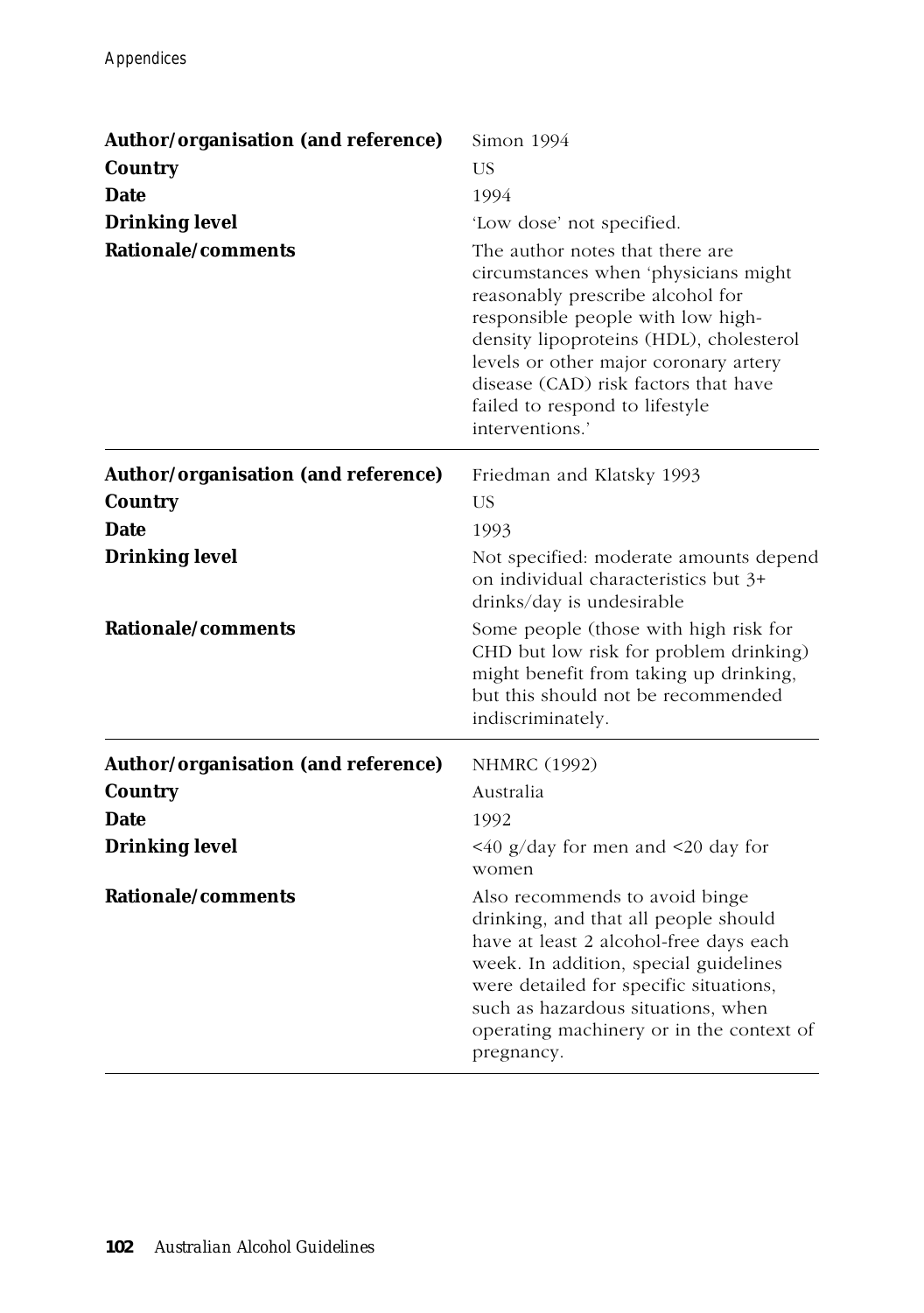| Author/organisation (and reference) | Stichting Verantwoord Alcoholgebruik<br>(1991)                                                                                                                                                                                                                                                                                                 |
|-------------------------------------|------------------------------------------------------------------------------------------------------------------------------------------------------------------------------------------------------------------------------------------------------------------------------------------------------------------------------------------------|
| Country                             | Nether-lands                                                                                                                                                                                                                                                                                                                                   |
| <b>Date</b>                         | 1991                                                                                                                                                                                                                                                                                                                                           |
| <b>Drinking level</b>               | $\leq 40$ g/day for men and women                                                                                                                                                                                                                                                                                                              |
| Rationale/comments                  | Abstinence promoted among pregnant<br>women, adolescents, those driving or<br>operating machinery and those who are<br>working or studying. Women and those<br>with low body weight are advised to<br>drink less than the recommended levels.                                                                                                  |
| Author/organisation (and reference) | Editorial in Epidemiology (Ellison 1990)                                                                                                                                                                                                                                                                                                       |
| Country                             | US                                                                                                                                                                                                                                                                                                                                             |
| <b>Date</b>                         | 1990                                                                                                                                                                                                                                                                                                                                           |
| <b>Drinking level</b>               | Cautions against a specific amount due<br>to individual differences                                                                                                                                                                                                                                                                            |
| Rationale/comments                  | This editorial, aptly entitled 'Cheers!',<br>cites evidence of CHD reduction from<br>moderate drinking and cautions against<br>the risks of heavier drinking. It<br>concludes that a male without a<br>bleeding tendency or risk of alcohol<br>abuse 'might consider the advantages of<br>washing down his aspirin with a glass of<br>claret.' |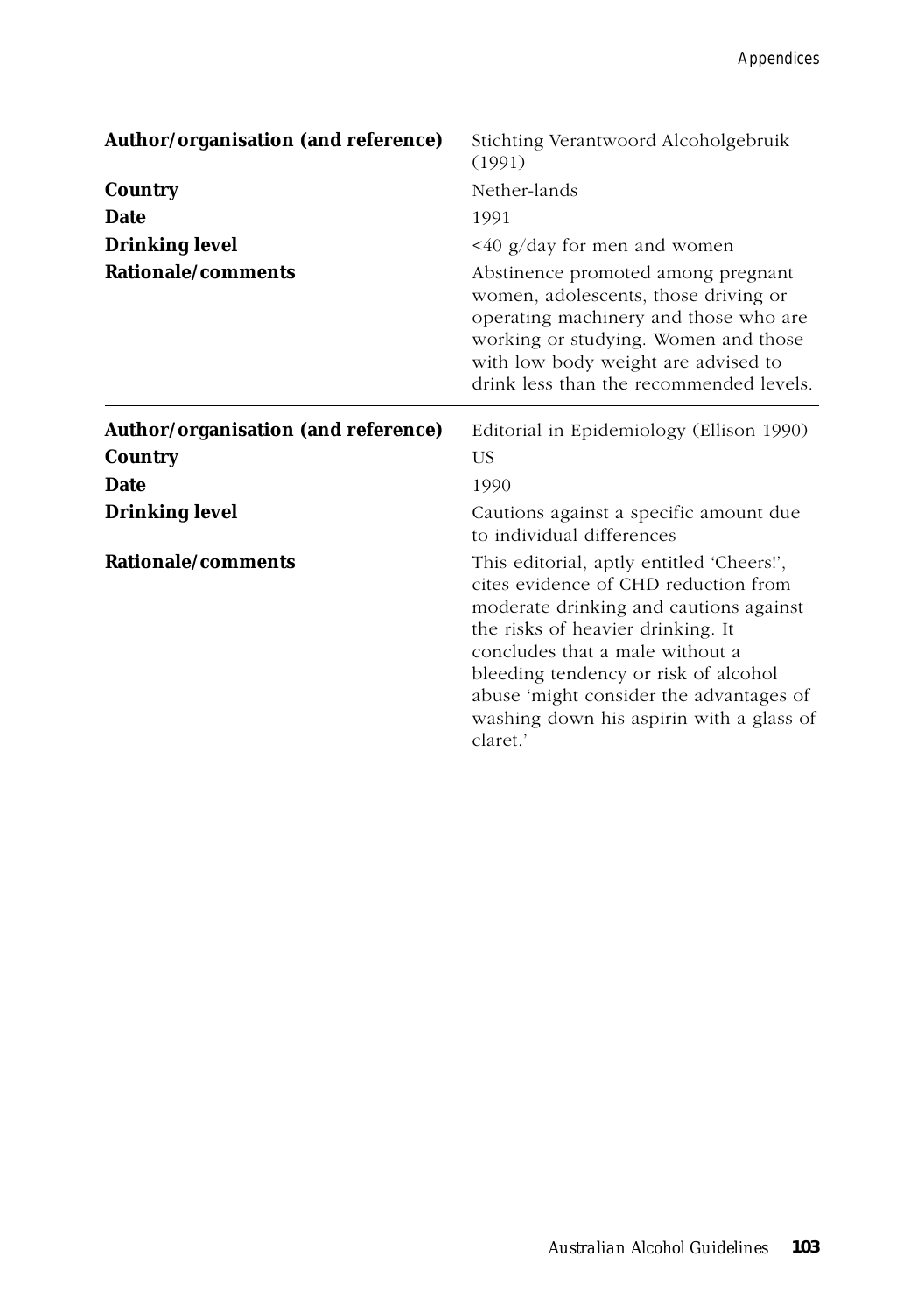# **APPENDIX 6: ALCOHOL AND DRUG TELEPHONE HELPLINES**

#### **National**

ADCA (Alcohol and other Drugs Council of Australia) 02 6281 0686

#### **Australian Capital Territory**

Alcohol and Drug Information Service 02 6205 4545 (24 hours)

#### **New South Wales**

Alcohol and Drug Information Service (02) 9361 8000 (24 hours) or 1800 422 599 (for callers outside Sydney)

#### **Northern Territory**

Amity Community Services 08 8981 8030 or 1800 629 683

#### **Queensland**

Alcohol and Drug Information Service 07 3236 2414 or 1800 177 833 (for callers outside Brisbane)

#### **South Australia**

Alcohol and Drug Information Service 1300 131 340

#### **Tasmania**

Alcohol and Drug Information Service 1800 811 994

#### **Victoria**

Alcohol and Drug Direct Line 03 9416 1818 or 1800 136 385 (for callers outside Melbourne)

#### **Western Australia**

Alcohol and Drug Information Service 08 9442 5000 or 1800 198 024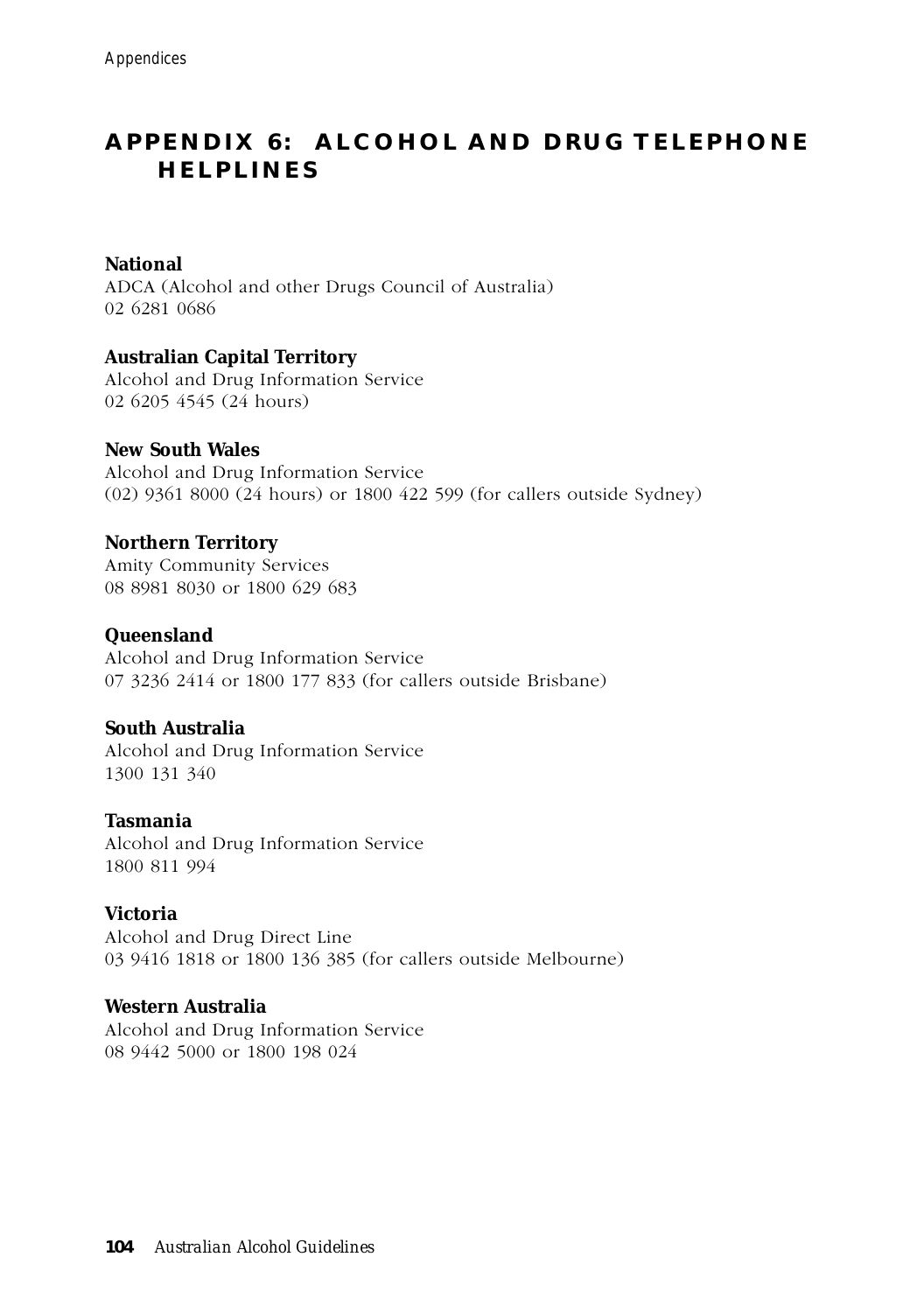# **REFERENCES**

*Note:* \*Indicates references quoted in the Literature Review commissioned by the NHMRC to form the primary evidence base for these guidelines.

- \*Abel EL (1997) Maternal alcohol consumption and spontaneous abortion. *Alcohol & Alcoholism,* 32, 211–219.
- Abrams DB, Niaura RS (1987) Social learning theory. In HT Blane, KE Leonard (Eds) *Psychological Theories of Drinking and Alcoholism* (pp131–178). New York: Guilford Press.
- Adhikari P, Summerill A (2000) *1998 National Drug Strategy Household Survey: Detailed Findings.* AIHW cat no. PHE 27. Canberra: AIHW (Drug Statistics Series No.6)
- \*Ajani UA, Hennekens C, Spelsberg A, Manson JE (1999) Alcohol consumption and risk of type two Diabetes Mellitus. *American Journal of Epidemiology,* 149, S3.
- \*American Cancer Society (1996) Guidelines on diet, nutrition, and cancer prevention. *Cancer Journal for Clinicians*, 46, 330–332.
- \*American College of Cardiology (1996) Executive summary: Task force 3 Report. 27th Bethesda Conference. *Journal of the American College of Cardiology*, 27, 961–963.
- \*Anderson LM, Souliotis VL, Chhabra SK, Moskal TJ, Harbaugh SD, Kyrtopoulos SA (1996) N-nitrosodimethylamine-derived O(6) methylguanine in DNA of monkey gastrointestinal and urogenital organs and enhancement of ethanol. *International Journal of Cancer*, 66, 130–134.
- Anderson S, Dawson J (1999) Neuropsychological effects of alcoholic hangover. *South African Journal of Science*, 95, 145–147.
- Andrews JA, Lewinsohn PM (1992) Suicidal attempts among older adolescents: prevalence and co-occurrence with psychiatric disorders. *Journal of the American Academy of Child and Adolescent Psychiatry,* 31, 655–662.
- Arnold-Reed DE, Holman CD, Coode J, Unwin E (1998) Effects of smoking and unsafe alcohol consumption on Aboriginal life expectancy. (Letter) *Medical Journal of Australia,* 168, 95.
- \*Ashley MJ (1982) Alcohol consumption, ischemic heart disease and cerebrovascular disease: An epidemiologic perspective. *Journal of Studies on Alcohol,* 43, 869–887.
- \*Ashley MJ, Ferrence R, Room R, Bondy S, Rehm J, Single E (1997) Moderate drinking and health. Implications of recent evidence. *Canadian Family Physician*, 43, 687–694.
- Australian Bureau of Statistics (1991), *1989–90 National Health Survey Summary of Results, Australia.* Catalogue No. 4364.0, Commonwealth of Australia.
- Australian Bureau of Statistics (2000) *Apparent consumption of selective foodstuffs, Australia.* Canberra: Australian Bureau of Statistics.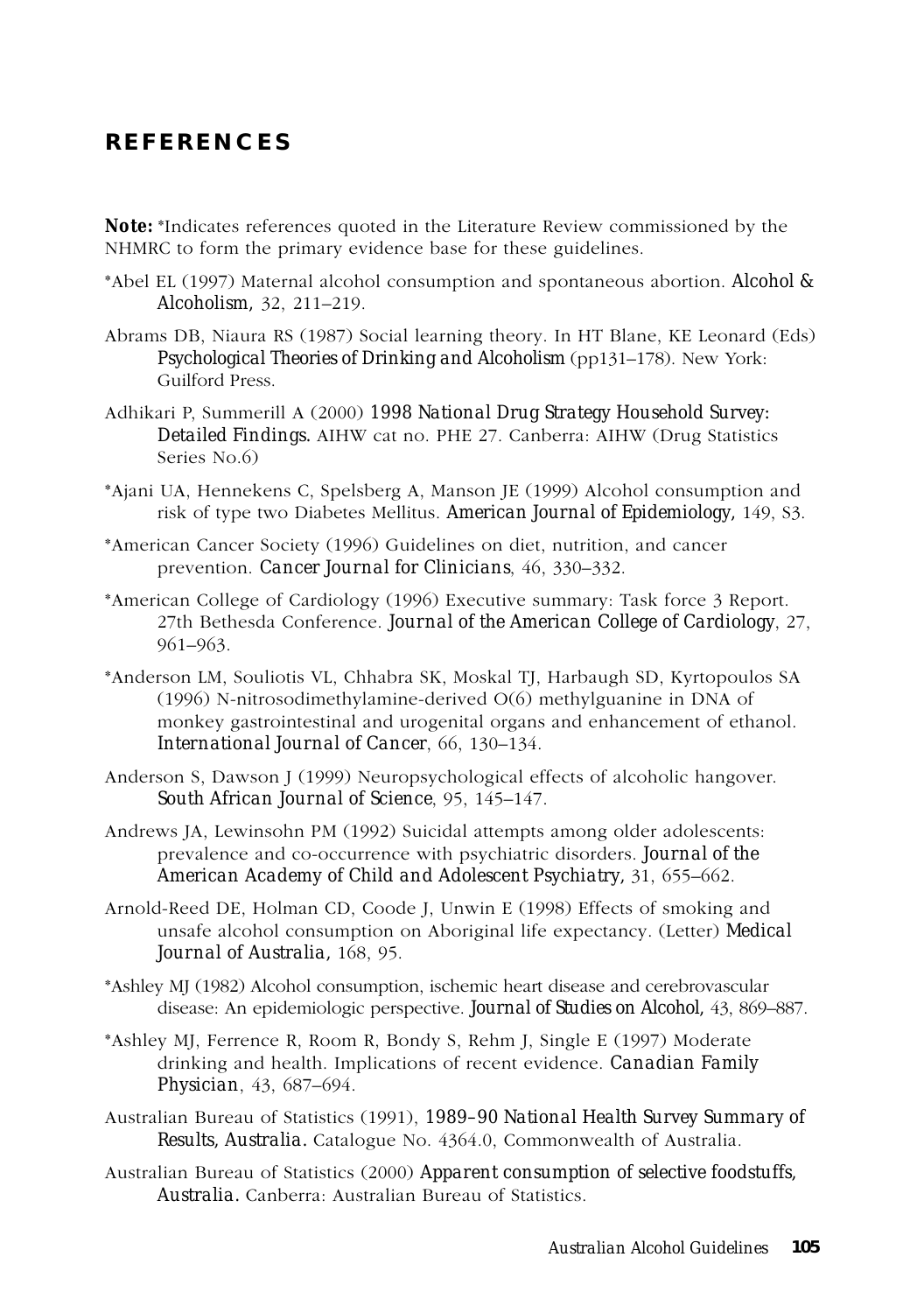- \*Australian Institute of Health and Welfare (1999) *1998 National Drug Strategy Household Survey: First Results.* AIHW cat no. PHE 15. Canberra: AIHW (Drug Statistics Series)
- Australian Institute of Health and Welfare, Australasian Association of Cancer Registries, & NHMRC National Breast Cancer Centre (1998) *Breast cancer survival in Australian women 1982–1994*. Canberra: Australian Institute of Health and Welfare, Cancer Series No. 9.
- Bandura A (1976). *Social Learning Theory*, Prentice Hall.
- Barnes GM, Farrell MP, Dintcheff BA (1997) Family socialisation effects on alcohol abuse and related problem behaviors among female and male adolescents. In RW Wilsnack, SC Wilsnack (Eds) *Gender and Alcohol: Individual Perspectives* (pp 156–175), New Brunswick, NJ: Rutgers Center of Alcohol Studies.
- Barraclough B (1987) *Suicide: clinical and epidemiological studies*. London: Croom Helm.
- \*Beaglehole R, Jackson R (1992) Alcohol, cardiovascular diseases and all causes of death: A review of the epidemiologic evidence. *Drug and Alcohol Review,* 11, 290.
- Beautrais AL (1998) *Risk factors for suicide and attempted suicide amongst young people.* A report to the National Health and Medical Research Council.
- Beilin LJ, Puddey IB, Burke V (1996) Alcohol and hypertension: kill or cure? *Journal of Human Hypertension*, 10 Suppl 2, S1–5.
- Berger D, Snortum J (1985) Alcoholic beverage preferences of drinking-driving violators. *Journal of Studies on Alcohol*, 46(3), 232–239.
- Blankfield A, Maritz JS (1990) Female alcoholics IV: admission problems and patterns. *Acta Psychiatrica Scandinavica*, 12, 445–450
- \*Bode C, Bode JC (1997) Alcohol's role in gastrointestinal tract disorders. *Alcohol Health & Research World*, 21, 76–83.
- \*Bode JC, Bode C (1992) Alcohol malnutrition and the gastrointestinal tract. In: Watson R, Watzl B (Eds) *Nutrition and alcohol*, pp. 403–428. Boca Raton, FL: CTC Press.
- \*Boutron-Ruault MC, Senesse P, Faivre J, Couillault C, Belghiti C (1996) Folate and alcohol intake: Related or independent roles in the adenoma-carcinoma sequence? *Nutrition & Cancer*, 26, 337–346.
- \*Bowlin SJ, Leske MC, Varma A, Nasca P, Weinstein A, Caplan L (1997) Breast cancer risk and alcohol consumption: results from a large case-control study. *International Journal of Epidemiology,* 26(5), 915–923.
- Brady M (1995) *Broadening the base of interventions for Aboriginal people with alcohol problems.* Technical Report no 29, National Drug and Alcohol Research Centre, University of New South Wales.
- Bruun K, Edwards G, Lumio M, Makela K, Pan L, Popham RE, et al (1975) *Alcohol control policies in public health perspective*.Vol 25. Helsinki: Finnish Foundation for Alcohol Studies.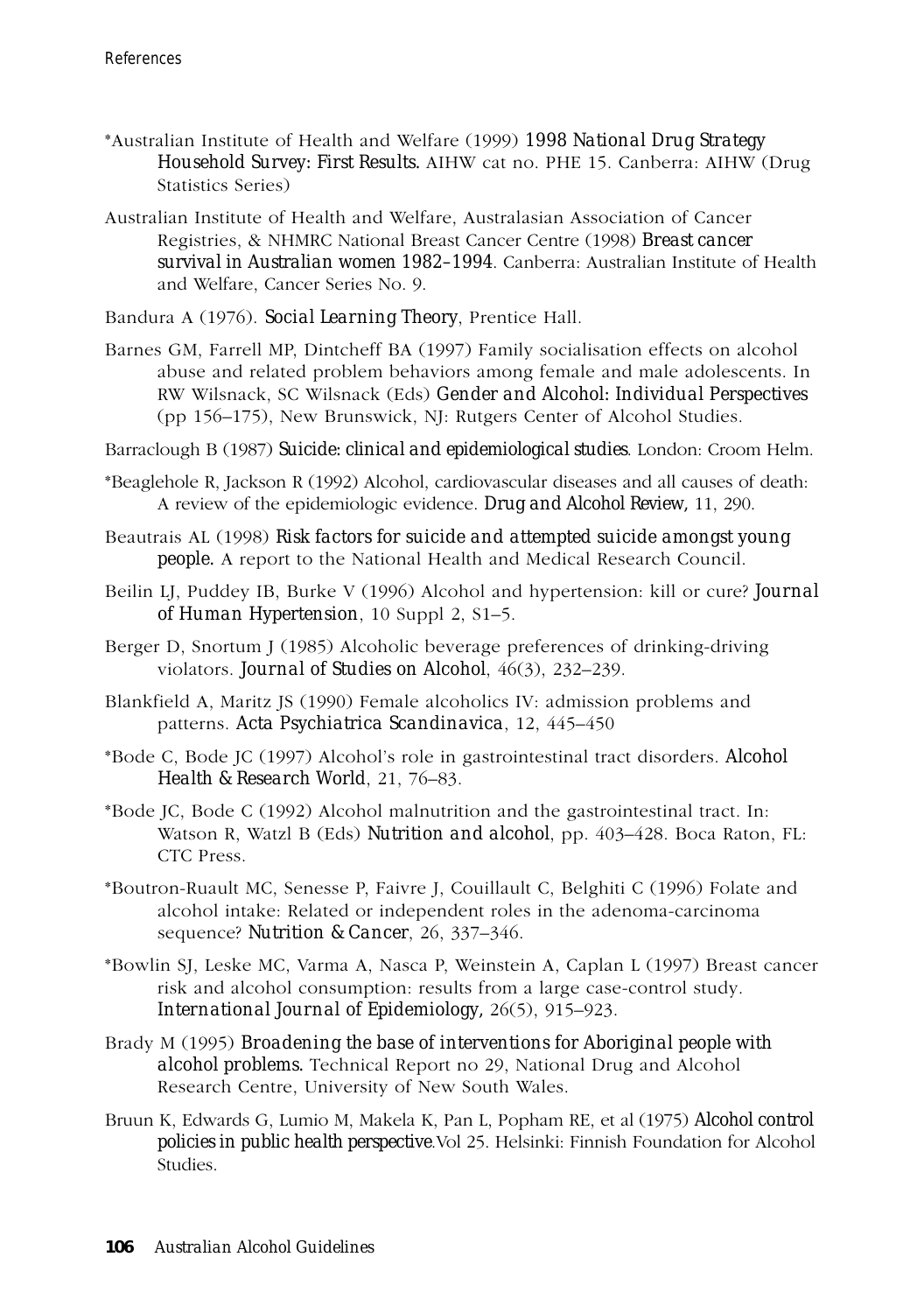- Cahalan D, Cisin IH, Crossley HM (1969) *American drinking practices: a national study of drinking behaviour and attitudes (Monograph 6)*. New Brunswick, NJ: Rutgers Center of Alcohol Studies.
- \*Camargo CA, Hennekens CH, Gaziano JM, Glynn RJ, Manson JE, Stampfer MJ (1997) Prospective study of moderate alcohol consumption and mortality in US male physicians. *Archives of Internal Medicine*, 157, 79–85.
- Carcach C (1997) *Youth as Victims and Offenders of Homicide.* Trends and Issues in Crime and Criminal Justice No 73. Canberra: Australian Institute of Criminology.
- Carcach C, McDonald D (1997) *National Police Custody Survey.* Canberra: Australian Institute of Criminology.
- \*Carlen PL, McAndrews MP, Weiss RT, Dongier M, Hill JM, Menzano E, Farcnik K, Abarbanel J, Eastwood MR (1994) Alcohol-related dementia in the institutionalized elderly. *Alcoholism, Clinical & Experimental Research*, 18, 1330–1334.
- \*Castaneda R, Sussman N, Levy O'Malley M, Westreich L (1998) A review of the effects of moderate alcohol intake on psychiatric and sleep disorders. In: Galanter M, (Ed.) *Recent developments in alcoholism: The consequences of alcoholism*, Vol 14 edn. pp. 197–226. New York: Plenum Press.
- \*Chenet L, Leon DA, McKee M, Vassin S (1998) Death from alcohol and violence in Moscow: Socioeconomic determinants. *European Journal of Population*, 14, 19–37.
- \*Cherpitel CJ (1992) The epidemiology of alcohol-related trauma. *Alcohol Health & Research World,* 16, 191–196.
- \*Cherpitel CJ (1994) Alcohol and injuries resulting from violence: A review of emergency room studies. *Addiction,* 88, 157–165.
- \*Cherpitel CJ (1997) Alcohol and violence-related injuries in the emergency room. *Recent Developments in Alcoholism,* 13, 105–118.
- \*Cherpitel CJ, Tam T, Midanik L, Caetano R, Greenfield T (1995) Alcohol and nonfatal injury in the US general population: a risk function analysis. *Accident Analysis Prevention,* 27, 651–661.
- \*Chhabra SK, Souliotis VL, Kyrtopoulos SA, Anderson LM (1996) Nitrosamines, alcohol, and gastrointestinal tract cancer: Recent epidemiology and experimentation. *In Vivo*, 10, 265–284.
- Chick J (1999) Can light or moderate drinking benefit mental health? *European Addiction Research* 5(2),74–81.
- Chikritzhs T, Jonas H, Stockwell, T, Heale P, Dietze P (2001) Mortality and life years lost due to alcohol: a comparison of acute and chronic causes. *Medical Journal of Australia*, 174(6), 281–284.
- Chikritzhs T, Stockwell T, Heale P, Dietze P, Webb M (2000) *Trends in alcoholrelated road injury in Australia, 1990–1997.* National Alcohol Indicators Project, Bulletin No. 2. National Drug Research Institute, Perth: Curtin University of Technology.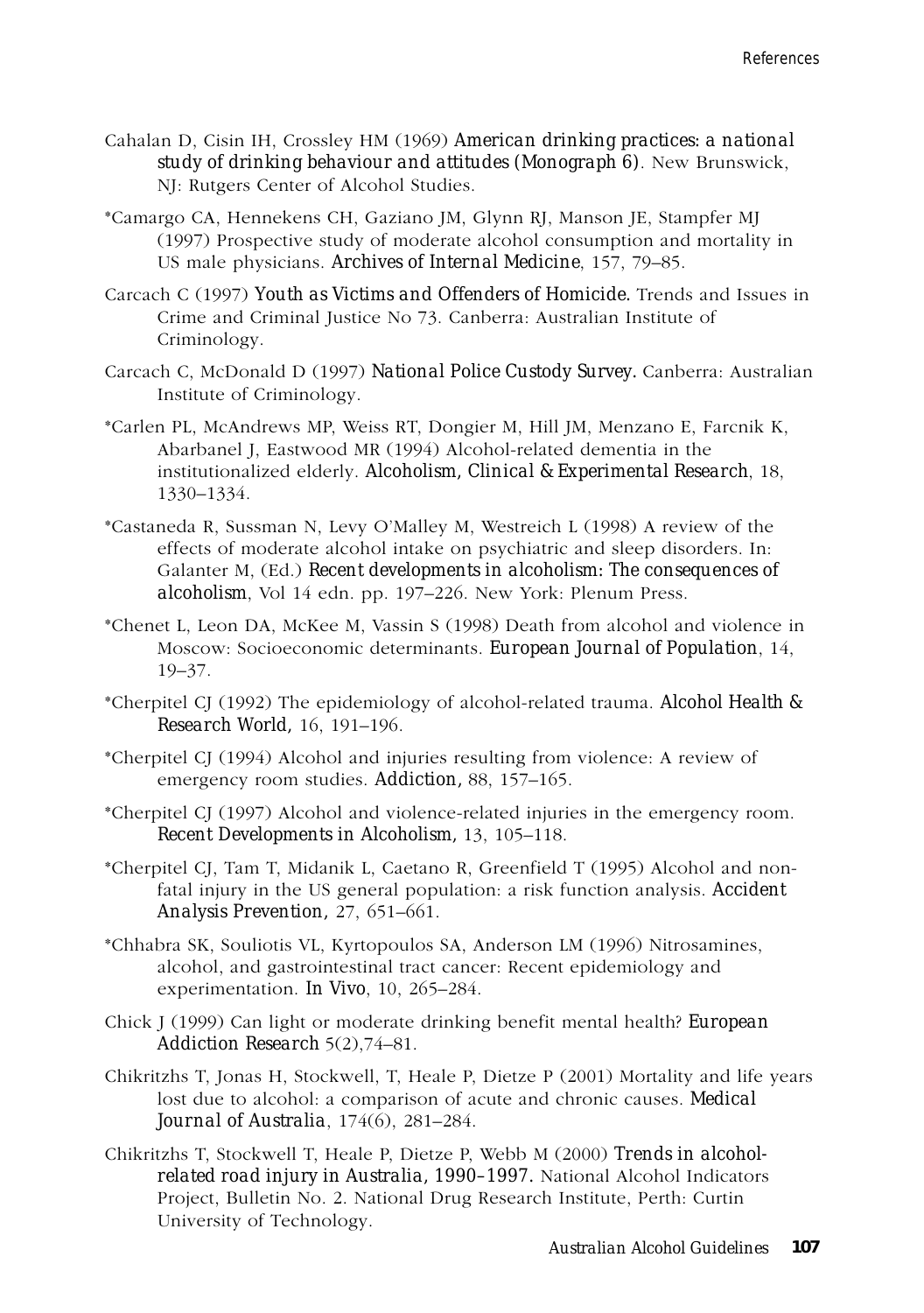- \*Clarren SK, Sampson PD, Larsen J, Donnell DJ, Barr HM, Bookstein FL, Martin DC, Streissguth AP (1987) Facial effects of fetal alcohol exposure: Assessment by photographs and morphometric analysis. *American Journal of Medical Genetics,* 26, 651–666.
- \*Coate D (1993) Moderate drinking and coronary heart disease mortality: Evidence from NHANES I and the NHANES I follow-up. *American Journal of Public Health,* 83, 888–890.
- \*Coles C (1994) Critical periods for prenatal alcohol exposure. *Alcohol Health & Research World,* 18, 22–29.
- Collins D, Lapsley H (1991) *Estimating the economic costs of drug abuse in Australia.* National Campaign Against Drug Abuse Monograph No. 15. Canberra: Commonwealth of Australia.
- Collins DJ, Lapsley HM (1996) *The social costs of drug abuse in Australia in 1988 and 1992*. Canberra: Australian Government Publishing Service.
- \*Commonwealth Department of Health and Human Services (1994) *National drug strategy household survey: Urban Aboriginal and Torres Strait Islander Peoples supplement.* Canberra: Drug Statistics Series.
- Commonwealth of Australia (1995) *National drug strategy household survey: Survey report 1995*. Canberra: Commonwealth Department of Health and Human Services.
- Corrao G, Luca R, Bagnardi V, Zambon A, Poikolainen K (2000) Alcohol and coronary heart disease: a meta-analysis. *Addiction*, 95(10), 1505–1523.
- Corti B, Ibrahim J (1990) Women and alcohol: trends in Australia. *Medical Journal of Australia*, 152(12), 625–32.
- \*Criqui M, Ringel BL (1994) Does diet or alcohol explain the French paradox? *Lancet*, 344, 1719–1723.
- \*Day NL (1992) The effects of prenatal exposure to alcohol. *Alcohol Health & Research World,* 18, 238–244.
- Deeble J, Mathers C, Smith L, Goss J, Webb R, Smith V (1998) *Expenditure on Health Services for Aboriginal and Torres Strait Islander People*. Australian Institute of Health and Welfare and National Centre for Epidemiology and Population Health, Catalogue No HWE 6, Canberra.
- Dimmitt SB, Rakic V, Puddey IB, Baker R, Oostryck R, Adams MJ, Chesternam CN, Burke V, Beilin LJ (1998) The effects of alcohol on coagulation and fibrinolytic factors: a controlled trial. *Blood Coagulation and Fibrinolysis*, 9(1), 39–45.
- \*Doll R (1997) One for the heart. *British Medical Journal*, 315, 1664–1668.
- \*Doll R (1998) The benefit of alcohol in moderation. *Drug and Alcohol Review,* 17, 353–363.
- \*Doll R, Forman D, La Vecchia C, Verschuren PM (1993) Alcoholic beverages and cancers of the digestive tract and larynx. In: Verschuren PM (Ed) *Health issues related to alcohol consumption*, pp. 125–166. Brussels: ILSI Europe.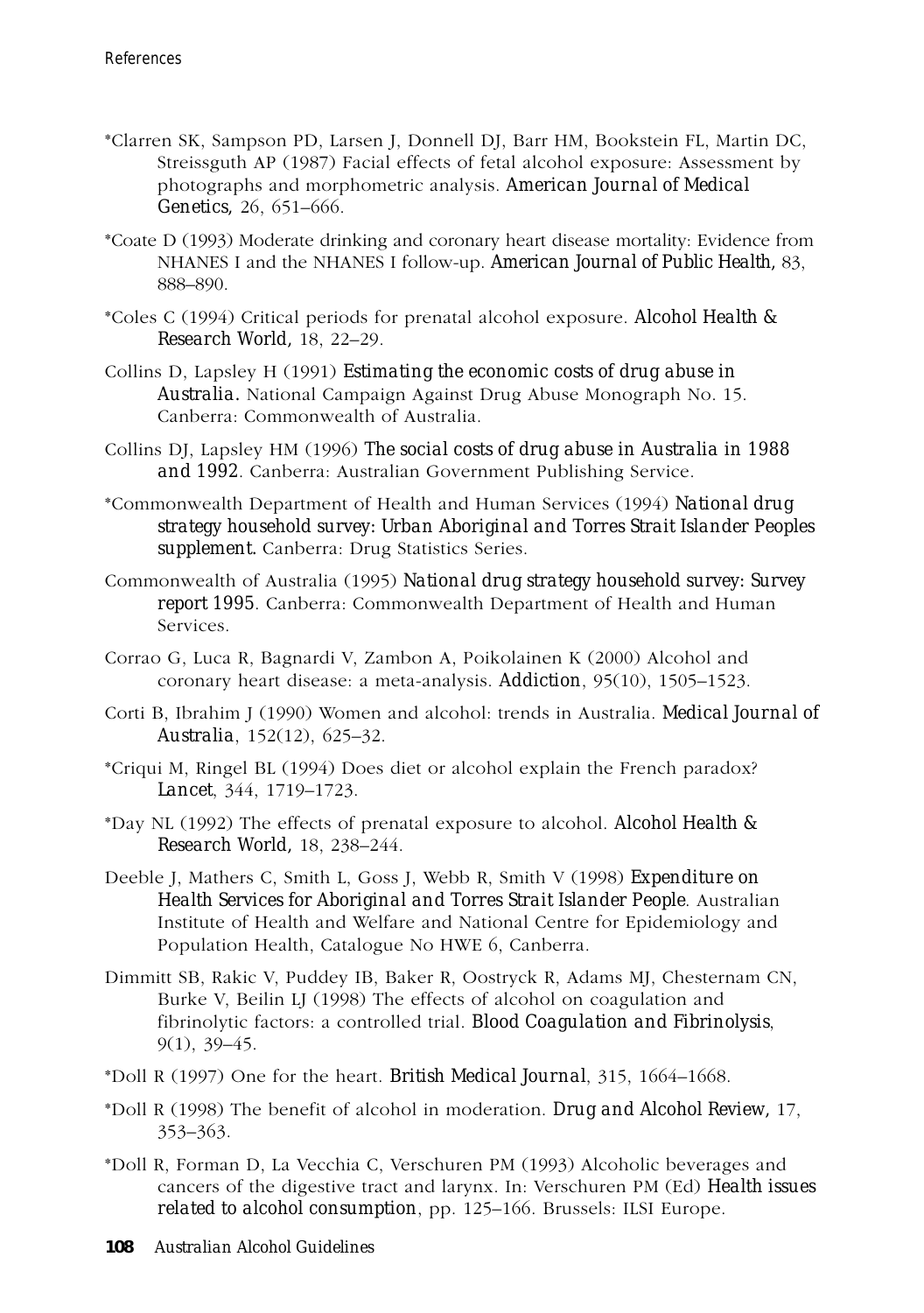- Eckardt MJ, File SE, Gessa GL, Grant KA, Guerri C, Hoffman PL, Kalant H, Koop GF, Li TK, Tabakoff B (1998) Effects of moderate alcohol consumption on the central nervous system. *Alcoholism, Clinical & Experimental Research*, 22, 998–1040.
- Edwards G, Marshall E, Cook C (1997) *The treatment of drinking problems: A guide for the helping professions*. Cambridge University Press.
- Edwards GAP, Babor TF, Casswell S, Ferrence R, Giesbrecht N, Godfrey C, Holder HD, Lemmens P, Mäkelä K, Midanik LT, Norström T, Österberg E, Romelsjö A, Room R, Simpura J, Skog O-J (1994) *Alcohol Policy and the Public Good.* New York: Oxford University Press.
- \*Ellison RC (1990) Cheers. *Epidemiology*, 1, 337–339.
- \*English DR, Holman CD, Milne E, Winter MJ, Hulse GK, Codde G, Bower CI, Cortu B, de Klerk N, Lewin GF, Knuiman M, Kurinczuk JJ, Ryan GA (1995) *The quantification of drug caused morbidity and mortality in Australia*. Canberra: Commonwealth Department of Human Services and Health.
- Favazzi A (1981) Alcohol and special populations. *Journal of Studies on Alcohol*, Suppl 9, 87–98.
- Fergusson DM, Lynskey MT (1996) Alcohol misuse and adolescent sexual behaviors and risk taking. *Pediatrics*, 98(1), 91–96.
- Feskens EJ, Kromhout D (1989) Cardiovascular risk factors and the 25-year incidence of diabetes mellitus in middle-aged men. The Zutphen Study. *American Journal of Epidemiology,* 130(6):1101–8.
- \*Freedland E, McMicken D, D'Onofrio G (1993) Alcohol and trauma. *Emergency Medicine Clinics of North America,* 11, 225–239.
- \*Friedman GD, Klatsky AL (1993) Is alcohol good for your health. *The New England Journal of Medicine*, 329, 1882–1883.
- \*Friedman HS (1998) Cardiovascular effects of alcohol. In: Galanter S (Ed) *The consequences of alcoholism*, pp. 135–166. New York: Plenum Press.
- \*Fuller M (1995) Alcohol use and injury severity in trauma patients. *Journal of Addictive Diseases*, 14, 47–53.
- \*Garro A, Lieber C (1992) Alcohol and cancer. *Annual Review of Pharmacology and Toxicology*, 30, 219–249.
- \*Gordis E (1995) Should physicians counsel patients to drink alcohol. *Journal of the American Medical Association*, 273, 1415–1416.
- \*Gordis E Dr Cutberto Garza (1999). Dietary Guidelines Advisory Committee, Letter.
- Graham K, Schmidt G, Gillis K (1996) Circumstances when drinking leads to aggression: an overview of research findings. *Contemporary Drug Problems*, 23, 493–557.
- Graham K, West P (2001) Alcohol and crime: examining the link. In N Heather, TJ Peters, T Stockwell (Eds.), *International Handbook of Alcohol Problems and Dependence.* West Sussex, U.K: John Wiley & Sons, Ltd.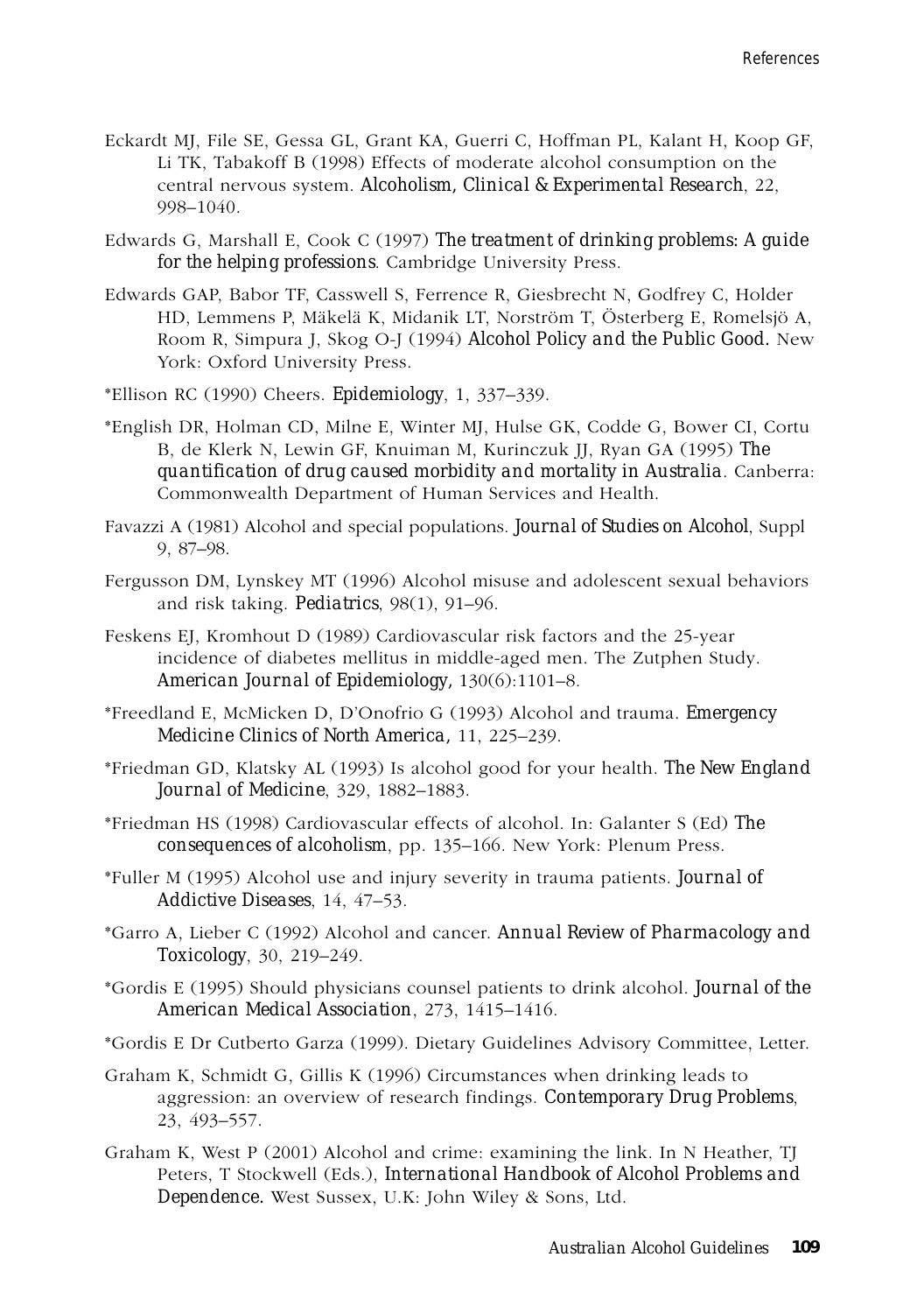- \*Grønbæk DA, Becker U, Johansen D, Tonnesen H, Jensen G, and Sorensen H (1998) Population based cohort study of the association between alcohol intake and cancer of the upper digestive tract. *British Medical Journal*, 317, 844–847.
- \*Gruchow HW, Hoffman RG, Anderson AF, Barboriack JJ (1982) Effects of drinking patterns on the relationship between alcohol and coronary occlusion. *Atherosclerosis*, 43, 393–404.
- Gruenewald PJ, Millar A, Mitchell P (1995) Drinking and driving: explaining beverage specific risks. Paper presented at the Research Society on Alcoholism Annual Meeting, June 15–22, Steamboat Springs Colorado: Research Society on Alcoholism.
- \*Gruenewald PJ, Nephew T (1994) Drinking in California: theoretical and empirical analyses of alcohol consumption patterns. *Addiction,* 89, 707–723.
- \*Gruenewald PJ, Treno AJ, Mitchell PR (1996) Drinking patterns and drinking behaviours: theoretical models of risky acts. *Contemporary Drug Problems,* 23, 407–440.
- \*Haapaniemi H, Hillbom M, Juvela S (1996) Weekend and holiday increase in the onset of ischemic stroke in young women. *Stroke,* 27, 1023–1027.
- Hagen R, Egan D, Eltringham A (1992) *Work, Drugs and Alcohol: A Research Report.* Victorian Occupational Health and Safety Commission.
- Hall W, Teesson M, Lynskey M, Degenhardt L (1999) The 12-month prevalence of substance use and ICD-10 substance use disorders in Australian adults: findings from the National Survey of Mental Health and Well-Being. *Addiction*, 94, 1541–1550.
- \*Hannigan J, Abel EL, Spohr H, Steinhaussen H (1995) *Alcohol pregnancy and child development*. Cambridge: Cambridge University Press.
- \*Hart CL, Smith GD, Hole DJ, Hawthorne VM (1999) Alcohol consumption and mortality from all causes, coronary heart disease, and stroke: results form a prospective cohort study of Scottish men with 21 years of follow up. *British Medical Journal,* 318, 1725–1729.
- \*Harvard University Cancer Prevention Center (1997) Harvard report on cancer prevention. *Cancer Causes & Control*, 8, S47–S50.
- Harwood JH, Fountain D, Livermore G (1999) Economic cost of alcohol and drug abuse in the United States, 1992: a report. *Addiction*, 94 (5), 631–634.
- Heale P, Stockwell T, Dietze P, Chikritzhs T, Catalano P (2000) *Patterns of alcohol consumption in Australia, 1998.* National Alcohol Indicators Project, Bulletin No. 3. Perth, WA: National Drug Research Institute, Curtin University of Technology.
- \*Hendriks JF, Veenstra J, Van Tol A, Groener JE, Schaafsma G (1998) Moderate doses of alcoholic beverages with dinner and postprandial high density lipoprotein composition. *Alcohol & Alcoholism*, 33, 403–410.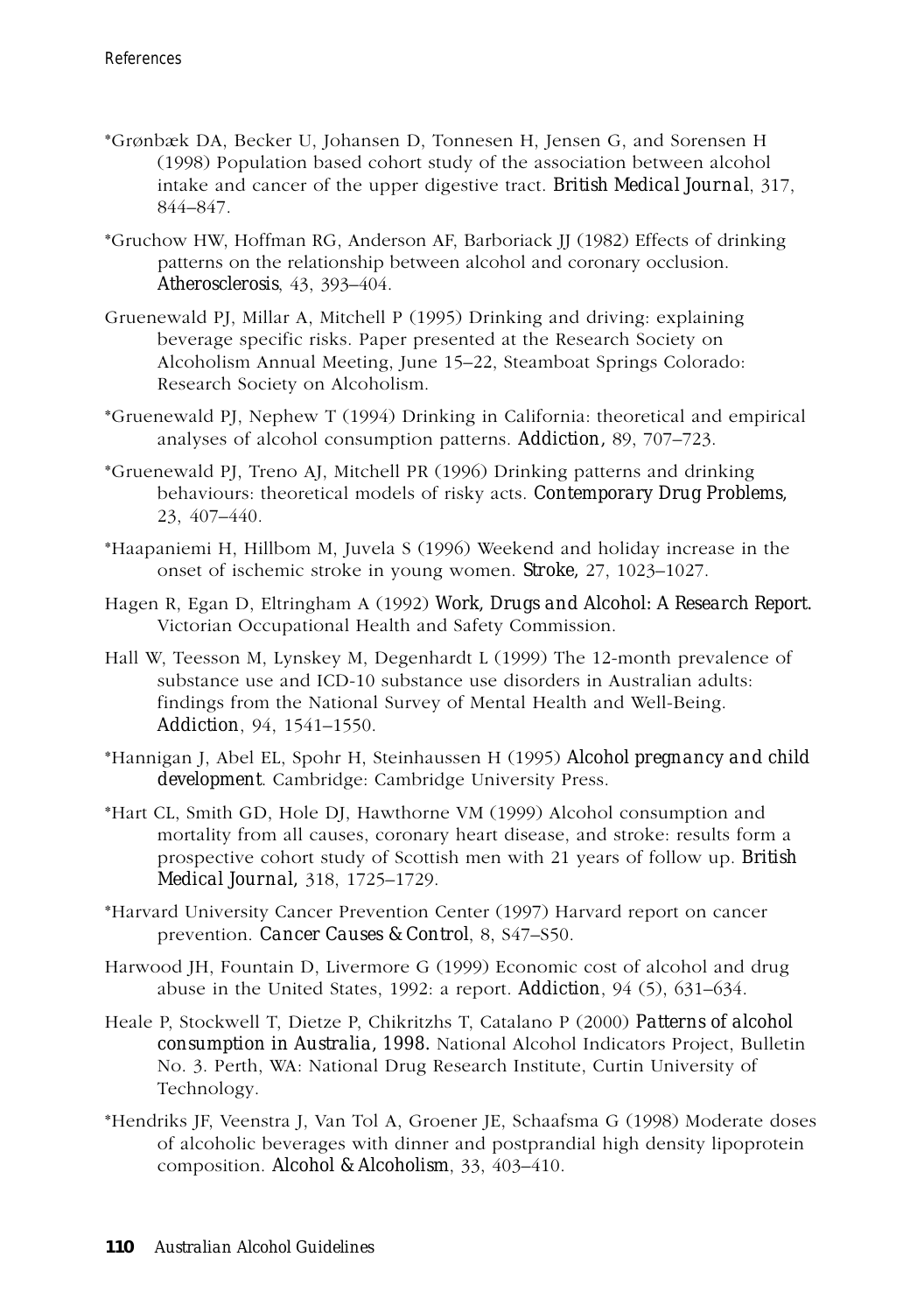- Henningsen NC, Ohlsson O, Mattiasson I, Trell E, Kristensson H, Hood B (1980) Hypertension: levels of serum gamma glutamyl transpeptidase and degree of blood pressure control in middle-aged males. *Acta Med Scand,* 207, 245.
- Higgins K, Cooper-Stanbury M, Williams P (2000) *Statistics on drug use in Australia 1998.* AIHW cat. no. PHE 16. Canberra: AIHW (Drug Statistics Series).
- \*Hillbom M, Haapaniemi J, Juvela S, Palomaki H, Numminen J, Kaste M (1995) Recent alcohol consumption, cigarette smoking and cerebral infarction in young adults. *Stroke,* 26, 40–45.
- \*Hillbom M, Juvela S (1996) Alcohol and the risk of stroke. In: Zakhari S, Wassef M (Eds) *Alcohol and the cardiovascular system*, Research Monograph–31 edn. Bethesda, MD: National Institutes of Health, National Institute on Alcohol Abuse and Alcoholism.
- Hingson R, Heerland T, Jamanka A, Howland J (2000) Age of drinking onset and unintentional injury involvement after drinking. *Journal of the American Medical Association*, 284, 1527–1533.
- \*Hingson R, Howland J (1987) Alcohol as a risk factor for injury or death resulting from accidental falls: a review of the literature. *Journal of Studies on Alcohol,* 48, 212–219.
- \*Hingson R, Howland J (1993) Alcohol and non-traffic unintended injuries. *Addiction,* 88, 983.
- \*Hodge AM, Dowse GK, Collins VR, Zimmet PZ (1993) Abnormal glucose tolerance and alcohol consumption in three populations at high risk of non-insulin dependent diabetes mellitus. *American Journal of Epidemiology,* 137, 178–189.
- Holder H, Edwards G (Eds) (1995) Research as a basis for rational policies on alcohol consumption. In: *Alcohol and public policy: evidence and issues*. Oxford: Oxford University Press.
- Holder H, Wagenaar AC (1994) Mandated server training and reduced alcoholinvolved traffic crashes: A time series analysis of the Oregon experience. *Accident Analysis and Prevention,* 26, 89–97.
- \*Holman CD, English DR, Milne E, Winter MJ (1996) Meta-analysis of alcohol and all-cause mortality: a validation of NHMRC recommendations. *Medical Journal of Australia,* 164, 141–145.
- \*Homann N, Karkkainen P, Koivisto T, Jokelainen K, Salaspuro M (1997) Effects of acetaldehyde on cell regeneration and differentiation of the upper gastrointestinal tract mucosa. *Journal of the National Cancer Institute*, 89, 1692–1697.
- Homel R, Clark J (1994) Predicting and preventing violence in clubs and pubs. *Crime Prevention Studies,* 3, 1–46.
- Homel R, Tomsen S, Thommeny J (1992) Public drinking and violence: not just an alcohol problem. *Journal of Drug Issues,* 22(3), 679–697.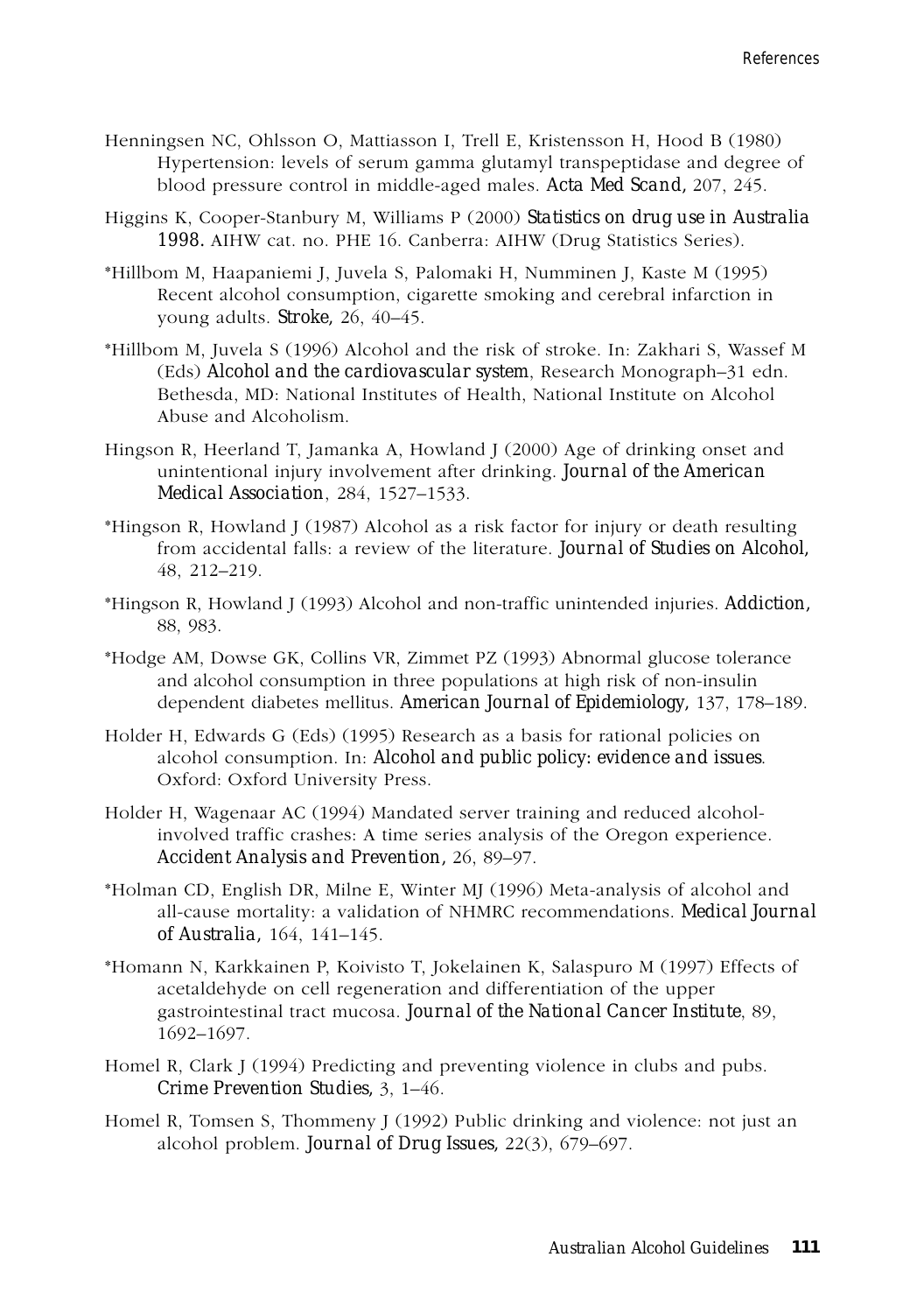- Houghton E, Roche AM (eds) (2001) *Learning About Drinking*. Washington DC: Taylor and Francis.
- \*Howe GR, Decarli A, Kaldor JK, Marubini EMA, Riboli E, Toniolo P (1991) The association between alcohol and breast cancer risk: Evidence from the combined analysis of six dietary case-control studies. *International Journal of Cancer*, 47, 707–710.
- Hulse G, Saunders GK, Roydhouse RM, Stockwell TR, Basso MR (1999) Screening for hazardous alcohol use and dependence in psychiatric inpatients using the AUDIT questionnaire. *Drug and Alcohol Review*, 19, 291–298.
- Hunter E, Reser J, Baird M, Reser P (1999) *An analysis of suicide in Indigenous communities of North Queensland: the historical, cultural and symbolic landscape*. University of Queensland Department of Social and Preventive Medicine.
- Hunter EM (1991) An examination of recent suicides in remote Australia: further information from the Kimberley. *Australia and New Zealand Journal of Psychiatry,* 25, 197–202.
- \*Hurst PM, Harte WJ, Firth WJ (1994) The Grand Rapids dip revisited. *Accident Analysis Prevention,* 26, 647–654.
- \*International Agency for Research on Cancer (IARC) (Ed) (1988) *Alcohol drinking*. Lyon: IARC.
- \*Jaber MA, Porter SR, Scully C, Gilthorpe MS, Bedi R (1998) The role of alcohol in non-smokers and tobacco in non-drinkers in the aetiology of oral epithelial dysplasia. *International Journal of Cancer*, 77, 333–336.
- \*Jackson R (1994) Cardiovascular disease and alcohol consumption: evidence of benefits from epidemiologic studies. *Contemporary Drug Problems* 5–24.
- \*Jacobson JL, Jacobson SW (1994) Prenatal alcohol exposure and neurobehavioural development. *Alcohol Health & Research World,* 18, 30–36.
- James M, Carcach C (1997) *Homicide in Australia 1989–96.* Research and Public Policy Series No 13. Australian Institute of Criminology, Canberra.
- \*Johnson JL, Leff M (1999) Children of substance abusers: An overview of research findings. *Pediatrics,* 103, 1085–1099.
- \*Kalant H, Khanna J (1989) The alcohols. In: Kalant H, Roschlau W (Eds) *Principles of medical pharmacology*, pp. 244–254. Toronto: Decker, Inc.
- Kandel DB (1983) Socialisation and adolescent drinking. In O Jeanneret (Ed) *Alcohol and Youth,* Child Health and Development, Vol 2, pp 66–75, New York: Karger.
- \*Kato I, Dnistrian AM, Schwartz M, Toniolo P, Koenig K, Shore RE, Akhmedkhanov A, Zeleniuch-Jacquotte A, Riboli E (1999) Serum folate, homocysteine and colorectal cancer risk in women: A nested case-control study. *British Journal of Cancer*, 79, 1917–1922.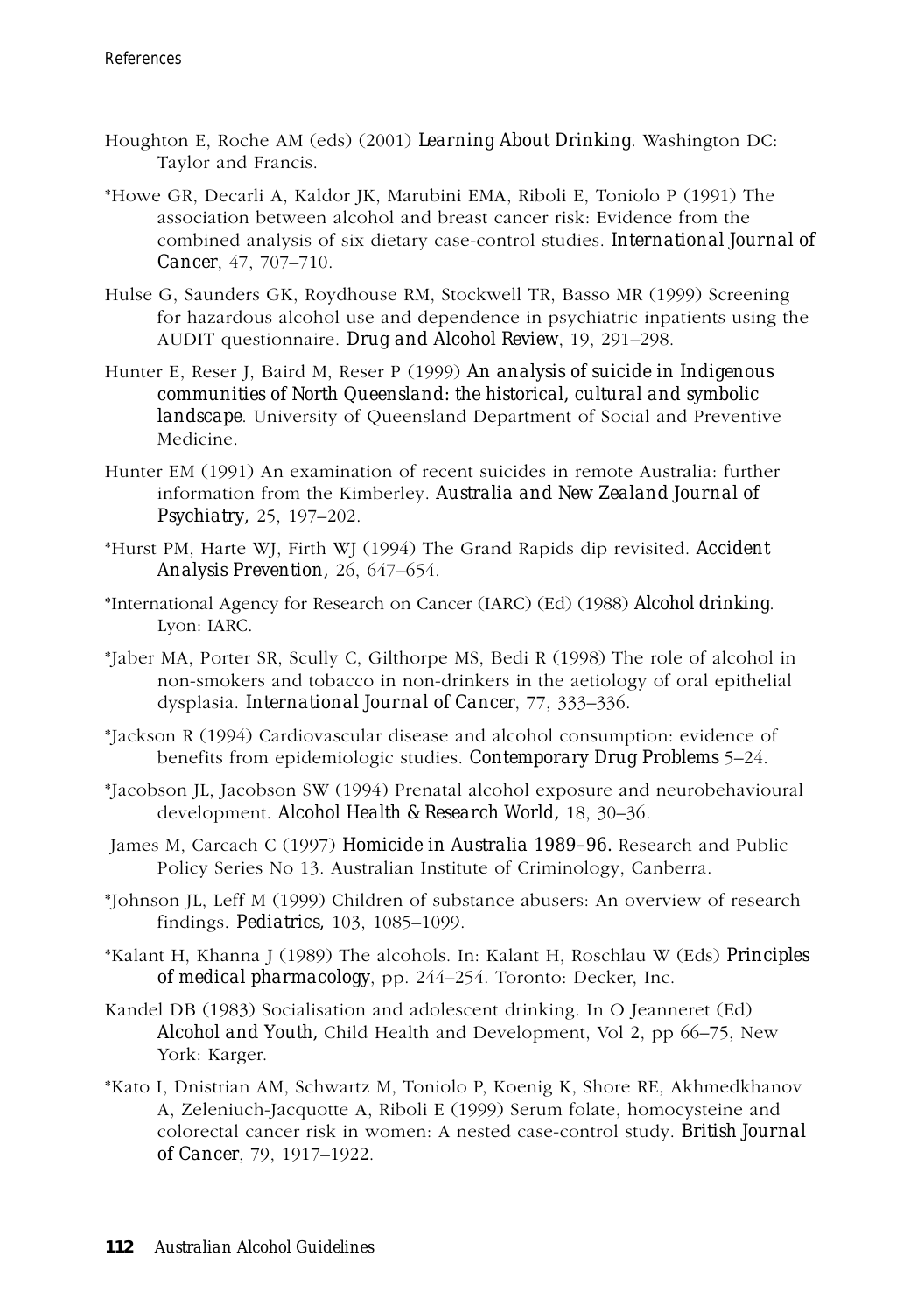- \*Kauhanen J, Kaplan GA, Goldberg DE, Salonen JT (1997) Beer binging and mortality: Results from the Kuopio ischemic heart disease risk factor study, a prospective population based study. *British Medical Journal*, 315, 846–851.
- Kelly AB, Halford K, Young RMcD (2000) Maritally distressed women with alcohol problems: the impact of a short-term alcohol-focused intervention on drinking behaviour and marital satisfaction. *Addiction*, 95, 1537–1549.
- \*Kessler R, Crum R, Warner L, Nelson C, Schulenberg J, Anthony J (1997) Lifetime co-occurrence of DSM-III-R alcohol abuse and dependence with other psychiatric disorders in the National Comorbidity Survey. *Archives of General Psychiatry* 54, 313–321.
- \*Kessler R, Nelson C, McGonagle K, Edlund M, Frank R, Leaf P (1996) The epidemiology of co-occurring addictive and mental disorders: Implications for prevention and service utilization. *American Journal of Orthopsychiatry,* 66, 17–31.
- \*Klatsky AL (1996) Alcohol, coronary disease, and hypertension. *Annual Review of Medicine,* 47, 149–160.
- \*Klatsky AL, Friedman GD (1995) Annotation: Alcohol and longevity. *American Journal of Public Health*, 85, 16–18.
- Kopp P, Fénoglio P (1999) *Le cout social des drogues licites (alcool et tabac) et illicites*. Unpublished Report, L'Université de Panthéon-Sorbonne (Paris I), France.
- \*Kratzer W, Kachele R, Mason A, Muche R, Hay B, Wiesneth W, Hill V, Beckh K, Adler G (1997) Gallstone prevalence in relation to smoking, alcohol, coffee consumption and nutrition: the Ulm Gallstone Study. *Scandinavian Journal of Gastroenterology,* 32, 953–958.
- \*Kruger HP, Utzelmann HD, Berghaus G, Kroj G (1993) Effects of low alcohol dosages: a review of the literature. In: *Alcohol, drugs and traffic safety–T92*, pp. 763–778. Cologne, Germany: Verlag TUV Rheinland.
- Kushner M, Abrams K, Borchadt C (2000) The relationship between anxiety disorders and alcohol use disorders: a review of major perspectives and findings. *Clinical Psychology Review*, 20, 149–171.
- \*Lang A, Martin S (1993) Alcohol-related violence: An individual offender focus. In: *Alcohol and interpersonal violence: Fostering multidisciplinary perspectives*, pp. 221–236. Washington, DC: United States Department of Health and Human Services.
- Lawrence DL, Holman CD (1999) Alcohol and all-cause mortality: a meta-analysis. Unpublished paper prepared for the National Health and Medical Research Council.
- \*Leitzmann MF, Giovannucci EL, Rimm EB, Stampfer MJ, Spiegelman D, Wing AL, Willett WC (1998) The relation of physical activity to risk for symptomatic gallstone disease in men. *Annals of Internal Medicine,* 128, 417–425.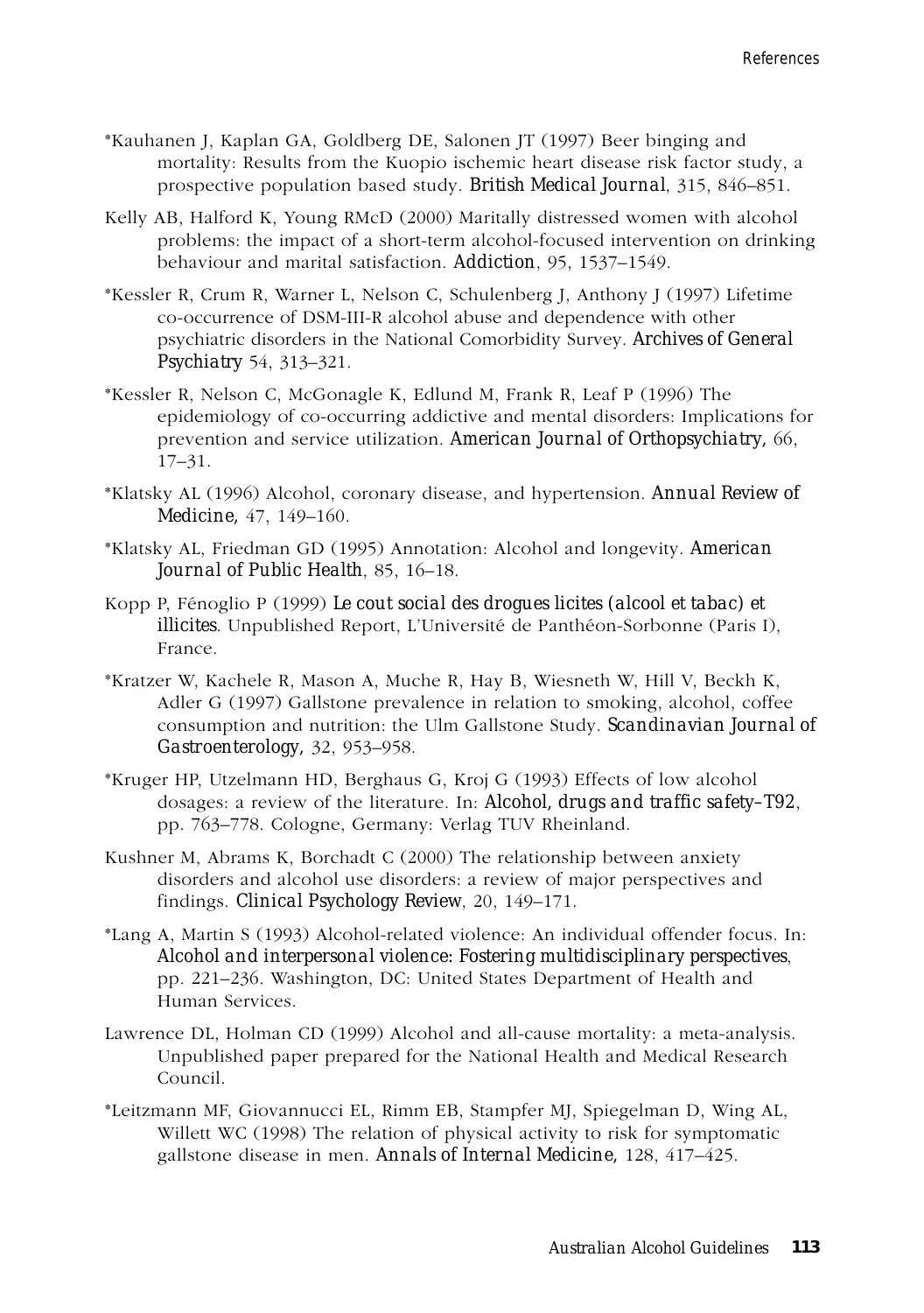- \*Lelbach WK (1975) Cirrhosis in the alcoholic and its relation to the volume of alcohol abuse. *Annals of the New York Academy of Sciences,* 252, 85–105.
- Lesage AD, Boyer R, Grunberg F, Vanier C, Morissette R, Ménard-Buteau C, Loyer (1994) Suicide and mental disorders: a case-control study of young men. *American Journal of Psychiatry*, 151, 1063–1068.
- \*Levi F, Pasche C, Lucchine F, La Vecchia C (1996) Alcohol and breast cancer in the Swiss Canton of Vaud. *European Journal of Cancer,* 32A, 2108–2113.
- \*Li G, Keyl PM, Smith GS, Baker SP (1997) Alcohol and injury severity: reappraisal of the continuing controversy. *Journal of Trauma,* 42, 562–569.
- Ligon J, Thyer B, Lund R (1996) Drinking, eating, and driving: Evaluating the effects of partially removing a Sunday liquor sales ban. *Journal of Alcohol and Drug Education*, 42(1), 15–24.
- \*Longnecker MP (1992) Alcohol consumption in relation to risk of cancers of the breast and large bowel. *Alcohol Health & Research World*, 16, 223–229.
- \*Longnecker MP (1994) Alcoholic beverage consumption in relation to risk of breast cancer: Meta-analysis and review. *Cancer Causes & Control,* 5, 73–82.
- Longnecker MP, Berlin JA, Orza MJ, Chalmers TC (1988) A meta-analysis of alcohol consumption in relation to risk of breast cancer. *Journal of the American Medical Association,* 260(5), 652–6.
- Lynskey M (1998) The co-morbidity of alcohol dependence and affective disorders: treatment implications. *Drug and Alcohol Dependence*, 52, 201–209.
- Makela K, Room R, Single R, Sulkunen P, Walsh B (1981) *Alcohol, society and the state*. Vol. 1. Toronto: Addiction Research Foundation.
- Makkai T (1997) Alcohol and disorder in the Australian community: Part I—Victims. *Trends and Issues in Crime and Criminal Justice* No 76. Canberra: Australian Institute of Criminology.
- \*Makkai T (1998) Alcohol and disorder in the Australian community: Part II— Perpetrators. *Trends and Issues in Crime and Criminal Justice* No 77. Canberra: Australian Institute of Criminology.
- Marsh P, Kibby KF (1992) *Drinking and public disorder*. Oxford: Alden Press.
- \*Martin N, Perl J, Oakeshott J, Givson J, Starmer G, Wilks A (1985) A twin study of ethanol metabolism. *Behavioural Genetics,* 15, 93–109.
- \*Martin SE (1982) The epidemiology of alcohol-related interpersonal violence. *Alcohol Health & Research World,* 16, 230–237.
- \*Martin SE, Bachman R (1997) The relationship of alcohol to injury in assault cases. In: Galanter M (Ed) *Recent developments in alcoholism,* pp. 41–56. New York: Plenum Press.
- \*Maskarinec G, Meng L, Kolonel LN (1998) Alcohol intake, body weight, and mortality in a multiethnic prospective cohort. *Epidemiology,* 9, 654–661.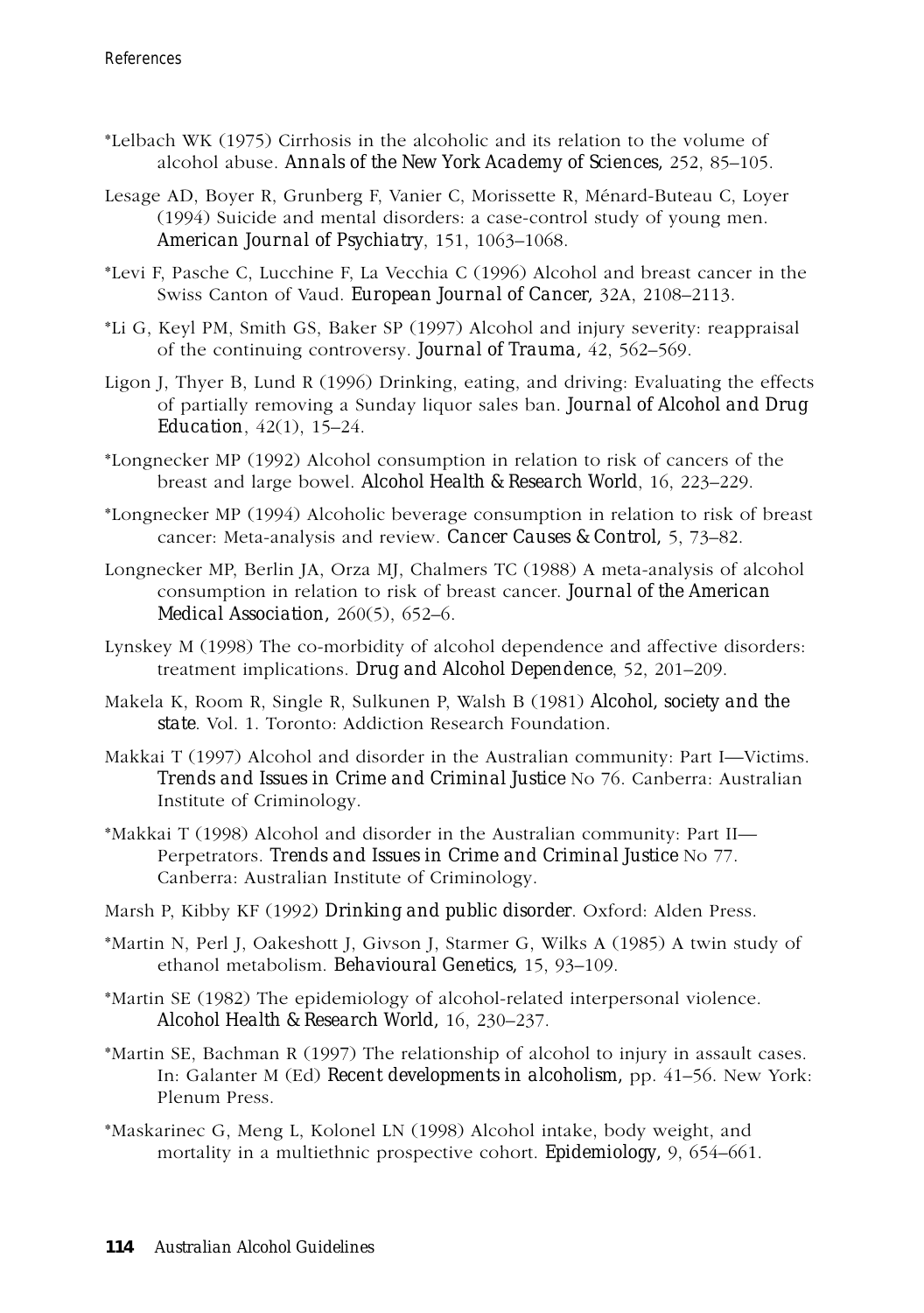- Mathers C, Vos T, Stevenson C (1999) *The burden of disease and injury in Australia.* AIHW cat. no. PHE 17. Canberra: AIHW
- \*Mayhew DR, Donelson AC, Beirness DJ, Simpson MH (1986) Youth, alcohol and the relative risk of crash involvement. *Accident Analysis Prevention,* 18, 273– 288.
- \*Mayhew DR, Simpson MH, Kaye S, Meier G (1985) Alcohol, age, and risk of road accident involvement. In: *Alcohol, drugs and traffic safety–T 83,* pp. 937–947. Washington, DC: National Highway Traffic Safety Administration.
- McBride N, Midford R, Farringdon F, Phillips M (2000) Early results from a school alcohol harm minimization study: the School Health and Alcohol Harm Reduction Project. *Addiction*, 95, 1021–42.
- McDonnel R, Maynard A (1985) The costs of alcohol misuse. *British Journal of Addiction,* 80, 27–35.
- \*McElduff P, Dobson A (1997) How much alcohol and how often? Population based case-control study of alcohol consumption and risk of major coronary event. *British Medical Journal*, 314, 1159–1164.
- McKibbon KA, Wilczynski N, Hayward RS, Walker Dilks CK, Haynes RB (1995) The medical literature as a resource for health care practice. *Journal of the American Society of Information Science*, 46, 737–742.
- McLeod R., Stockwell T, Stevens M, Phillips M (1999) The relationship between alcohol consumption patterns and injury. *Addiction*, 94, 1719–1734.
- Midford R, Marsden A, Phillips M, Lake J (1997) Workforce alcohol consumption patterns at two Pilbara mining-related worksites. *Journal of Occupational Health and Safety—Australia New Zealand*, 13(3): 267–274.
- Miller BA, Downs WR (1993) The impact of family violence on the use of alcohol by women. *Alcohol Health and Research World*, 17, 137–143
- Miller BA, Downs WR, Gondoli DM (1989) Spousal violence among alcoholic women as compared with a random household sample of women. *Journal of Studies on Alcohol*, 50, 533–540.
- Moore M, Gerstein D (Eds) (1980) *Alcohol and public policy: beyond the shadow of prohibition.* Washington DC: National Academy Press.
- \*Moskowitz H, Robinson C (1988) *Effects of low doses of alcohol on driving-related skills: A review of the evidence*. Washington, DC: National Highway Traffic Safety Administration.
- Mueser KT, Kavanagh D (2001) Treating comorbidity of alcohol problems and psychiatric disorder. In N Heather, TJ Peters, T Stockwell (Eds), *International Handbook of Alcohol Dependence and Problems,* John Wiley & Sons.
- Muir Gray JA (1997) *Evidence Based Health Care: How to Make Health Policy and Management Decisions.* Edinburgh, Churchill Livingston. Cited in Glasziou P, Longbottom H (1999), Evidence-based public health practice, *Australian and New Zealand Journal of Public Health*, 23: 436–440.
- Murgraff V, Parrott, A & Bennett, P, (1999) *Risky single-occasion drinking amongst young people: definitions, correlates, policy and intervention: a broad overview of research findings.* Alcohol and Alcoholism, 34(1), 3–14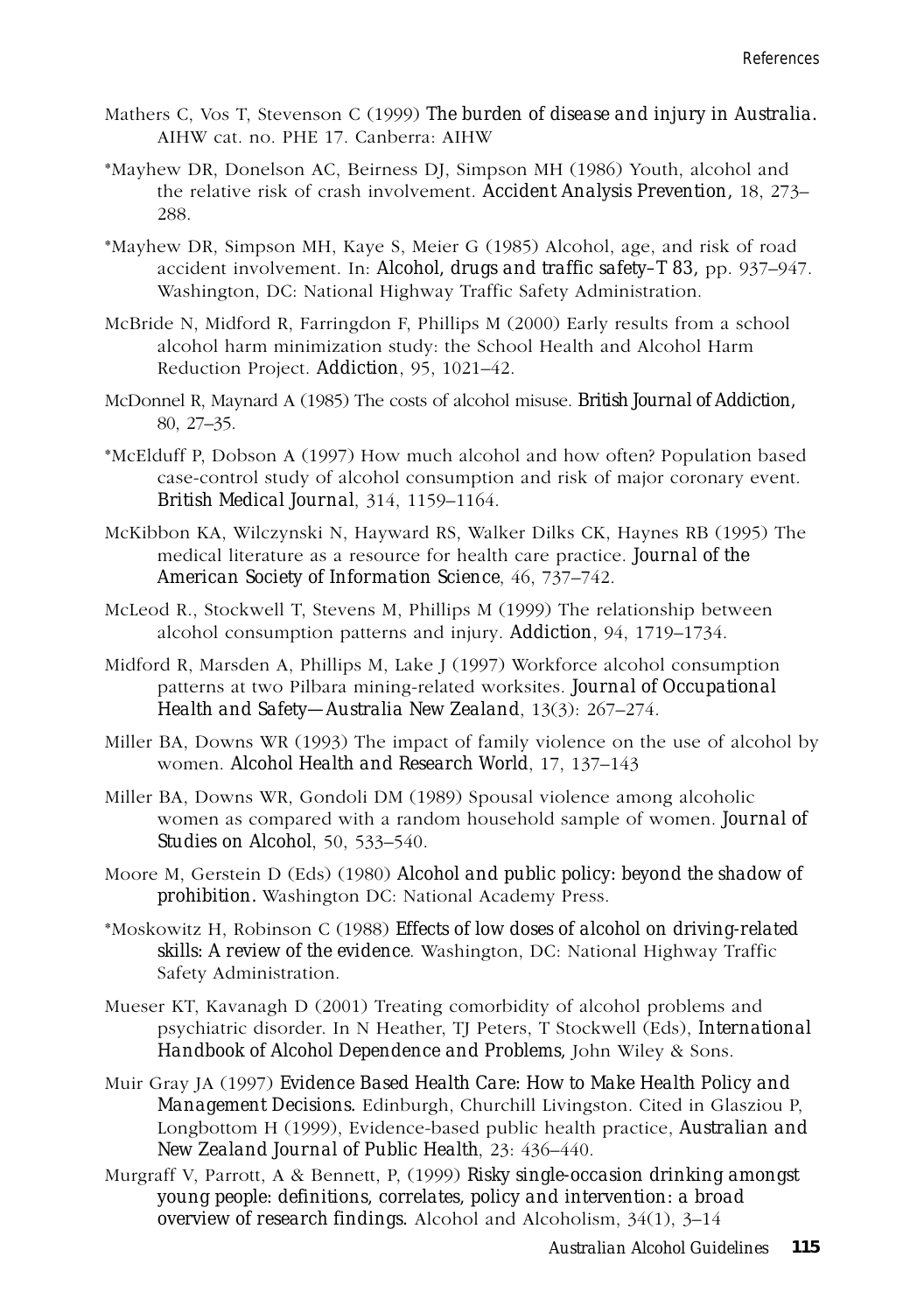- \*Murray CJL, Lopez AD (1996) *The global burden of disease: a comprehensive assessment of mortality and disability from diseases, injuries, and risk factors in 1990 and projected to 2020*. Cambridge, Harvard University Press.
- \*Murray CJL, Lopez AD (1999) On the comparable quantification of health risks: Lessons from the global burden of disease study. *Epidemiology,* 10, 594–605.
- Nakamura K, Tanaka A, Takano T (1993) The social cost of alcohol abuse in Japan. *Journal of Studies in Alcohol,* 54, 618–625.
- National Breast Cancer Centre (1999) *Summary of risk factors for breast cancer.*
- \*National Health and Medical Research Council (1992) *Is there a safe level of daily consumption of alcohol for men and women*. Canberra: NHMRC.
- National Health and Medical Research Council (1999) *A guide to the development, implementation and evaluation of clinical practice guidelines*. Canberra: NHMRC.
- \*National Heart, Lung and Blood Institute (NHLBI) (1997) *Prevention and treatment of high blood pressure*. 20: H-7, Washington: NHLBI.
- \*National Institute on Alcohol Abuse and Alcoholism (1995) *The physician's guide to helping patients with alcohol problems*. Cat. No. 95–3769. Washington: NIAAA.
- \*National Institute on Alcohol Abuse and Alcoholism (1999) NIAAA-recommended year 2000 alcohol guidelines.
- \*National Stroke Association (1998) *Stroke prevention guidelines*. Washington: National Stroke Association.
- Norstrom T (1998) Effects on criminal violence of different beverage types and private and public drinking. *Addiction,* 93, 689–699.
- \*Norton R, Morgan M (1989) The role of alcohol in mortality and morbidity from interpersonal violence. *Alcohol & Alcoholism,* 24, 565–576.
- Olenick NL, Chalmers DK (1991) Gender-specific drinking styles in alcoholics and nonalcoholics. *Journal of Studies on Alcohol*, 52, 324–330.
- \*Orgogozo JM, Dartiques JF, Lafont S, Letenneur L, Commenges D, Salamon R, Renaud S, Breteler MB (1997) Wine consumption and dementia in the elderly: A prospective community study in the Bordeaux area. *Revue Neurologique,* 153, 185–192.
- \*Parsons OA, Nixon SJ (1998) Cognitive functioning in sober social drinkers: a review of the research since 1986. *Journal of Studies on Alcohol,* 59, 180–190.
- \*Passaro K, Little R, Savitz F, Noss J (1996) The effect of maternal drinking before conception and in early pregnancy on infant birthweight. *Epidemiology,* 7, 377–383.
- \*Pearson TA (1996) Alcohol and heart disease. *Circulation*, 94, 3023–3025.
- \*Pearson TA (1996) Executive summary. *Journal of the American College of Cardiology*, 27, 957–1047.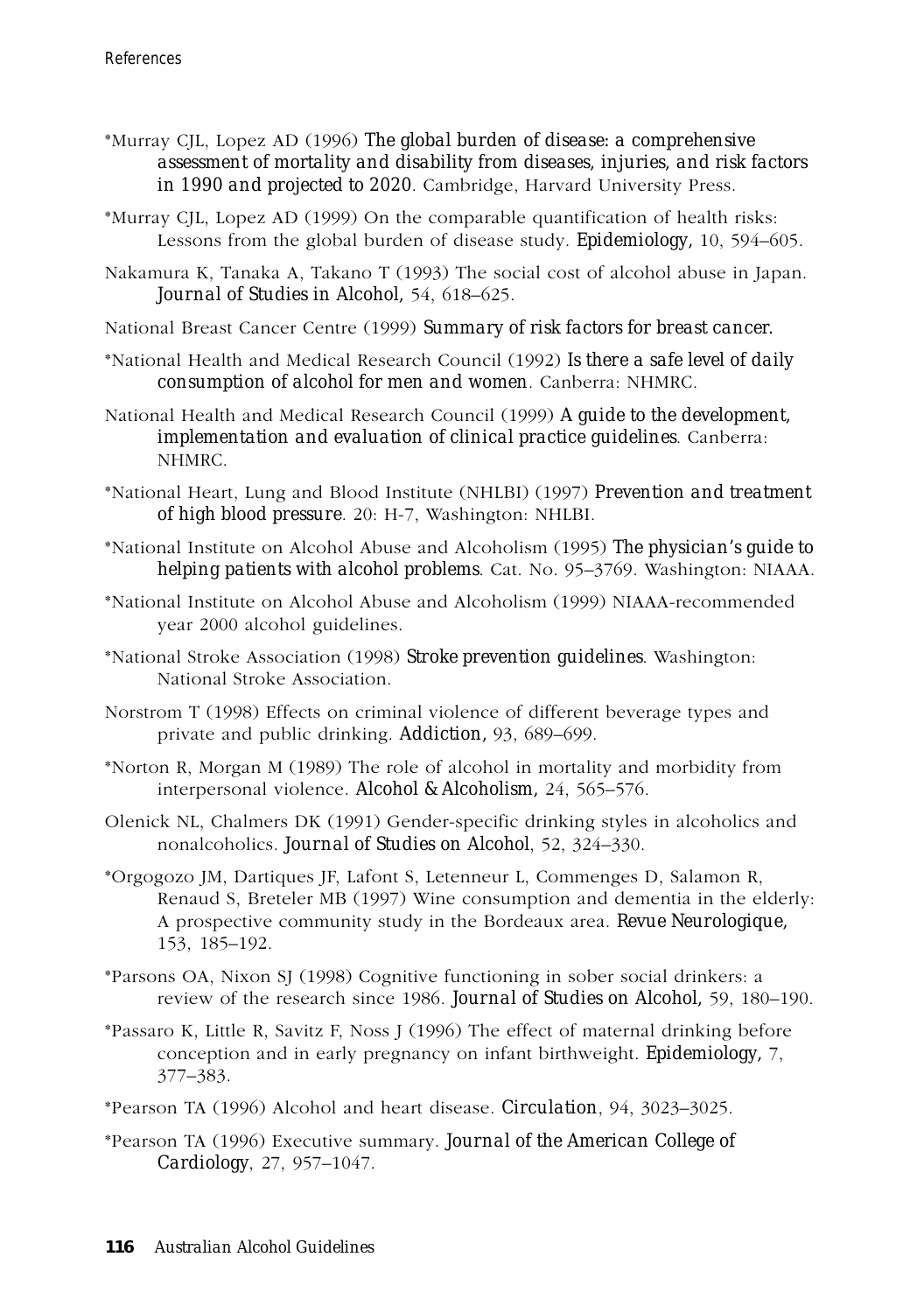- \*Pearson TA, Terry P (1994) What to advise patients about drinking alcohol: A clinician's conundrum. *Journal of the American Medical Association*, 272, 967–968.
- \*Peele S (1997) Utilizing culture and behaviour in epidemiological models of alcohol consumption and consequences for Western countries. *Alcohol & Alcoholism,* 32, 51–64.
- Perry C, Kelder S (1992) Prevention. In *Annual Review of Addictions Research and Treatment,* Pergamon Press*,* 453–472.
- \*Perry IJ, Wannamethee SG, Walker MK, Thomson AG, Whincup PH, Shaper AG (1995) Prospective study of risk factors for development of non-insulin dependent diabetes in middle aged British men. *British Medical Journal,* 310(6979):560–4.
- Poikolainen K (1997) *Alcohol Poisoning in Four Nordic Countries: Alcohol Research in the Northern Countries*. Vol. 28, Helsinki: The Finnish Foundation for Alcohol Studies.
- \*Polygenis D, Wharton S, Malmberg C, Sherman N, Kennedy D, Koren G, Einarson T (1998) Moderate alcohol consumption during pregnancy and the incidence of fetal malformations: a meta-analysis. *Neurotoxicology and Teratology,* 20, 61–67.
- \*Preusser DF, Ulmer RG, Adams JR (1978) Driver record evaluation of a drinking driver rehabilitation program. *Journal of Safety Research,* 8, 98–105.
- Puddey IB, Beilin LJ, Rakic V (1997) Alcohol, hypertension and the cardiovascular system—a critical appraisal. *Addiction Biology,* 2, 159–70.
- \*Puddey IB, Rakic V, Dimmitt SB, Beilin LJ (1999a) Influence of pattern of alcohol intake on blood pressure in regular drinkers: A controlled trial. *Journal of Hypertension*, 16, 165–174.
- \*Puddey IB, Rakic V, Dimmitt SB, Beilin LJ (1999b) Influence of pattern of drinking on cardiovascular disease and cardiovascular risk factors—a review. *Addiction*, 94, 649–663.
- Putnam S, Rockett IR, Campbell MK (1993) Methodological issues in communitybased alcohol-related injury prevention projects. In: Greenfield TK, Zimmerman R (eds.) *Center for Substance Abuse,* Prevention Monograph 14, Rockville, MD: US Department of Health and Human Services.
- Rakic V, Puddey IB, Burke V, Dimmitt SB, Beilin LJ (1998) Influence of pattern of alcohol intake on blood pressure in regular drinkers: a controlled trial. *Journal of Hypertension,* 16(2), 165–174.
- \*Rehm J (1999) Draining the ocean to prevent shark attacks? The empirical foundation of modern alcohol policy. *Nordic Studies on Alcohol and Drugs,* 16, 46–54.
- \*Rehm J, Ashley MJ, Room R, Single E, Bondy S, Ferrence R, Giesbrecht N (1996b) On the emerging paradigm of drinking patterns and their social and health consequences. *Addiction,* 91, 1615–1621.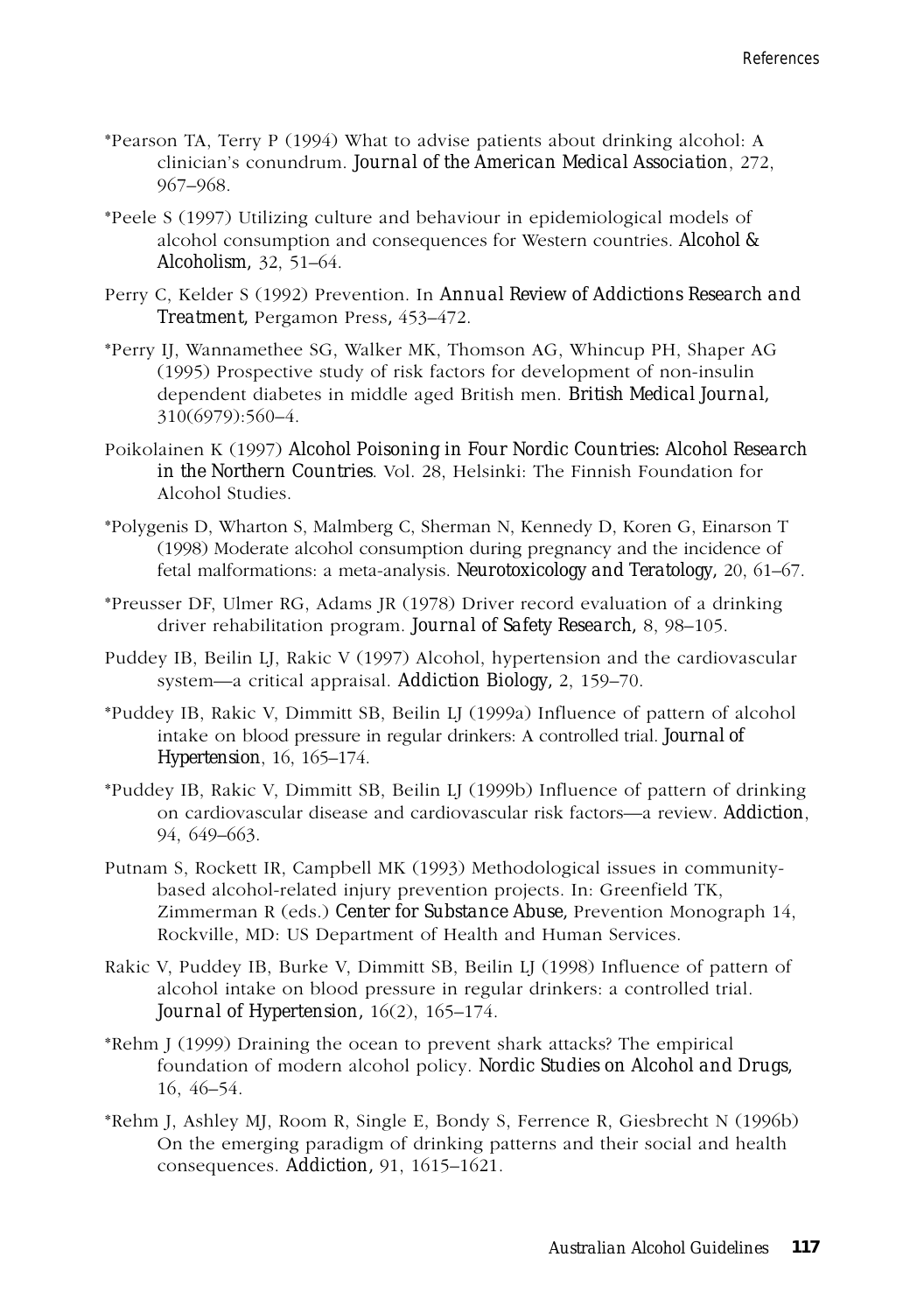- Rehm J, Fischer B (1997) Measuring harm: implications for alcohol epidemiology. In: Plant M, Single E, Stockwell T (Eds) *Alcohol: minimising the harm.* London: Free Association Press.
- Rice D, Kelman S, Miller L, Dunmeyer S (1990) *The economic cost of alcohol and drug abuse and mental illness 1985.* DHHS Publication No. (ADM) 90, 1694. San Francisco: Institute for Health and Ageing, University of California.
- \*Rimm EB, Chan J, Stampfer M, Colditz GA, Willett W (1995) Prospective study of cigarette smoking, alcohol use, and the risk of diabetes in men. *British Medical Journal,* 310, 555–559.
- Roche AM (1998a) *The Availability of Alcohol and the Incidence of Harm*. In the Liquor Control Act 1987 Review, Final Report, State Government of Victoria.
- Roche AM (1998b) Patterns, paradoxes and ambiguities of consumption. Paper presented to the Kettil Bruun Society Meeting, Perth, 1–5 February.
- Roche AM (1999) *Social Issues Pertaining to the Liquor Act Review—Queensland*. A Report Prepared for the National Competition Policy Liquor Review Committee, University of Queensland.
- Roche AM, Watt K (1998) *Thinking Drinking: An evaluation of drink smart*. Unpublished Report, QADREC, University of Queensland, July 1998.
- Roche AM, Watt KA (1999). From celebration to inebriation: university students and drinking. *Drug and Alcohol Review,* 18:393–403.
- Room R (1988) The dialectic of drinking in Australian life: from the Rum Corps to the wine column. *Drug and Alcohol Review*, 7, 413–437.
- \*Room R (1998) Alcohol and drug disorders in the International Classification of Disease: a shifting kaleidoscope. *Drug and Alcohol Review,* 12, 305–317.
- \*Rosenqvist M (1998) Alcohol and cardiac arrhythmias. *Alcoholism, Clinical & Experimental Research*, 22, 318S–322S.
- \*Royal College of Physicians (1995) *Alcohol and the heart in perspective*. London: Royal College of Physicians.
- \*Rubin R, Rand M (1994) Alcohol and platelet function. *Alcoholism, Clinical and Experimental Research*, 18, 105–110.
- \*Russell M, Copper M, Frone M, Welte J (1991) Alcohol drinking patterns and blood pressure. *American Journal of Public Health*, 81, 452–457.
- Ryan GA (2000) *A road side survey of drinking drivers in Perth, Western Australia.* Report RR94. Road Accident Prevention Research Unit, Department of Public Health, The University of Western Australia.
- \*Sacco RL, Elkind M, Boden-Albala B, Lin IF, Kargman DE, Hauser WA, Shea S, Paik MC (1999) The protective effect of moderate alcohol consumption on ischemic stroke. *Journal of the American Medical Association,* 281, 53–60.
- Sackett D, Rosenberg W, Muir Gray J, Haynes R, Richardson W (1996) Evidence based medicine: what it is and what it isn't. *British Medical Journal*, 312, 71–72.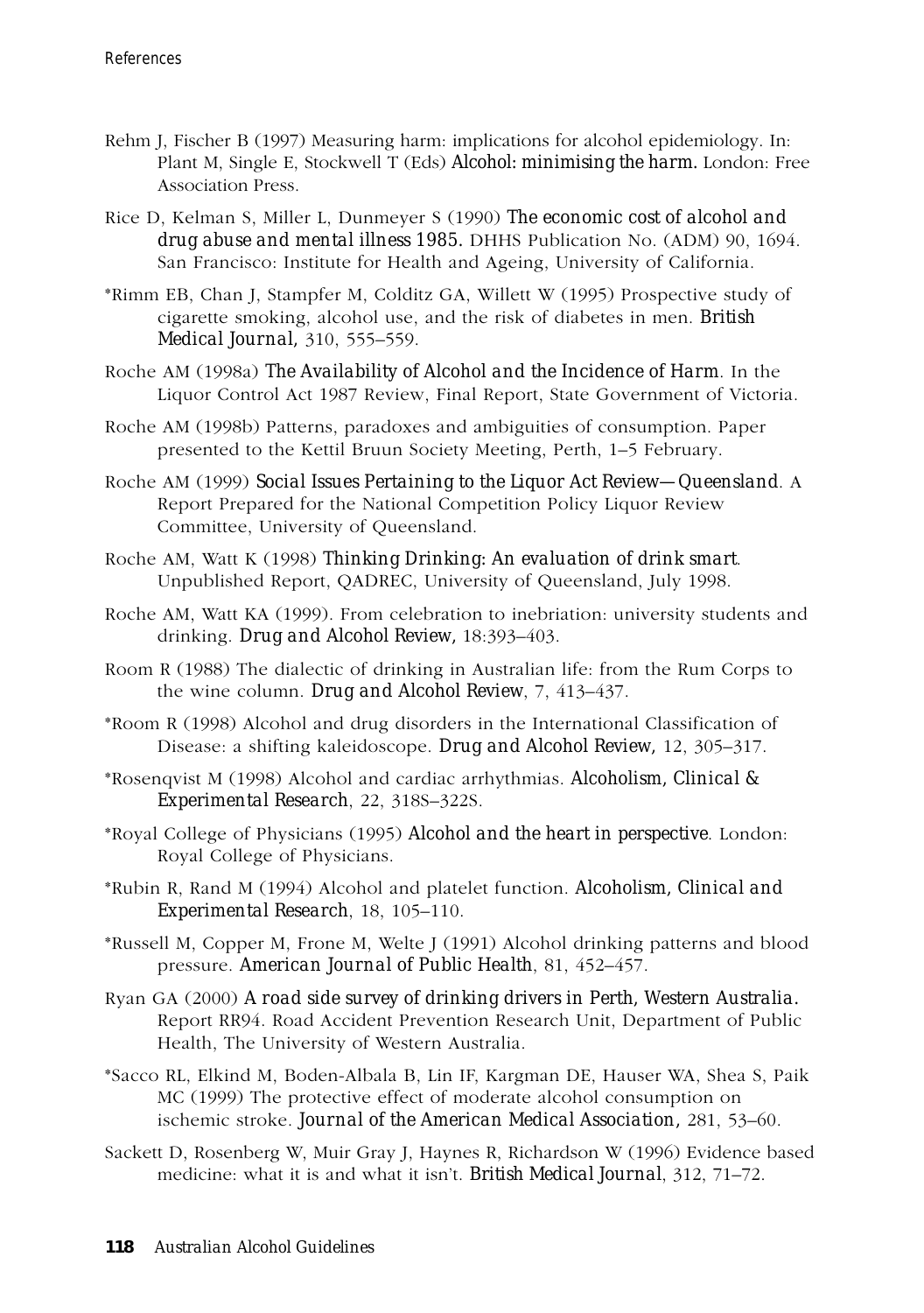- \*Sahi T, Paffenbarger RSJ, Hsieh CC, Lee IM (1998) Body mass index, cigarette smoking, and other characteristics as predictors of self-reported, physiciandiagnosed gallbladder disease in male college alumni. *American Journal of Epidemiology,* 147, 644–651.
- Saltz R (1987) The roles of bars and restaurants in preventing alcohol-impaired driving: An evaluation of server training. *Evaluation in Health Professions* 10, 5–27.
- \*Schmidt W (1977) The epidemiology of cirrhosis of the liver: A statistical analysis of mortality data with special reference to Canada. In: Fisher MM, Rankin J (Eds) *Alcohol and the liver*, pp. 1–26. New York: Plenum Press.
- \*Schuckit MA, Smith TL, Tipp JE (1997) The self-rating of the Effects of Alcohol (SRE) form as a retrospective measure of the risk for alcoholism. *Addiction,* 92, 979–988.
- Shaffer D, Gould M, Fisher P, Trautman P, Mourau D, Kleinman M, Flory M (1996) Psychiatric diagnosis in child and adolescent suicide. *Archives of General Psychiatry,* 53, 339–348.
- Shanahan P, Hewitt N (1999) *Developmental Research for a National Alcohol Campaign, Summary Report*. Elliott & Shanahan Research. Commonwealth Department of Health and Aged Care.
- Sher KJ, Gershuny BS, Peterson L, Raskin G (1997) The role of childhood stressors in the intergenerational transmission of alcohol use disorders. *Journal of Studies on Alcohol,* 58, 414–427.
- Siegal S (1999) Drug anticipation and drug addiction: The 1998 H David Archibald Lecture. *Addiction,* 94(8), 1113–1124.
- \*Simon HB (1994) Patient-directed, nonprescription approaches to cardiovascular disease. *Archives of Internal Medicine*, 154, 2283–2296.
- Simons LA, McCallum J, Friedlander Y, Ortiz M, Simons J (2000) Moderate alcohol intake is associated with survival in the elderly: the Dubbo Study. *Medical Journal of Australia* 173, 121–4.
- Single E, Ashley MJ, Bondy S, Rankin J, Rehm J (1999a) *Evidence Regarding the Level of Alcohol Consumption Considered to be Low-Risk for Men and Women.* Report Prepared for the Commonwealth Department of Health and Aged Care, Canberra.
- Single E, Giesbrecht N, Eakin B (Eds) (1981) Alcohol, society and the state. Vol 2, A social history of control policy in seven countries. Toronto: Addiction Research Foundation.
- \*Single E, Robson L, Rehm J, Xie X (1999b) Morbidity and mortality attributable to alcohol, tobacco and illicit drug use in Canada. *American Journal of Public Health,* 89, 385–390.
- \*Single E, Robson L, Xie X, Rehm J (1998) The economic costs of alcohol, tobacco and illicit drugs in Canada, 1992. *Addiction,* 93, 991–1006.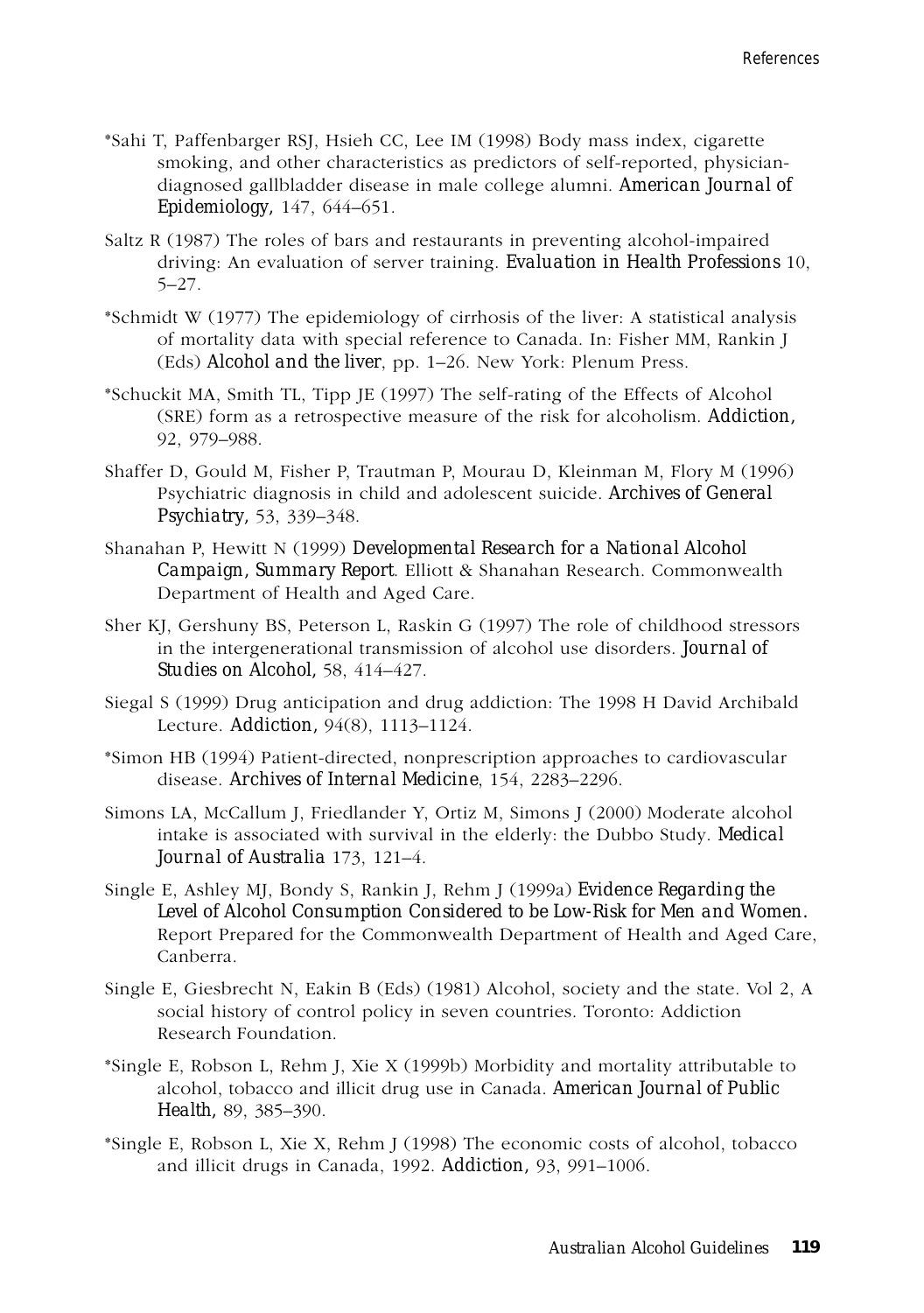- Single E, Wortley S (1993) Drinking in various settings as it relates to demographic variables and level of consumption: findings from a national survey in Canada. *Journal of Studies on Alcohol*, 54, 590–599.
- \*Singletary KW (1996) Alcohol and breast cancer: Interactions between alcohol and other risk factors. *Alcoholism, Clinical & Experimental Research,* 20, 57A–61A.
- Smart RG (1996) Behavioral and social consequences related to the consumption of different beverage types. *Journal of Studies on Alcohol*, 57, 77–84.
- Smith AMA, Rosenthal D (1997) Sex, alcohol and drugs? Young people's experience of Schoolies Week. *Australian and New Zealand Journal of Public Health*, 21, 175–80.
- Stampfer MJ, Colditz GA, Willett WC, Manson JE, Arky RA, Hennekens CH, Speizer FE (1988) A prospective study of moderate alcohol drinking and risk of diabetes in women. *American Journal of Epidemiology,* 128(3):549–58.
- Stockwell T (1994) Alcohol withdrawal: An adaptation to heavy drinking of no practical significance? *Addiction*, 89(11), 1447–1454.
- Stockwell T (1995) Alcohol, violence and licensed premises: the nature of the relationship. In T Stockwell (Ed), Alcohol misuse and violence report 5: An examination of the appropriateness and efficacy of liquor licensing laws across Australia. (pp.105–118). Canberra: Australian Government Publishing Service.
- Stockwell T (1997) Regulation of the licensed drinking environment: a major opportunity for crime prevention. *Crime Prevention Studies*, 7, 7–34.
- Stockwell T, Bolderston H (1987) Alcohol and phobias. *British Journal of Addiction*, 82(9), 971–980.
- \*Stockwell T, Hawks D, Lang E, Rydon, P (1996) Unravelling the preventive paradox for acute alcohol problems. *Drug and Alcohol Review*, 15, 7–15.
- Stockwell T, Masters L, Philips M, Daly A, Gahegan M, Midford R, Philp A (1998) Consumption of different alcoholic beverages as predictors of local rates of night-time assault and acute alcohol related morbidity. *Australian and New Zealand Journal of Public Health*, 22, 237–242.
- Stockwell T, Sitharthan T, McGrath D, Lang E (1994) The measurement of alcohol dependence and impaired control in community samples. *Addiction*, 89, 167– 74.
- Stockwell T, Somerford P, Lang E (1992) The relationship between licence type and alcohol-related problems attributed to licensed premises in Perth, Western Australia. *Journal of Studies on Alcohol*, 53, 495–498.
- Strunin L, Hingson R (1992) Alcohol, drugs, and adolescent sexual behavior. *International Journal of the Addictions*, 27(2), 129–146.
- \*Svardsudd K (1998) Moderate alcohol consumption and cardiovascular disease: is there evidence for a preventive effect. *Alcoholism, Clinical and Experimental Research,* 22, 307S–314S.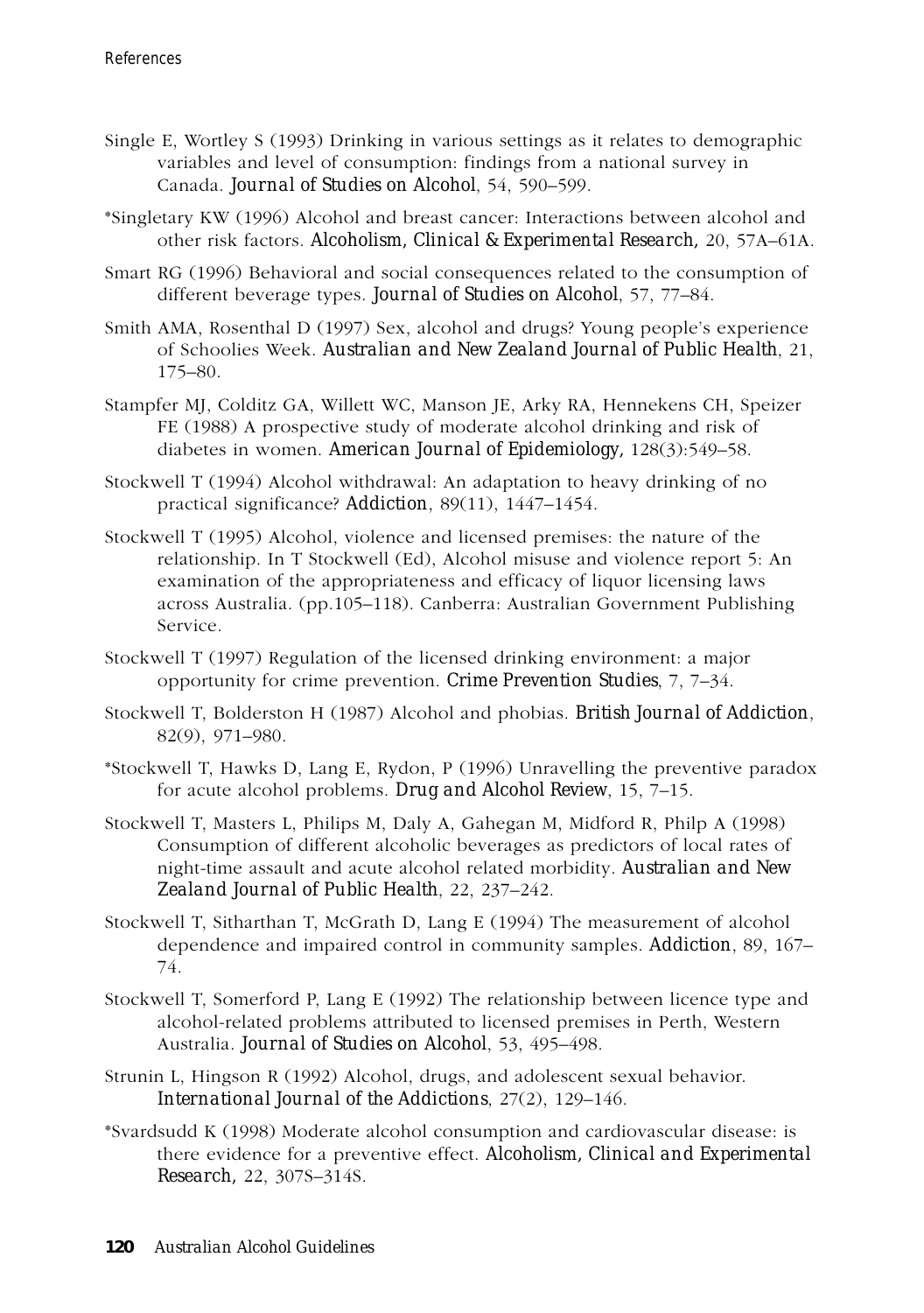- \*Swanson CA, Coates RJ, Malone KE, Gammon MD, Schoenberg JB, Brogan DJ, McAdams M, Potischman N, Hoover RN, Brinton LA (1997) Alcohol consumption and breast cancer risk among women under age 45 years. *Epidemiology,* 8, 231–237.
- \*Swedish Medical Research Council (1998) Individual harmful and protective effects of alcohol. *Alcoholism, Clinical and Experimental Research*, 22, 365S–373S.
- Tatz C (1999) *Aboriginal suicide is different—Aboriginal youth suicide in New South Wales, the Australian Capital Territory and New Zealand: towards a model of explanation and alleviation*. A report to the Criminology Research Council on CRC Project 25/96–7.
- \*The Johns Hopkins Medical Institutions (1998) *Nutrition and longevity*. H-2, Baltimore: The Johns Hopkins Medical Institutions.
- Thorley A (1980) Medical responses to problem drinking. *Medicine,* 35, 1816–1822.
- \*Thun MJ, Peto R, Lopez AD, Monaco JH, Henley SJ, Heath CWJ, Doll R (1997) Alcohol consumption and mortality among middle-aged and elderly US adults. *The New England Journal of Medicine,* 337, 1705–1714.
- \*Treno AJ, Gruenewald PJ, Ponicki WR (1997) The contribution of drinking patterns to the relative risk of injury in six communities: a self-report based probability approach. *Journal of Studies on Alcohol,* 58, 372–381.
- \*Treno AJ, Holder HD (1997) Measurement of alcohol-involved injury in community prevention: the search for a surrogate III. *Alcoholism, Clinical & Experimental Research,* 21, 1695–1703.
- Tuomilehto J, Enlund H, Salonen JT, Nissinen A (1984) Alcohol, patient compliance and blood pressure control in hypertensive patients. *Scandinavian Journal of Social Medicine,* 12, 177–81.
- \*United Kingdom Department of Health (1995) *Sensible drinking*. H-17, London, UK: Department of Health, Crown Copyright.
- United States Department of Health and Human Services (1991) *Healthy People 2000: National health promotion and disease prevention objectives*. NIH publication no. (PHS)91–50212. Washington DC: US Govt Printing office.
- \*United States Department of Health and Human Services (1997) *Ninth special report to the US Congress on alcohol and health from the secretary of health and human services*. Washington DC: US Department of Health and Human Services, Public Health Service, National Institute of Health, National Institute on Alcohol Abuse and Alcoholism.
- United States Department of Health and Human Services (2000) *Tenth special report to the US Congress on alcohol and health from the secretary of health and human services.* Washington, DC: U.S. Department of Health and Human Services, Public Health Service, National Institute of Health, National Institute on Alcohol Abuse and Alcoholism.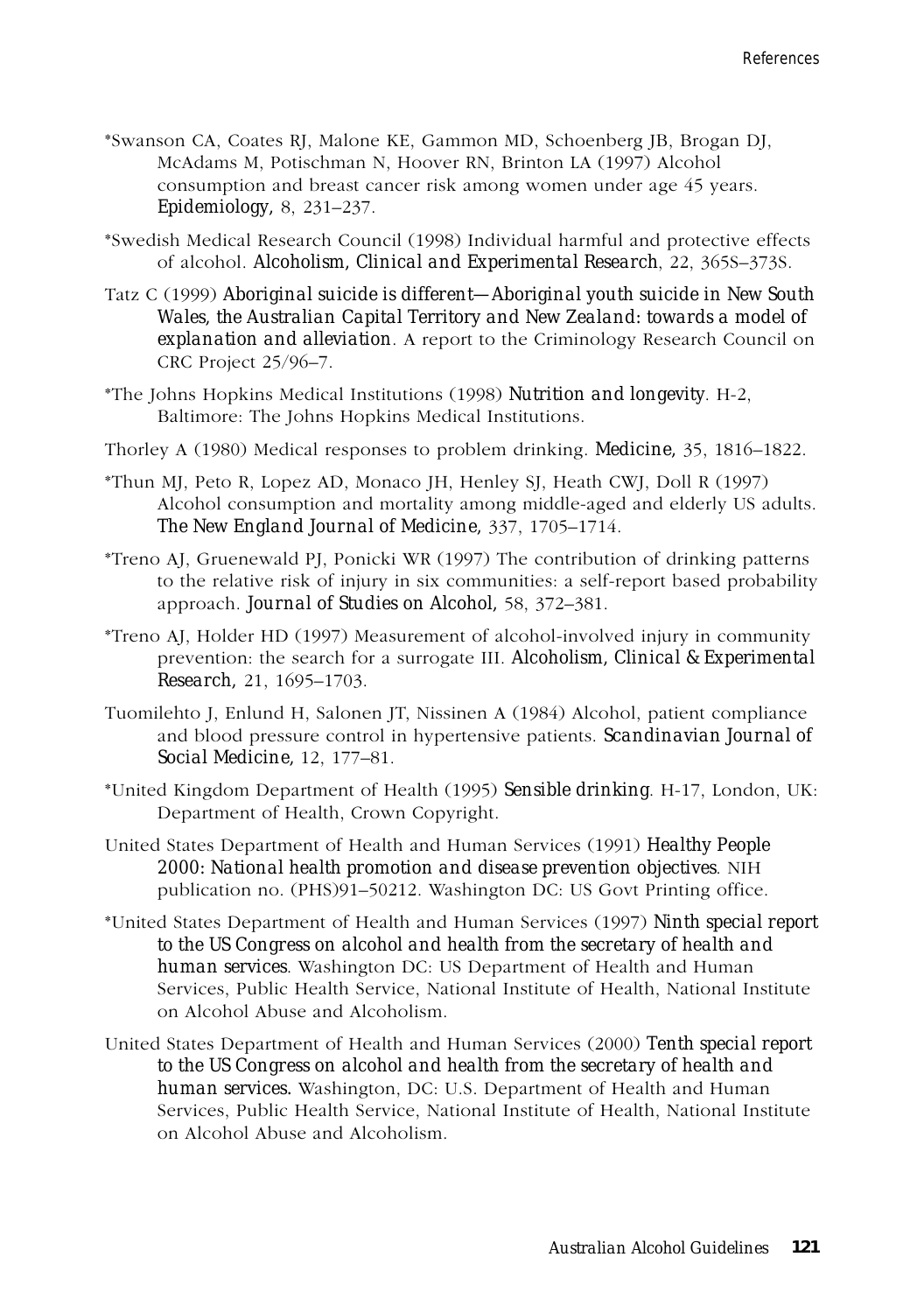- \*United States Dietary Association and Department of Health and Human Services (1995) *Nutrition and your health: Dietary guidelines for Americans*. H-15, Washington: USDA/USDHHS.
- \*Veenstra J, Ockhuizen T, van de Pol H, Wedel M, Schaafsma G (1990) Effects of a moderate dose of alcohol on blood lipids and lipoproteins postprandially and in the fasting state. *Alcohol & Alcoholism*, 25, 371–377.
- \*Wannamethee SG, Shaper AG (1996) Patterns of alcohol intake and risk of stroke in middle-aged British men. *Stroke*, 27, 1033–1039.
- Wei M, Gibbons LW, Mitchell TL, Kampert JB, Blair SN (2000) Alcohol intake and incidence of type 2 diabetes in men. *Diabetes Care* 23(1):18–22.
- Weiss S (1999) Israeli Alcohol Consumption Guidelines. Personal communication from S Weiss to E Single.
- Weschler H, Davenport A, Dowdall G, Moeykens B, Castillo S (1994) Health and behavioral consequences of binge drinking in college. *Journal of the American Medical Association,* 272, 672–7.
- Willett WC, Stampfer MJ (1997) Sobering data on alcohol and breast cancer. *Epidemiology,* 8, 225–227.
- \*Williams CM, Skinner AE (1990) The cognitive effects of alcohol abuse: a controlled study. *British Journal of Addiction,* 85, 911–917.
- Williams FG, Knox R (1987) Alcohol abuse intervention in a university setting. *Journal of American College Health*, 36, 97–102.
- Williams P (1997) *Progress of the National Drug Strategy: Key National Indicators*. Canberra: Department of Health and Family Services.
- \*Windham G, Fenster L, Hopkins B, Swan S (1995) The association of moderate maternal and paternal alcohol consumption with birthweight and gestational age. *Epidemiology,* 6, 591–597.
- World Health Organization (2000) *International Guide for Monitoring Alcohol Consumption and Related Harm.* Department of Mental Health and Substance Dependence, Noncommunicable Diseases and Mental Health Cluster, World Health Organization, Geneva.
- \*Wright RM, McManaman JL, Repine JE (1999) Alcohol-induced breast cancer: A proposed mechanism. *Free Radical Biology & Medicine,* 26, 348–354.
- Wright S, Norton VC, Dake AD Pinkston JR, Slovis CM (1998) Alcohol on campus: alcohol-related emergencies in undergraduate college students. *Southern Medical Journal*, 91(10), 909–913.
- \*Yamada K, Araki S, Tamura M, Sakai I, Takahashi Y, Sashihara H, Kono S (1997) Case-control study of colorectal carcinoma in situ and cancer in relation to cigarette smoking and alcohol use. *Cancer Causes & Control*, 8, 780–785.
- \*You R, McNeil J, O'Malley H, Davis S, Thrift A, Donnan G (1997) Risk factors for stroke due to cerebral infarction in young adults. *Stroke,* 28, 1913–1918.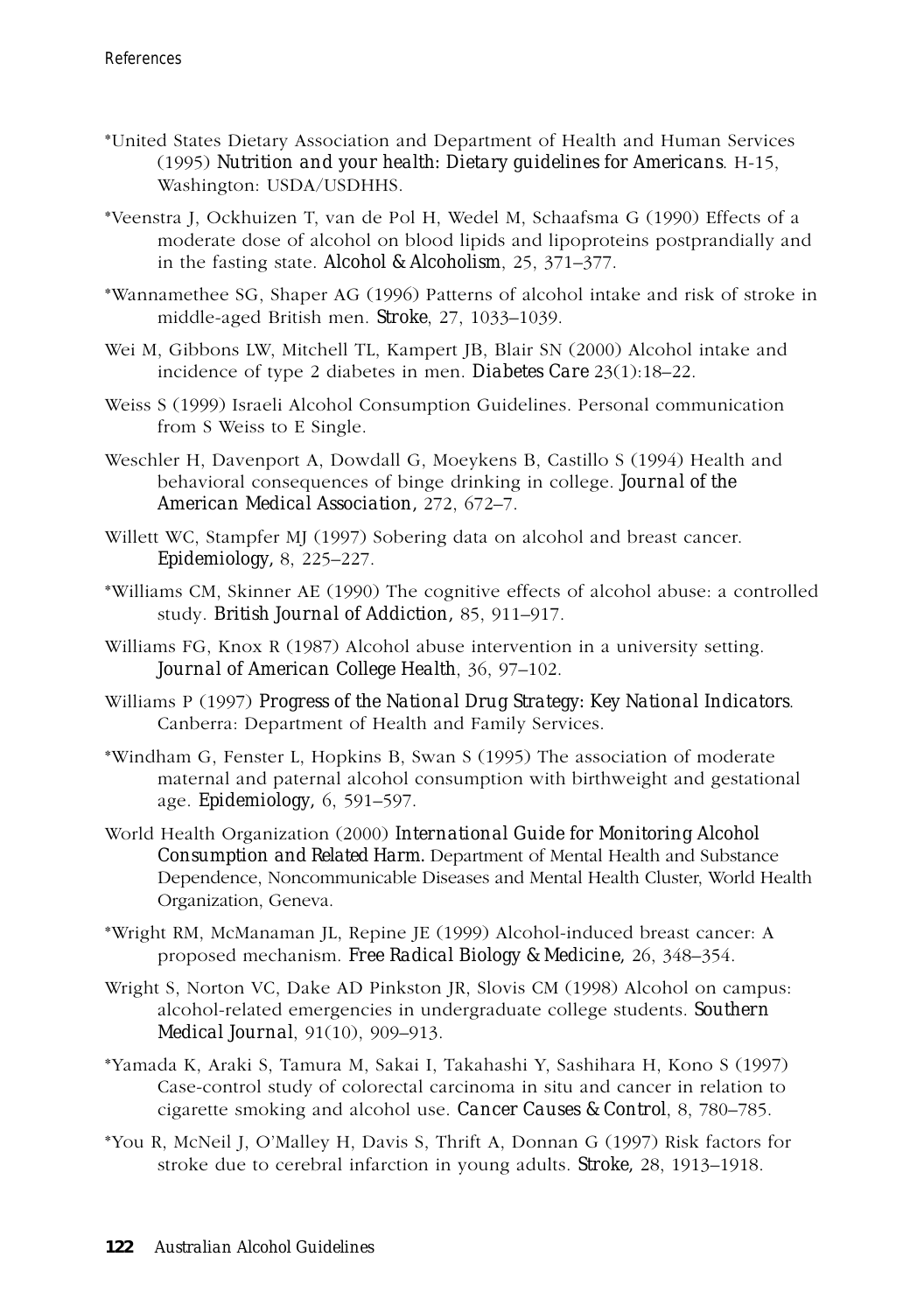- Zador D, Sunjic S, Darke S (1996) Heroin-related deaths in New South Wales, 1992: Toxicological findings and circumstances. *Medical Journal of Australia*, 164, 204–207.
- \*Zador PL (1991) Alcohol-related relative risk of fatal driver injuries in relation to driver and age and sex. *Journal of Studies on Alcohol,* 52, 302–310.
- \*Zakhari S, Wassef M (1996) *Alcohol and the cardiovascular system.* Bethesda, MD: National Institutes on Health, National Institute on Alcohol Abuse and Alcoholism.
- \*Zhang L, Wieczorek W, Welte J (1997) The nexus between alcohol and violent crime. *Alcoholism, Clinical & Experimental Research,* 21, 1264–1271.
- Zinkiewicz L, Davey J, Curd D (1999) Sin and beyond Surfers? Young people's risky behaviour during Schoolies Week in three Queensland regions. *Drug and Alcohol Review,* 18, 279–85.

*Note:* \*Indicates references quoted in the Literature Review commissioned by the NHMRC to form the primary evidence base for these guidelines.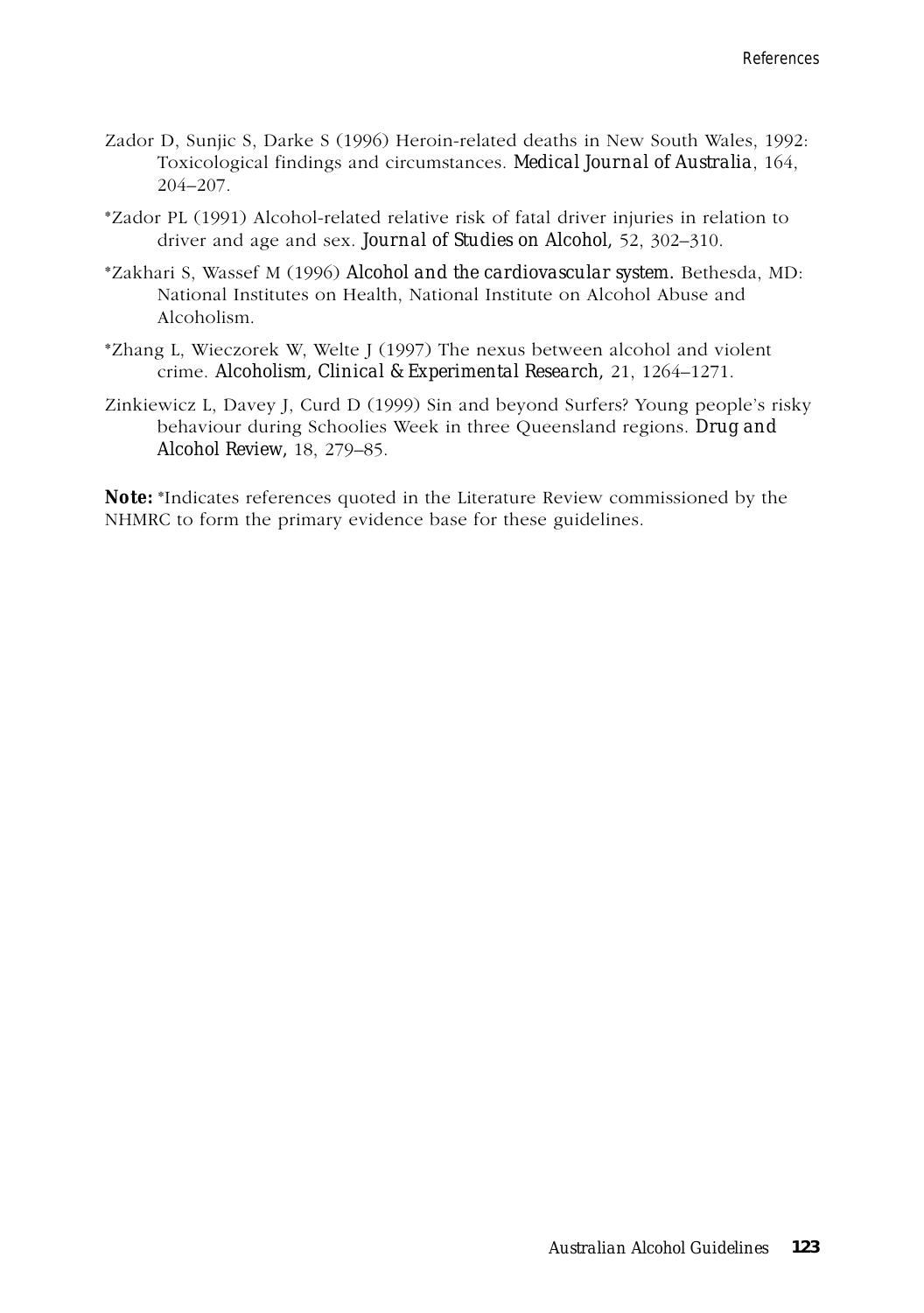# **GLOSSARY AND ACRONYMS**

#### **AIHW**

Australian Institute of Health and Welfare.

#### **alcohol**

In this document, refers specifically to *ethyl alcohol* or *ethanol*, the type of alcohol found in drinks intended for human consumption.

#### **atherosclerosis**

'Hardening of the arteries'; a disease of the arteries in which fatty and scarlike deposits (*plaques*) of atheroma form on the inner walls of arteries. It is the most common cause of *ischaemic stroke*.

#### **binge**

Not a preferred term due to its lack of consistent and specific meaning. Conventionally can refer to either a) occasional bouts of heavy drinking by young and/or non-dependent people, or b) a 'bender' engaged in by an alcohol-dependent person which may last for days or weeks.

#### **BAC**

Blood alcohol concentration.

#### **blood alcohol concentration**

The quantity of alcohol contained in a given volume of blood, expressed in grams of alcohol per 100 millilitres of blood.

# **CAD**

Coronary artery disease.

#### **cardiovascular**

To do with the heart (*cardio*) and the blood vessels (*vascular*). *Cerebrovascular* diseases are a subset of cardiovascular diseases, affecting the blood vessels of the brain, and stroke is caused by cerebrovascular disease.

#### **CHD**

Coronary heart disease.

#### **cirrhosis**

A permanent change in the architecture of the liver, characterised by necrosis (death of cells) and fibrosis (scarring). Cirrhosis may or may not affect liver function overtly.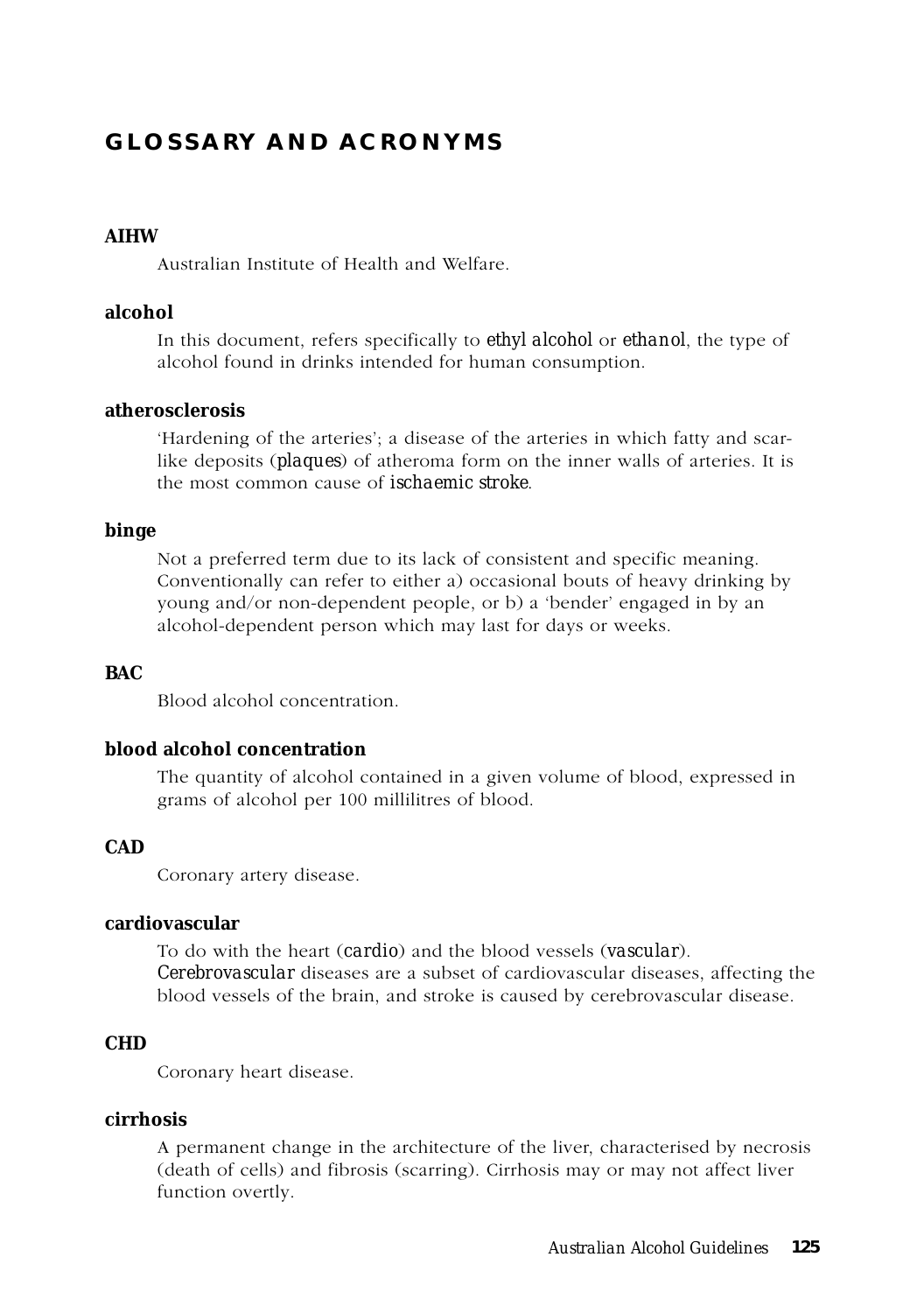#### **cognition**

The ability of the brain to perform intellectual tasks, including thinking, planning, recalling, perception and recognition, judgement, language.

#### **dependence**

A phenomenon with biological, psychological and social elements, whereby use of a particular drug (eg alcohol) is given priority over other behaviours that were once relatively very much more important to the person. Dependence is not an all or none phenomenon, but exists in degrees along a continuum.

# **FAS**

Foetal alcohol syndrome.

# **foetal alcohol syndrome**

A relatively uncommon cluster of mainly facial abnormalities and poor child development, which has been observed in children born to women drinking heavily during pregnancy.

# **haemorrhagic stroke**

A stroke caused by a bleed either into the brain (intracerebral haemorrhage) or over the surface of the brain (subarachnoid haemorrhage).

# **high risk**

Defines a level of drinking at which there is substantial risk of serious harm, and above which risk continues to increase rapidly.

# **hypertension**

High blood pressure.

# **IARC**

International Agency for Research on Cancer.

# **intoxication**

No consistent or formally agreed definition, however it is usually taken to refer to an elevated blood alcohol concentration such that a person cannot function within their normal range of physical/cognitive abilities. In some instances, levels above 0.05 or 0.08 are taken as a measure of intoxication, but this is not universally agreed upon. In lay terms, it is a subjective feeling, the experience of a substantial effect of alcohol on mood, cognition, and psycho-motor function

# **ischaemia**

An inadequate flow of blood to part of the body due to blockage or constriction of the arteries that supply it.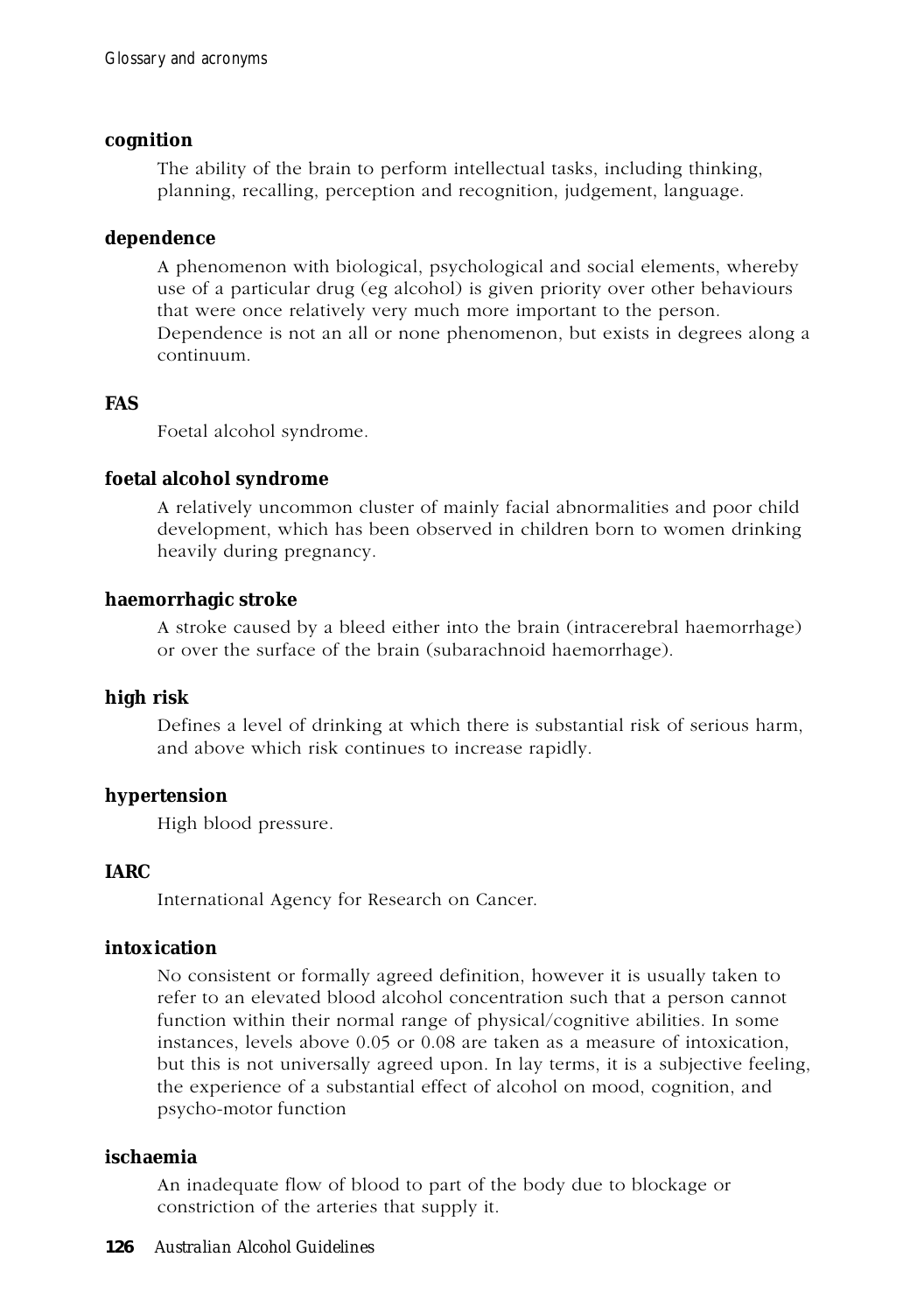#### **ischaemic stroke**

A stroke caused by blockage of blood vessels.

# **JAMA**

Journal of the American Medical Association.

#### **long-term risk**

the level of long-term risk associated with regular daily patterns of drinking, defined by the total amount of alcohol typically consumed per week. This is the way alcohol-related risk has traditionally been assessed.

# **low risk**

Defines a level of drinking at which there is only a minimal risk of harm. At this level, there may be health benefits for some of the population.

#### **meta-analysis**

The use of statistical methods to combine and summarise the results of several studies.

#### **NHMRC**

National Health and Medical Research Council.

# **NIAAA**

National Institute on Alcohol Abuse and Alcoholism.

# **pattern of drinking**

Refers to aspects of drinking behaviour other than the level of drinking, and includes when and where drinking takes place, the number and characteristics of heavy drinking occasions, activities associated with drinking, personal characteristics of the drinker and drinking companions, the types of drinks consumed, and the drinking norms and behaviours that comprise a 'drinking culture'.

# **peripheral vascular disease**

Disease of the blood vessels (*atherosclerosis*) causing narrowing of the arteries in the leg.

#### **psychomotor**

The coordination between the central nervous system (brain) and the muscles of the body.

#### **risk factor**

Anything that increases a person's chance of developing a particular disease or condition. Smoking, high blood pressure, and old age, for example, are all risk factors for stroke.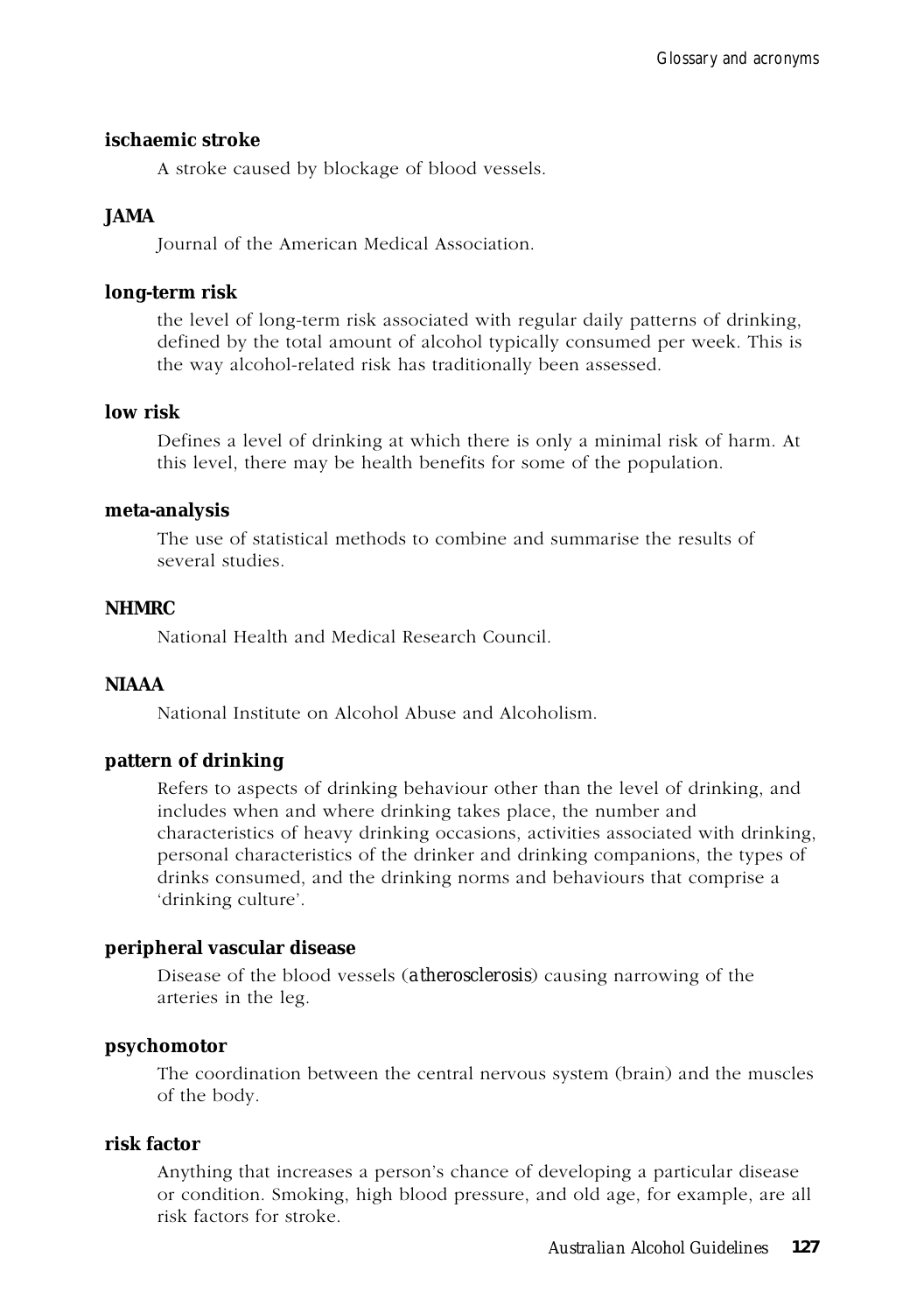# **risky**

Defines a level of drinking at which risk of harm is significantly increased beyond any possible benefits.

#### **short-term risk**

The risk of harm (particularly injury or death) in the short-term, that is associated with given levels of drinking on a single day. These levels assume that overall drinking patterns remain within the levels set for long-term risk, and that these heavier drinking days occur a maximum of three times per week. Outside these limits, risk is further increased.

# **standard drink**

Containing 10 grams of alcohol (equivalent to 12.5 millilitres of alcohol).

#### **stroke**

Sudden and unexpected damage to brain cells that causes symptoms in the parts of the body controlled by those cells. It can affect thinking, movement, speech and/or the senses. It happens when the blood supply to part of the brain is suddenly disrupted, either through blockage of an artery in the brain (ischaemic stroke) or bleeding into the brain (haemorrhagic stroke).

# **threshold**

A level of drinking below which drinking is completely safe in relation to a particular disorder, and above which the risk for that disorder starts to increase.

# **tolerance**

The situation, after a person has been exposed to a drug (eg alcohol), when higher quantities of that drug are required to produce a given response. In the case of alcohol, people who drink regularly at a given level gradually show less immediate and apparent effects of alcohol at this level of drinking. This tolerance has a metabolic element, whereby the liver becomes faster and more efficient at breaking down alcohol; and a functional element, whereby the person learns to cope with and compensate for the deficits induced by alcohol.

# **USDHHS**

United States Department of Health and Human Services.

# **WHO**

World Health Organisation.